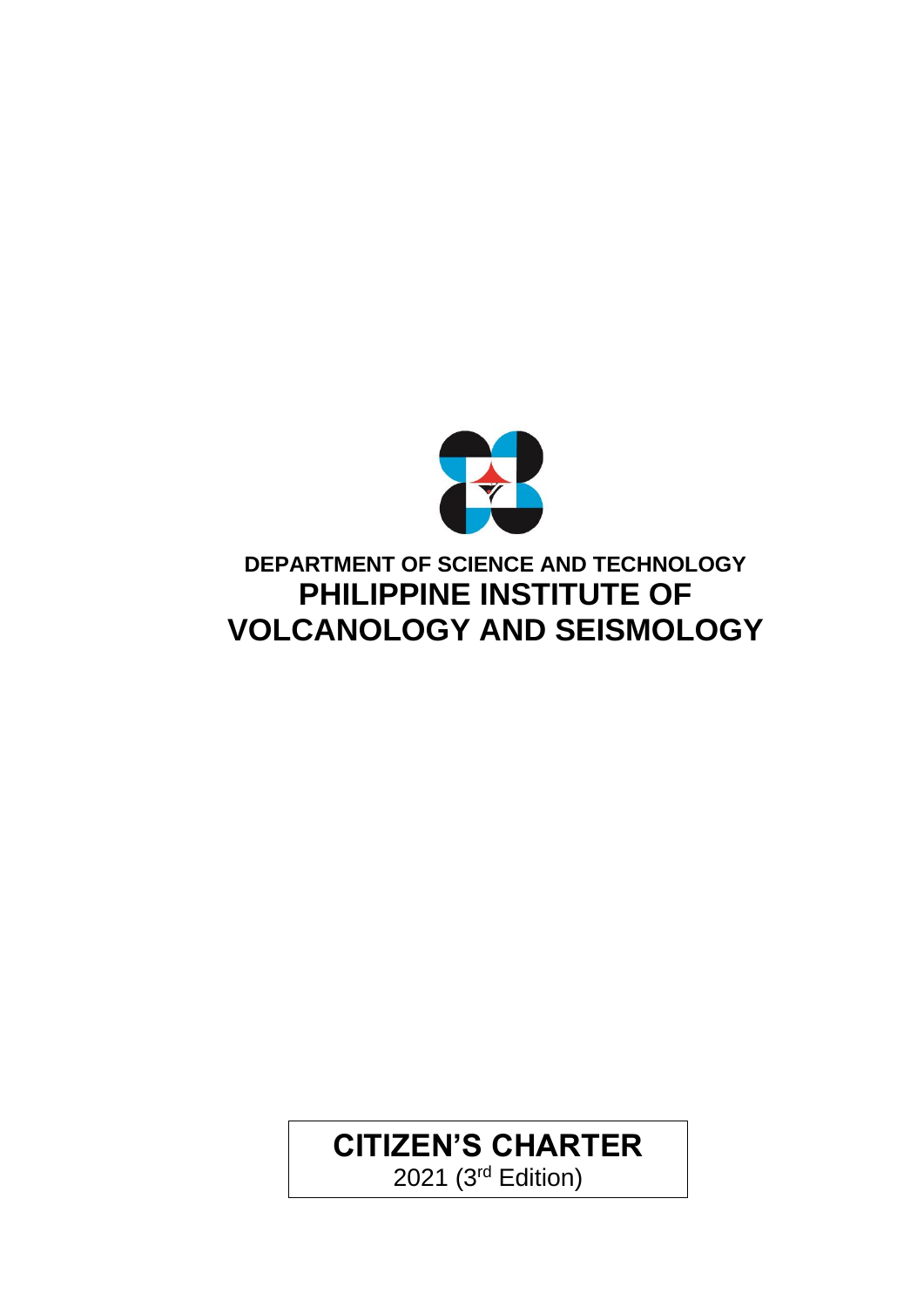

### **PHIVOLCS INFORMATION**

Philippine Institute of Volcanology and Seismology PHIVOLCS Building, CP Garcia Ave., UP Campus, Diliman, Quezon City 1101, Metro Manila, Philippines Website [www.phivolcs.dost.gov.ph](http://www.phivolcs.dost.gov.ph/) Trunkline (+63-2) 8426-1468 to 79

#### **Floor-level Directory**

| Level                 | <b>Frontline Offices/Facilities</b>                                    | Local<br><b>Extension</b><br><b>Number</b> |
|-----------------------|------------------------------------------------------------------------|--------------------------------------------|
| Ground Floor          | <b>Stakeholder Care Corner</b>                                         |                                            |
|                       | Cashier                                                                | 108                                        |
|                       | Library                                                                | 102                                        |
|                       | <b>Exhibit Area at Lobby</b>                                           |                                            |
| $2nd$ Floor           | Geology and Geophysics Research and<br><b>Development Division</b>     | 207 / 208                                  |
|                       | <b>Geologic Disaster and Awareness Preparedness</b><br><b>Division</b> | 202 / 203                                  |
|                       | Auditorium                                                             | 215                                        |
|                       | Office of the Deputy Director                                          | 204 / 205                                  |
|                       | Exhibit Area along corridors                                           |                                            |
| 3 <sup>rd</sup> Floor | <b>Volcano Monitoring and Eruption Prediction</b><br>Division          | 311/312                                    |
|                       | Seismological Observation and Earthquake<br><b>Prediction Division</b> | 305 / 307                                  |
|                       | Office of the Director                                                 | 302 / 303                                  |
|                       | <b>Exhibit Area</b>                                                    |                                            |

#### **GENERAL SERVICE GUIDELINES**

#### **Service Hours**

Regular service hour is from 8:00am to 5:00pm, Monday to Friday. However, because PHIVOLCS also implements a flexible time schedule, some sections can transact business as early as 7:00am and as late as 7:00pm. Our employees will continue businesses with clients already transacting during break-time.

Visitors entering PHIVOLCS building are required to sign in at the Front Lobby Guard and leave an ID. The visitor will be provided with temporary Visitor's ID to be worn at all times while inside the building, and a Visitor's Slip to be signed by the person visited and surrendered to the guard upon leaving PHIVOLCS premises.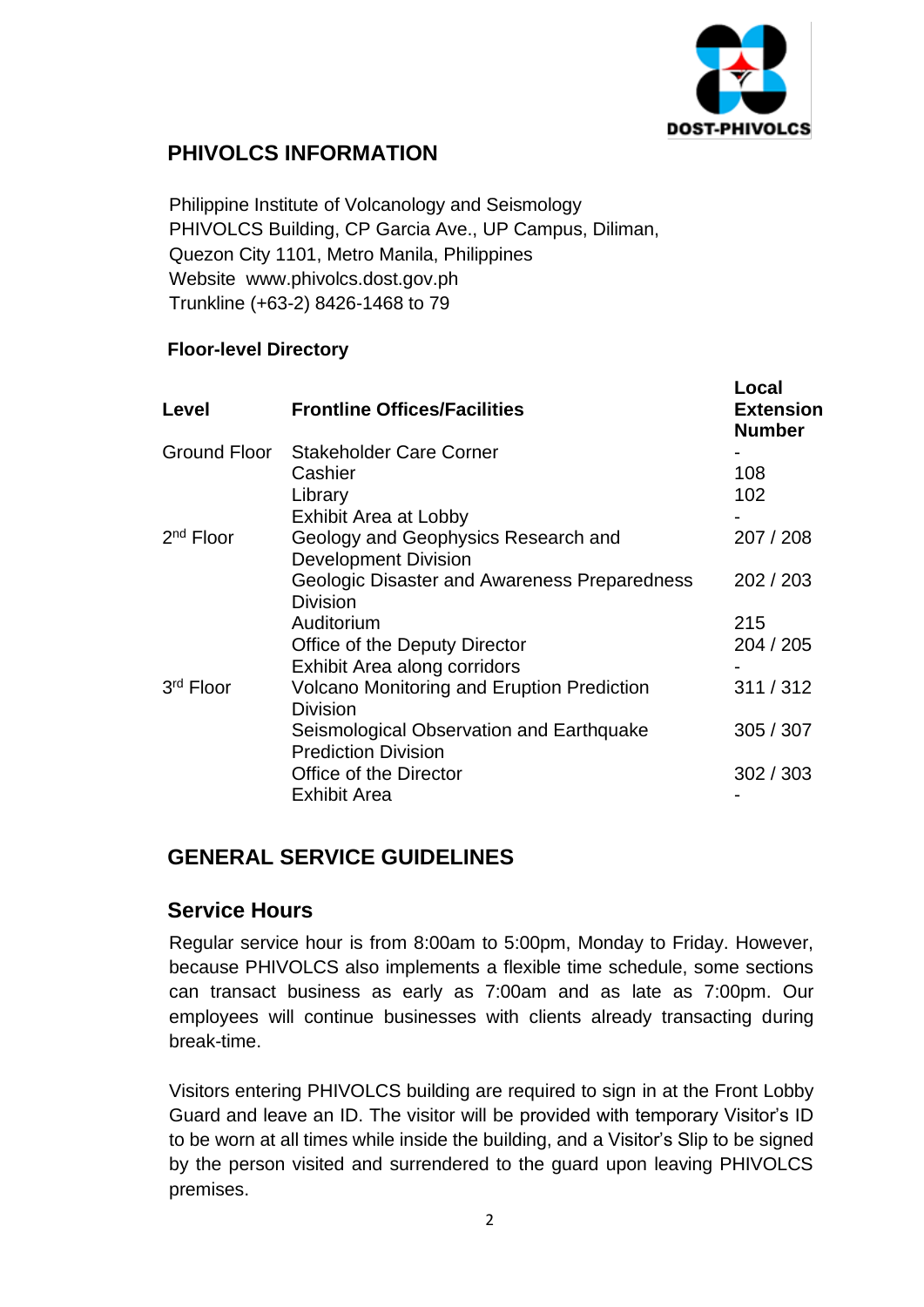

#### **1. Mandates**

- Predict the occurrence of volcanic eruptions and earthquakes and their related Geotectonic phenomena
- Determine how eruptions and earthquakes shall occur and also areas likely to be affected. Generate sufficient data for forecasting volcanic eruptions and earthquakes
- Mitigate hazards of volcanic activities through appropriate detection, forecast and warning system
- Formulate appropriate disaster preparedness plans

#### **2. Vision**

A leading global science and technology institution of empowered men and women helping develop communities safe from and resilient to volcanic eruptions, earthquakes, tsunamis and other related hazards.

#### **3. Mission**

We provide timely, quality and socially-inclusive information and services for warning, disaster preparedness and mitigation. This we do through the development and application of technologies for the monitoring and accurate prediction of, and determination of areas prone to, volcanic eruptions, earthquakes, tsunamis and other related hazards, and genderresponsive capacity enhancement for comprehensive disaster risk reduction.

#### **4. Service Pledge**

We commit to

- promote the implementation of simplified requirements and procedures that will reduce red tape and expedite transactions in PHIVOLCS;
- attend to all applicants or requesting parties who are within the premises of the Institute prior to the end of official working hours and during lunch break.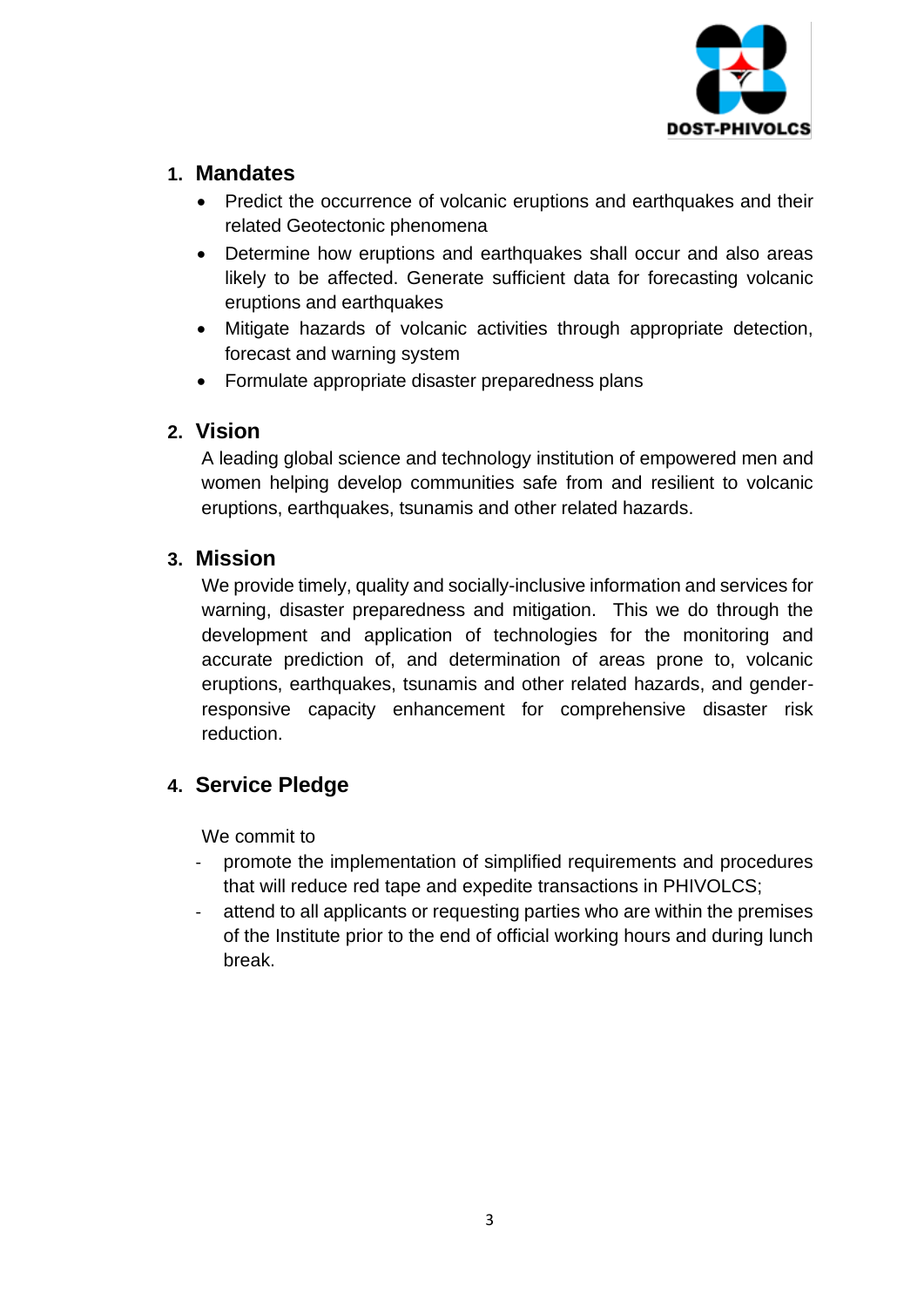

### **5. List of Services**

| <b>Service</b>                                                                                      | Page<br>Number |
|-----------------------------------------------------------------------------------------------------|----------------|
| <b>Geology and Geophysics Research and Development</b><br><b>Division</b>                           | 5              |
| <b>External Services</b>                                                                            | 5              |
| 1. Hazards Assessment Service: Earthquake and<br><b>Volcanic Hazard Assessment Report</b>           | 6              |
| 2. Geology- and Geomatics-related Information<br>Package                                            | 26             |
| <b>Geologic Disaster Awareness and Preparedness Division</b>                                        | 31             |
| <b>External Services</b>                                                                            | 31             |
| 3. Outside Lecture Package                                                                          | 32             |
| 4. Information Packages: Information Materials                                                      | 36             |
| 5. Educational Tour Package                                                                         | 46             |
| 6. Information Package: Duplication of Audio-Visual<br><b>Materials and Digital Images</b>          | 50             |
| 7. Information Package: Exhibit On-loan                                                             | 54             |
| Seismological Observation and Earthquake Prediction<br><b>Division</b>                              | 58             |
| <b>External Services</b>                                                                            | 58             |
| 8. Hazard Maps (Probabilistic, deterministic and<br>seismicity map                                  | 59             |
| 9. Catalogue: Earthquake Data                                                                       | 64             |
| 10. Certification of Earthquake Occurrence                                                          | 68             |
| <b>Volcano Monitoring and Eruption Prediction Division</b>                                          | 73             |
| <b>External Services</b>                                                                            | 73             |
| 11. Catalogue: Volcano Information                                                                  | 74             |
| 12. Certification: Volcano Current Status, Others                                                   | 76             |
| <b>Finance and Administrative Division</b>                                                          | 78             |
| <b>Internal Services</b>                                                                            | 78             |
| 13. Request for Vehicle                                                                             | 79             |
| 14. Request for Certification                                                                       | 81             |
| 15. Request for Procurement of Goods and Services,<br><b>Infrastructure and Consulting Services</b> | 82             |
| 16. Network Maintenance                                                                             | 84             |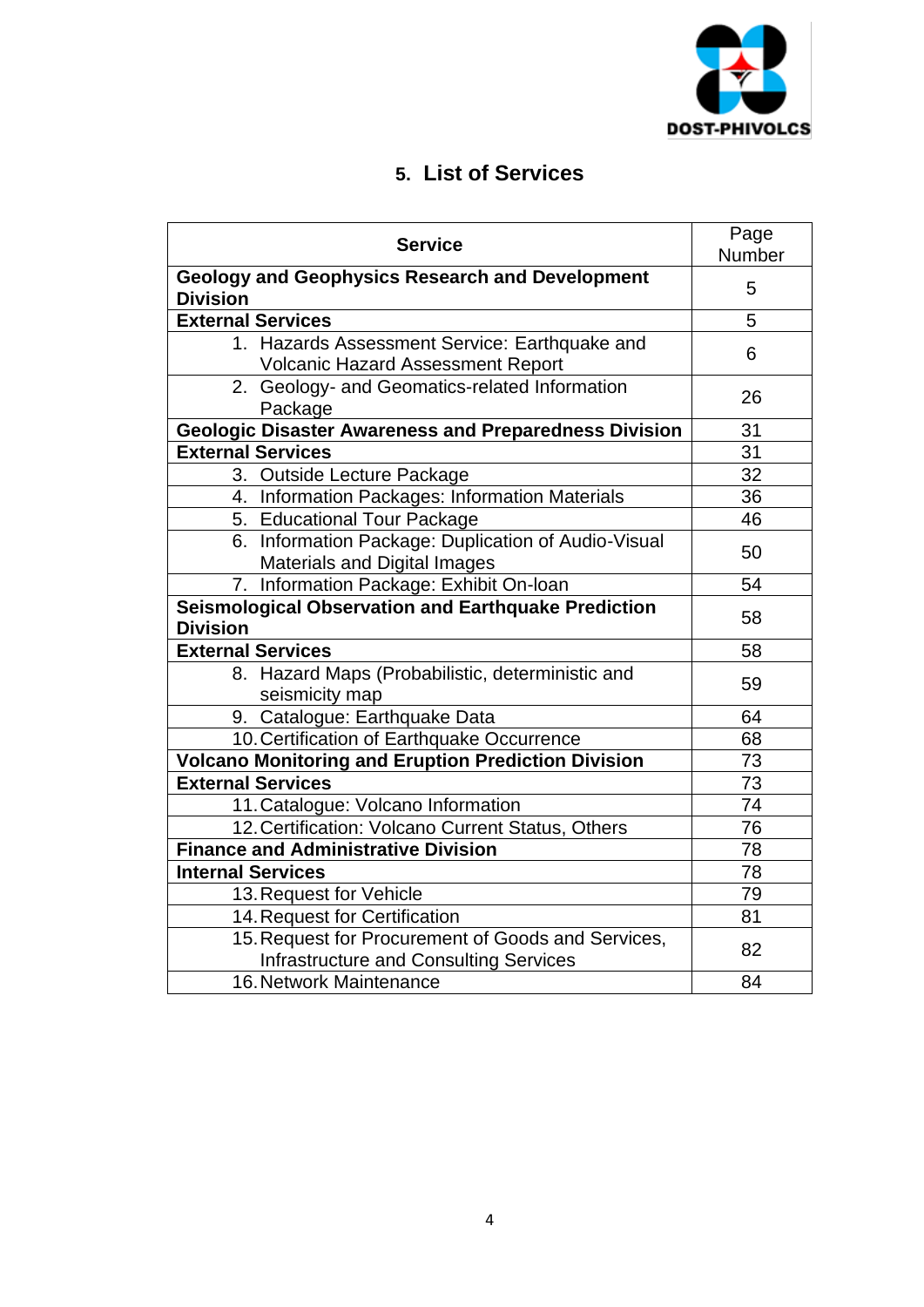

### **Geology and Geophysics Research and Development Division (GGRDD)**

**External Services**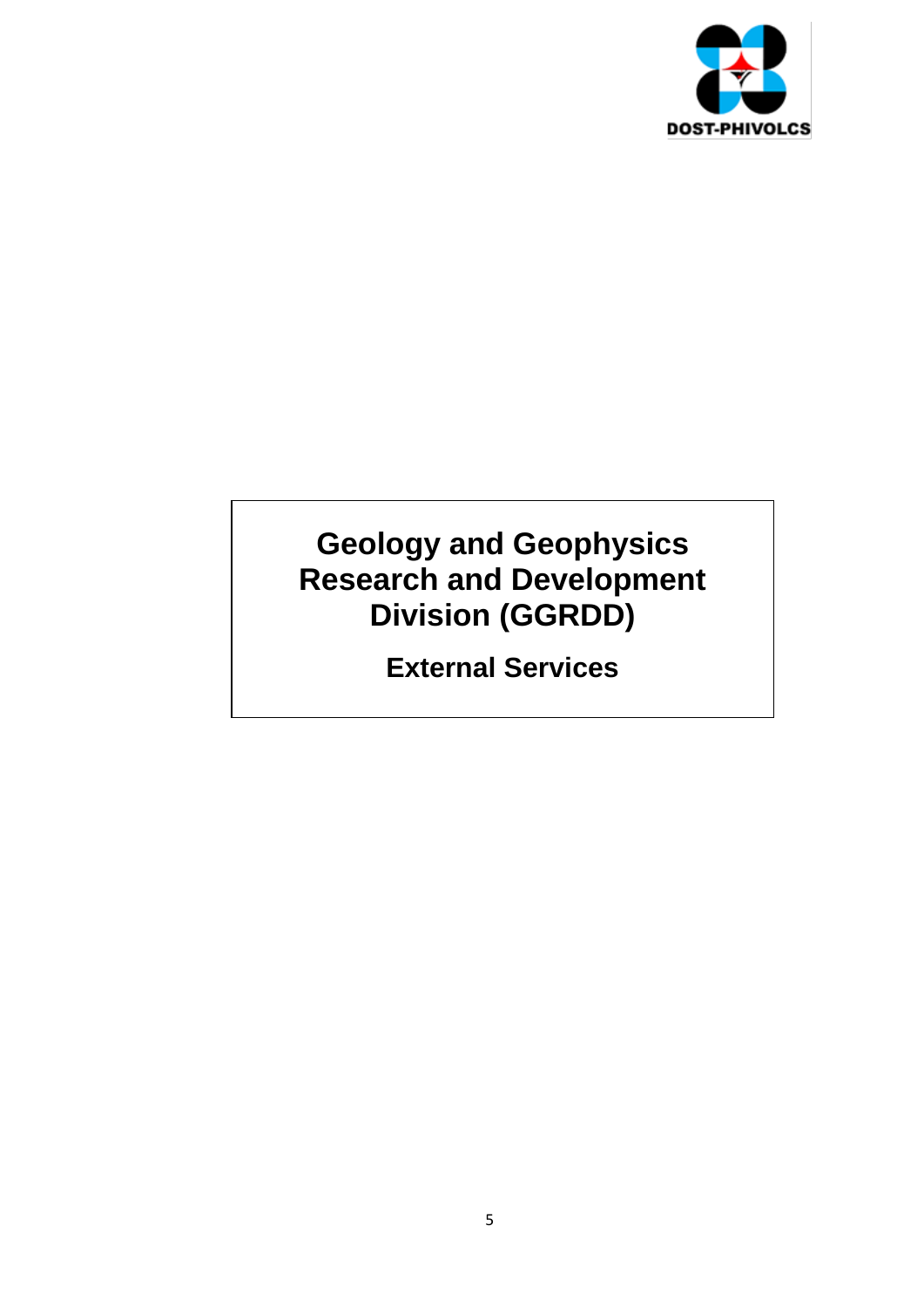

#### **1. Hazards Assessment Service: Earthquake and Volcanic Hazards Assessment Report**

The DOST-PHIVOLCS' Hazard Assessment Service (HAS) is one of PHIVOLCS' frontline services that determines if any earthquake and/or volcanic hazard is present in a particular parcel of land of interest to a stakeholder, the result of which is contained in a Hazard Assessment Report (HAR).

**Hazard Assessment Report (HAR)** – is a document that contains the hazard assessment for a particular parcel of land of interest to a stakeholder. The HAR by itself is NOT an approval, endorsement or authorization for further government procedure.

**Simple Transactions** – pertain to one or two site requests for single or multiple hazards where assessment may proceed based on currently available and acceptable hazards information.

**Complex Transactions** – pertain to three to four site requests for single hazard or multiple hazards provided that hazard data or information necessary for assessment are readily available. They can be also be one to two site requests for multiple hazards provided one to two hazards require further analysis

**Highly Technical Transactions** – pertain to three or more site requests for multiple hazards with two or more hazards that require detailed analysis

| <b>Office or Division:</b>                    | Geology and Geophysics Research and Development Division<br>(GGRDD) |                                                                                      |  |  |
|-----------------------------------------------|---------------------------------------------------------------------|--------------------------------------------------------------------------------------|--|--|
| <b>Classification:</b>                        | Simple, Complex to Highly Technical                                 |                                                                                      |  |  |
| <b>Type of Transaction:</b>                   |                                                                     | G2C - Government to Citizen; G2G - Government to Government; G2B                     |  |  |
|                                               | - Government to Business                                            |                                                                                      |  |  |
| Who may avail:                                | All                                                                 |                                                                                      |  |  |
| <b>CHECKLIST OF REQUIREMENTS</b>              |                                                                     | <b>WHERE TO SECURE</b>                                                               |  |  |
|                                               |                                                                     | If acquiring auto-generated Hazard Assessment Reports and Summary Hazard Assessments |  |  |
| 1. Computer or a mobile device with           |                                                                     | <b>Requesting Party</b>                                                              |  |  |
|                                               | access to the internet                                              |                                                                                      |  |  |
|                                               |                                                                     | If acquiring Hazard Assessment Report for submission to institutions                 |  |  |
| 2. Computer or a mobile device with           |                                                                     | <b>Requesting Party</b>                                                              |  |  |
| access to the internet                        |                                                                     |                                                                                      |  |  |
| 3. Digital copy of vicinity map showing the   |                                                                     | <b>Requesting Party</b>                                                              |  |  |
| parcel boundary of the land area on           |                                                                     |                                                                                      |  |  |
| Google Earth map or imagery or                |                                                                     |                                                                                      |  |  |
|                                               | geographical information of the area                                |                                                                                      |  |  |
| 4. Transfer Certificate of Title (TCT) or Tax |                                                                     | Requesting Party, Land Registration                                                  |  |  |
| Declaration of the lot, if applicable.        |                                                                     | Authority/Registry of Deeds or Local Government                                      |  |  |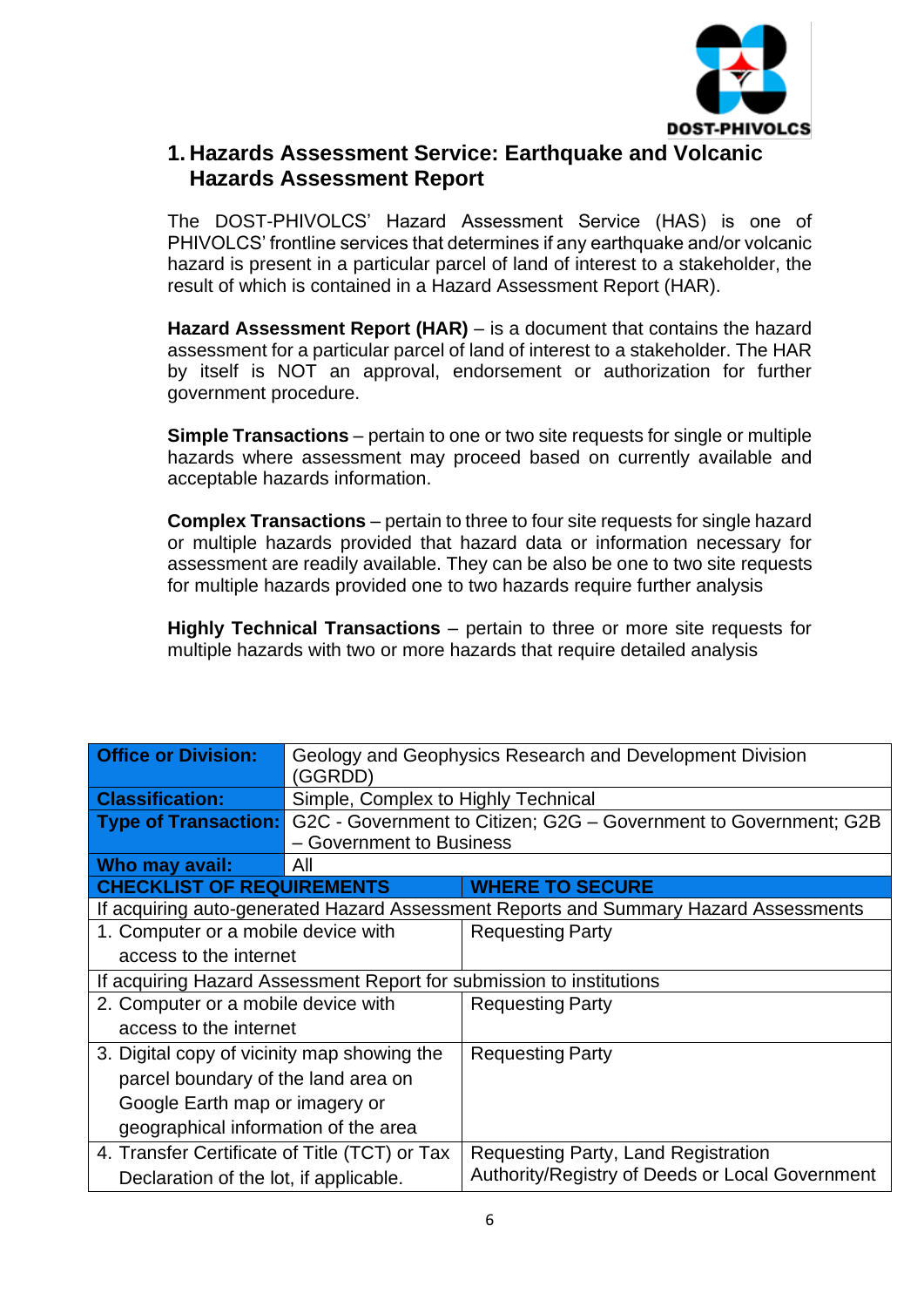

| Ensure readable TCT details like lot<br>number and block number as these will<br>appear in the Hazard Assessment<br>Report. If TCT is not available, Tax<br>Declaration may suffice. If neither TCT<br>nor Tax Declaration is available, fill out<br>address to be indicated in the Hazard<br>Assessment Report.<br>5. Online Hazard Assessment Service<br>Form<br>All documents submitted to PHIVOLCS shall be |                                                                                                 | Unit/Assessor's Office | <b>Online Hazard Assessment Service (OHAS)</b><br>Portal (https://has.phivolcs.dost.gov.ph) |                                                                                                                                         |
|-----------------------------------------------------------------------------------------------------------------------------------------------------------------------------------------------------------------------------------------------------------------------------------------------------------------------------------------------------------------------------------------------------------------|-------------------------------------------------------------------------------------------------|------------------------|---------------------------------------------------------------------------------------------|-----------------------------------------------------------------------------------------------------------------------------------------|
| part of PHIVOLCS records and will not be<br>available to the public to ensure privacy. These<br>will not be returned to the client.                                                                                                                                                                                                                                                                             |                                                                                                 |                        |                                                                                             |                                                                                                                                         |
| 6. Online Hazard Assessment Service<br><b>Satisfaction Survey Form</b>                                                                                                                                                                                                                                                                                                                                          |                                                                                                 |                        | <b>Online Hazard Assessment Service (OHAS)</b><br>Portal (https://has.phivolcs.dost.gov.ph) |                                                                                                                                         |
| <i><b>*CLIENT STEPS</b></i>                                                                                                                                                                                                                                                                                                                                                                                     | <b>AGENCY</b>                                                                                   | <b>FEES TO</b>         | <b>PROCESSING</b>                                                                           | <b>PERSON</b>                                                                                                                           |
|                                                                                                                                                                                                                                                                                                                                                                                                                 | <b>ACTIONS</b>                                                                                  | <b>BE PAID</b>         | <b>TIME</b>                                                                                 | <b>RESPONSIBLE</b>                                                                                                                      |
| If acquiring hazards assessment and reports for reference purposes                                                                                                                                                                                                                                                                                                                                              |                                                                                                 |                        |                                                                                             |                                                                                                                                         |
| 1. Visit<br><b>HazardHunterPH</b><br>at<br>https://hazardhunt<br>er.georisk.gov.ph<br>(for site-specific<br>assessment) or<br>GeoAnalyticsPH at<br>https://geoanalytic<br>s.georisk.gov.ph<br>(for LGU-wide<br>assessment).                                                                                                                                                                                     | 1. Site security<br>and<br>maintenance.                                                         | None                   | 1 minute,<br>based on<br>system<br>response time                                            | Eric P. Santos,<br>Information<br>Technology<br>Officer II/<br>of the Geomatics<br>and Hazards<br>Assessment<br><b>Services Section</b> |
| 2. Generate<br>assessment<br>report.<br>3. Fill out the<br>Feedback Form in<br>either<br><b>HazardHunterPH</b><br>and/or<br>GeoAnalyticsPH.                                                                                                                                                                                                                                                                     | 2. Quality<br>assurance and<br>database<br>maintenance.<br>3. Maintenance of<br>feedback forms. |                        | 5 minutes,<br>based on<br>system<br>response time<br>5 minutes                              |                                                                                                                                         |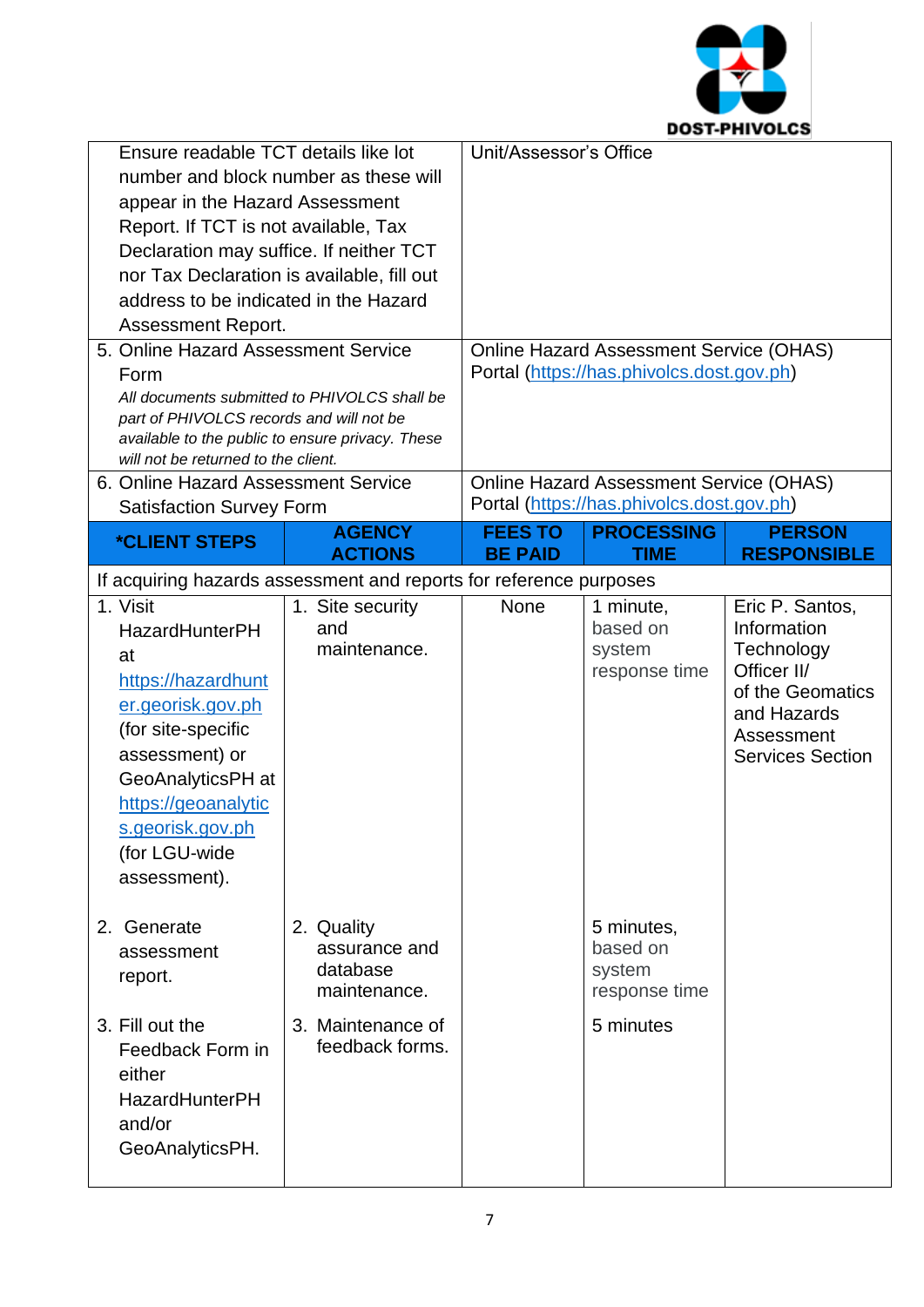

| If acquiring Signed Hazard Assessment Reports                                                                       |                                                                                                                                                                                                |  |                                           |                                                                                                                                                                                                                                                                   |
|---------------------------------------------------------------------------------------------------------------------|------------------------------------------------------------------------------------------------------------------------------------------------------------------------------------------------|--|-------------------------------------------|-------------------------------------------------------------------------------------------------------------------------------------------------------------------------------------------------------------------------------------------------------------------|
| <b>Simple Transactions</b>                                                                                          |                                                                                                                                                                                                |  |                                           |                                                                                                                                                                                                                                                                   |
| 1. Access<br>PHIVOLCS OHAS<br>at<br>https://has.phivolc<br>s.dost.gov.ph                                            | 1. Site security and<br>maintenance                                                                                                                                                            |  | 1 minute                                  | Eric P. Santos,<br>Information<br>Technology<br>Officer II/<br>of the Geomatics<br>and Hazards<br>Assessment<br><b>Services Section</b>                                                                                                                           |
| 3623657<br>2. Submit Online<br>Hazard<br>Assessment<br><b>Request Form with</b><br>necessary<br>requirements.       | 2.1. Frontline staff<br>reviews filled<br>out form and<br>document<br>attachments.                                                                                                             |  | 30 minutes                                | Emmanuelle<br>Mitiam, Science<br><b>Research Analyst</b><br>Manolo Gelido,<br><b>Science Research</b><br>Assistant, and<br>Mary Rose<br>Bautista, Renato<br>Garduque,<br>Science Aide of<br>the Geomatics<br>and Hazards<br>Assessment<br><b>Services Section</b> |
| *Client receives<br>tracking number and<br>confirmation through<br>email that the<br>request is being<br>processed. | 2.2. Frontline<br>forwards to<br>Officer-of-the-<br>Day.                                                                                                                                       |  | 2 minutes                                 | Emmanuelle<br>Mitiam, Science<br><b>Research Analyst</b><br>Manolo Gelido,<br><b>Science Research</b><br>Assistant, and<br>Mary Rose<br>Bautista, Renato<br>Garduque,<br>Science Aide of<br>the Geomatics<br>and Hazards<br>Assessment<br><b>Services Section</b> |
|                                                                                                                     | 2.3. Officer-of-the-<br>Day conducts<br>hazards<br>assessment<br>using Hazard<br><b>Hunter PH</b><br>functionality in<br><b>OHAS Admin</b><br>Portal or<br><b>PHIVOLCS</b><br>online and local |  | 7 hours /<br>within the day<br>of receipt | Margarita Dizon,<br><b>Raymond Patrick</b><br>Maximo, Ericson<br>Bariso, Daniel<br>Jose Buhay, Alffie<br>Pelicano, John<br>Harold Tabuzo,<br>and Hanz Cesar<br>Alejandria,<br><b>Science Research</b><br>Specialist II /                                          |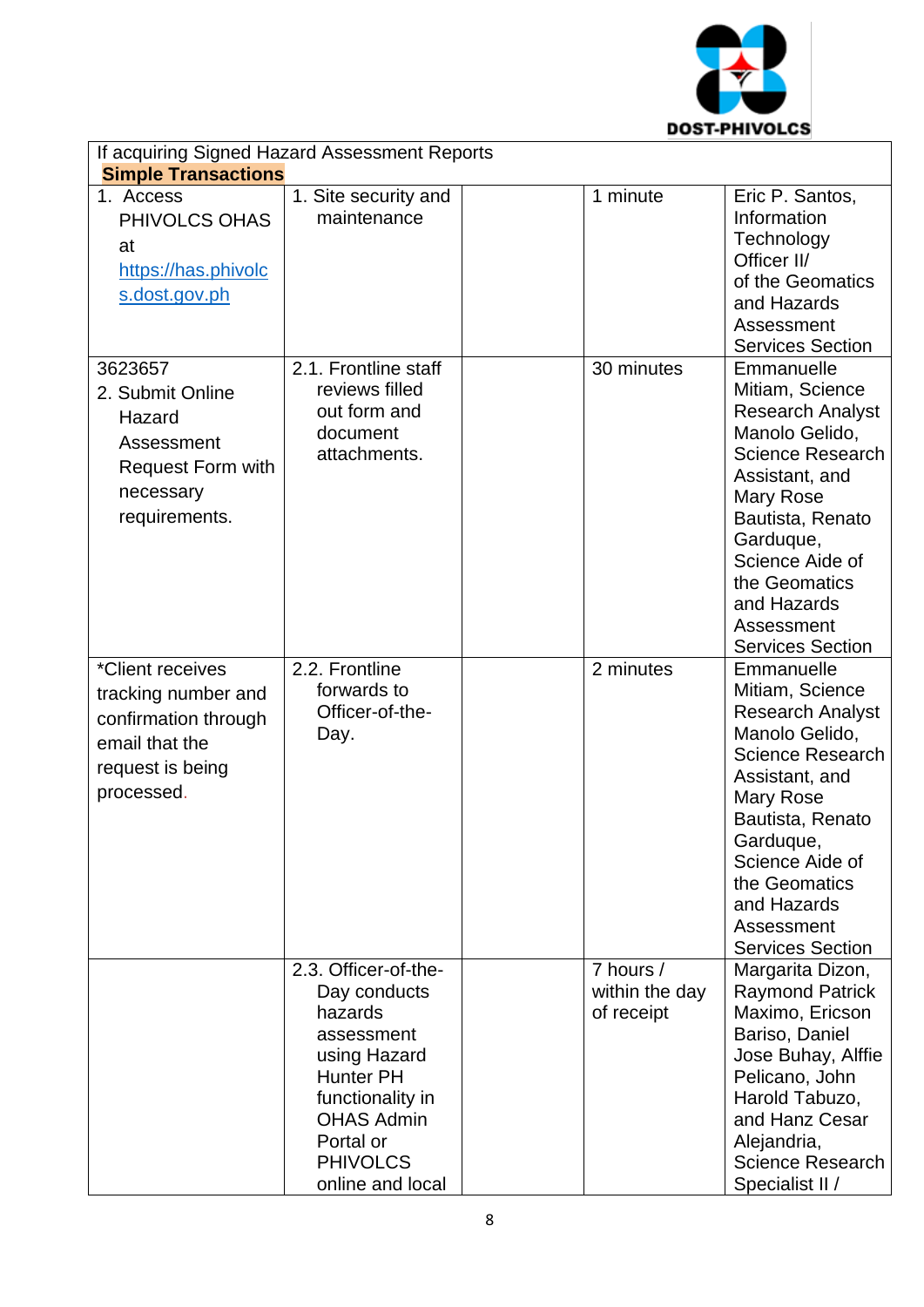

| <b>GIS applications</b><br>(this includes<br>editing and<br>syncing<br>geodatabases,<br>generating and<br>uploading of<br>HAM). |            | Genesis Sapla,<br>Jr., Robjunelieaaa<br>Lim, Valerie<br>Shayne Olfindo<br>Robelyn Flores,<br>Deo Carlo<br>Llamas, Ynna<br>Patricia Aquino,<br>Conrado Favis,<br>Maeryck Justinne<br><b>Bernardo</b><br>Science<br>Research<br>Specialist I of<br><b>GGRDD</b>                                                                                                                                                                                                                                   |
|---------------------------------------------------------------------------------------------------------------------------------|------------|-------------------------------------------------------------------------------------------------------------------------------------------------------------------------------------------------------------------------------------------------------------------------------------------------------------------------------------------------------------------------------------------------------------------------------------------------------------------------------------------------|
| 2.4. Officer-of-the-<br>Day drafts<br>Hazard<br>Assessment<br>Report (HAR).                                                     | 10 minutes | Margarita Dizon,<br><b>Raymond Patrick</b><br>Maximo, Ericson<br>Bariso, Daniel<br>Jose Buhay,<br>Alffie Pelicano,<br><b>John Harold</b><br>Tabuzo, and<br>Hanz Cesar<br>Alejandria,<br>Science<br>Research<br>Specialist II /<br>Genesis Sapla,<br>Jr.,<br>Robjunelieaaa<br>Lim, Valerie<br>Shayne Olfindo<br>Robelyn Flores,<br>Deo Carlo<br>Llamas, Ynna<br>Patricia Aquino,<br>Conrado Favis,<br>Maeryck Justinne<br>Bernardo<br><b>Science Research</b><br>Specialist I of<br><b>GGRDD</b> |
| 2.5. Officer-of-the-<br>Day forwards<br>HAR to the<br>Verifier-of-the-<br>Day.                                                  | 1 minute   | Margarita Dizon,<br><b>Raymond Patrick</b><br>Maximo, Ericson<br>Bariso, Daniel<br>Jose Buhay,<br>Alffie Pelicano,                                                                                                                                                                                                                                                                                                                                                                              |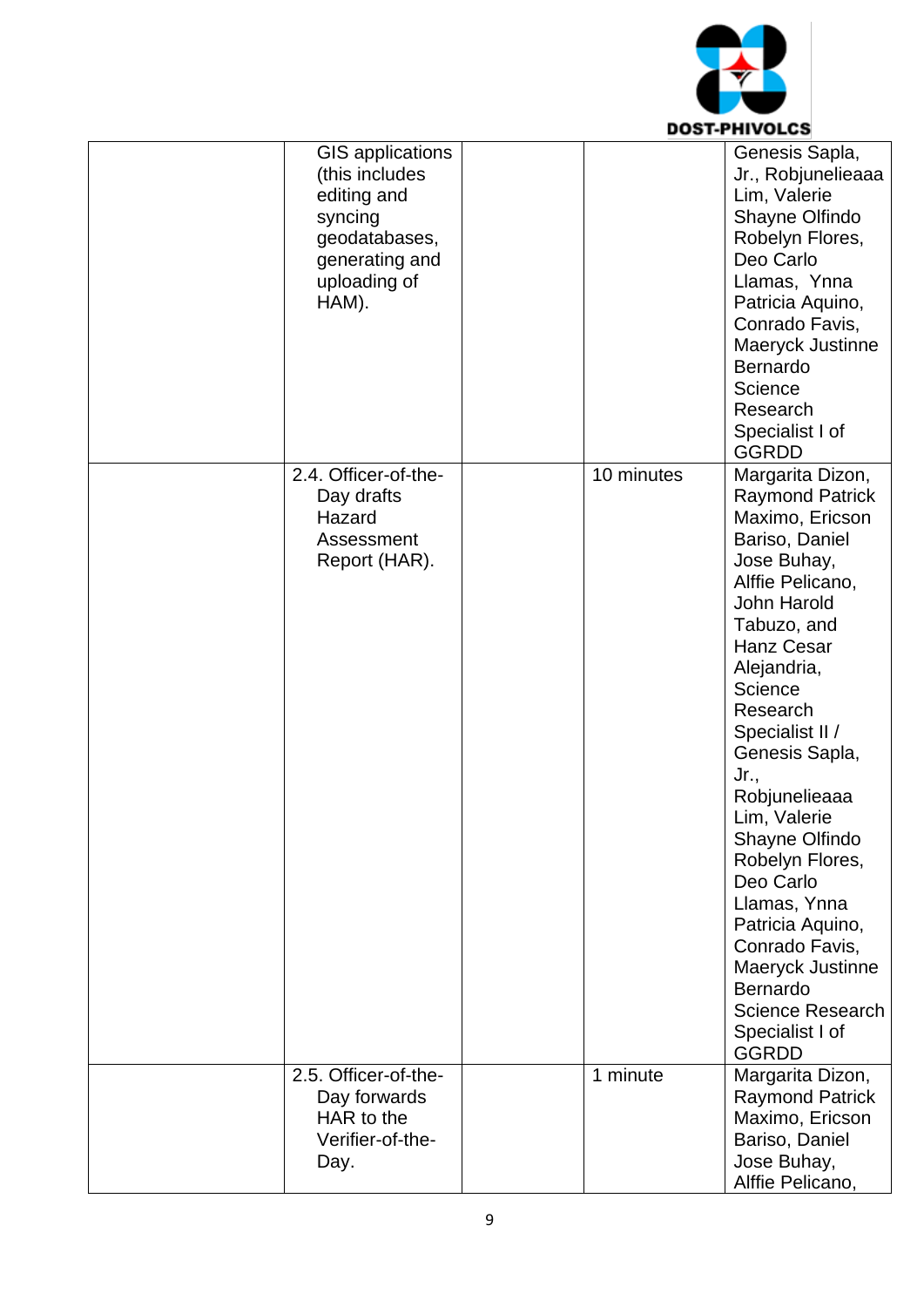

|                                                                                                 |                                                             | John Harold<br>Tabuzo, and<br><b>Hanz Cesar</b><br>Alejandria,<br>Science<br>Research<br>Specialist II /<br>Genesis Sapla,<br>Jr.,<br>Robjunelieaaa<br>Lim, Valerie<br>Shayne Olfindo<br>Robelyn Flores,<br>Deo Carlo<br>Llamas, Ynna<br>Patricia Aquino,<br>Conrado Favis,<br>Maeryck Justinne<br>Bernardo<br>Science<br>Research<br>Specialist I of<br><b>GGRDD</b> |
|-------------------------------------------------------------------------------------------------|-------------------------------------------------------------|-----------------------------------------------------------------------------------------------------------------------------------------------------------------------------------------------------------------------------------------------------------------------------------------------------------------------------------------------------------------------|
| 2.6. Verifier-of-the-<br>Day receives<br>and checks<br>hazards<br>assessment and<br>HAR.        | 7 hours/ within<br>One $(1)$<br>working day<br>upon receipt | Perla J. Delos<br>Reyes, Mabelline<br>T. Cahulogan,<br>Supervising<br>Science<br>Research<br>Specialist / Maria<br>Isabel T.<br>Abigania,<br>Kathleen L.<br>Papiona,<br>Danikko John V.<br>Rivera, Jayvie N.<br>Balboa, Abigail<br>C. Pidlaoan,<br><b>Senior Science</b><br>Research<br>Specialist of<br><b>GGRDD</b>                                                 |
| 2.7. Verifier-of-the-<br>Day forwards<br>HAR to the<br>Chief or Officer-<br>In-Charge<br>(OIC). | $\overline{1}$ minute                                       | Perla J. Delos<br>Reyes, Mabelline<br>T. Cahulogan,<br>Supervising<br>Science<br>Research<br>Specialist / Maria                                                                                                                                                                                                                                                       |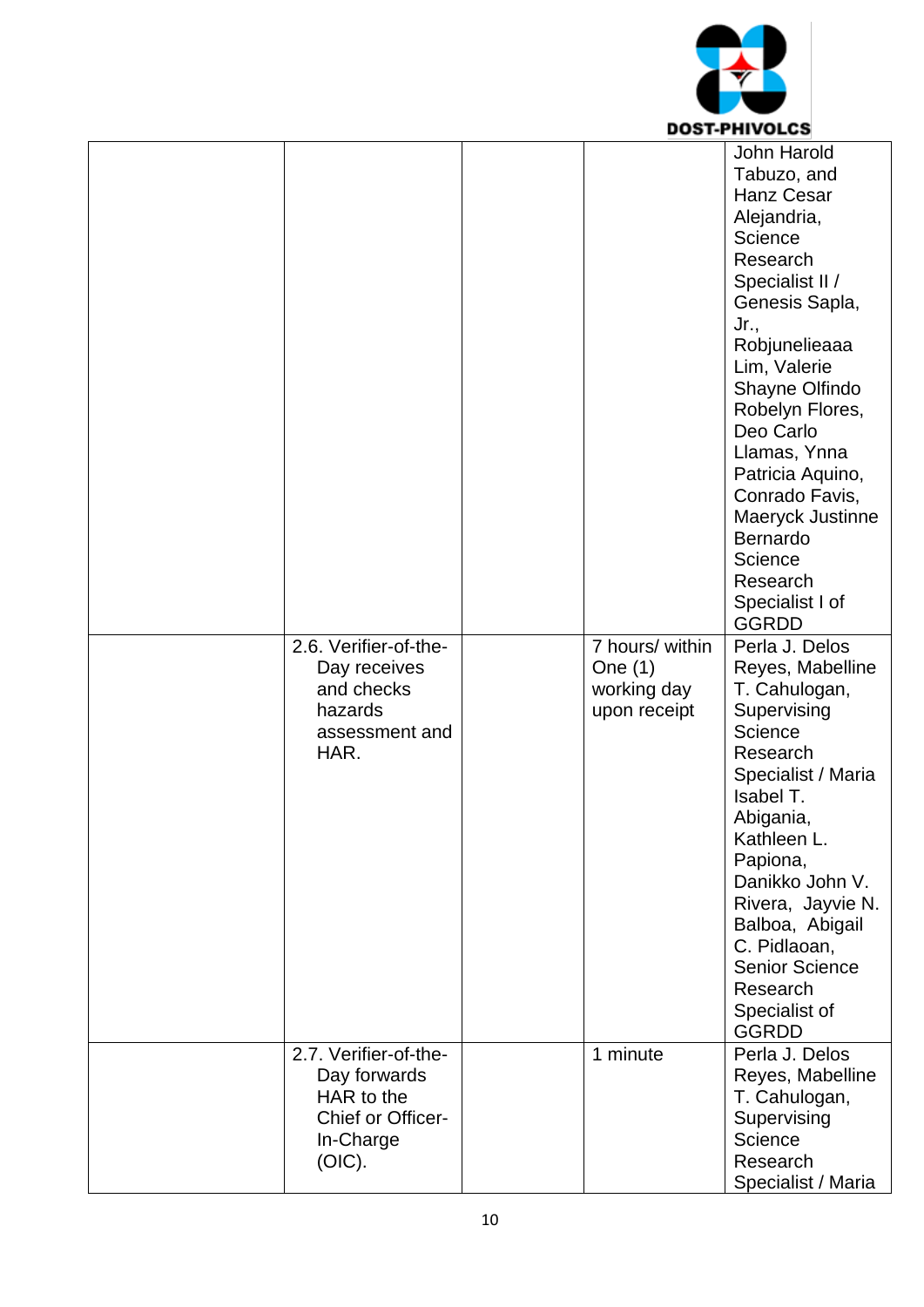

|                                                 |                                                                         |                                                                           |                                                                               | Isabel T.<br>Abigania,<br>Kathleen L.<br>Papiona,<br>Danikko John V.<br>Rivera, Jayvie N.<br>Balboa, Abigail<br>C. Pidlaoan,<br><b>Senior Science</b><br>Research<br>Specialist of<br><b>GGRDD</b>                  |
|-------------------------------------------------|-------------------------------------------------------------------------|---------------------------------------------------------------------------|-------------------------------------------------------------------------------|---------------------------------------------------------------------------------------------------------------------------------------------------------------------------------------------------------------------|
|                                                 | 2.8. Chief or OIC<br>receives and<br>checks HAR.                        |                                                                           | One (1) working<br>day upon<br>receipt,<br>including<br>possible<br>revisions | Teresito C.<br>Bacolcol, OIC-<br><b>Division Chief</b><br>GGRDD, / Perla<br>J. Delos Reyes,<br>Mabelline T.<br>Cahulogan<br>Supervising<br><b>Senior Science</b><br>Research<br>Specialist of<br><b>GGRDD</b>       |
|                                                 | 2.9. Chief or OIC<br>approves HAR.                                      |                                                                           | 1 minute                                                                      | Teresito C.<br>Bacolcol, OIC-<br><b>Division Chief</b><br>GGRDD, / Perla<br>J. Delos Reyes,<br>Mabelline T.<br>Cahulogan<br>Supervising<br><b>Senior Science</b><br>Research<br>Specialist of<br><b>GGRDD</b>       |
| 3.1 If from<br>Government, no<br>payment needed | 3.1.1 If from<br>Government,<br>HAR is released<br>in OHAS<br>platform. | Free for<br>those<br>covered by<br>applicable<br>Government<br>Issuance's | 1 minute                                                                      | Emmanuelle<br>Mitiam, Science<br>Research<br>Analyst, Manolo<br><b>Gelido Science</b><br>Research<br>Assistant, and<br>Mary Rose<br>Bautista, Renato<br>Garduque<br>Science Aide of<br>the Geomatics<br>and Hazards |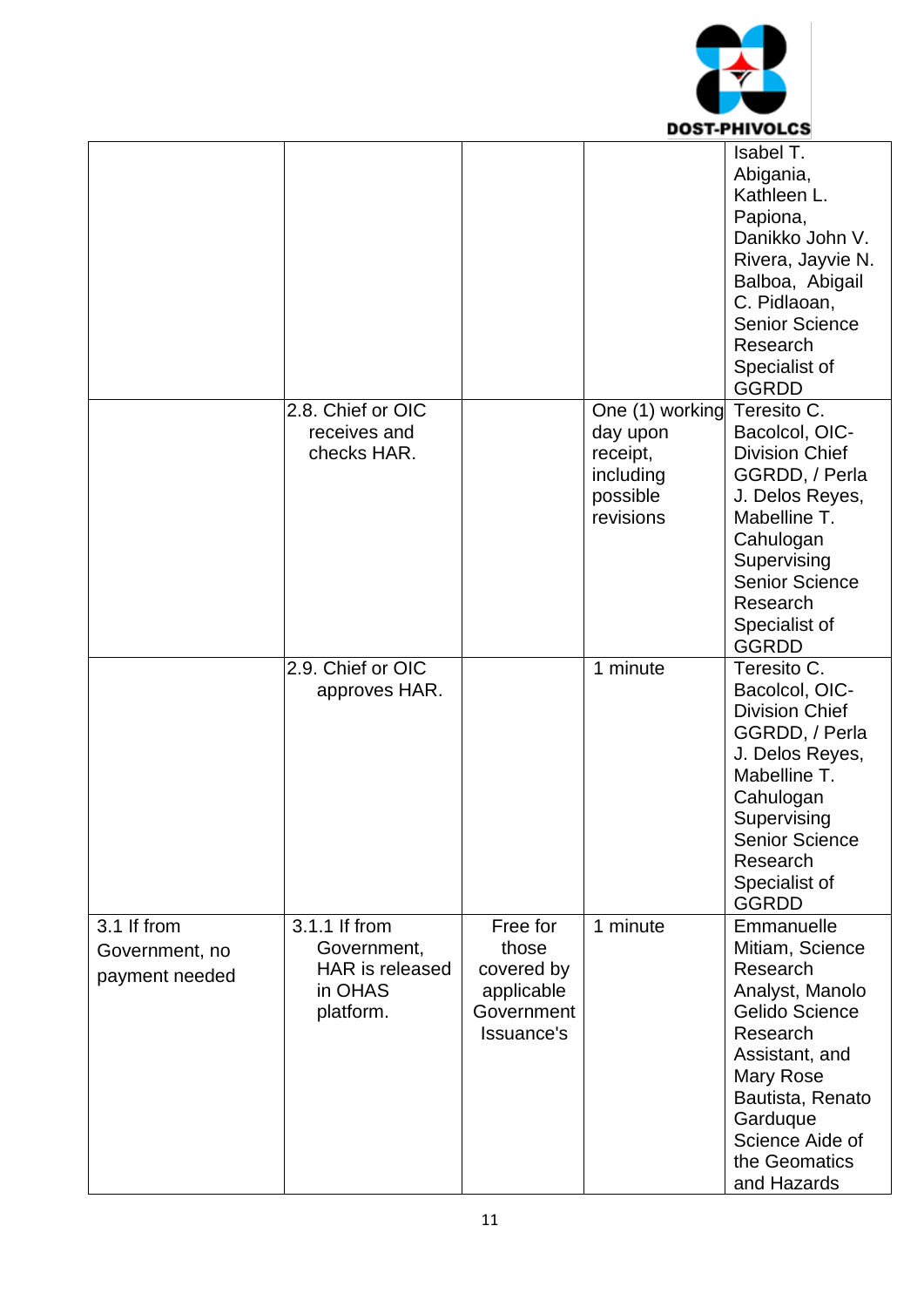

|                                                                                                                                                                                                                                                 |                                                                                                                                                                                                                                                                                       |                                                                                                     |            | Assessment<br><b>Services Section</b>                                                                                                                                                                                                                 |
|-------------------------------------------------------------------------------------------------------------------------------------------------------------------------------------------------------------------------------------------------|---------------------------------------------------------------------------------------------------------------------------------------------------------------------------------------------------------------------------------------------------------------------------------------|-----------------------------------------------------------------------------------------------------|------------|-------------------------------------------------------------------------------------------------------------------------------------------------------------------------------------------------------------------------------------------------------|
| 3.2 If Individual<br>Owner, Private<br>Sector, or<br>Consultant,<br>stakeholder<br>deposits payment<br>to PHIVOLCS<br>accredited<br>Payment<br>Channels.                                                                                        | 3.2.1 If Individual<br>Owner, Private<br>Sector, or<br>Consultant, front<br>line staff checks<br>proof of payment<br>submitted online<br>before releasing<br>the HAR in<br><b>OHAS Portal.</b><br><b>Frontline staff</b><br>may follow up<br>with the client<br>regarding<br>payment. | Php 100.00<br>(Individual<br>private<br>property<br>owners)<br>Php 500.00<br>(Private<br>companies) | 10 minutes | Emmanuelle<br>Mitiam, Science<br>Research<br>Analyst, Manolo<br>Gelido Science<br>Research<br>Assistant, and<br>Mary Rose<br>Bautista, Renato<br>Garduque<br>Science Aide of<br>the Geomatics<br>and Hazards<br>Assessment<br><b>Services Section</b> |
| If payment is done<br>through<br><b>PHIVOLCS</b><br>cashier-<br>Stakeholder gets<br>order of payment<br>from Frontline<br>staff. Proceed to<br>room 103 and<br>present the order<br>of payment to<br>cashier and pay<br>the appropriate<br>fee. | If payment is<br>done through<br><b>PHIVOLCS</b><br>cashier-<br><b>Frontline staff</b><br>issues order of<br>payment to<br>client then,<br>client uploads<br>scanned copy of<br>receipt to OHAS<br>Portal.                                                                            |                                                                                                     |            | Rosalia Santos,<br>Administrative<br>Officer V of<br>Finance and<br>Administrative<br>Division (FAD)                                                                                                                                                  |
| 3.3 Upload copy of<br>proof of payment<br>at the OHAS Portal<br>using tracking<br>number provided<br>in the email<br>confirmation.                                                                                                              | 3.3.1. The OHAS<br>system or<br>frontline staff<br>notifies<br>requesting party<br>via email that<br>HAR has been<br>released in<br>OHAS.                                                                                                                                             |                                                                                                     | 1 minute   | Emmanuelle<br>Mitiam, Science<br>Research<br>Analyst, Manolo<br>Gelido Science<br>Research<br>Assistant, and<br>Mary Rose<br>Bautista, Renato<br>Garduque<br>Science Aide of                                                                          |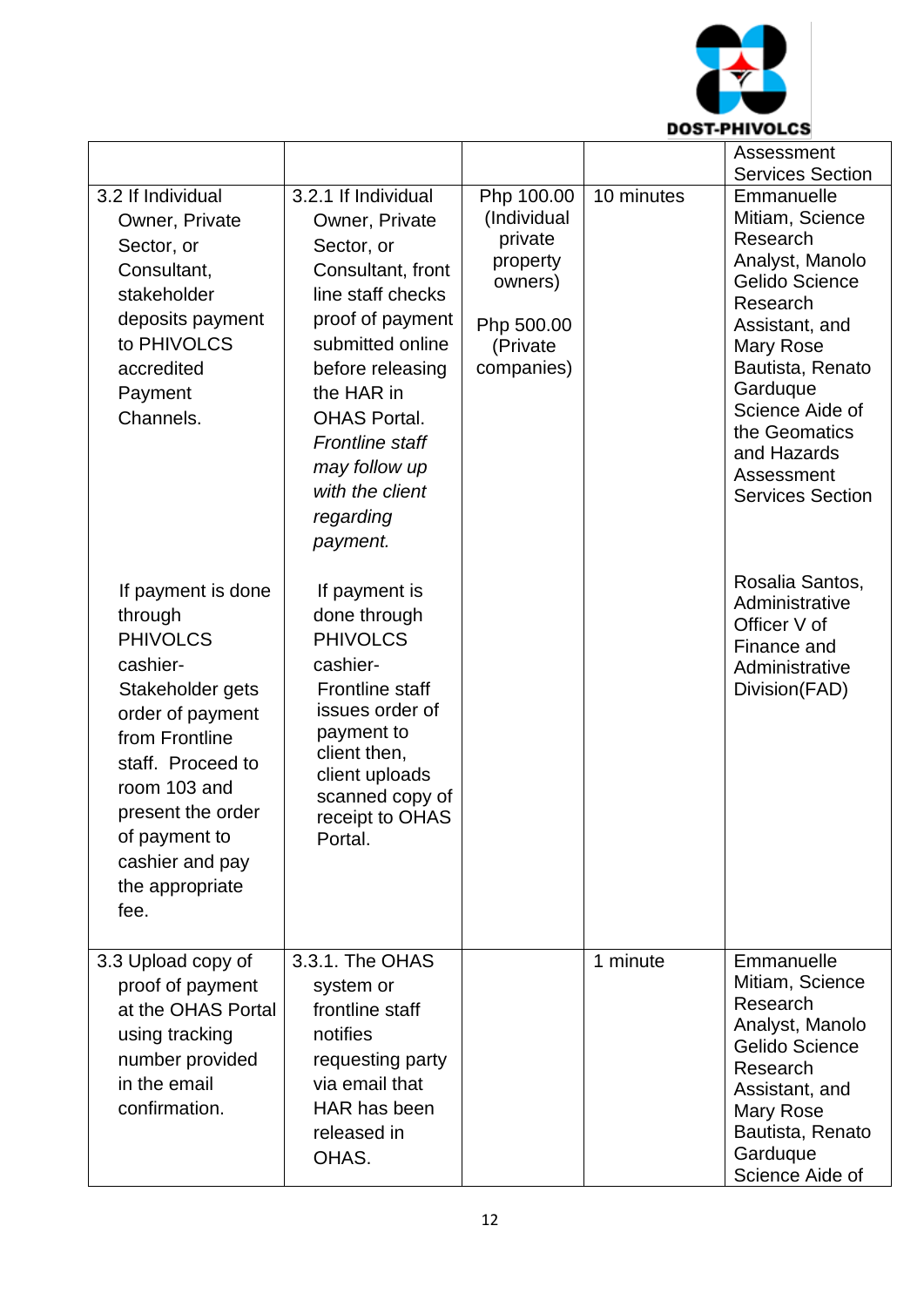

|                                               |                                                  |                          |                                   | the Geomatics                              |
|-----------------------------------------------|--------------------------------------------------|--------------------------|-----------------------------------|--------------------------------------------|
|                                               |                                                  |                          |                                   | and Hazards                                |
|                                               |                                                  |                          |                                   | Assessment                                 |
| 4. Download Hazard                            |                                                  |                          | 1 minute                          | <b>Services Section</b><br>Eric P. Santos, |
| Assessment                                    | 4. Site security and<br>maintenance.             |                          |                                   | Information                                |
|                                               |                                                  |                          |                                   | Technology                                 |
| Report (HAR) from                             |                                                  |                          |                                   | Officer II                                 |
| <b>OHAS Portal.</b>                           |                                                  |                          |                                   | of the Geomatics                           |
|                                               |                                                  |                          |                                   | and Hazards                                |
|                                               |                                                  |                          |                                   | Assessment                                 |
|                                               |                                                  |                          |                                   | <b>Services Section</b>                    |
|                                               | <b>TOTAL</b>                                     | Php 100.00               | 2 working days,                   |                                            |
|                                               |                                                  | (Individual              | 6 hrs, 59mins                     |                                            |
|                                               |                                                  | private<br>property      | $(-$ Three $(3)$<br>Working days) |                                            |
|                                               |                                                  | owners)                  | Note: That all                    |                                            |
|                                               |                                                  |                          | documents                         |                                            |
|                                               |                                                  | Php 500.00               | /information<br>submitted are     |                                            |
|                                               |                                                  | (Private                 | complete/correct                  |                                            |
|                                               |                                                  | companies)               |                                   |                                            |
|                                               |                                                  |                          |                                   |                                            |
|                                               |                                                  | Free for                 |                                   |                                            |
|                                               |                                                  | those                    |                                   |                                            |
|                                               |                                                  | covered by<br>applicable |                                   |                                            |
|                                               |                                                  | Government               |                                   |                                            |
|                                               |                                                  | Issuance's               |                                   |                                            |
| If acquiring Signed Hazard Assessment Reports |                                                  |                          |                                   |                                            |
| 1. Complex Transactions                       |                                                  |                          |                                   |                                            |
| 1. Access PHIVOLCS                            | 1. Site security and                             |                          | 1 minute                          | Eric P. Santos,                            |
| OHAS at                                       | maintenance.                                     |                          |                                   | Information                                |
| https://has.phivolcs                          |                                                  |                          |                                   | Technology                                 |
| .dost.gov.ph                                  |                                                  |                          |                                   | Officer II<br>of the Geomatics             |
|                                               |                                                  |                          |                                   | and Hazards                                |
|                                               |                                                  |                          |                                   | Assessment                                 |
|                                               |                                                  |                          |                                   | <b>Services Section</b>                    |
| 2. Submit Online                              | 2.1. Frontline staff                             |                          | 30 minutes                        | Emmanuelle                                 |
| Hazard                                        | reviews filled out                               |                          |                                   | Mitiam, Science                            |
| Assessment                                    | form and                                         |                          |                                   | Research                                   |
| Request Form with                             | document                                         |                          |                                   | Analyst, Manolo                            |
| necessary                                     | attachments                                      |                          |                                   | <b>Gelido Science</b>                      |
| requirements.                                 |                                                  |                          |                                   | Research                                   |
|                                               | Note:                                            |                          |                                   | Assistant, and<br>Mary Rose                |
|                                               | We will only process                             |                          |                                   |                                            |
|                                               |                                                  |                          |                                   |                                            |
|                                               | requests with sufficient<br>documents submitted. |                          |                                   | Bautista, Renato<br>Garduque               |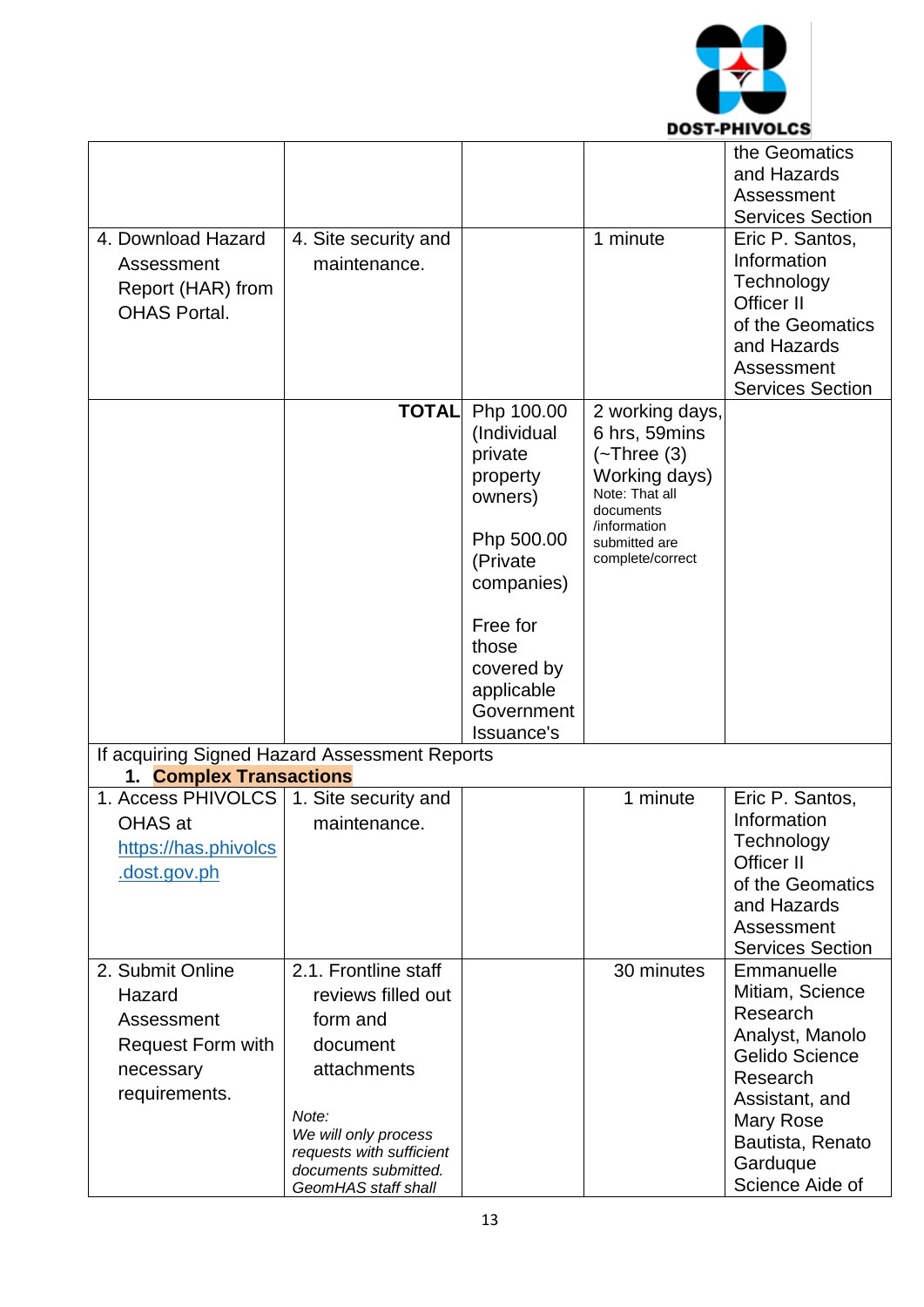

|                                                                                                                     | communicate with<br>stakeholder if<br>documents were found<br>insufficient to begin<br>hazard assessment.                                                                                                                                                                                                                       |                             | the Geomatics<br>and Hazards<br>Assessment<br><b>Services Section</b>                                                                                                                                                                                                                                                                                                                                                                                                               |
|---------------------------------------------------------------------------------------------------------------------|---------------------------------------------------------------------------------------------------------------------------------------------------------------------------------------------------------------------------------------------------------------------------------------------------------------------------------|-----------------------------|-------------------------------------------------------------------------------------------------------------------------------------------------------------------------------------------------------------------------------------------------------------------------------------------------------------------------------------------------------------------------------------------------------------------------------------------------------------------------------------|
| *Client receives<br>tracking number and<br>confirmation through<br>email that the<br>request is being<br>processed. | 2.2. Frontline staff<br>forwards to<br>Officer-of-the-<br>Day.                                                                                                                                                                                                                                                                  | 2 minutes                   | Emmanuelle<br>Mitiam, Science<br>Research<br>Analyst, Manolo<br>Gelido Science<br>Research<br>Assistant, and<br><b>Mary Rose</b><br>Bautista, Renato<br>Garduque<br>Science Aide of<br>the Geomatics<br>and Hazards<br>Assessment<br><b>Services Section</b>                                                                                                                                                                                                                        |
|                                                                                                                     | 2.3. Officer-of-the-<br>Day conducts<br>hazards<br>assessment<br>using<br><b>HazardHunterPH</b><br>functionality in<br><b>OHAS Admin</b><br>Portal or<br><b>PHIVOLCS</b><br>online and local<br><b>GIS applications</b><br>(this includes<br>editing and<br>syncing<br>geodatabases,<br>generating and<br>uploading of<br>HAM). | Three $(3)$<br>working days | Margarita Dizon,<br><b>Raymond Patrick</b><br>Maximo, Ericson<br>Bariso, Daniel<br>Jose Buhay,<br>Alffie Pelicano,<br><b>John Harold</b><br>Tabuzo, and<br>Hanz Cesar<br>Alejandria,<br>Science<br>Research<br>Specialist II /<br>Genesis Sapla,<br>Jr.,<br>Robjunelieaaa<br>Lim, Valerie<br>Shayne Olfindo,<br>Robelyn Flores,<br>Deo Carlo<br>Llamas, Ynna<br>Patricia Aquino,<br>Conrado Favis,<br>Maeryck Justinne<br><b>Bernardo</b><br>Science<br>Research<br>Specialist I of |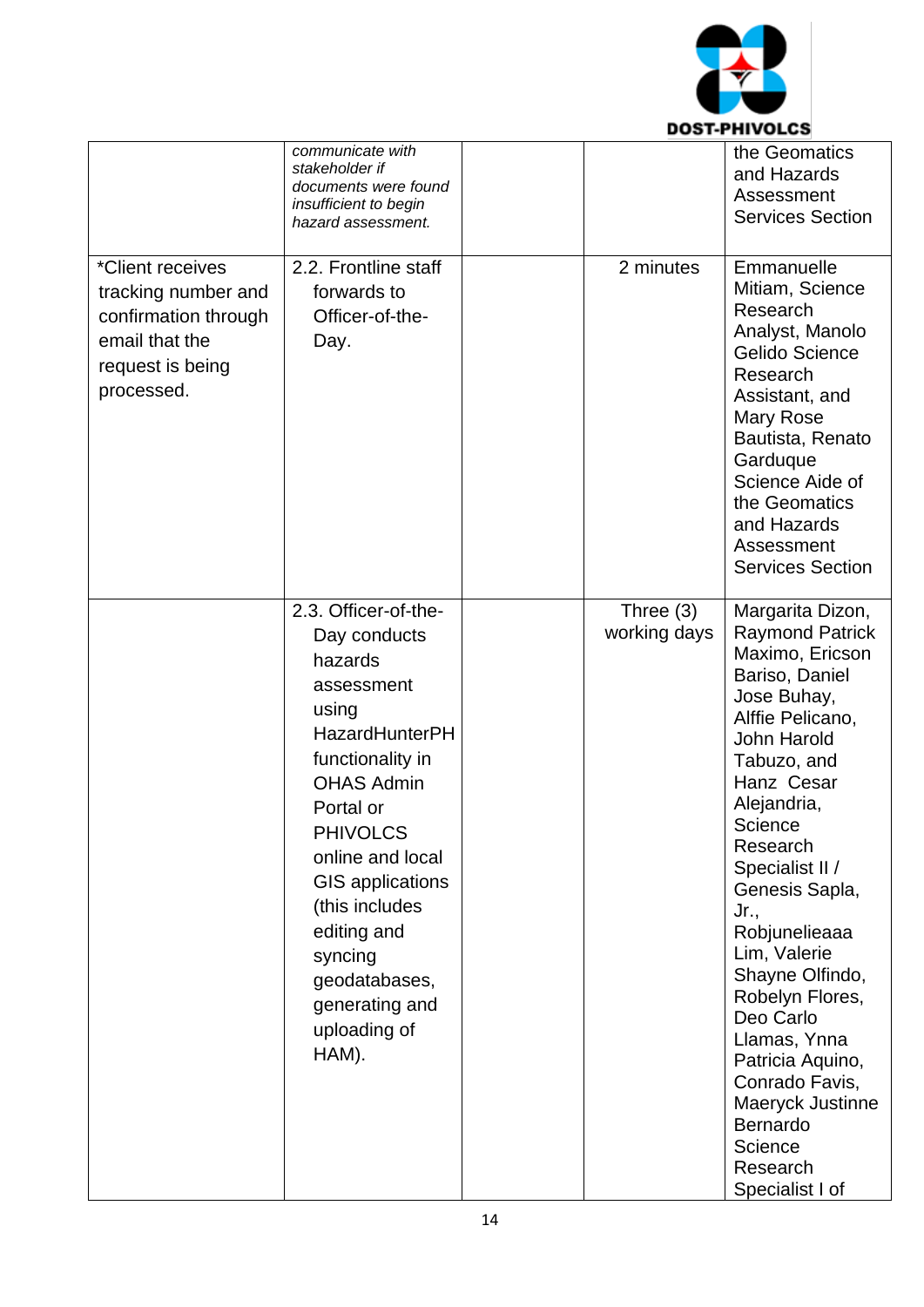

|                                                                               |            | <b>GGRDD</b>                                                                                                                                                                                                                                                                                                                                                                                                                                                      |
|-------------------------------------------------------------------------------|------------|-------------------------------------------------------------------------------------------------------------------------------------------------------------------------------------------------------------------------------------------------------------------------------------------------------------------------------------------------------------------------------------------------------------------------------------------------------------------|
| 2.4. Officer-of-the-<br>Day drafts<br>Hazard<br>Assessment<br>Report (HAR).   | 10 minutes | Margarita Dizon,<br><b>Raymond Patrick</b><br>Maximo, Ericson<br>Bariso, Daniel<br>Jose Buhay,<br>Alffie Pelicano,<br>John Harold<br>Tabuzo, and<br>Hanz Alejandria,<br>Science<br>Research<br>Specialist II /<br>Genesis Sapla,<br>Jr.,<br>Robjunelieaaa<br>Lim, Valerie<br>Olfindo Robelyn<br>Flores, Deo Carlo<br>Llamas, Ynna<br>Patricia Aquino,<br>Conrado Favis,<br>Maeryck Justinne<br>Bernardo<br>Science<br>Research<br>Specialist I of<br><b>GGRDD</b> |
| 2.5. Officer-of-the-<br>Day forwards<br>HAR to the<br>Verifier-of-the-<br>Day | 1 minute   | Margarita Dizon,<br><b>Raymond Patrick</b><br>Maximo, Ericson<br>Bariso, Daniel<br>Jose Buhay,<br>Alffie Pelicano,<br>John Harold<br>Tabuzo, and<br>Hanz Cesar<br>Alejandria,<br>Science<br>Research<br>Specialist II /<br>Genesis Sapla,<br>$Jr_{\cdot}$<br>Robjunelieaaa<br>Lim, Valerie<br>Shayne Olfindo<br>Robelyn Flores,<br>Deo Carlo<br>Llamas, Ynna                                                                                                      |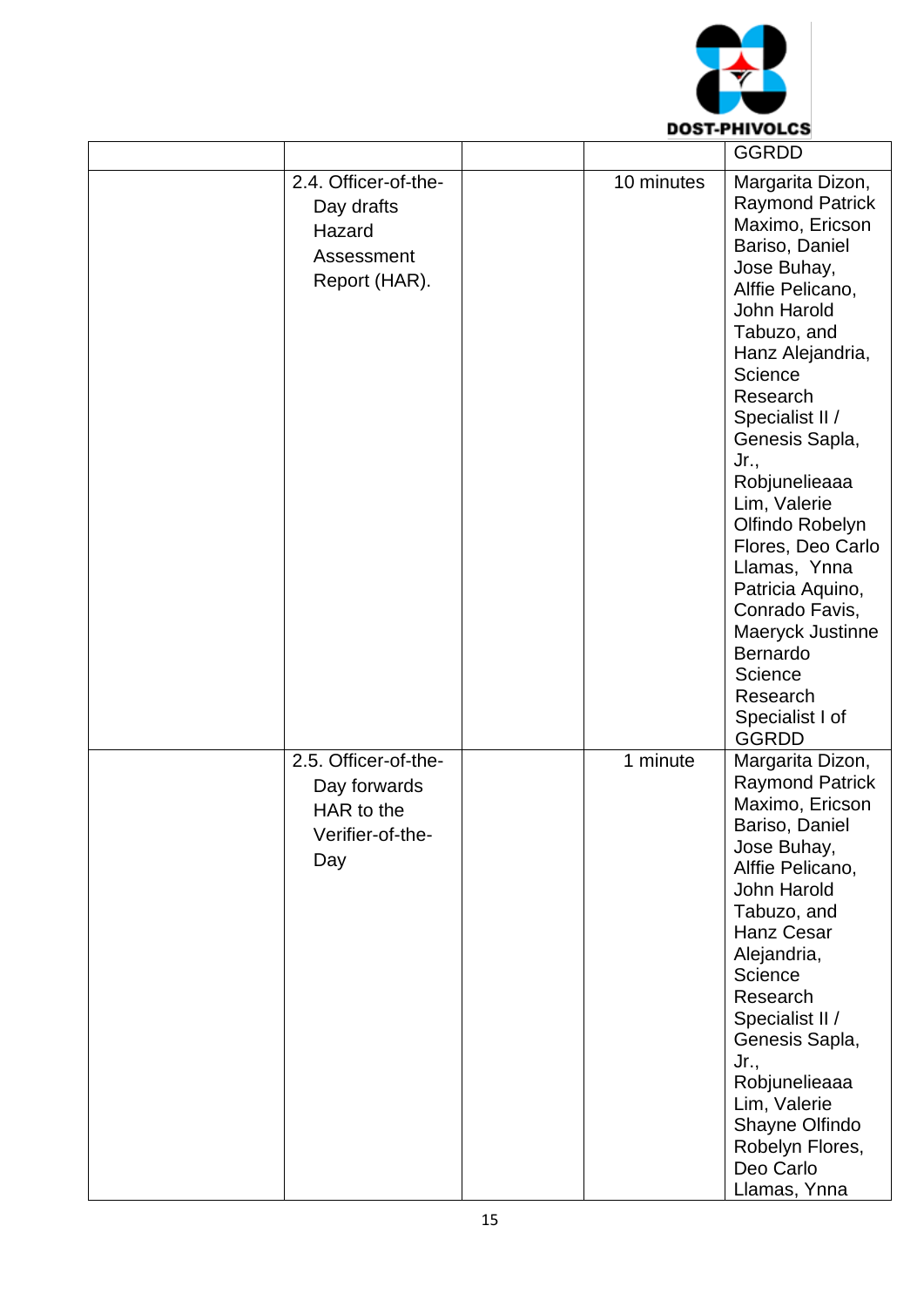

|                       |                | UJI-FIIIVULUJ         |
|-----------------------|----------------|-----------------------|
|                       |                | Patricia Aquino,      |
|                       |                | Conrado Favis,        |
|                       |                | Maeryck Justinne      |
|                       |                | Bernardo              |
|                       |                | Science               |
|                       |                | Research              |
|                       |                | Specialist I of       |
|                       |                | <b>GGRDD</b>          |
| 2.6. Verifier-of-the- | Two $(2)$      | Perla J. Delos        |
|                       | working days,  | Reyes, Mabelline      |
| Day receives and      | 8hrs including | T. Cahulogan,         |
| checks hazards        | possible       | Supervising           |
| assessment and        | revisions      | Science               |
| HAR.                  |                | Research              |
|                       |                |                       |
|                       |                | Specialist / Maria    |
|                       |                | Isabel T.             |
|                       |                | Abigania,             |
|                       |                | Kathleen L.           |
|                       |                | Papiona,              |
|                       |                | Danikko John V.       |
|                       |                | Rivera, Jayvie N.     |
|                       |                | Balboa, Abigail       |
|                       |                | C. Pidlaoan,          |
|                       |                | <b>Senior Science</b> |
|                       |                | Research              |
|                       |                | Specialist /          |
|                       |                | Science               |
|                       |                | Research              |
|                       |                | Specialist II of      |
|                       |                | <b>GGRDD</b>          |
| 2.7. Verifier-of-the- | 1 minute       | Perla J. Delos        |
|                       |                | Reyes, Mabelline      |
| Day forwards          |                | T. Cahulogan,         |
| HAR to the Chief      |                | Supervising           |
| or Officer-In-        |                | Science               |
| Charge (OIC).         |                |                       |
|                       |                | Research              |
|                       |                | Specialist / Maria    |
|                       |                | Isabel T.             |
|                       |                | Abigania,             |
|                       |                | Kathleen L.           |
|                       |                | Papiona,              |
|                       |                | Danikko John V.       |
|                       |                | Rivera, Jayvie N.     |
|                       |                | Balboa, Abigail       |
|                       |                | C. Pidlaoan,          |
|                       |                | <b>Senior Science</b> |
|                       |                | Research              |
|                       |                | Specialist /          |
|                       |                | Science               |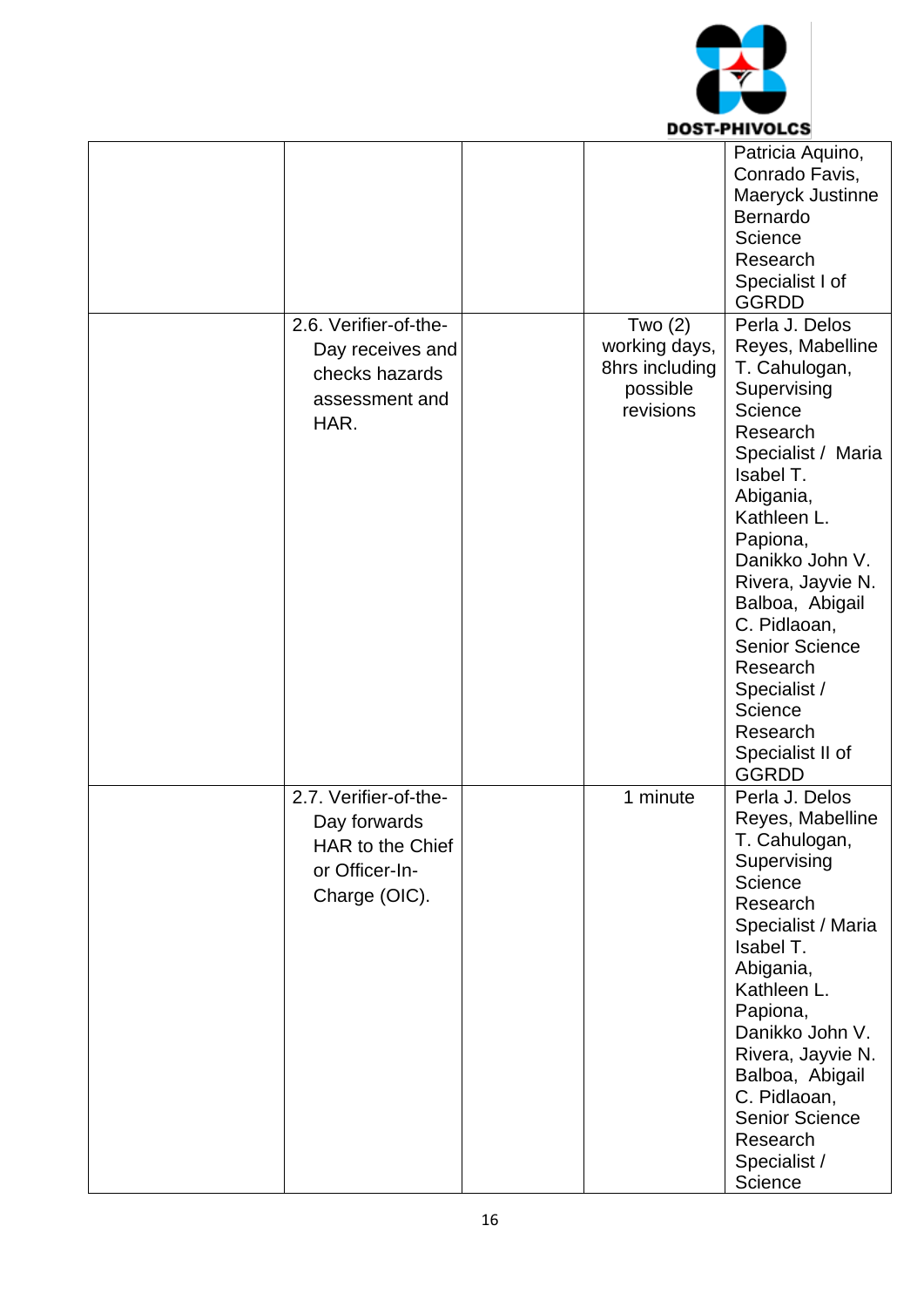

|                                                  |                                                                                |                                                                           |            | Research<br>Specialist II of<br><b>GGRDD</b>                                                                                                                                                                                                                 |
|--------------------------------------------------|--------------------------------------------------------------------------------|---------------------------------------------------------------------------|------------|--------------------------------------------------------------------------------------------------------------------------------------------------------------------------------------------------------------------------------------------------------------|
|                                                  | 2.8. Chief or OIC<br>receives and<br>checks HAR.                               |                                                                           | 1 day      | Teresito C.<br>Bacolcol, OIC-<br><b>Division Chief</b><br>GGRDD / Perla<br>J. Delos Reyes,<br>Mabelline T.<br>Cahulogan<br>Supervising<br><b>Senior Science</b><br>Research                                                                                  |
|                                                  | 2.9. Chief or OIC                                                              |                                                                           | 1 minute   | Specialist of<br><b>GGRDD</b><br>Teresito C.                                                                                                                                                                                                                 |
|                                                  | approves HAR.                                                                  |                                                                           |            | Bacolcol, OIC-<br><b>Division Chief</b><br>GGRDD / Perla<br>J. Delos Reyes,<br>Mabelline T.<br>Cahulogan<br>Supervising<br><b>Senior Science</b><br>Research<br>Specialist of<br><b>GGRDD</b>                                                                |
| 3.1 If from<br>Government, no<br>payment needed. | 3.1.1 If from<br>Government,<br><b>HAR</b> is released<br>in OHAS<br>platform. | Free for<br>those<br>covered by<br>applicable<br>Government<br>Issuance's | 1 minute   | Emmanuelle<br>Mitiam, Science<br>Research<br>Analyst, Manolo<br>Gelido Science<br>Research<br>Assistant, and<br><b>Mary Rose</b><br>Bautista, Renato<br>Garduque<br>Science Aide of<br>the Geomatics<br>and Hazards<br>Assessment<br><b>Services Section</b> |
| 3.2 If Individual                                | 3.2.1 If Individual                                                            | For Individual                                                            | 10 minutes | Emmanuelle                                                                                                                                                                                                                                                   |
| Owners, Private                                  | Owners, Private                                                                | private                                                                   |            | Mitiam, Science                                                                                                                                                                                                                                              |
| Sector, or                                       | Sector, or                                                                     | property<br>owners:                                                       |            | Research<br>Analyst, Manolo                                                                                                                                                                                                                                  |
| Consultants,                                     | Consultants, front                                                             | Php 100.00/                                                               |            | Gelido Science                                                                                                                                                                                                                                               |
| stakeholder                                      | line staff checks                                                              | per HAR                                                                   |            | Research                                                                                                                                                                                                                                                     |
| deposits payment                                 | proof of payment                                                               | (Earthquake                                                               |            | Assistant, and                                                                                                                                                                                                                                               |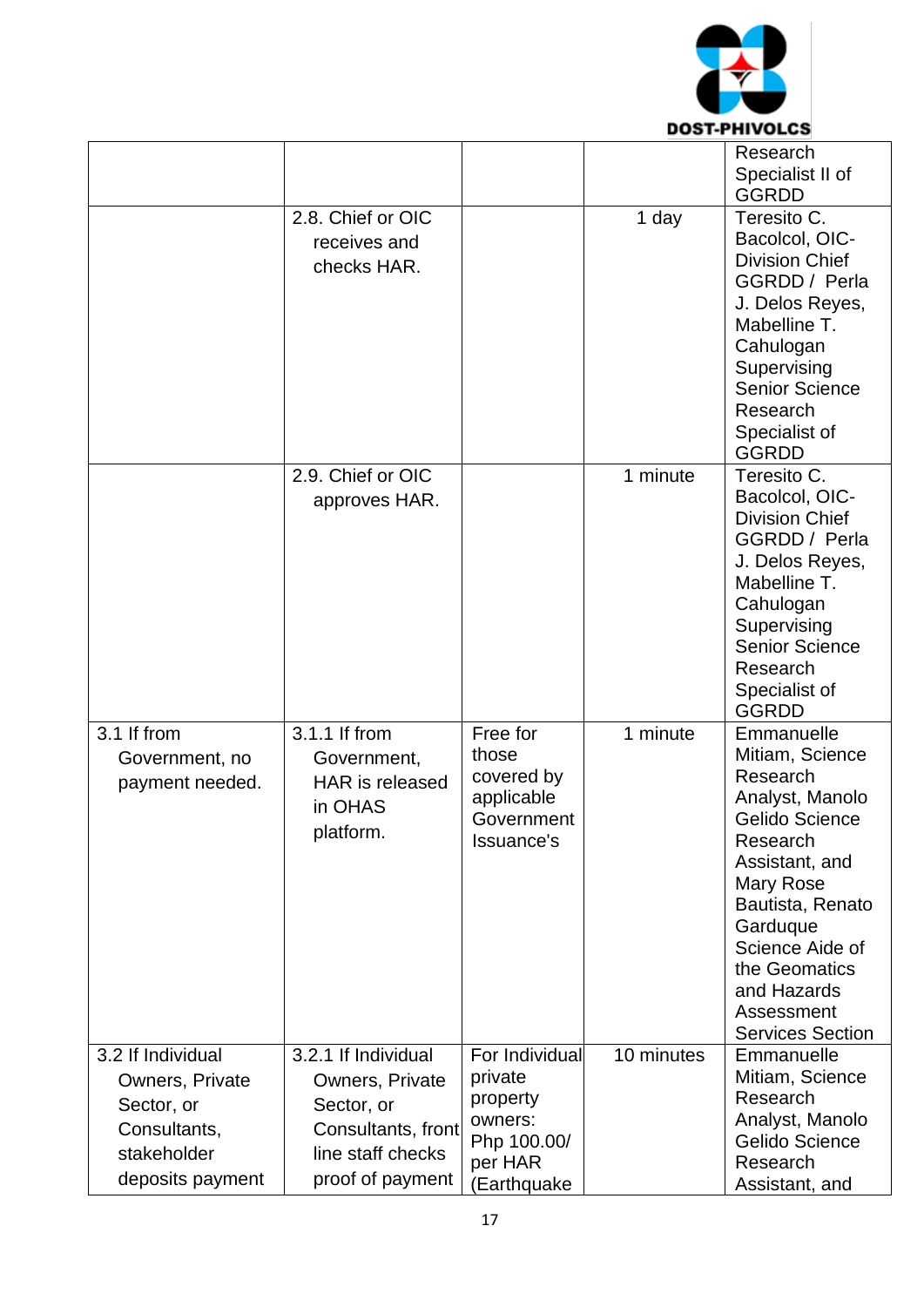

-

|                                                                                                                                                                                                                                              |                                                                                                                                                                                                         |                                                                                                                                      |          | DUJI-FNIVULUJ                                                                                                                                                                                                                                         |
|----------------------------------------------------------------------------------------------------------------------------------------------------------------------------------------------------------------------------------------------|---------------------------------------------------------------------------------------------------------------------------------------------------------------------------------------------------------|--------------------------------------------------------------------------------------------------------------------------------------|----------|-------------------------------------------------------------------------------------------------------------------------------------------------------------------------------------------------------------------------------------------------------|
| to PHIVOLCS<br>accredited<br>Payment<br>Channels.                                                                                                                                                                                            | submitted to<br>online system<br>before releasing<br>of HAR in OHAS<br>Portal. Frontline<br>staff may follow<br>up with the client<br>regarding<br>payment.                                             | and/or<br>Volcano HAR<br><b>For Private</b><br>companies:<br>Php 500.00<br>per HAR<br>(Earthquake<br>and/or<br>Volcano<br><b>HAR</b> |          | Mary Rose<br>Bautista, Renato<br>Garduque<br>Science Aide of<br>the Geomatics<br>and Hazards<br>Assessment<br><b>Services Section</b>                                                                                                                 |
| If payment is done<br>through<br><b>PHIVOLCS</b><br>cashier-<br>Stakeholder gets<br>order of payment<br>from frontline staff.<br>Proceed to room<br>103 and present<br>the order of<br>payment to cashier<br>and pay the<br>appropriate fee. | If payment is<br>done through<br><b>PHIVOLCS</b><br>cashier-<br>frontline staff<br>issues order of<br>payment to client<br>then, client<br>uploads scanned<br>copy of receipt to<br><b>OHAS Portal.</b> |                                                                                                                                      |          | Rosalia Santos,<br>Administrative<br>Officer V of<br>Finance and<br>Administrative<br>Division (FAD)                                                                                                                                                  |
| 3.3 Upload copy of<br>proof of payment<br>at the OHAS Portal<br>using tracking<br>number provided<br>in the email<br>confirmation.                                                                                                           | 3.2.2. The OHAS<br>system or<br>frontline staff<br>notifies<br>requesting party<br>via email that<br>HAR has been<br>released in<br>OHAS.                                                               |                                                                                                                                      | 1 minute | Emmanuelle<br>Mitiam, Science<br>Research<br>Analyst, Manolo<br>Gelido Science<br>Research<br>Assistant, and<br>Mary Rose<br>Bautista, Renato<br>Garduque<br>Science Aide of<br>the Geomatics<br>and Hazards<br>Assessment<br><b>Services Section</b> |
| 4. Download Hazard<br>Assessment<br>Report (HAR) from<br><b>OHAS Portal</b>                                                                                                                                                                  | 4. Site security and<br>maintenance                                                                                                                                                                     |                                                                                                                                      | 1 minute | Eric P. Santos,<br>Information<br>Technology<br>Officer II<br>of the Geomatics<br>and Hazards                                                                                                                                                         |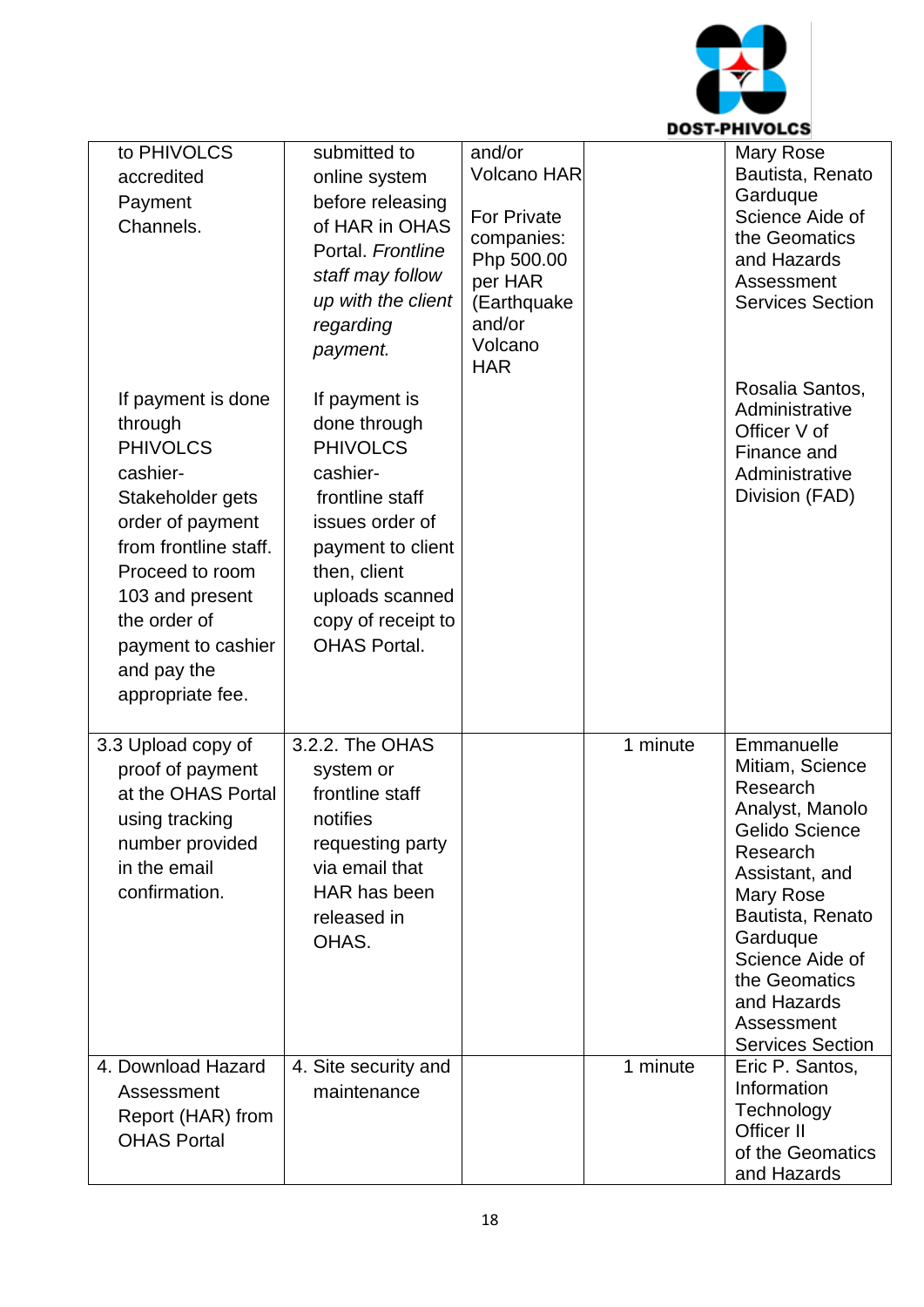

|                                                                                                    |                                                                                    |                                                                                                                                                                                                       |                                                                                                                                                               | Assessment                                                                                                                                                                                                                                            |
|----------------------------------------------------------------------------------------------------|------------------------------------------------------------------------------------|-------------------------------------------------------------------------------------------------------------------------------------------------------------------------------------------------------|---------------------------------------------------------------------------------------------------------------------------------------------------------------|-------------------------------------------------------------------------------------------------------------------------------------------------------------------------------------------------------------------------------------------------------|
|                                                                                                    |                                                                                    |                                                                                                                                                                                                       |                                                                                                                                                               | <b>Services Section</b>                                                                                                                                                                                                                               |
|                                                                                                    | <b>TOTAL</b>                                                                       | Individual<br>private<br>property<br>owners:<br>Php 100.00/<br>per HAR<br>Private<br>companies:<br>Php 500.00<br>per HAR<br>Free for<br>those<br>covered by<br>applicable<br>Government<br>Issuance's | 6 working<br>days, 8 hrs, 59<br>mins<br>$(-S$ even $(7)$<br>Working days)<br>Note: That all<br>documents<br>/information<br>submitted are<br>complete/correct |                                                                                                                                                                                                                                                       |
| If acquiring Signed Hazard Assessment Reports                                                      |                                                                                    |                                                                                                                                                                                                       |                                                                                                                                                               |                                                                                                                                                                                                                                                       |
| 2. Highly Technical Transactions                                                                   |                                                                                    |                                                                                                                                                                                                       |                                                                                                                                                               |                                                                                                                                                                                                                                                       |
| 1. Access PHIVOLCS<br>OHAS at<br>https://has.phivolcs<br>.dost.gov.ph                              | 1. Site security and<br>maintenance.                                               |                                                                                                                                                                                                       | 1 minute                                                                                                                                                      | Eric P. Santos,<br>Information<br>Technology<br>Officer II<br>of the Geomatics<br>and Hazards<br>Assessment<br><b>Services Section</b>                                                                                                                |
| 2. Submit Online<br>Hazard<br>Assessment<br><b>Request Form with</b><br>necessary<br>requirements. | 2.1. Frontline staff<br>reviews filled out<br>form and<br>document<br>attachments. |                                                                                                                                                                                                       | 1 hour                                                                                                                                                        | Emmanuelle<br>Mitiam, Science<br>Research<br>Analyst, Manolo<br>Gelido Science<br>Research<br>Assistant, and<br>Mary Rose<br>Bautista, Renato<br>Garduque<br>Science Aide of<br>the Geomatics<br>and Hazards<br>Assessment<br><b>Services Section</b> |
| *Client receives<br>tracking number<br>and confirmation                                            | 2.2. Frontline staff<br>forwards to<br>Officer-of-the-                             |                                                                                                                                                                                                       | 2 minutes                                                                                                                                                     | Emmanuelle<br>Mitiam, Science<br>Research<br>Analyst, Manolo                                                                                                                                                                                          |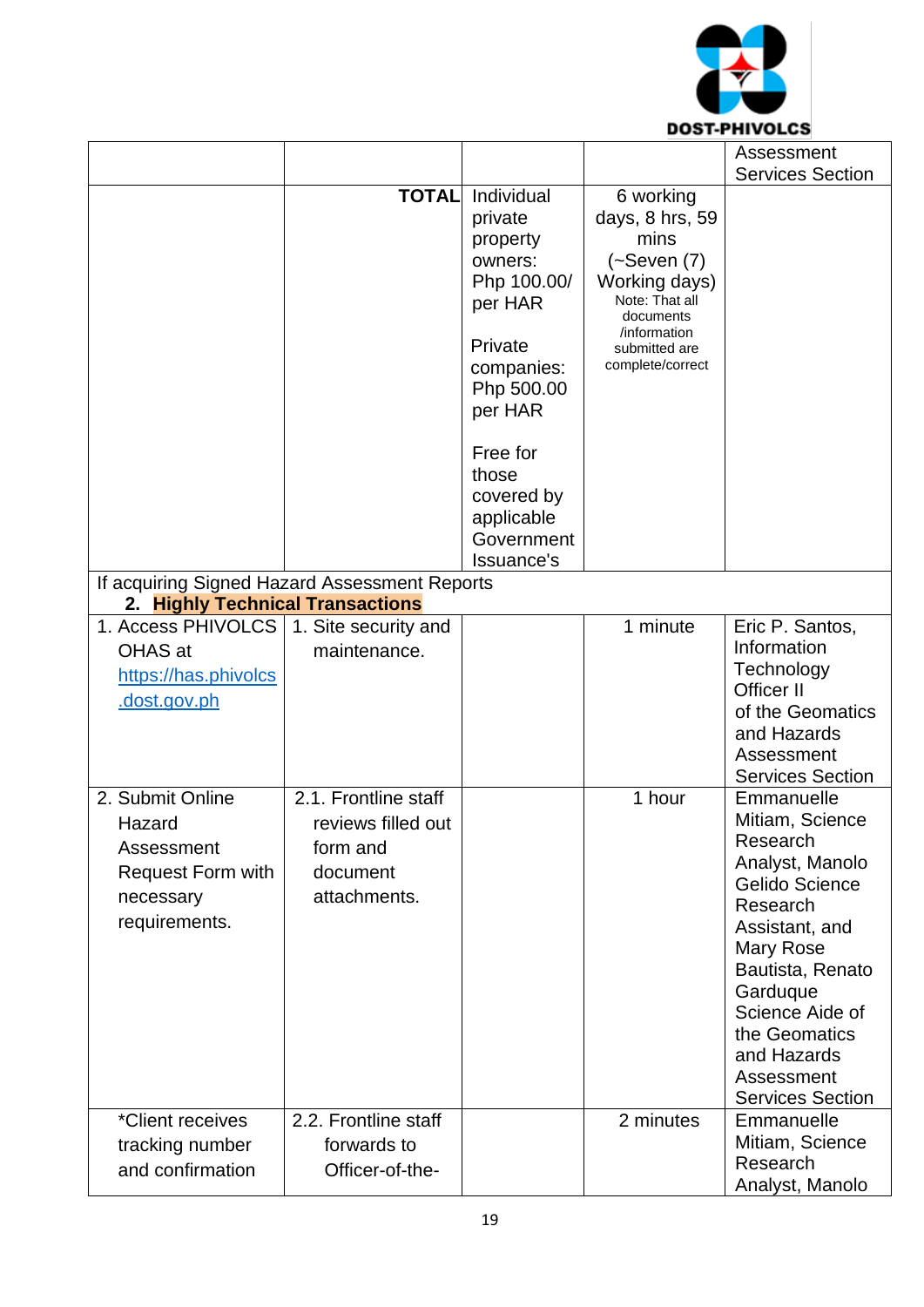

|                                                          |                                                                                                                                                                                                                                                                                                                                 |                             | UJI-FNIVULUJ                                                                                                                                                                                                                                                                                                                                                                                                                                                                                              |
|----------------------------------------------------------|---------------------------------------------------------------------------------------------------------------------------------------------------------------------------------------------------------------------------------------------------------------------------------------------------------------------------------|-----------------------------|-----------------------------------------------------------------------------------------------------------------------------------------------------------------------------------------------------------------------------------------------------------------------------------------------------------------------------------------------------------------------------------------------------------------------------------------------------------------------------------------------------------|
| through email that<br>the request is<br>being processed. | Day.                                                                                                                                                                                                                                                                                                                            |                             | Gelido Science<br>Research<br>Assistant, and<br>Mary Rose<br>Bautista, Renato<br>Garduque<br>Science Aide of<br>the Geomatics<br>and Hazards<br>Assessment<br><b>Services Section</b>                                                                                                                                                                                                                                                                                                                     |
|                                                          | 2.3. Officer-of-the-<br>Day conducts<br>hazards<br>assessment<br>using<br><b>HazardHunterPH</b><br>functionality in<br><b>OHAS Admin</b><br>Portal or<br><b>PHIVOLCS</b><br>online and local<br><b>GIS</b> applications<br>(this includes<br>editing and<br>syncing<br>geodatabases,<br>generating and<br>uploading of<br>HAM). | Twelve (12)<br>working days | Margarita Dizon,<br><b>Raymond Patrick</b><br>Maximo, Ericson<br>Bariso, Daniel<br>Jose Buhay,<br>Alffie Pelicano,<br><b>John Harold</b><br>Tabuzo, and<br><b>Hanz Cesar</b><br>Alejandria,<br>Science<br>Research<br>Specialist II /<br>Genesis Sapla,<br>Jr.,<br>Robjunelieaaa<br>Lim, Valerie<br>Shayne Olfindo<br>Robelyn Flores,<br>Deo Carlo<br>Llamas, Ynna<br>Patricia Aquino,<br>Conrado Favis,<br>Maeryck Justinne<br><b>Bernardo</b><br>Science<br>Research<br>Specialist I of<br><b>GGRDD</b> |
|                                                          | 2.4. Officer-of-the-<br>Day drafts<br>Hazard<br>Assessment<br>Report (HAR).                                                                                                                                                                                                                                                     | 30 minutes                  | Margarita Dizon,<br><b>Raymond Patrick</b><br>Maximo, Ericson<br>Bariso, Daniel<br>Jose Buhay,<br>Alffie Pelicano,<br><b>John Harold</b><br>Tabuzo, and<br>Hanz Cesar                                                                                                                                                                                                                                                                                                                                     |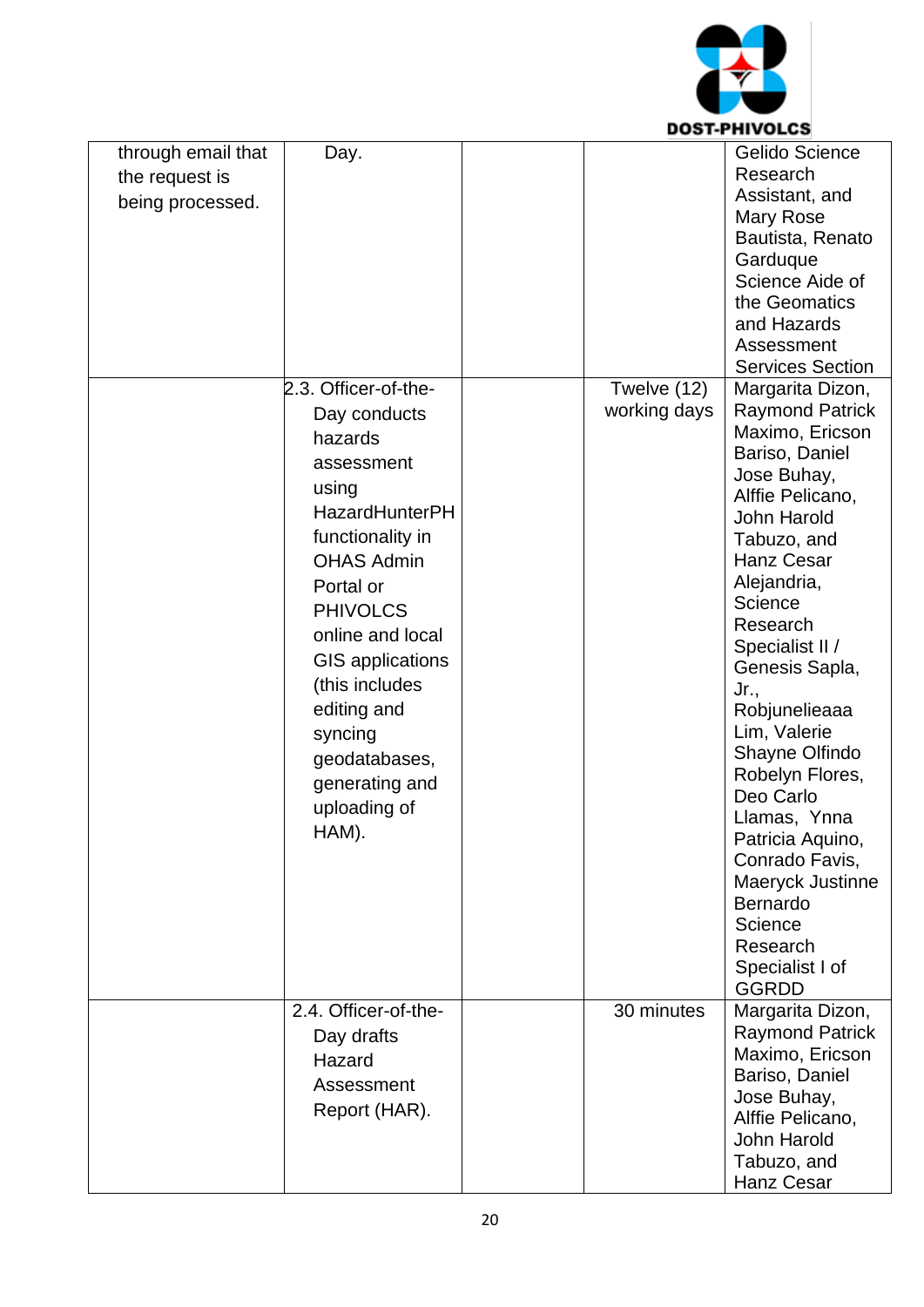

|                                                                                |          | Alejandria,<br>Science<br>Research<br>Specialist II /<br>Genesis Sapla,<br>Jr.,<br>Robjunelieaaa<br>Lim, Valerie<br>Shayne Olfindo<br>Robelyn Flores,<br>Deo Carlo<br>Llamas, Ynna<br>Patricia Aquino,<br>Conrado Favis,<br>Maeryck Justinne<br>Bernardo<br>Science<br>Research<br>Specialist I of<br><b>GGRDD</b>                                                                                                                                                                          |
|--------------------------------------------------------------------------------|----------|---------------------------------------------------------------------------------------------------------------------------------------------------------------------------------------------------------------------------------------------------------------------------------------------------------------------------------------------------------------------------------------------------------------------------------------------------------------------------------------------|
| 2.5. Officer-of-the-<br>Day forwards<br>HAR to the<br>Verifier-of-the-<br>Day. | 1 minute | Margarita Dizon,<br><b>Raymond Patrick</b><br>Maximo, Ericson<br>Bariso, Daniel<br>Jose Buhay,<br>Alffie Pelicano,<br>John Harold<br>Tabuzo, and<br><b>Hanz Cesar</b><br>Alejandria,<br>Science<br>Research<br>Specialist II /<br>Genesis Sapla,<br>Jr.,<br>Robjunelieaaa<br>Lim, Valerie<br>Shayne Olfindo<br>Robelyn Flores,<br>Deo Carlo<br>Llamas, Ynna<br>Patricia Aquino,<br>Conrado Favis,<br>Maeryck Justinne<br>Bernardo<br>Science<br>Research<br>Specialist I of<br><b>GGRDD</b> |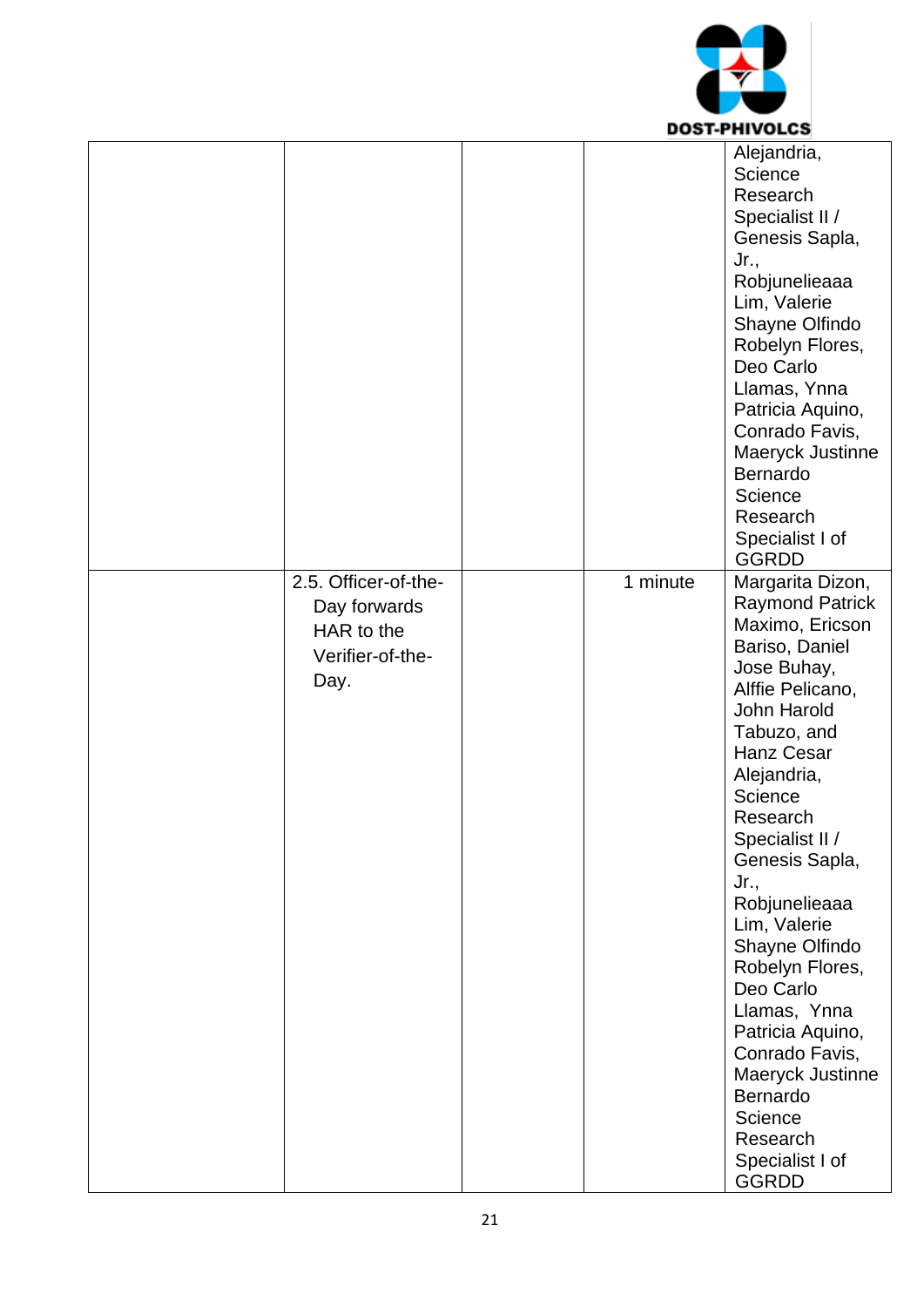

|                                                                                              |                         | DUSI-FNIVULLS                                                                                                                                                                                                                                                                                                         |
|----------------------------------------------------------------------------------------------|-------------------------|-----------------------------------------------------------------------------------------------------------------------------------------------------------------------------------------------------------------------------------------------------------------------------------------------------------------------|
| 2.6. Verifier-of-the-<br>Day receives and<br>checks hazards<br>assessment and<br>HAR.        | Six (6) working<br>days | Perla J. Delos<br>Reyes, Mabelline<br>T. Cahulogan,<br>Supervising<br>Science<br>Research<br>Specialist / Maria<br>Isabel T.<br>Abigania,<br>Kathleen L.<br>Papiona,<br>Danikko John V.<br>Rivera, Jayvie N.<br>Balboa, Abigail<br>C. Pidlaoan,<br><b>Senior Science</b><br>Research<br>Specialist of<br><b>GGRDD</b> |
| 2.7. Verifier-of-the-<br>Day forwards<br>HAR to the Chief<br>or Officer-In-<br>Charge (OIC). | 1 minute                | Perla J. Delos<br>Reyes, Mabelline<br>T. Cahulogan,<br>Supervising<br>Science<br>Research<br>Specialist / Maria<br>Isabel T.<br>Abigania,<br>Kathleen L.<br>Papiona,<br>Danikko John V.<br>Rivera, Jayvie N.<br>Balboa, Abigail<br>C. Pidlaoan,<br><b>Senior Science</b><br>Research<br>Specialist of<br><b>GGRDD</b> |
| 2.8. Chief or OIC<br>receives and<br>checks HAR.                                             | 1 day                   | Teresito C.<br>Bacolcol, OIC-<br><b>Division Chief</b><br>GGRDD / Perla<br>J. Delos Reyes,<br>Mabelline T.<br>Cahulogan<br>Supervising<br><b>Senior Science</b><br>Research<br>Specialist of                                                                                                                          |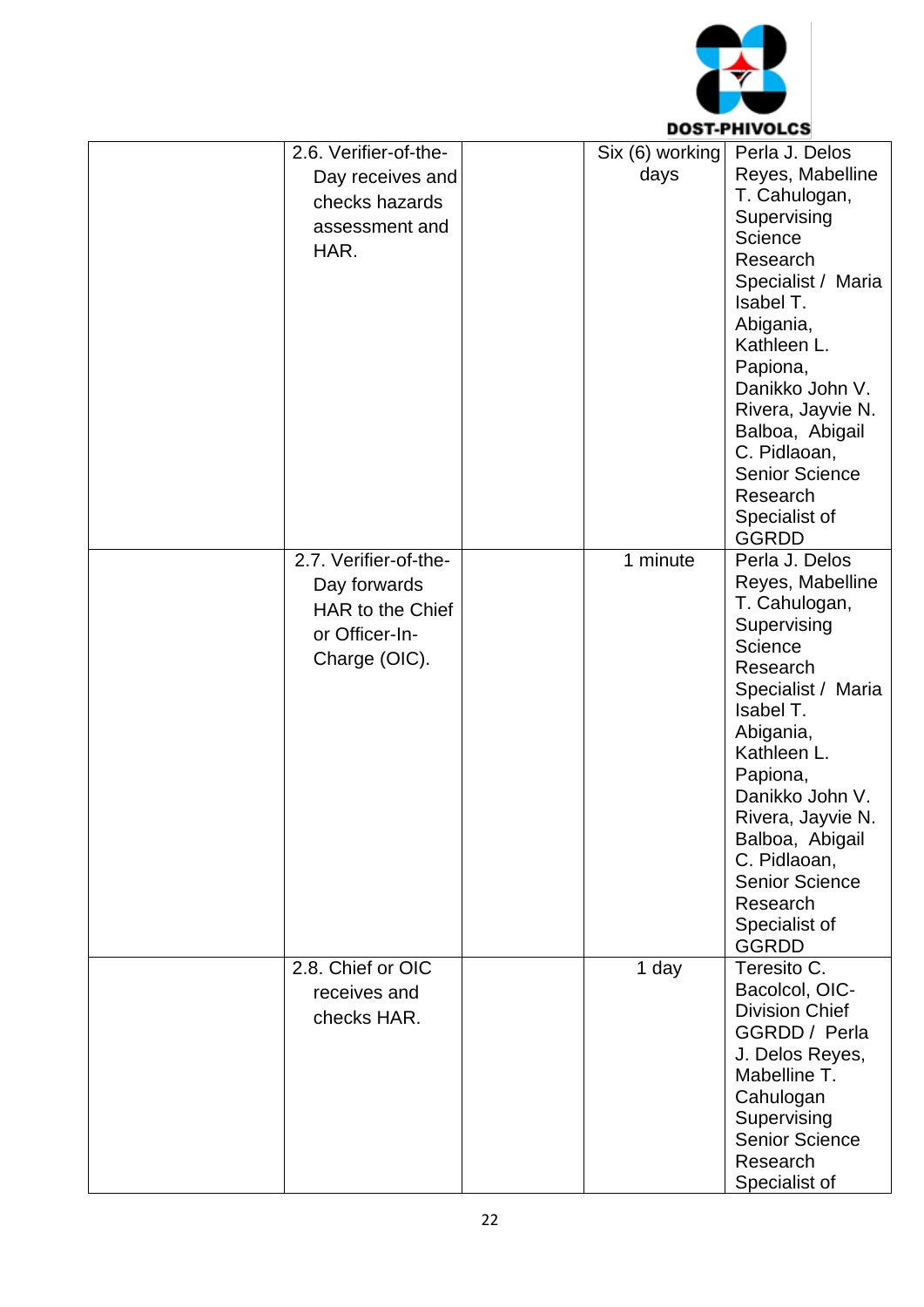

|                                                                                                                                                            |                                                                                                                                                                                                                                                                                       |                                                                                                                                                                                                                                     |            | <b>GGRDD</b>                                                                                                                                                                                                                                                 |
|------------------------------------------------------------------------------------------------------------------------------------------------------------|---------------------------------------------------------------------------------------------------------------------------------------------------------------------------------------------------------------------------------------------------------------------------------------|-------------------------------------------------------------------------------------------------------------------------------------------------------------------------------------------------------------------------------------|------------|--------------------------------------------------------------------------------------------------------------------------------------------------------------------------------------------------------------------------------------------------------------|
|                                                                                                                                                            | 2.9. Chief or OIC<br>approves HAR.                                                                                                                                                                                                                                                    |                                                                                                                                                                                                                                     | 1 minute   | Teresito C.<br>Bacolcol, OIC-<br><b>Division Chief</b><br>GGRDD / Perla<br>J. Delos Reyes,<br>Mabelline T.<br>Cahulogan<br>Supervising<br><b>Senior Science</b><br>Research<br>Specialist of<br><b>GGRDD</b>                                                 |
| 3.1 If from<br>Government, no<br>payment needed                                                                                                            | 3.1.1 If from<br>Government,<br><b>HAR</b> is released<br>in OHAS platform                                                                                                                                                                                                            | Free for<br>those<br>covered by<br>applicable<br>Government<br><b>Issuances</b>                                                                                                                                                     | 1 minute   | Emmanuelle<br>Mitiam, Science<br>Research<br>Analyst, Manolo<br><b>Gelido Science</b><br>Research<br>Assistant, and<br>Mary Rose<br>Bautista, Renato<br>Garduque<br>Science Aide of<br>the Geomatics<br>and Hazards<br>Assessment<br><b>Services Section</b> |
| 3.2 If Individual<br>Owners, Private<br>Sector, or<br>Consultants,<br>stakeholder<br>deposits payment<br>to PHIVOLCS<br>accredited<br>Payment<br>Channels. | 3.2.1 If Individual<br>Owners, Private<br>Sector, or<br>Consultants,<br>frontline staff<br>checks proof of<br>payment<br>submitted to<br>online system<br>before releasing<br>of HAR in OHAS<br>Portal. Front line<br>staff may follow<br>up with the client<br>regarding<br>payment. | For Individual<br>private<br>property<br>owners:<br>Php 100.00/<br>per HAR<br>(Earthquake<br>and/or<br><b>Volcano HAR</b><br><b>For Private</b><br>companies:<br>Php 500.00<br>per HAR<br>(Earthquake<br>and/or<br>Volcano<br>HAR). | 10 minutes | Emmanuelle<br>Mitiam, Science<br>Research<br>Analyst, Manolo<br>Gelido Science<br>Research<br>Assistant, and<br>Mary Rose<br>Bautista, Renato<br>Garduque<br>Science Aide of<br>the Geomatics<br>and Hazards<br>Assessment<br><b>Services Section</b>        |
| If payment is done                                                                                                                                         | If payment is                                                                                                                                                                                                                                                                         |                                                                                                                                                                                                                                     |            | Rosalia Santos,                                                                                                                                                                                                                                              |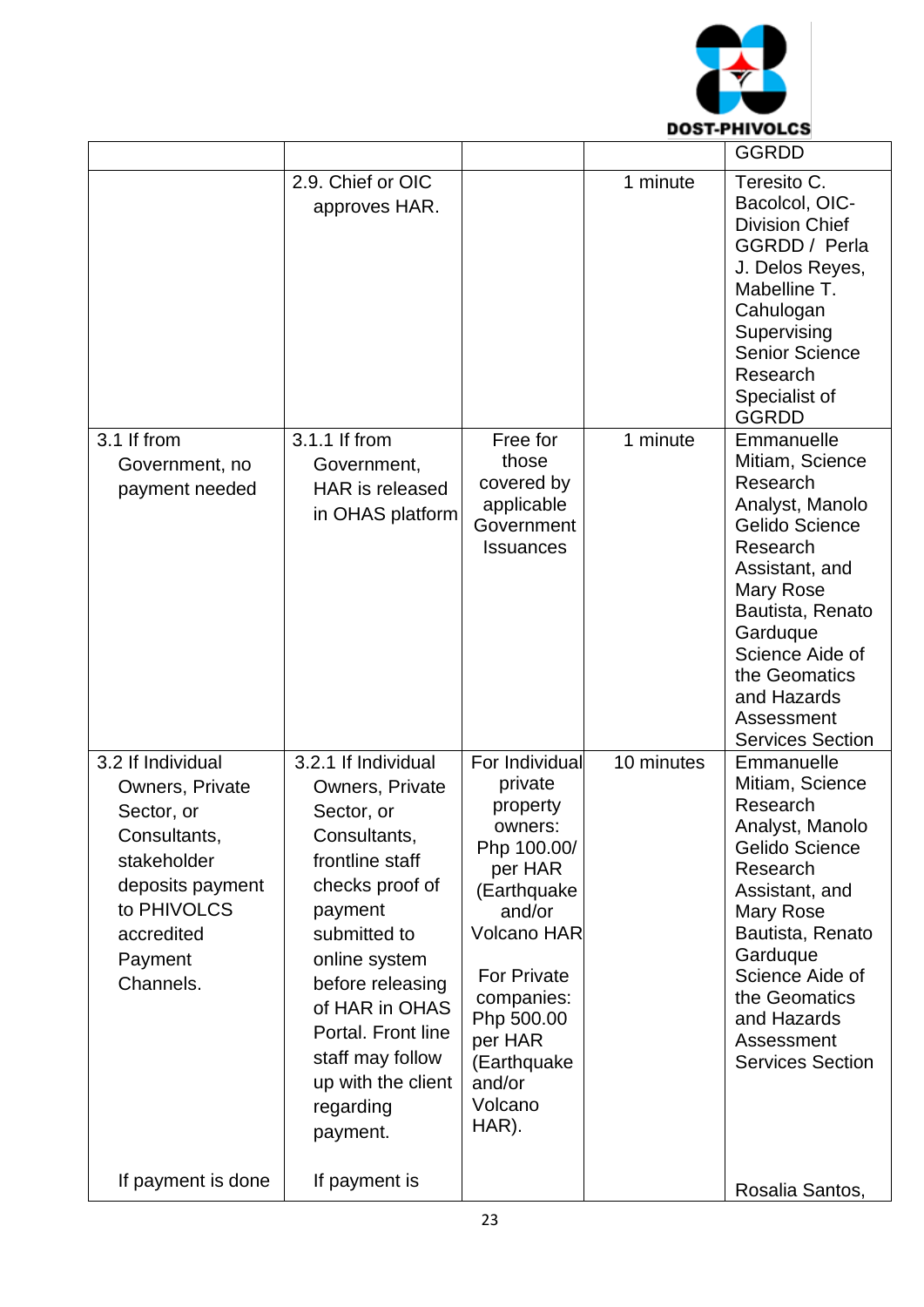

| through<br><b>PHIVOLCS</b><br>cashier-<br>Stakeholder gets<br>order of payment<br>from frontline staff.<br>Proceed to Room<br>103 and present<br>the order of<br>payment to cashier<br>and pay the<br>appropriate fee. | done through<br><b>PHIVOLCS</b><br>cashier-<br>frontline staff<br>issues order of<br>payment to client<br>then, client<br>uploads scanned<br>copy of receipt to<br><b>OHAS Portal.</b> |                                                                                                                          |                                                                                                                                                                | Administrative<br>Office of Finance<br>and<br>Administrative<br>Division (FAD)                                                                                                                                                                        |
|------------------------------------------------------------------------------------------------------------------------------------------------------------------------------------------------------------------------|----------------------------------------------------------------------------------------------------------------------------------------------------------------------------------------|--------------------------------------------------------------------------------------------------------------------------|----------------------------------------------------------------------------------------------------------------------------------------------------------------|-------------------------------------------------------------------------------------------------------------------------------------------------------------------------------------------------------------------------------------------------------|
| 3.3 Upload copy of<br>proof of payment<br>at the OHAS Portal<br>using tracking<br>number provided<br>in the email<br>confirmation                                                                                      | 3.3.1. The OHAS<br>system or<br>frontline notifies<br>requesting party<br>via email that<br>HAR has been<br>released in<br>OHAS.                                                       |                                                                                                                          | 1 minute                                                                                                                                                       | Emmanuelle<br>Mitiam, Science<br>Research<br>Analyst, Manolo<br>Gelido Science<br>Research<br>Assistant, and<br>Mary Rose<br>Bautista, Renato<br>Garduque<br>Science Aide of<br>the Geomatics<br>and Hazards<br>Assessment<br><b>Services Section</b> |
| 4. Download Hazard<br>Assessment<br>Report (HAR) from<br><b>OHAS Portal</b>                                                                                                                                            | 4. Site security and<br>maintenance                                                                                                                                                    |                                                                                                                          | 1 minute                                                                                                                                                       | Eric P. Santos.<br>Information<br>Technology<br>Officer II<br>of the Geomatics<br>and Hazards<br>Assessment<br><b>Services Section</b>                                                                                                                |
|                                                                                                                                                                                                                        | <b>TOTAL</b>                                                                                                                                                                           | Individual<br>private<br>property<br>owners:<br>Php 100.00/<br>per HAR<br>Private<br>companies:<br>Php 500.00<br>per HAR | Nineteen (19)<br>working days, 1<br>hr, 49 minutes<br>$(-20$ working<br>days) Note: That<br>all documents<br>/information<br>submitted are<br>complete/correct |                                                                                                                                                                                                                                                       |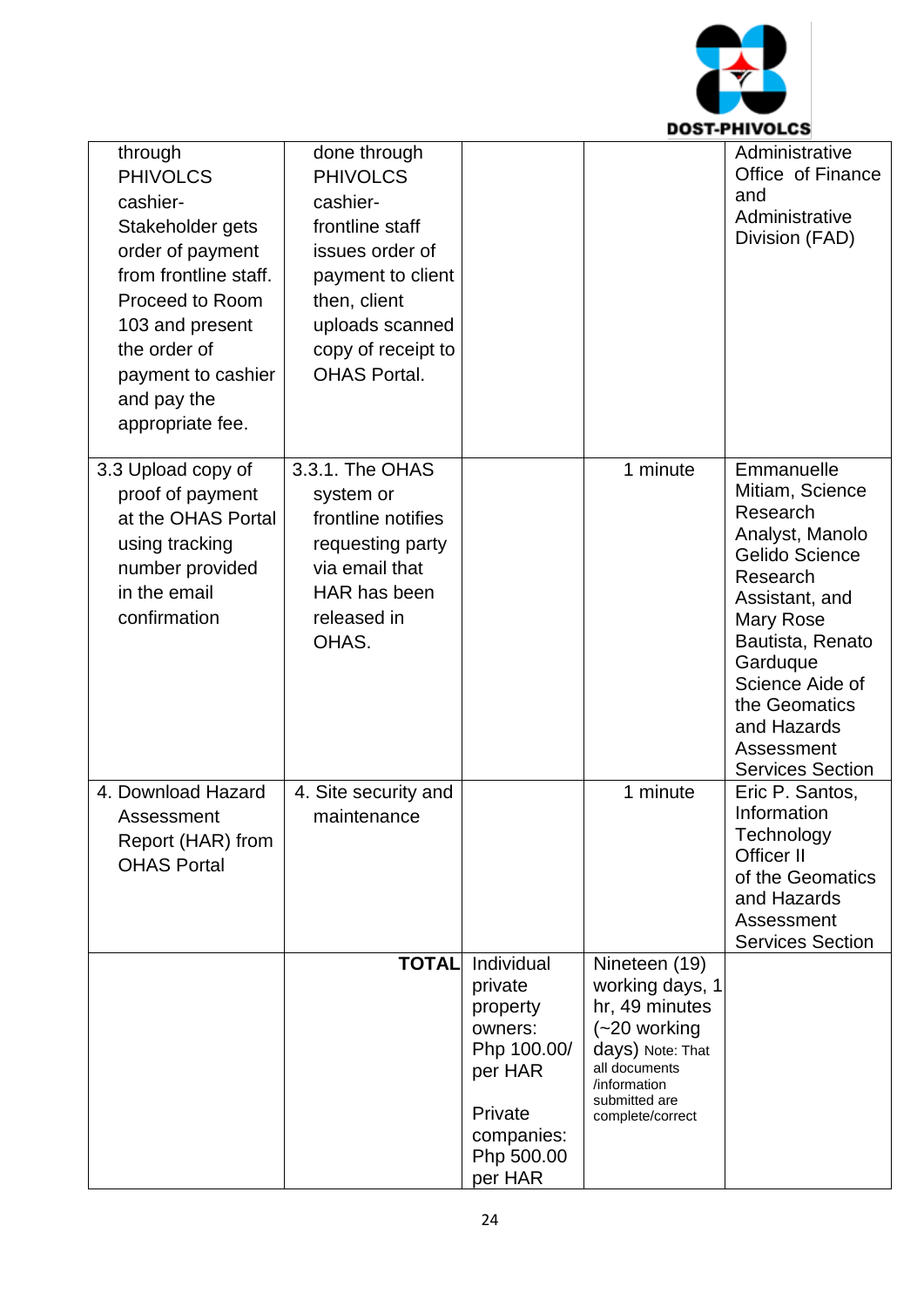

| Free for         |  |
|------------------|--|
| those            |  |
| covered by       |  |
| applicable       |  |
| Government       |  |
| <b>Issuances</b> |  |

*\*Transacting client should observe the minimum health protocols adopted by PHIVOLCS in view of the COVID-19 pandemic.*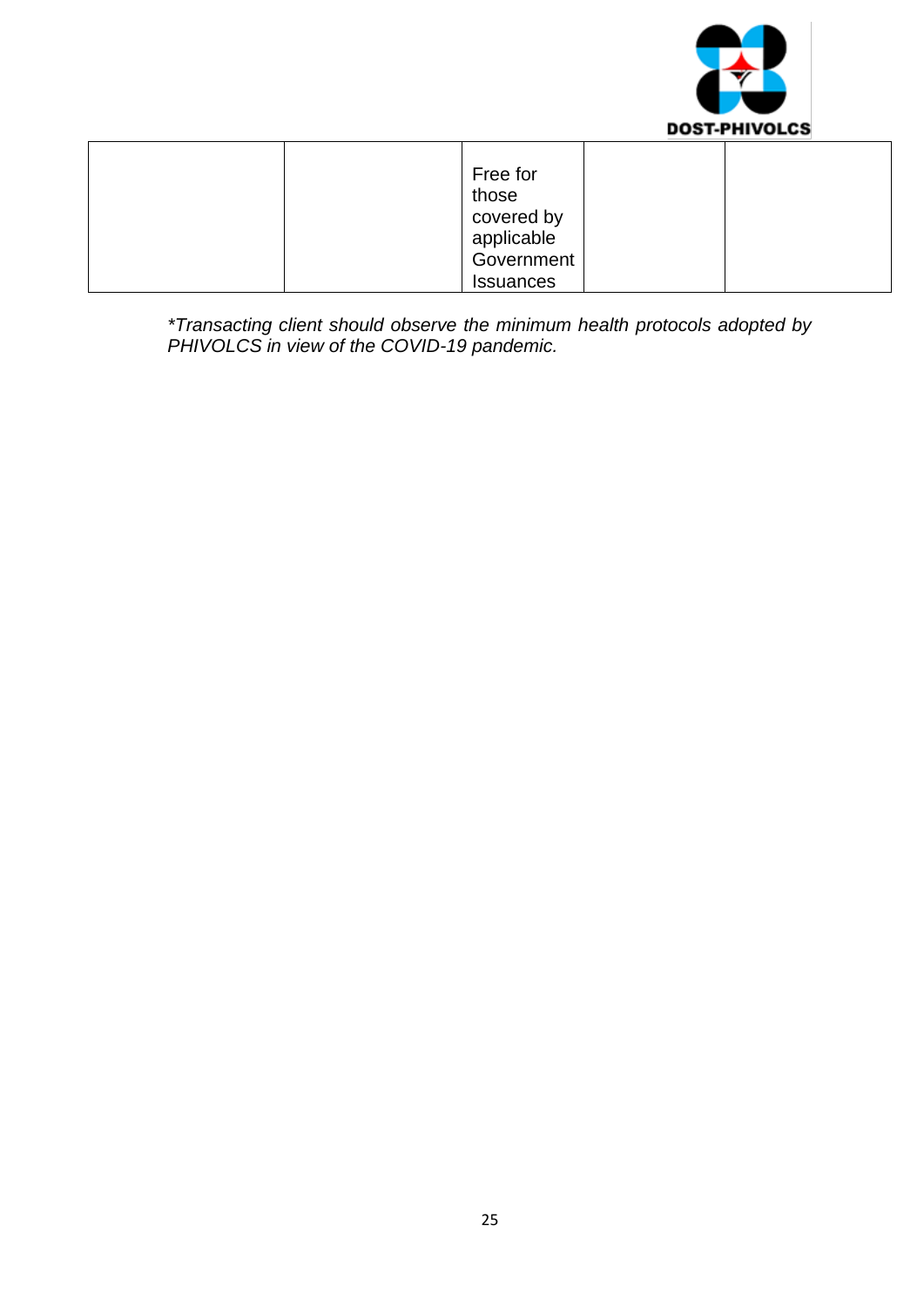

### **2. Geology- and Geomatics-related Information package**

**Hazard Information Package** – any set of information products pertaining to earthquake- and volcano-related processes generated and produced by the Geology and Geophysics Research and Development Division (GGRDD), and which can be provided in the form of printed or digital maps, reports, or explained in letters and face-to-face consultation, among others.

**Web Map Service (WMS)** – a standard protocol developed by the Open Geospatial Consortium in 1999 for serving geo-referenced map images over the Internet, providing a simple Hyper Text Transmission Protocol (HTTP) for requesting geo-referenced map images (JPEG, PNG, etc.) from one or more distributed geospatial databases.

**Web Feature Service (WFS)** – an interface specified by the Open GIS Consortium (OGC) that allows for the exchange of geographic data across the Web. Through this interface, data manipulation may be done on the geographic features in local computers.

**Data User Agreement (DUA) –** a document, signed between PHIVOLCS and its government stakeholders, stating an agreement on data exchange and usage. DUA may be signed between the Director of PHIVOLCS or his representative and the head of office or Planning/GIS/IT Officer of government agencies requesting GIS products. It ensures that PHIVOLCS hazards information is properly handled by its stakeholders.

**Memorandum of Understanding (MOU)** – a document, signed between PHIVOLCS and its non–government stakeholders, stating an agreement on data exchange and usage. MOU is signed between the director of PHIVOLCS and the head of its non–government stakeholders, and other similar offices requesting GIS products. It ensures that PHIVOLCS hazards information is properly handled by its stakeholders.

| <b>Office or Division:</b>                                        | Geology and Geophysics Research and Development Division<br>(GGRDD) |                                                                                                                 |           |            |
|-------------------------------------------------------------------|---------------------------------------------------------------------|-----------------------------------------------------------------------------------------------------------------|-----------|------------|
| <b>Classification:</b>                                            | Simple, Complex to Highly Technical                                 |                                                                                                                 |           |            |
| <b>Type of Transaction:</b>                                       | G2C - Government to Citizen; G2G - Government to Government;        |                                                                                                                 |           |            |
|                                                                   | G2B - Government to Business                                        |                                                                                                                 |           |            |
| Who may avail:                                                    | All                                                                 |                                                                                                                 |           |            |
|                                                                   | <b>CHECKLIST OF REQUIREMENTS</b><br><b>WHERE TO SECURE</b>          |                                                                                                                 |           |            |
| 1. Computer or a mobile device with access to<br>the internet     |                                                                     | <b>Requesting Party</b>                                                                                         |           |            |
| <i><b>*CLIENT STEPS</b></i>                                       | <b>AGENCY ACTIONS</b>                                               | <b>PERSON</b><br><b>PROCESSING</b><br><b>FEES TO</b><br><b>RESPONSIBL</b><br><b>BE PAID</b><br><b>TIME</b><br>F |           |            |
| If requesting for Web Map/Feature Services for reference purposes |                                                                     |                                                                                                                 |           |            |
| 1. Access the Geomatics                                           | 1. Site security and                                                | <b>None</b>                                                                                                     | 1 minute, | Lyle Camus |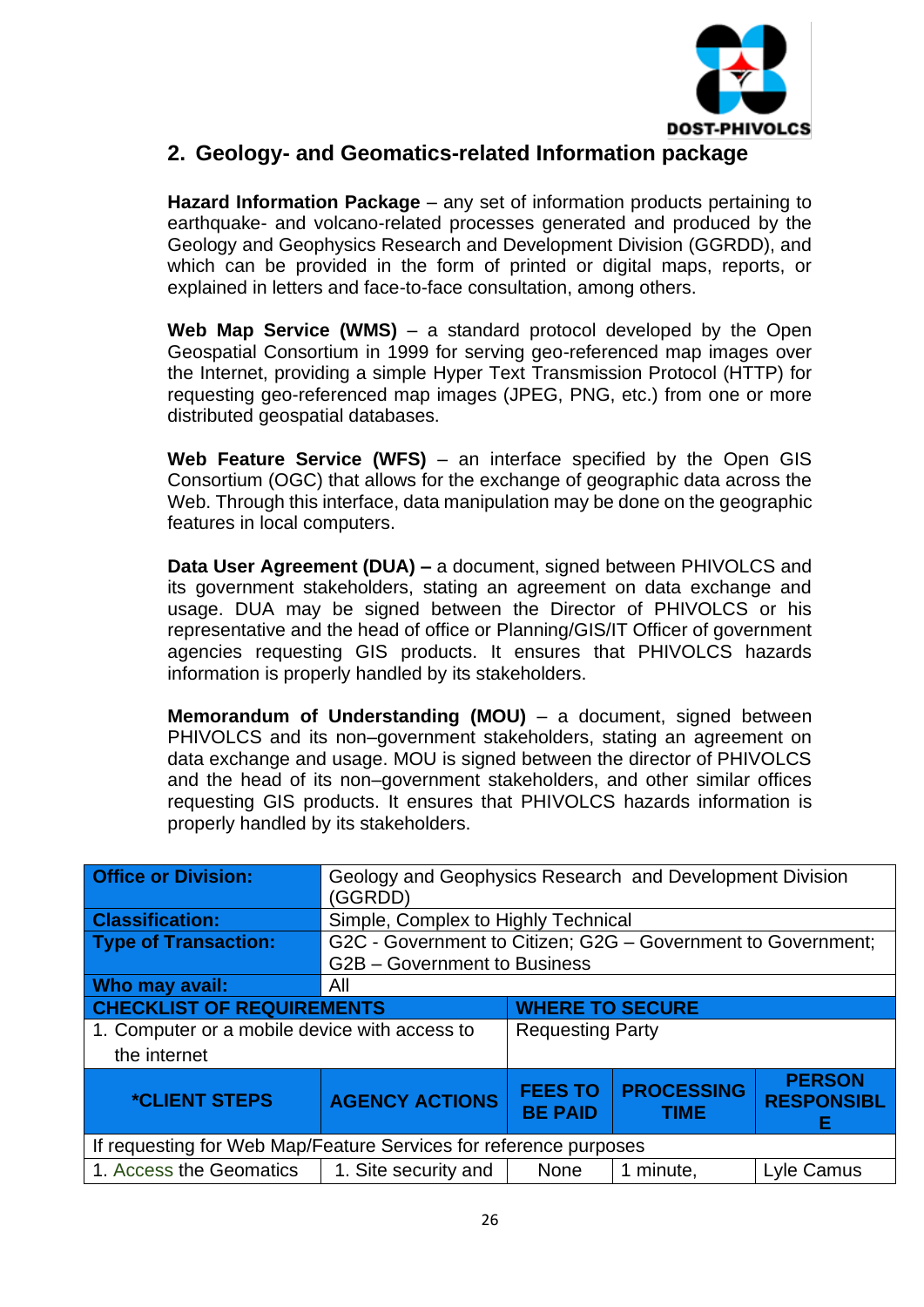

| <b>GIS Web Portal at</b>   | maintenance              |      | based on      | Information          |
|----------------------------|--------------------------|------|---------------|----------------------|
| https://gisweb.phivolcs.do |                          |      | system        | <b>System</b>        |
| st.gov.ph/gisweb/geomatic  |                          |      | response time | Analyst II           |
| s-services-request.        |                          |      |               | of the               |
|                            |                          |      |               | <b>Geomatics</b>     |
|                            |                          |      |               | and Hazards          |
|                            |                          |      |               | Assessment           |
|                            |                          |      |               | <b>Services</b>      |
|                            |                          |      |               | Section              |
| 2. Fill out and submit the | 2. Receive client        | None | 5 minutes,    | John Harold B.       |
| <b>Geomatics Data and</b>  | request                  |      | based on      | Tabuzo, Hanz         |
|                            | (automated reply         |      | system        | Cesar                |
| Services Form.             | email).                  |      | response time | Alejandria,          |
|                            |                          |      |               | Science              |
|                            | <b>Geomatics Monthly</b> |      |               | Research             |
|                            |                          |      |               | Specialist II/       |
|                            | Monitor (GeMM)           |      |               |                      |
|                            | may contact client       |      |               | <b>Ynna Patricia</b> |
|                            | for clarifications or if |      |               | Aquino,              |
|                            | data requested is        |      |               | Conrado              |
|                            | unavailable.             |      |               | Favis,               |
|                            |                          |      |               | Maeryck              |
|                            |                          |      |               | <b>Justinne</b>      |
|                            |                          |      |               | Bernardo,            |
|                            |                          |      |               | Science              |
|                            |                          |      |               | Research             |
|                            |                          |      |               | Specialist I of      |
|                            |                          |      |               | the                  |
|                            |                          |      |               | Geomatics            |
|                            |                          |      |               | and Hazards          |
|                            |                          |      |               | Assessment           |
|                            |                          |      |               | <b>Services</b>      |
|                            |                          |      |               | Section              |
| 3. Fill out the Data User  | 3.1. Check validity      | None | 5 minutes     | John Harold B.       |
| Agreement (DUA) or         | of DUA/MOU.              |      |               | Tabuzo, Hanz         |
|                            |                          |      |               | Cesar                |
| Memorandum of              |                          |      |               | Alejandria,          |
| Understanding (MOU)        |                          |      |               | Science              |
| attached in the automated  |                          |      |               | Research             |
| reply email and send to    |                          |      |               | Specialist II/       |
| geomatics@phivolcs.dost.   |                          |      |               | Ynna Patricia        |
|                            |                          |      |               | Aquino,              |
| gov.ph.                    |                          |      |               | Conrado              |
|                            |                          |      |               |                      |
|                            |                          |      |               | Favis,               |
|                            |                          |      |               | Maeryck              |
|                            |                          |      |               | <b>Justinne</b>      |
|                            |                          |      |               | Bernardo,            |
|                            |                          |      |               | Science              |
|                            |                          |      |               | Research             |
|                            |                          |      |               | Specialist I of      |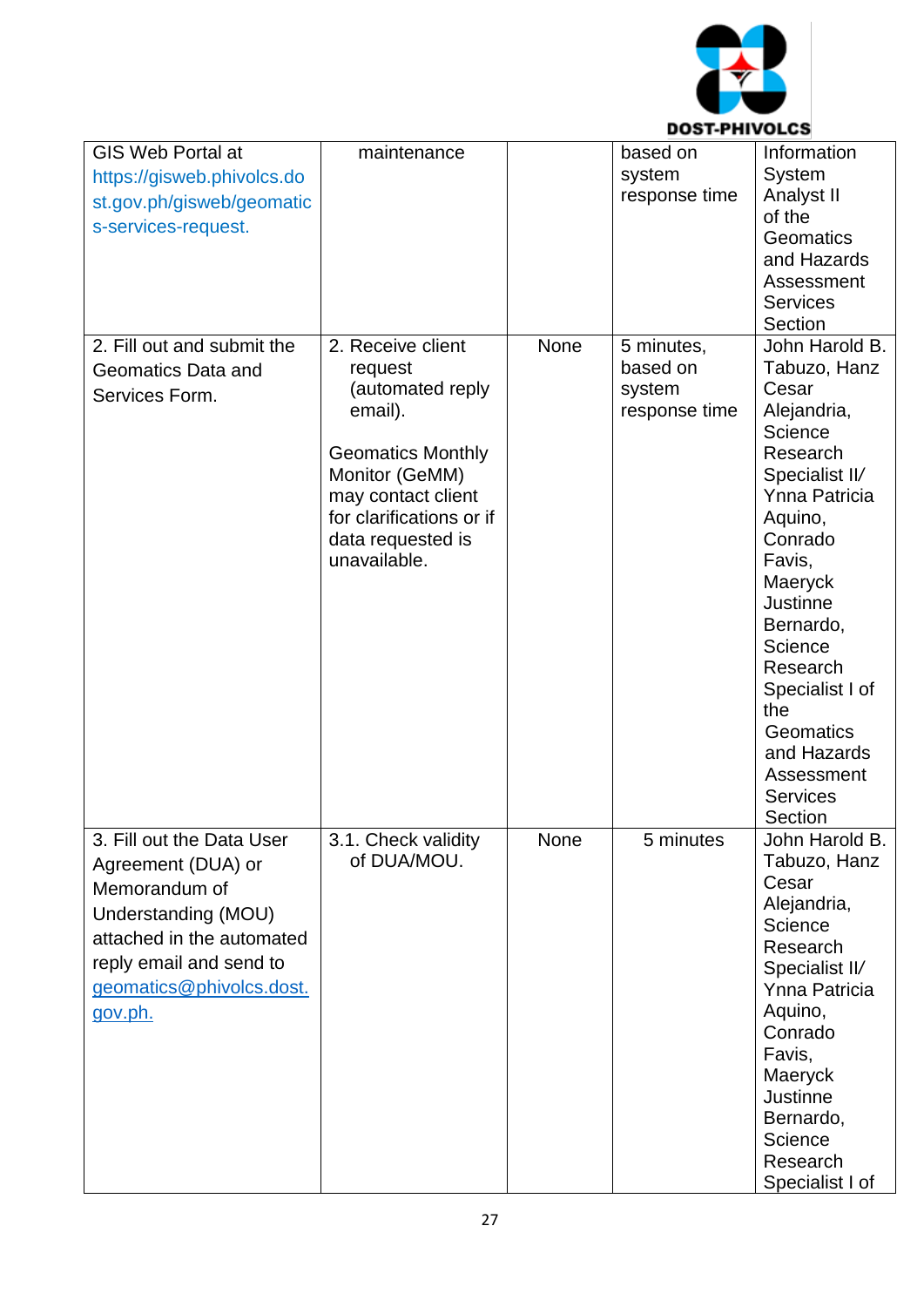

|                                          |                                                                                                                                                                                                 |      |                           | the Geomatics<br>and Hazards<br>Assessment<br><b>Services</b><br>Section                                                                                                                                                                         |
|------------------------------------------|-------------------------------------------------------------------------------------------------------------------------------------------------------------------------------------------------|------|---------------------------|--------------------------------------------------------------------------------------------------------------------------------------------------------------------------------------------------------------------------------------------------|
|                                          | 3.2. Forward<br>DUA/MOU to<br>Agency Head or<br>Division Chief.                                                                                                                                 | None | 1 minute                  | John Harold<br>B. Tabuzo,<br><b>Hanz Cesar</b><br>Alejandria,<br>Science<br>Research<br>Specialist II/<br><b>Ynna Patricia</b><br>Aquino,<br>Conrado<br>Favis,<br>Maeryck<br><b>Justinne</b><br>Bernardo,<br>Science<br>Research<br>Specialist I |
|                                          | 3.3. Obtain approval<br>from Agency<br><b>Head or Division</b><br>Chief by signing<br>DUA or MOU.                                                                                               | None | Two $(2)$<br>working days | Renato U.<br>Solidum, Jr.,<br>Head of<br>Agency/<br>Teresito C.<br>Bacolcol, OIC-<br><b>Division Chief</b><br>Geology,<br>Geophysics<br><b>R&amp;D Division</b>                                                                                  |
| 4. Check email for Web<br>Services link. | 4. *Geomatics<br><b>Monthly Monitor</b><br>(GeMM) drafts<br>template reply<br>email for release<br>of the Web<br>Services link with<br>explanations on<br>other concerns to<br>the stakeholder. | None | 1 minute                  | John Harold<br>B. Tabuzo,<br><b>Hanz Cesar</b><br>Alejandria,<br>Science<br>Research<br>Specialist II/<br><b>Ynna Patricia</b><br>Aquino,<br>Conrado<br>Favis,<br>Maeryck<br><b>Justinne</b><br>Bernardo,                                        |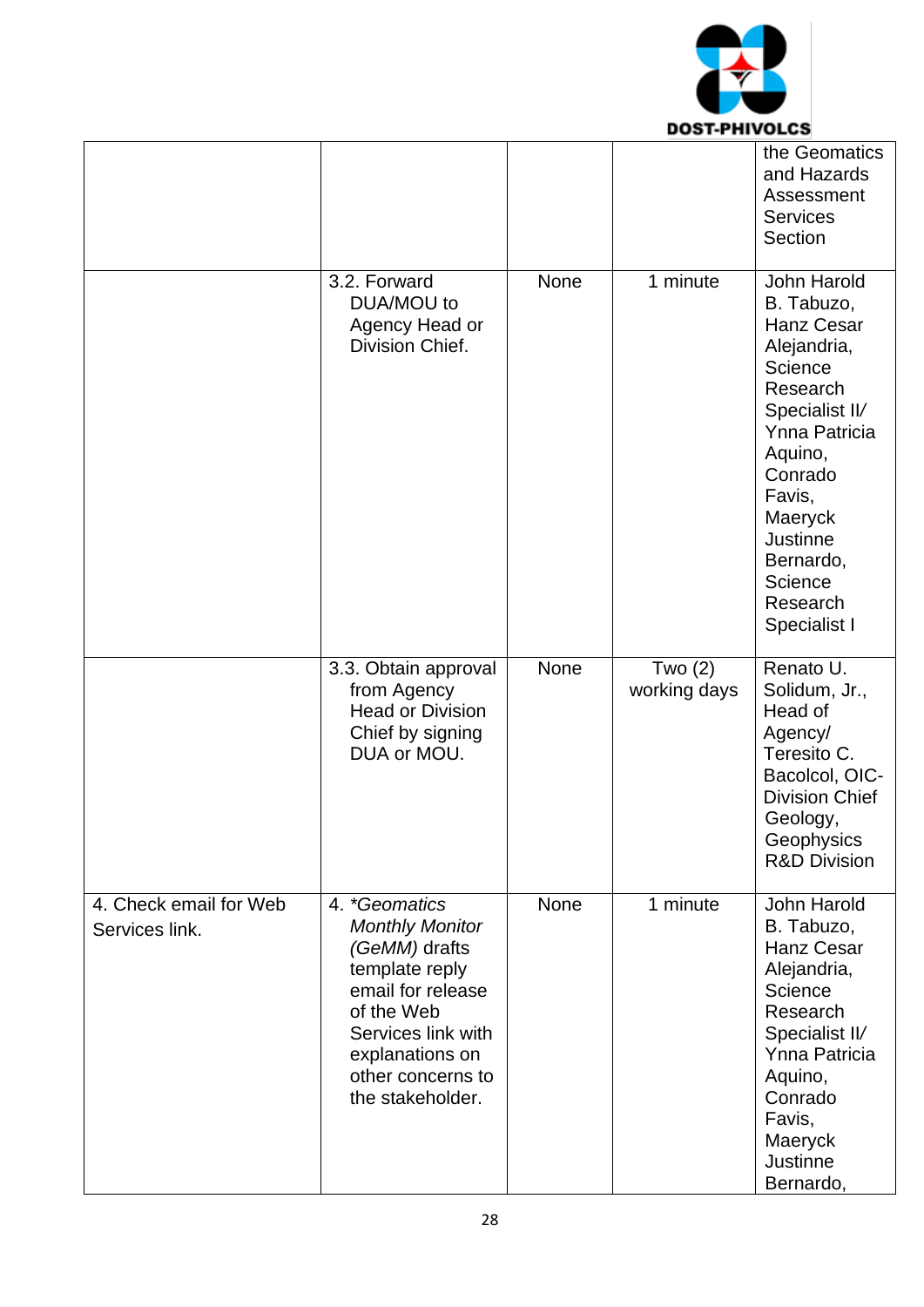

| 5. Fill out and submit<br><b>Stakeholder Satisfaction</b><br>Form.                                                                                                                                                   | 5. Maintenance of<br>feedback forms.                                                                | None        | 5 minutes                                        | Science<br>Research<br>Specialist I<br>Jayvie Balboa,<br>Senior<br>Science<br>Research<br>Specialist I of<br>the<br>Geomatics<br>and Hazards<br>Assessment<br><b>Services</b><br>Section |
|----------------------------------------------------------------------------------------------------------------------------------------------------------------------------------------------------------------------|-----------------------------------------------------------------------------------------------------|-------------|--------------------------------------------------|------------------------------------------------------------------------------------------------------------------------------------------------------------------------------------------|
|                                                                                                                                                                                                                      | <b>TOTAL</b>                                                                                        | None        | Two $(2)$<br>working days<br>and 18<br>minutes   |                                                                                                                                                                                          |
| If requesting for Earthquake and Volcanic Hazards Map Layouts                                                                                                                                                        |                                                                                                     |             |                                                  |                                                                                                                                                                                          |
| 1. Access the Geomatics<br><b>GIS Web Portal at</b><br>https://gisweb.phivolcs.do<br>st.gov.ph/gisweb/earthqua<br>ke-volcano-related-<br>hazard-gis-information or<br>at<br>https://hazardhunter.geori<br>sk.gov.ph. | Site security,<br>maintenance and<br>ensure map<br>repository and<br>hazard maps are<br>up-to-date. | <b>None</b> | 1 minute                                         | Lyle Camus,<br>Information<br><b>Systems</b><br>Analyst II<br>of the<br>Geomatics<br>and Hazards<br>Assessment<br><b>Services</b><br>Section                                             |
| 2. Select area to sort<br>(from National to<br>Municipal level).                                                                                                                                                     |                                                                                                     | <b>None</b> | 1 minute                                         |                                                                                                                                                                                          |
| 3. Select hazard/s                                                                                                                                                                                                   |                                                                                                     | None        | 1 minute                                         |                                                                                                                                                                                          |
| 4. Click Submit and wait<br>for results to appear.                                                                                                                                                                   |                                                                                                     | None        | 1 minute,<br>based on<br>system<br>response time |                                                                                                                                                                                          |
| 5. Click thumbnails to<br>download hazard maps.                                                                                                                                                                      |                                                                                                     | None        | 1 minute,<br>based on<br>system<br>response time |                                                                                                                                                                                          |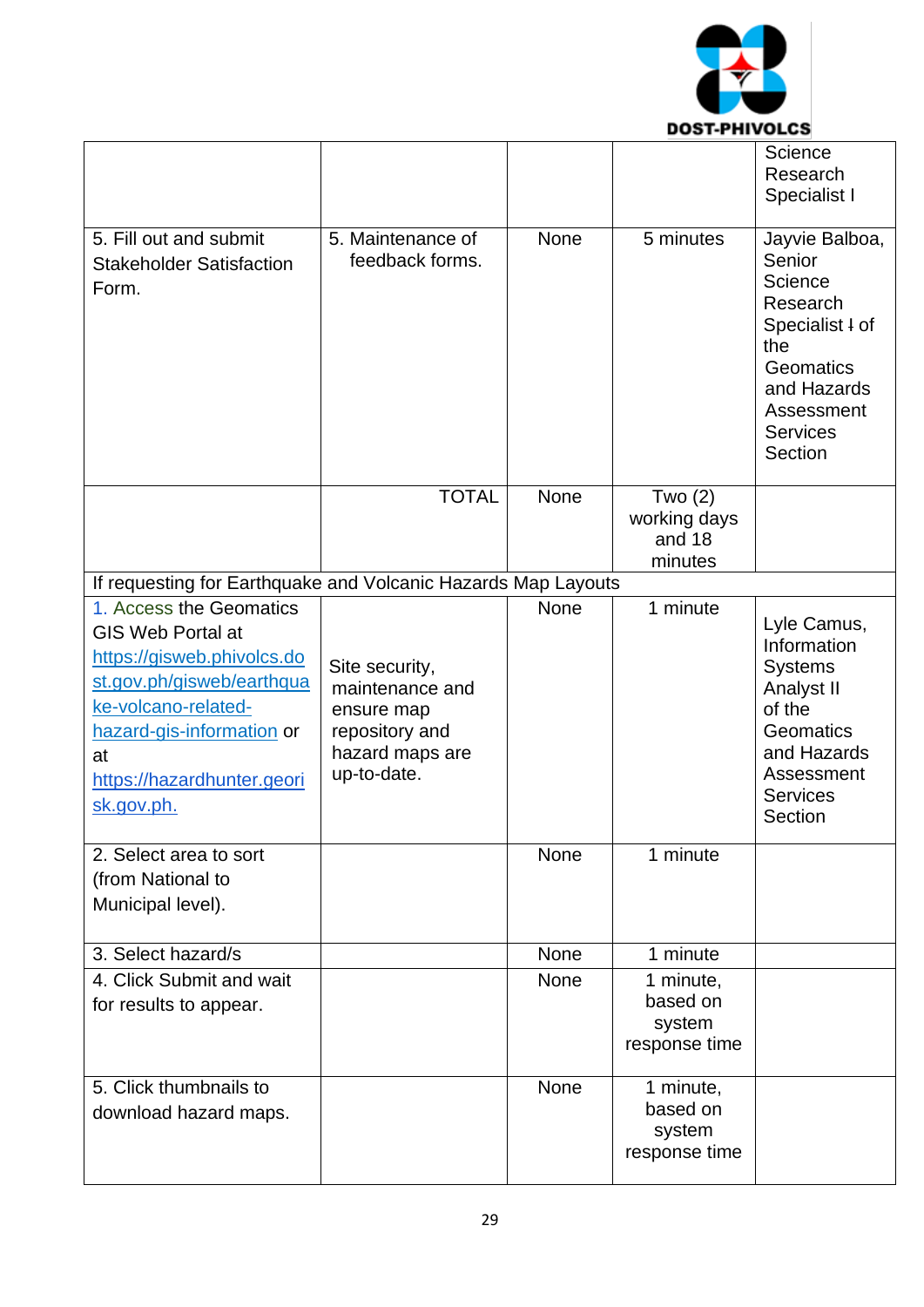

|                                                                                                                                                               | <b>TOTAL</b>                                                                                                                                                                            | <b>None</b> | 5 Minutes                                                                                                                                                                                    |                                                                                                           |  |  |
|---------------------------------------------------------------------------------------------------------------------------------------------------------------|-----------------------------------------------------------------------------------------------------------------------------------------------------------------------------------------|-------------|----------------------------------------------------------------------------------------------------------------------------------------------------------------------------------------------|-----------------------------------------------------------------------------------------------------------|--|--|
| If requesting information not available at PHIVOLCS' online hazard assessment platforms                                                                       |                                                                                                                                                                                         |             |                                                                                                                                                                                              |                                                                                                           |  |  |
| 1. Send request<br>addressed to Usec.<br>Renato U. Solidum, Jr. by<br>emailing it to<br>od@phivolcs.dost.gov.ph<br>or<br>ggrdd.mail@phivolcs.dost.<br>gov.ph. | 1.1 Review the<br>request and<br>forward to specific<br>technical or<br>concerned group/s<br>or personnel.<br>1.2 Technical<br>personnel/<br>concerned group<br>process the<br>request. | None        | Three $(3)$<br>working days,<br>or if request is<br>complex,<br>DOST-<br><b>PHIVOLCS</b><br>acknowledges<br>receipt of the<br>request and<br>indicates time<br>of release to<br>stakeholders | Usec. Renato<br>U. Solidum,<br>Jr./Teresito C.<br>Bacolcol, OIC-<br><b>Division Chief</b><br><b>GGRDD</b> |  |  |
|                                                                                                                                                               |                                                                                                                                                                                         |             |                                                                                                                                                                                              |                                                                                                           |  |  |
|                                                                                                                                                               | 1.3 Draft reply on<br>information being<br>requested.                                                                                                                                   | None        | One (1) day                                                                                                                                                                                  | <b>Technical</b><br>Personnel/<br>Concerned<br>Section                                                    |  |  |
| 2. Receive email reply.                                                                                                                                       | 2. Approval and<br>release of reply<br>via email.                                                                                                                                       | None        | 1 minute                                                                                                                                                                                     | Usec. Renato<br>U. Solidum,<br>Jr./ Teresito<br>C. Bacolcol,<br>OIC-Division<br><b>Chief GGRDD</b>        |  |  |
|                                                                                                                                                               | <b>TOTAL</b>                                                                                                                                                                            | <b>None</b> | Four $(4)$<br>Working days,<br>1 minute                                                                                                                                                      |                                                                                                           |  |  |

*\*Transacting client should observe the minimum health protocols adopted by PHIVOLCS in view of the COVID-19 pandemic*.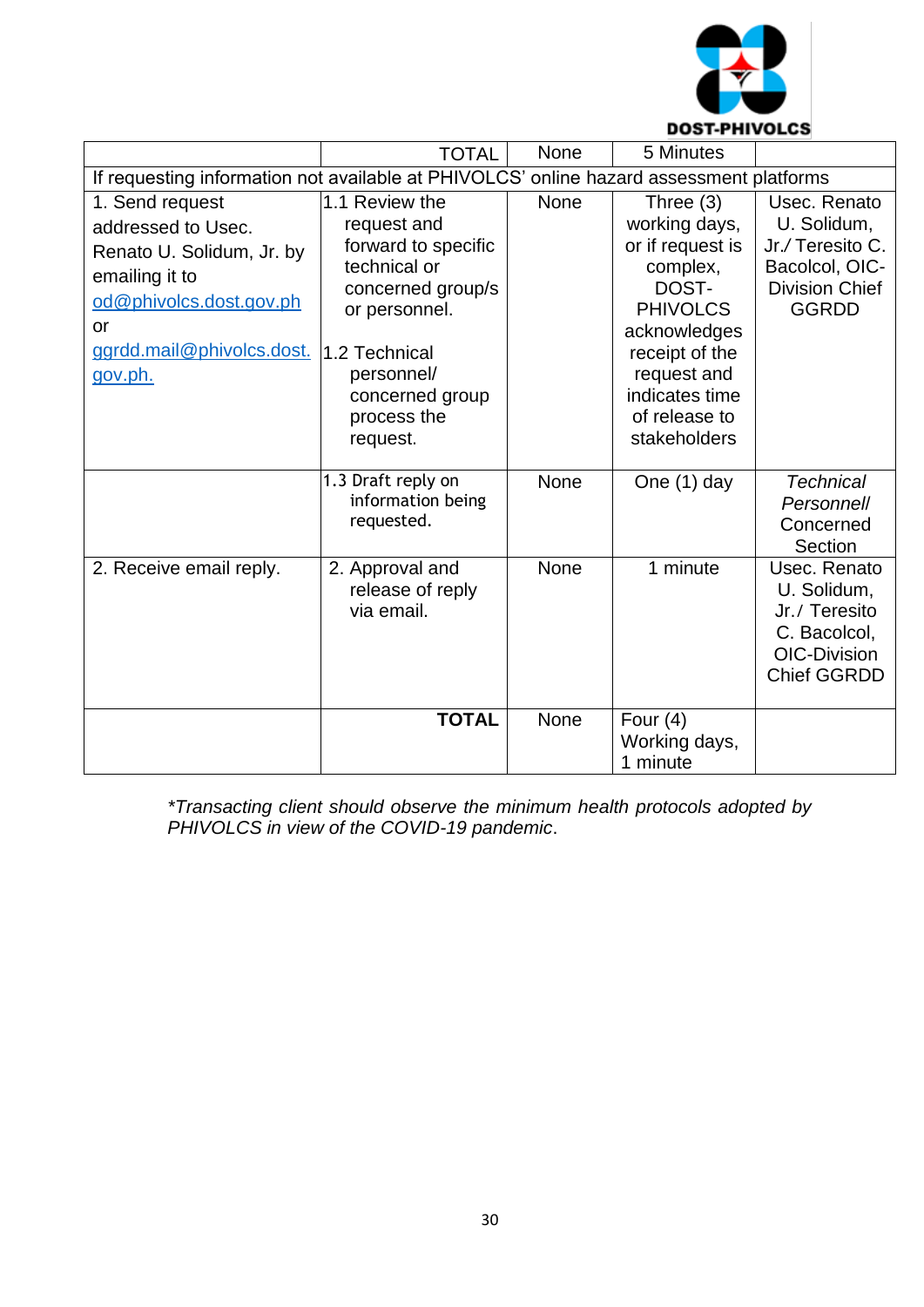

## **Geologic Disaster Awareness and Preparedness Division (GDAPD)**

**External Services**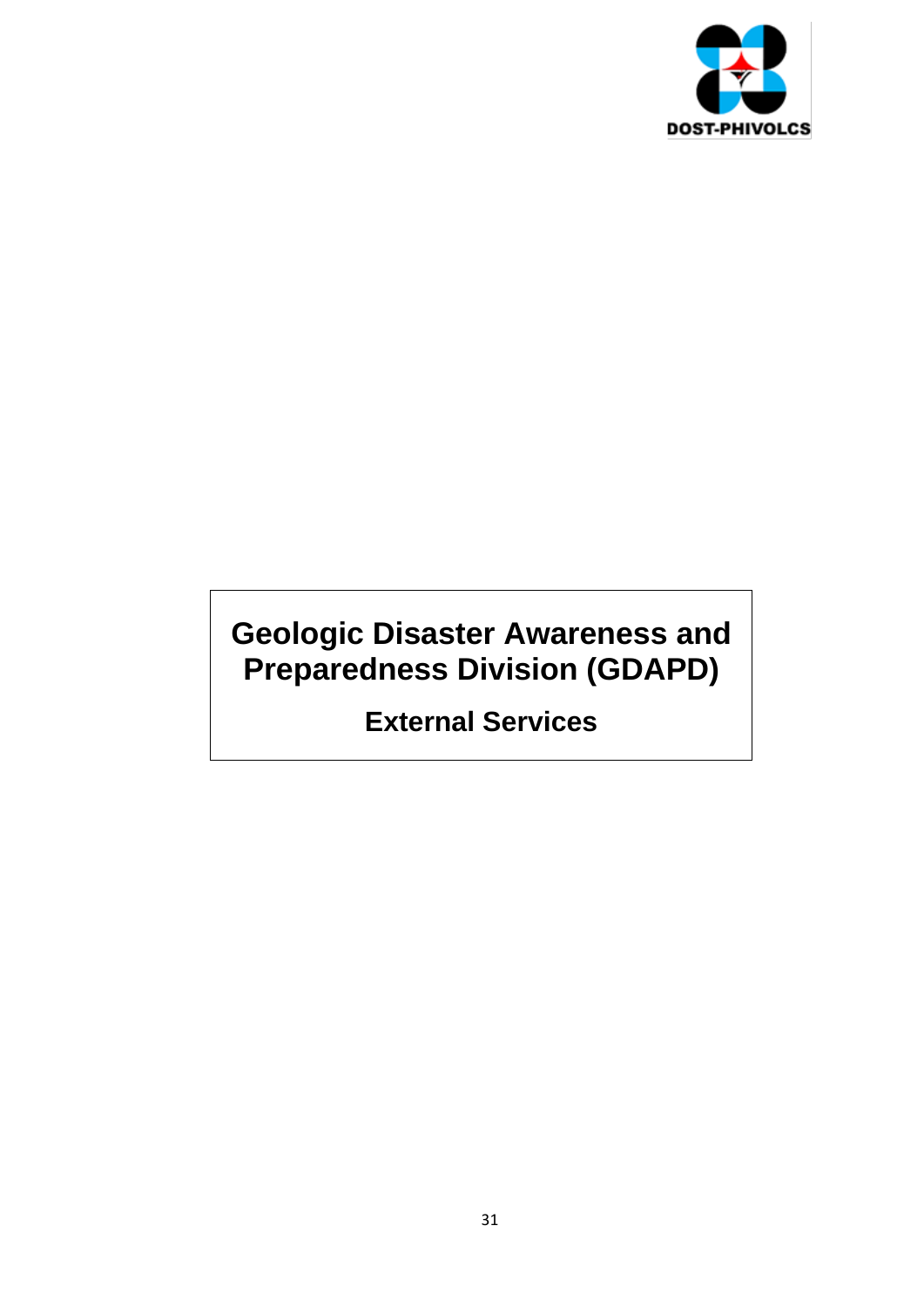

### **3. Outside Lecture Package**

DOST-PHIVOLCS provides a lecture package to various stakeholders that includes resource person(s) either as lecturer, facilitator, and observer to requesting organizations. Standard lecture packages cover basic information on volcanoes, earthquakes, tsunami and other related geotectonic phenomena. Also, specialized topics related to Geosciences and Disaster Risk Reduction could be included in the lecture package upon request. Facilitators or observers could be requested to give technical inputs during exercises or drills for volcano, earthquake or tsunami evacuation, subject to availability of personnel.

| <b>Office or Division:</b>                   | Geologic Disaster Awareness and Preparedness Division (GDAPD)                            |                                                    |  |  |
|----------------------------------------------|------------------------------------------------------------------------------------------|----------------------------------------------------|--|--|
| <b>Classification:</b>                       | Simple                                                                                   |                                                    |  |  |
|                                              | <b>Type of Transaction:</b> G2C - Government to Citizen; G2G - Government to Government; |                                                    |  |  |
|                                              | G2B - Government to Business                                                             |                                                    |  |  |
| Who may avail:                               | All                                                                                      |                                                    |  |  |
| <b>CHECKLIST OF REQUIREMENTS</b>             |                                                                                          | <b>WHERE TO SECURE</b>                             |  |  |
| 1. Letter of Request. Address all letters to |                                                                                          | 2 <sup>nd</sup> Floor, Room 202, Geologic Disaster |  |  |
| DR. RENATO U. SOLIDUM, JR., OIC-             |                                                                                          | Awareness and Preparedness Division                |  |  |
| PHIVOLCS. Please state the following:        |                                                                                          | (GDAPD)                                            |  |  |
| topic<br>$\bullet$                           |                                                                                          |                                                    |  |  |
| $\bullet$                                    | number and type of participants                                                          |                                                    |  |  |
| $\bullet$                                    | place, date and time of lecture                                                          |                                                    |  |  |
|                                              | contact landline/mobile number(s)                                                        |                                                    |  |  |
| contact person of requesting                 |                                                                                          |                                                    |  |  |
| organization                                 |                                                                                          |                                                    |  |  |
| DOST-PHIVOLCS encourages 50% male            |                                                                                          |                                                    |  |  |
| and 50% female participation/audience        |                                                                                          |                                                    |  |  |
| during lectures, drills and other related    |                                                                                          |                                                    |  |  |
| activities. For resource person requests     |                                                                                          |                                                    |  |  |
| outside Metro Manila that require Travel     |                                                                                          |                                                    |  |  |
| Order, requests must be submitted 20         |                                                                                          |                                                    |  |  |
| working days before the scheduled            |                                                                                          |                                                    |  |  |
| activity for preparation and processing      |                                                                                          |                                                    |  |  |
| of travel documents.                         |                                                                                          |                                                    |  |  |
| 2. Requesting organization should            |                                                                                          |                                                    |  |  |
| provide:                                     |                                                                                          |                                                    |  |  |
|                                              | 2.1 Transportation of resource person                                                    |                                                    |  |  |
|                                              | from and back to DOST-PHIVOLCS                                                           |                                                    |  |  |
| Office                                       |                                                                                          |                                                    |  |  |
|                                              | 2.2 Computer and LED/LCD projector                                                       |                                                    |  |  |
| as lecture presentations use                 |                                                                                          |                                                    |  |  |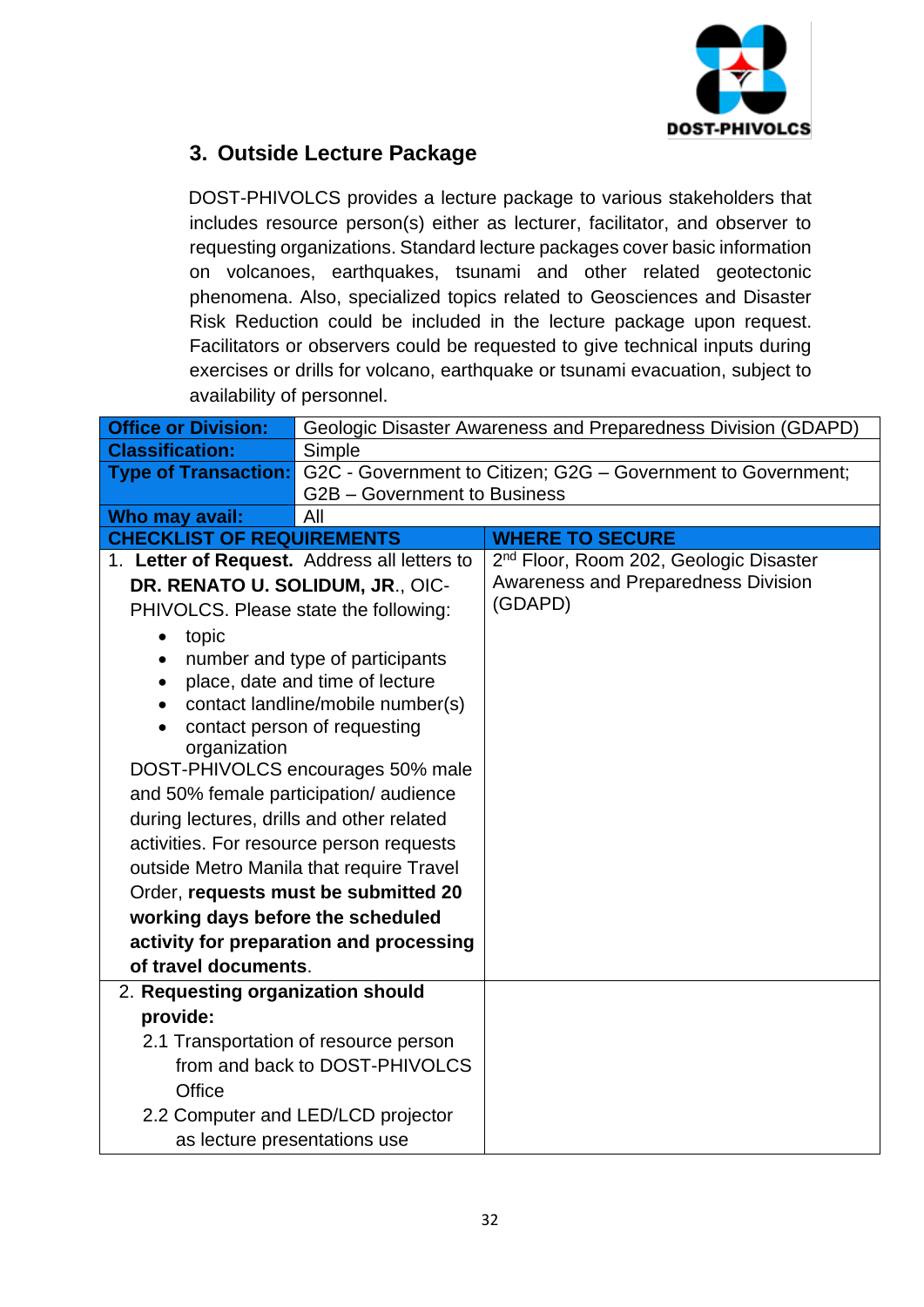

| presentation software e.g.                                                                                                                                                                                                                                                                                           |                                                                                                                                                                                                                                                                                                                                                                                                                                                                                    |                                                                                                         |                                     |                                                                                        |
|----------------------------------------------------------------------------------------------------------------------------------------------------------------------------------------------------------------------------------------------------------------------------------------------------------------------|------------------------------------------------------------------------------------------------------------------------------------------------------------------------------------------------------------------------------------------------------------------------------------------------------------------------------------------------------------------------------------------------------------------------------------------------------------------------------------|---------------------------------------------------------------------------------------------------------|-------------------------------------|----------------------------------------------------------------------------------------|
| powerpoint format.                                                                                                                                                                                                                                                                                                   |                                                                                                                                                                                                                                                                                                                                                                                                                                                                                    |                                                                                                         |                                     |                                                                                        |
| 3. Meal and accommodation if outside Metro                                                                                                                                                                                                                                                                           |                                                                                                                                                                                                                                                                                                                                                                                                                                                                                    |                                                                                                         |                                     |                                                                                        |
| Manila and requiring overnight stay.                                                                                                                                                                                                                                                                                 |                                                                                                                                                                                                                                                                                                                                                                                                                                                                                    |                                                                                                         |                                     |                                                                                        |
| <i><b>*CLIENT STEPS</b></i>                                                                                                                                                                                                                                                                                          | <b>AGENCY ACTIONS</b>                                                                                                                                                                                                                                                                                                                                                                                                                                                              | <b>FEES TO</b>                                                                                          | <b>PROCESSING</b>                   | <b>PERSON</b>                                                                          |
|                                                                                                                                                                                                                                                                                                                      |                                                                                                                                                                                                                                                                                                                                                                                                                                                                                    |                                                                                                         |                                     |                                                                                        |
| For hand-carry/ courier request<br>1. Send request thru<br>hand-carry/courier.<br>Letter of request<br>must be sent to<br>DOST-PHIVOLCS at<br>least two (2) weeks<br>prior to date of<br>activity.<br>1.1 Call DOST-<br>PHIVOLCS to inform<br>about your hand-<br>carried / courier<br>request prior to the<br>visit | 1. GDAPD staff<br>receives the letter<br>of request.<br>1.1 Inform the<br>stakeholder that in<br>times of public-<br>health related<br>emergencies such<br>as pandemic, all<br>request will be<br>received at the<br><b>DOST-PHIVOLCS</b><br>Lobby. Health<br>safety<br>requirements<br>should be<br>observed.<br>2. Send<br>acknowledgement<br>of request to the<br>stakeholder thru<br>fax, call or email.<br>3. Forward Letter of<br>request to Division<br>Chief for approval. | <b>BE PAID</b><br>None,<br>incidental<br>travel<br>expenses<br>if incurred<br>by<br>Resource<br>Speaker | TIME<br>Three $(3)$<br>working days | <b>RESPONSIBLE</b><br>Ms. Felomina<br>Cayabyab,<br>Science<br>Research<br>Specialist I |
|                                                                                                                                                                                                                                                                                                                      | Specific request or<br>invitation for Dr.<br>Renato U.                                                                                                                                                                                                                                                                                                                                                                                                                             |                                                                                                         |                                     |                                                                                        |
|                                                                                                                                                                                                                                                                                                                      | Solidum, Jr. as                                                                                                                                                                                                                                                                                                                                                                                                                                                                    |                                                                                                         |                                     |                                                                                        |
|                                                                                                                                                                                                                                                                                                                      | resource person                                                                                                                                                                                                                                                                                                                                                                                                                                                                    |                                                                                                         |                                     |                                                                                        |
|                                                                                                                                                                                                                                                                                                                      | should be                                                                                                                                                                                                                                                                                                                                                                                                                                                                          |                                                                                                         |                                     |                                                                                        |
|                                                                                                                                                                                                                                                                                                                      | forwarded to the                                                                                                                                                                                                                                                                                                                                                                                                                                                                   |                                                                                                         |                                     |                                                                                        |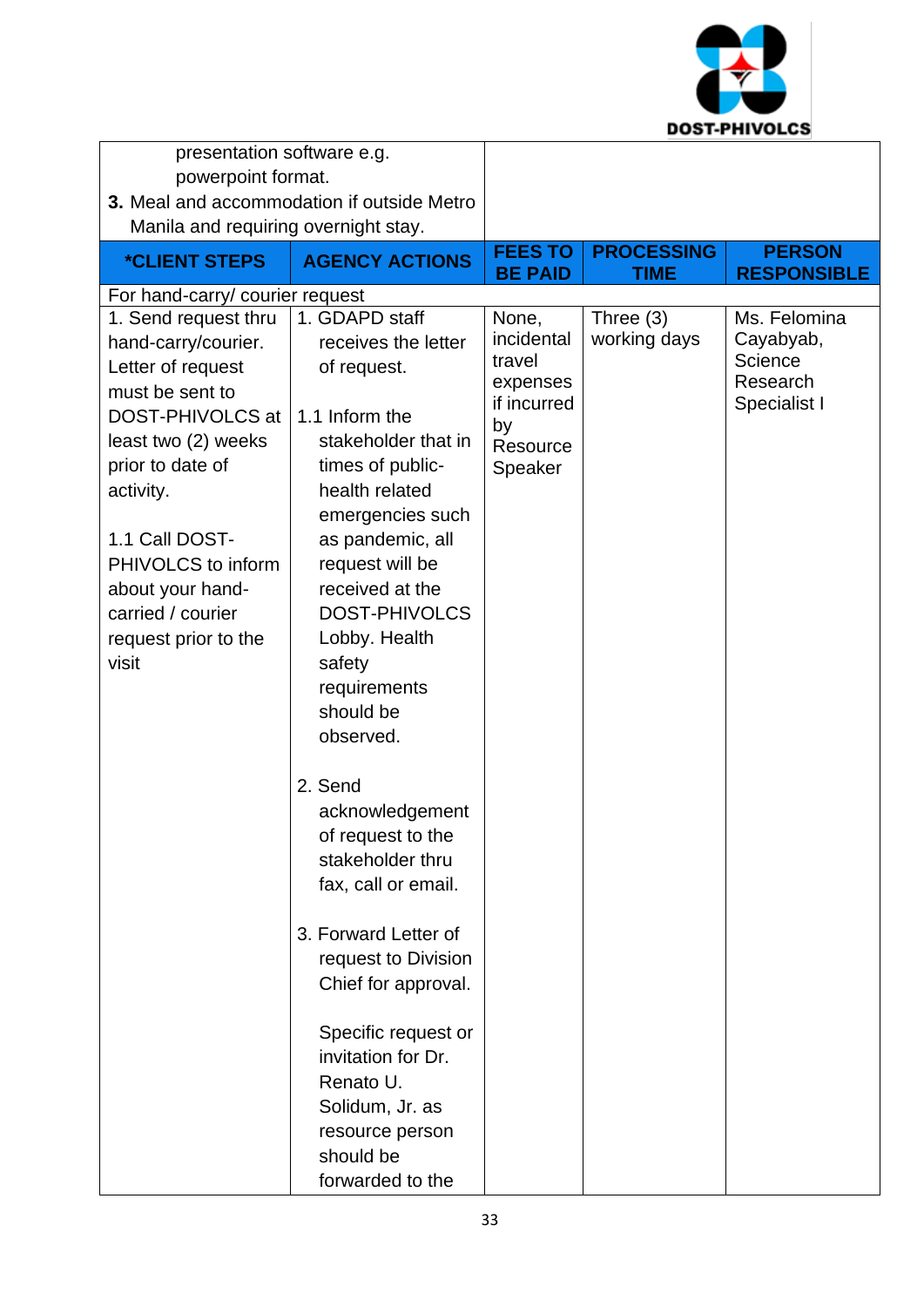

|                        | Office of the        |                |              |              |
|------------------------|----------------------|----------------|--------------|--------------|
|                        | Director.            |                |              |              |
|                        |                      |                |              |              |
|                        | 4. Call the          |                |              |              |
|                        | stakeholder for      |                |              |              |
|                        | update on the        |                |              |              |
|                        | status of their      |                |              |              |
|                        | request.             |                |              |              |
|                        |                      |                |              |              |
|                        | 5. GDAPD staff will  |                |              |              |
|                        | confirm if the       |                |              |              |
|                        | request can be       |                |              |              |
|                        | accommodated on      |                |              |              |
|                        | specified date and   |                |              |              |
|                        | time. If not, both   |                |              |              |
|                        | parties will         |                |              |              |
|                        | mutually agree/set   |                |              |              |
|                        | date and time.       |                |              |              |
| For email/ fax request |                      |                |              |              |
| 1.Send letter of       | 1. Send              | None,          | Three $(3)$  | Ms. Felomina |
| request to             | acknowledgement      | incidental     | working days | Cayabyab,    |
| pivs_lectures@phiv     | of request to the    | travel         |              | Science      |
| olcs.dost.gov.ph or    | stakeholder thru     | expenses       |              | Research     |
| fax at (02) 8927-      | fax, call or email.  | if incurred    |              | Specialist I |
| 4524.                  |                      | by<br>Resource |              |              |
| Letter of request      | 2. Forward Letter of | Speaker        |              |              |
| must be received       | request to Division  |                |              |              |
| by DOST-               | Chief for approval.  |                |              |              |
| PHIVOLCS at least      |                      |                |              |              |
| two (2) weeks prior    | Specific request or  |                |              |              |
| to date of activity.   | invitation for Dr.   |                |              |              |
|                        | Renato U.            |                |              |              |
| 2. Call DOST-          | Solidum, Jr. as      |                |              |              |
| PHIVOLCS to            | resource person      |                |              |              |
| confirm                | should be            |                |              |              |
| immediately (right     | forwarded to the     |                |              |              |
| after sending their    | Office of the        |                |              |              |
| communication)         | Director.            |                |              |              |
| receipt of the         |                      |                |              |              |
| letter and possible    | 3. Call stakeholder  |                |              |              |
| schedule.              | for update on the    |                |              |              |
|                        | status of their      |                |              |              |
|                        | request.             |                |              |              |
|                        |                      |                |              |              |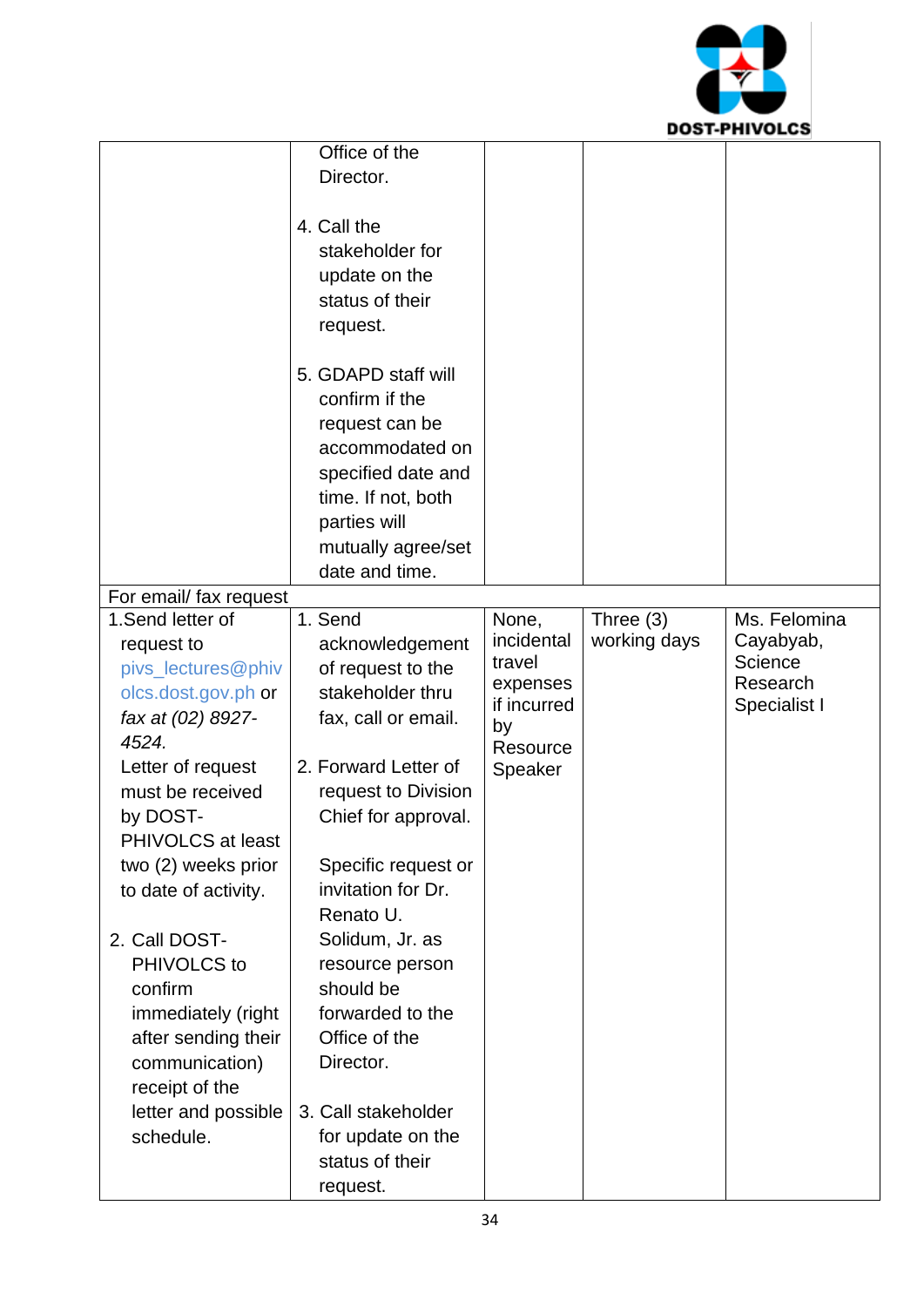

| 4. GDAPD staff will<br>confirm if the<br>request can be<br>accommodated on<br>specified date and<br>time. If not, both<br>parties will<br>mutually agree/set<br>date and time. |                                                                                       |                             |  |
|--------------------------------------------------------------------------------------------------------------------------------------------------------------------------------|---------------------------------------------------------------------------------------|-----------------------------|--|
| <b>TOTAL</b>                                                                                                                                                                   | None,<br>incidental<br>travel<br>expenses<br>if incurred<br>by<br>Resource<br>Speaker | Three $(3)$<br>working days |  |

*\*Transacting client should observe the minimum health protocols adopted by PHIVOLCS in view of the COVID-19 pandemic.*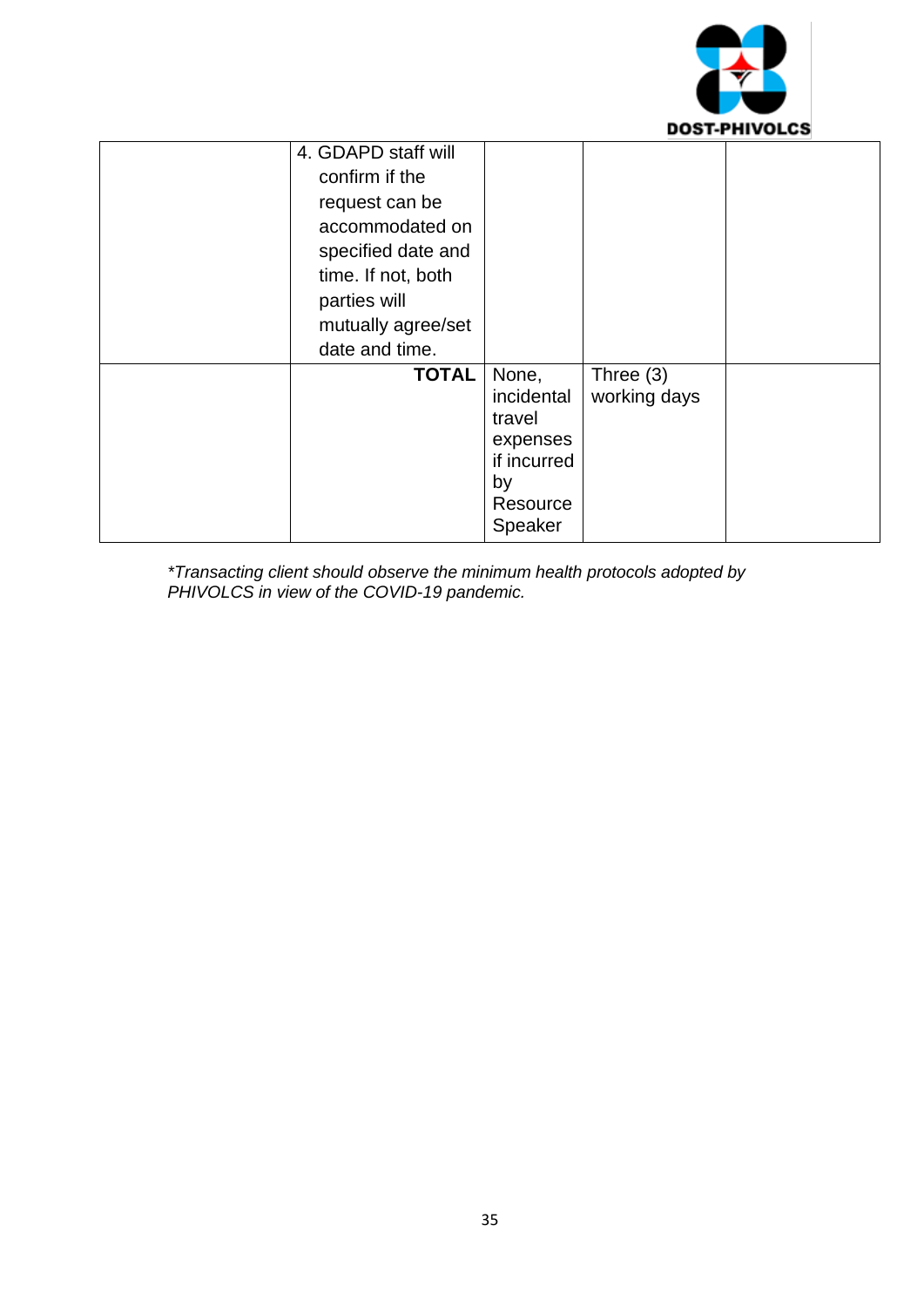

#### **4. Information Packages: Information Materials**

Information materials are in the form of flyers, pamphlets, leaflets, posters, comics, brochures, and scientific papers or proceedings which are available in either print or digital format. These materials contain general information on Philippine volcanoes, earthquakes, tsunamis and other related geotectonic processes, their threats and how the effects from these hazards can be reduced or avoided. Most print materials are free of charge except for some special publications.

| <b>Office or Division:</b>                                                                                                                                                                              | Geologic Disaster Awareness and Preparedness Division (GDAPD)           |                                     |                                                    |                                                                                        |  |
|---------------------------------------------------------------------------------------------------------------------------------------------------------------------------------------------------------|-------------------------------------------------------------------------|-------------------------------------|----------------------------------------------------|----------------------------------------------------------------------------------------|--|
| <b>Classification:</b>                                                                                                                                                                                  | Simple                                                                  |                                     |                                                    |                                                                                        |  |
| <b>Type of Transaction:</b>                                                                                                                                                                             | G2C - Government to Citizen; G2G - Government to Government;            |                                     |                                                    |                                                                                        |  |
|                                                                                                                                                                                                         | G2B - Government to Business                                            |                                     |                                                    |                                                                                        |  |
| Who may avail:                                                                                                                                                                                          | All                                                                     |                                     |                                                    |                                                                                        |  |
| <b>CHECKLIST OF REQUIREMENTS</b>                                                                                                                                                                        |                                                                         | <b>WHERE TO SECURE</b>              |                                                    |                                                                                        |  |
| 1. Fill-out request form for all materials.                                                                                                                                                             |                                                                         |                                     | 2 <sup>nd</sup> Floor, Room 202, Geologic Disaster |                                                                                        |  |
|                                                                                                                                                                                                         |                                                                         | Awareness and Preparedness Division |                                                    |                                                                                        |  |
| For multiple (50 or more) copies of                                                                                                                                                                     |                                                                         | (GDAPD)                             |                                                    |                                                                                        |  |
| printed materials:                                                                                                                                                                                      |                                                                         |                                     |                                                    |                                                                                        |  |
| Letter of request is required. Address                                                                                                                                                                  |                                                                         |                                     |                                                    |                                                                                        |  |
|                                                                                                                                                                                                         | all letters to DR. RENATO U. SOLIDUM,                                   |                                     |                                                    |                                                                                        |  |
|                                                                                                                                                                                                         |                                                                         |                                     |                                                    |                                                                                        |  |
| JR., OIC-PHIVOLCS. Indicate the                                                                                                                                                                         |                                                                         |                                     |                                                    |                                                                                        |  |
| number of copies needed and purpose.                                                                                                                                                                    |                                                                         |                                     |                                                    |                                                                                        |  |
| DOST-PHIVOLCS will determine the final                                                                                                                                                                  |                                                                         |                                     |                                                    |                                                                                        |  |
| number of print copies to be released,                                                                                                                                                                  |                                                                         |                                     |                                                    |                                                                                        |  |
| depending on available stocks and                                                                                                                                                                       |                                                                         |                                     |                                                    |                                                                                        |  |
| purpose of client. Make sure that the                                                                                                                                                                   |                                                                         |                                     |                                                    |                                                                                        |  |
| client has complete contact information in                                                                                                                                                              |                                                                         |                                     |                                                    |                                                                                        |  |
| their letter of request.                                                                                                                                                                                |                                                                         |                                     |                                                    |                                                                                        |  |
| For digital copy of materials:                                                                                                                                                                          |                                                                         |                                     |                                                    |                                                                                        |  |
| Letter of request. Address all letters to                                                                                                                                                               |                                                                         |                                     |                                                    |                                                                                        |  |
| DR. RENATO U. SOLIDUM, JR. OIC-                                                                                                                                                                         |                                                                         |                                     |                                                    |                                                                                        |  |
|                                                                                                                                                                                                         | PHIVOLCS. Indicate the title of material                                |                                     |                                                    |                                                                                        |  |
|                                                                                                                                                                                                         |                                                                         |                                     |                                                    |                                                                                        |  |
|                                                                                                                                                                                                         |                                                                         |                                     |                                                    |                                                                                        |  |
|                                                                                                                                                                                                         |                                                                         | <b>FEES TO</b>                      | <b>PROCESSING</b>                                  | <b>PERSON</b>                                                                          |  |
|                                                                                                                                                                                                         |                                                                         |                                     |                                                    |                                                                                        |  |
| For walk-in request for printed materials:                                                                                                                                                              |                                                                         |                                     |                                                    |                                                                                        |  |
|                                                                                                                                                                                                         | 1.1 Give the request                                                    | None                                | Same day as                                        |                                                                                        |  |
|                                                                                                                                                                                                         |                                                                         |                                     |                                                    |                                                                                        |  |
|                                                                                                                                                                                                         |                                                                         |                                     |                                                    |                                                                                        |  |
|                                                                                                                                                                                                         |                                                                         |                                     |                                                    |                                                                                        |  |
| and purpose and complete contact<br>information of the requester.<br><i><b>*CLIENT STEPS</b></i><br>1. View and select<br>from the list of<br>printed materials<br>available from the<br>GDAPD assigned | <b>AGENCY ACTIONS</b><br>form for print<br>materials to be<br>fill-out. | <b>BE PAID</b>                      | <b>TIME</b><br>receipt of<br>request               | <b>RESPONSIBLE</b><br>Ms. Felomina<br>Cayabyab,<br>Science<br>Research<br>Specialist I |  |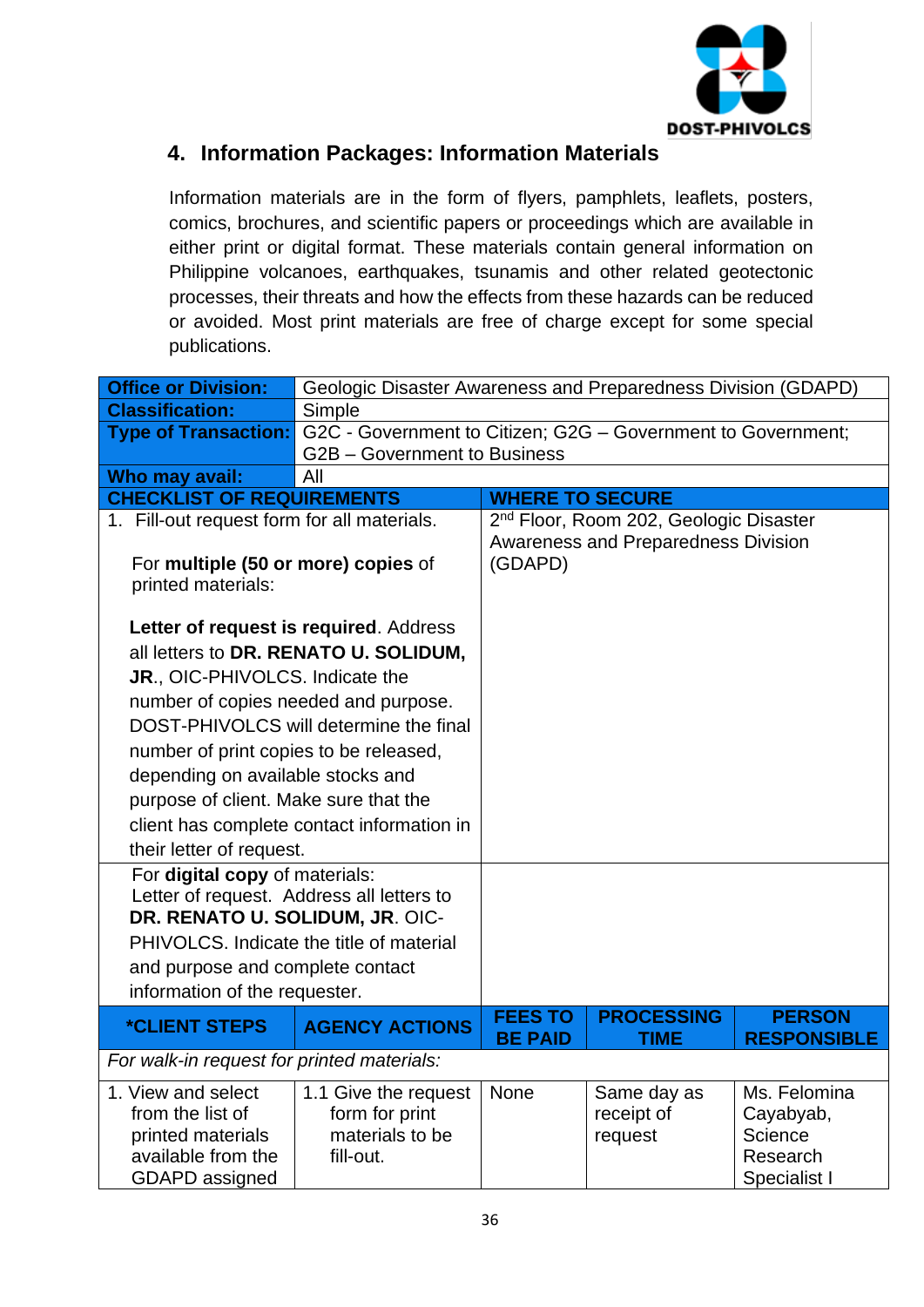

| staff. |                                                                                                                         | 1.2 Distribute                                                                                                                                                       |  |                                      |
|--------|-------------------------------------------------------------------------------------------------------------------------|----------------------------------------------------------------------------------------------------------------------------------------------------------------------|--|--------------------------------------|
|        | 1.1 In times of public-<br>health related                                                                               | request form at<br>the DOST-<br><b>PHIVOLCS</b>                                                                                                                      |  | Ms. Felomina<br>Cayabyab,<br>Science |
|        | emergencies such<br>as pandemic, call<br><b>DOST-PHIVOLCS</b><br>prior to visit to<br>request for printed<br>materials. | Lobby or access<br>online request at<br>https://bit.ly/Print<br>RequestfForm.<br>Health safety<br>requirements<br>should be<br>observed.                             |  | Research<br>Specialist I             |
| staff. | 2. Fill-out the request<br>form for print<br>materials and<br>submit to GDAPD                                           | 2.1 Check the filled-<br>out form of the list<br>of print materials<br>requested.<br>2.2 Gather the<br>requested<br>information<br>materials.                        |  |                                      |
|        | 3. Claim the printed<br>materials.                                                                                      | 3.1 Release the<br>requested<br>information<br>materials to the<br>stakeholder.                                                                                      |  |                                      |
|        |                                                                                                                         | 3.2 In times of<br>public-health<br>related<br>emergencies<br>such as<br>pandemic,<br>releasing of<br>materials will be<br>at the DOST-<br><b>PHIVOLCS</b><br>Lobby. |  |                                      |
|        |                                                                                                                         | 3.3 Ask the client to<br>answer the online<br>Customer<br>Feedback Form<br>for Frontline<br>Services or give a<br>printed copy of the                                |  |                                      |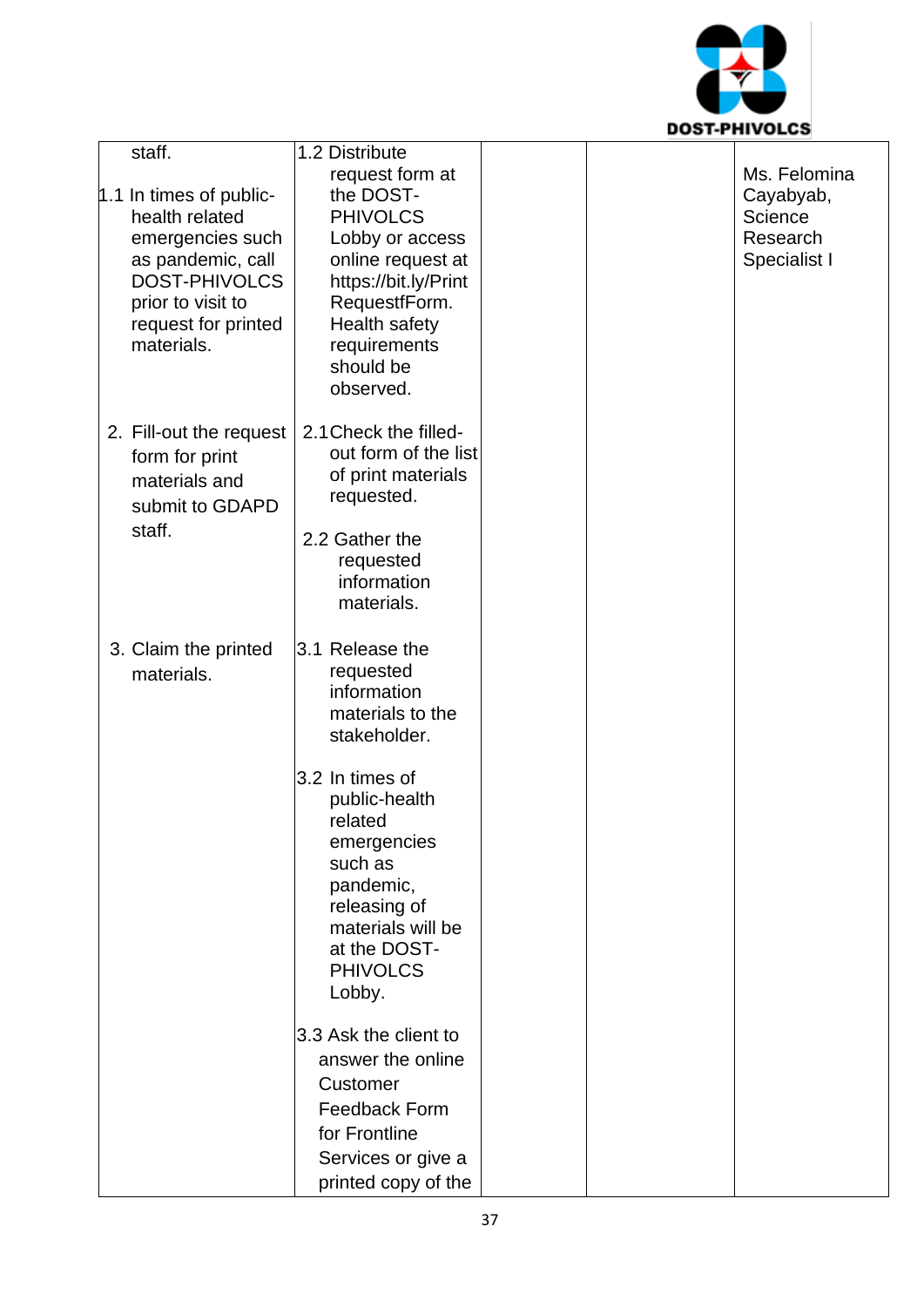

|                                                                                                                                                                   | form.                                                                                                                                                                                                                                                                                                                                                                                                                                                                                                                 |      |                                                                                                        |                                                                  |
|-------------------------------------------------------------------------------------------------------------------------------------------------------------------|-----------------------------------------------------------------------------------------------------------------------------------------------------------------------------------------------------------------------------------------------------------------------------------------------------------------------------------------------------------------------------------------------------------------------------------------------------------------------------------------------------------------------|------|--------------------------------------------------------------------------------------------------------|------------------------------------------------------------------|
| 4. Fill-out the<br>Customer<br><b>Feedback Form</b><br>for Frontline<br>Services and<br>submit.                                                                   | 4. Receive and<br>check if the form is<br>properly and<br>completely filled-<br>out.                                                                                                                                                                                                                                                                                                                                                                                                                                  |      |                                                                                                        |                                                                  |
| For multiple (50 or more) copies of printed materials: hand-carry/ courier                                                                                        |                                                                                                                                                                                                                                                                                                                                                                                                                                                                                                                       |      |                                                                                                        |                                                                  |
| 1. Send request thru<br>hand-carry/<br>courier.<br>1.1 Call DOST-<br>PHIVOLCS to<br>inform about your<br>hand-carried /<br>courier request<br>prior to the visit. | 1. Receive letter<br>request and<br>inform the<br>stakeholder when<br>request can be<br>accommodated<br>and ready for<br>pick-up.<br>1.1 Inform the<br>stakeholder that in<br>times of public-<br>health related<br>emergencies such<br>as pandemic, all<br>request will be<br>received/released<br>at the DOST-<br><b>PHIVOLCS</b><br>Lobby. Health<br>safety<br>requirements<br>should be<br>observed.<br>1.2 Forward Letter<br>of request to<br>Division Chief for<br>approval.<br>1.3 Call the<br>stakeholder for | None | Three $(3)$<br>working days<br>Same day as<br>receipt for<br>hand-carried<br>request from<br>provinces | Ms. Felomina<br>Cayabyab,<br>Science<br>Research<br>Specialist I |
|                                                                                                                                                                   | update on the                                                                                                                                                                                                                                                                                                                                                                                                                                                                                                         |      |                                                                                                        |                                                                  |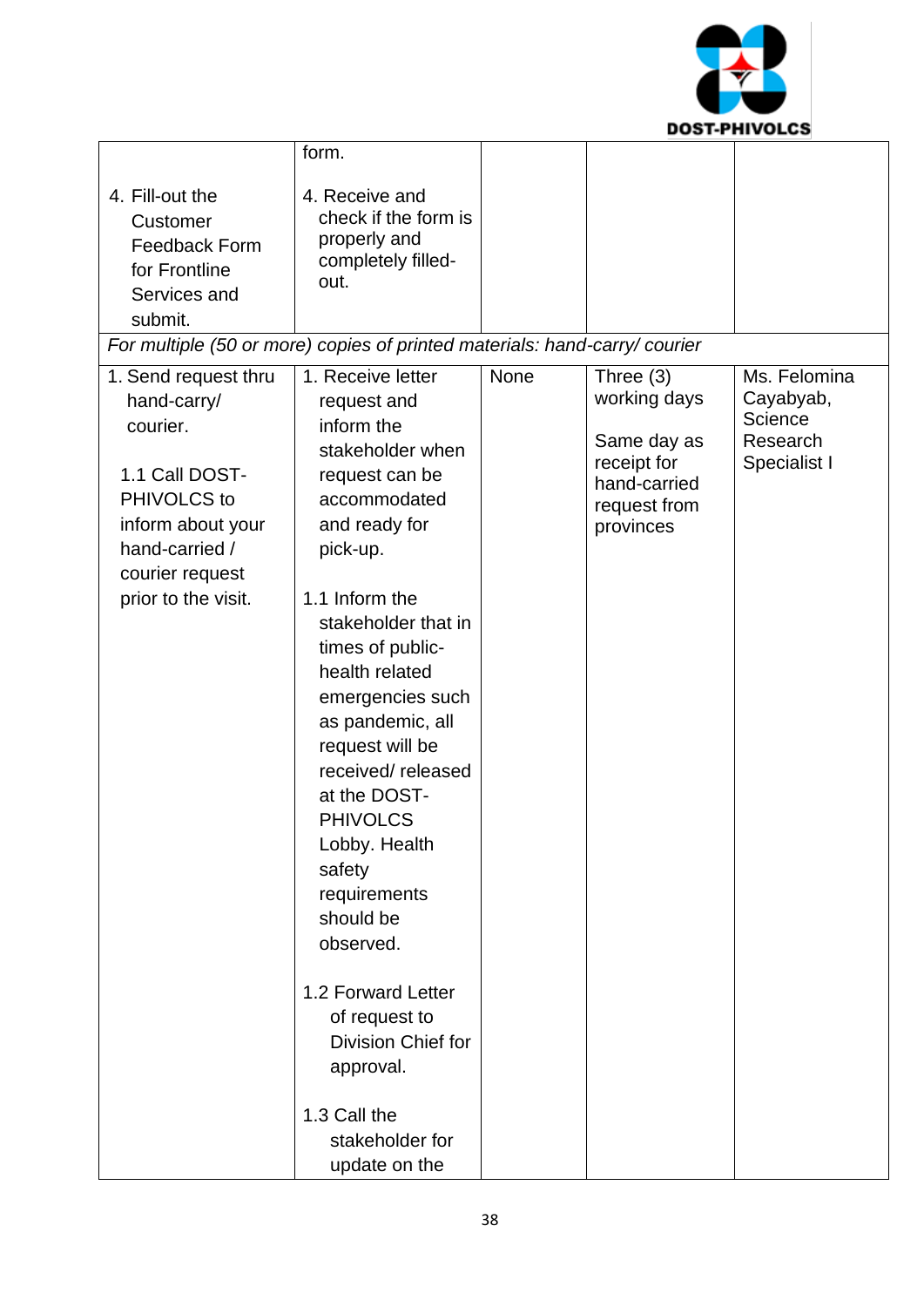

| status of their<br>Ms. Felomina<br>Cayabyab,<br>request.<br>Science<br>Research<br>2. Fill-out the<br>2.1 Receive request<br>Specialist I<br>form and check if<br>request form and<br>Ms. Felomina<br>submit to<br>all fields are<br>Cayabyab,<br>assigned GDAPD<br>filled-out. Attach<br>Science<br>Research<br>staff.<br>their letter of |  |
|--------------------------------------------------------------------------------------------------------------------------------------------------------------------------------------------------------------------------------------------------------------------------------------------------------------------------------------------|--|
|                                                                                                                                                                                                                                                                                                                                            |  |
|                                                                                                                                                                                                                                                                                                                                            |  |
|                                                                                                                                                                                                                                                                                                                                            |  |
|                                                                                                                                                                                                                                                                                                                                            |  |
|                                                                                                                                                                                                                                                                                                                                            |  |
|                                                                                                                                                                                                                                                                                                                                            |  |
|                                                                                                                                                                                                                                                                                                                                            |  |
|                                                                                                                                                                                                                                                                                                                                            |  |
|                                                                                                                                                                                                                                                                                                                                            |  |
| Specialist I<br>request.                                                                                                                                                                                                                                                                                                                   |  |
|                                                                                                                                                                                                                                                                                                                                            |  |
| 2.2 Gather the                                                                                                                                                                                                                                                                                                                             |  |
|                                                                                                                                                                                                                                                                                                                                            |  |
| requested                                                                                                                                                                                                                                                                                                                                  |  |
| information                                                                                                                                                                                                                                                                                                                                |  |
| materials.                                                                                                                                                                                                                                                                                                                                 |  |
|                                                                                                                                                                                                                                                                                                                                            |  |
| 3. Claim the<br>3.1 Release the                                                                                                                                                                                                                                                                                                            |  |
| requested<br>requested                                                                                                                                                                                                                                                                                                                     |  |
| information<br>information                                                                                                                                                                                                                                                                                                                 |  |
| materials to the<br>materials.                                                                                                                                                                                                                                                                                                             |  |
| stakeholder.                                                                                                                                                                                                                                                                                                                               |  |
|                                                                                                                                                                                                                                                                                                                                            |  |
| 3.2 In times of                                                                                                                                                                                                                                                                                                                            |  |
| public-health                                                                                                                                                                                                                                                                                                                              |  |
| related                                                                                                                                                                                                                                                                                                                                    |  |
| emergencies                                                                                                                                                                                                                                                                                                                                |  |
| such as                                                                                                                                                                                                                                                                                                                                    |  |
|                                                                                                                                                                                                                                                                                                                                            |  |
| pandemic,                                                                                                                                                                                                                                                                                                                                  |  |
| releasing of                                                                                                                                                                                                                                                                                                                               |  |
| materials will be                                                                                                                                                                                                                                                                                                                          |  |
| at the DOST-                                                                                                                                                                                                                                                                                                                               |  |
| <b>PHIVOLCS</b>                                                                                                                                                                                                                                                                                                                            |  |
| Lobby. Health                                                                                                                                                                                                                                                                                                                              |  |
| safety                                                                                                                                                                                                                                                                                                                                     |  |
| requirements                                                                                                                                                                                                                                                                                                                               |  |
|                                                                                                                                                                                                                                                                                                                                            |  |
| should be                                                                                                                                                                                                                                                                                                                                  |  |
| observed.                                                                                                                                                                                                                                                                                                                                  |  |
|                                                                                                                                                                                                                                                                                                                                            |  |
| 3.3 Ask the                                                                                                                                                                                                                                                                                                                                |  |
| stakeholder to                                                                                                                                                                                                                                                                                                                             |  |
| answer the                                                                                                                                                                                                                                                                                                                                 |  |
| online Customer                                                                                                                                                                                                                                                                                                                            |  |
| <b>Feedback Form</b>                                                                                                                                                                                                                                                                                                                       |  |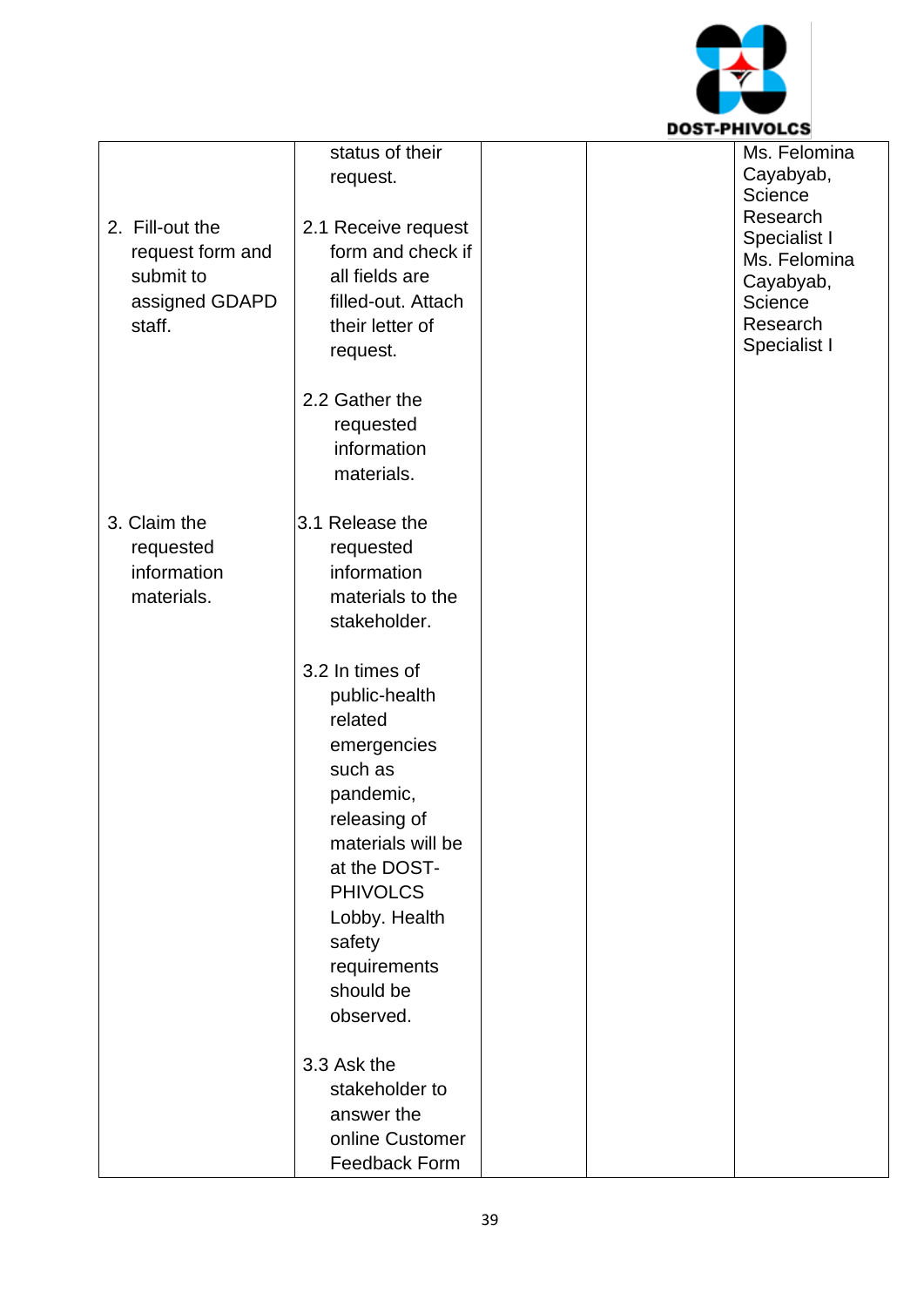

| 4. Fill-out the<br>Customer<br>Feedback Form for<br><b>Frontline Services</b><br>and submit.                                                                         | for Frontline<br>Services or give a<br>printed copy of the<br>form.<br>4. Receive and<br>check if form is<br>properly and<br>completely filled-out.                                                                                                                                                                                                                                |      |                                                                                                        | Ms. Felomina<br>Cayabyab,<br>Science<br>Research<br>Specialist I<br>Ms. Felomina<br>Cayabyab,<br>Science<br>Research<br>Specialist I |
|----------------------------------------------------------------------------------------------------------------------------------------------------------------------|------------------------------------------------------------------------------------------------------------------------------------------------------------------------------------------------------------------------------------------------------------------------------------------------------------------------------------------------------------------------------------|------|--------------------------------------------------------------------------------------------------------|--------------------------------------------------------------------------------------------------------------------------------------|
| For multiple (50 or more) copies of printed materials: email/ fax                                                                                                    |                                                                                                                                                                                                                                                                                                                                                                                    |      |                                                                                                        |                                                                                                                                      |
| 1. Send letter of<br>request thru email at<br>phivolcs_mail@phivo<br>lcs.dost.gov.ph. or<br>fax at (02) 8927-<br>4524.                                               | 1.1 Send<br>acknowledgement<br>of request to the<br>stakeholder thru fax,<br>call or email.<br>1.2 Forward Letter<br>of request to<br>Division Chief for<br>approval.                                                                                                                                                                                                              | None | Three $(3)$<br>working days<br>Same day as<br>receipt for<br>hand-carried<br>request from<br>provinces | Ms. Felomina<br>Cayabyab,<br>Science<br>Research<br>Specialist I                                                                     |
| 2. Call DOST-<br>PHIVOLCS to<br>confirm immediately<br>(right after sending<br>their communication)<br>receipt of the letter<br>and possible<br>schedule of pick-up. | 2.1 GDAPD Staff<br>will call the<br>Stakeholder for<br>update on the status<br>of their request.<br>2.2 Inform the<br>stakeholder when<br>request can be<br>accommodated and<br>ready for pick-up.<br>2. 3 Inform the<br>stakeholder that in<br>times of public-<br>health related<br>emergencies such<br>as pandemic, all<br>request will be<br>received/released<br>at the DOST- |      |                                                                                                        |                                                                                                                                      |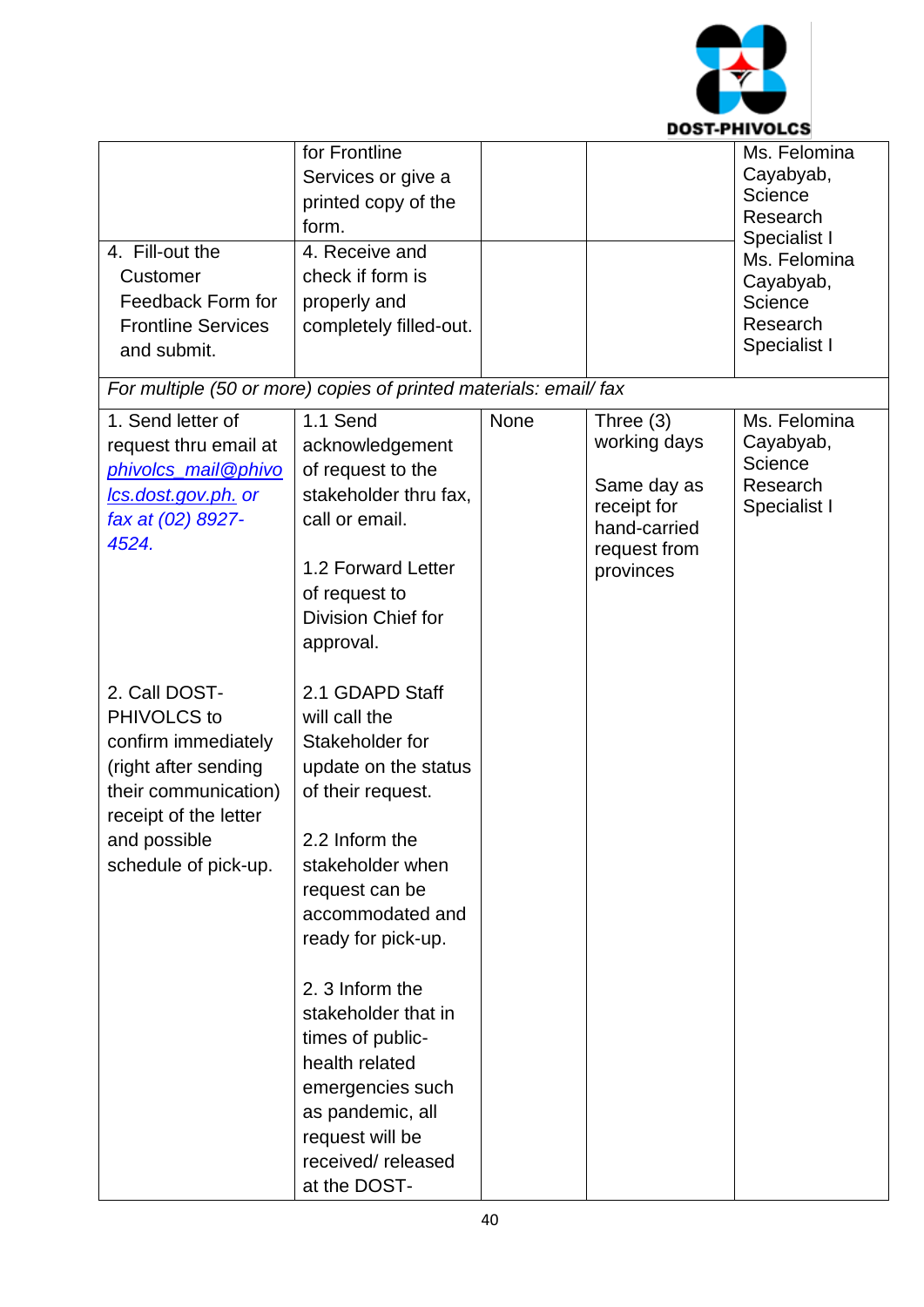

|                         | PHIVOLCS Lobby.                                 |  | Ms. Felomina |
|-------------------------|-------------------------------------------------|--|--------------|
|                         | Health safety                                   |  | Cayabyab,    |
|                         | requirements should                             |  | Science      |
|                         | be observed                                     |  | Research     |
|                         |                                                 |  | Specialist I |
|                         | 2.4 Send the                                    |  |              |
|                         | request form for                                |  |              |
|                         |                                                 |  |              |
|                         | print materials or the<br>link to access online |  |              |
|                         |                                                 |  |              |
|                         | request at                                      |  |              |
|                         | https://bit.ly/PrintRe                          |  |              |
|                         | questfForm.                                     |  |              |
|                         |                                                 |  |              |
| 3. Fill-out the request | 3.1 Receive request                             |  |              |
| form for print          | form and check if                               |  |              |
| material and            | all fields are filled-                          |  |              |
| submit to assigned      | out. Attach their                               |  |              |
| GDAPD staff.            | letter of request.                              |  |              |
|                         |                                                 |  |              |
|                         | 3.2 Gather the                                  |  |              |
|                         | requested                                       |  |              |
|                         | information                                     |  |              |
|                         | materials.                                      |  |              |
|                         |                                                 |  |              |
| 4. Claim the            | 4.1 Release the                                 |  |              |
| requested               | requested                                       |  |              |
| information             | information                                     |  |              |
| materials.              | materials to the                                |  |              |
|                         | stakeholder.                                    |  |              |
|                         |                                                 |  |              |
|                         | 4.2 In times of                                 |  |              |
|                         | public-health                                   |  |              |
|                         | related                                         |  |              |
|                         | emergencies                                     |  |              |
|                         | such as                                         |  |              |
|                         | pandemic,                                       |  |              |
|                         | releasing of                                    |  |              |
|                         | materials will be                               |  |              |
|                         |                                                 |  |              |
|                         | at the DOST-                                    |  |              |
|                         | <b>PHIVOLCS</b>                                 |  |              |
|                         | Lobby. Health                                   |  |              |
|                         | safety                                          |  |              |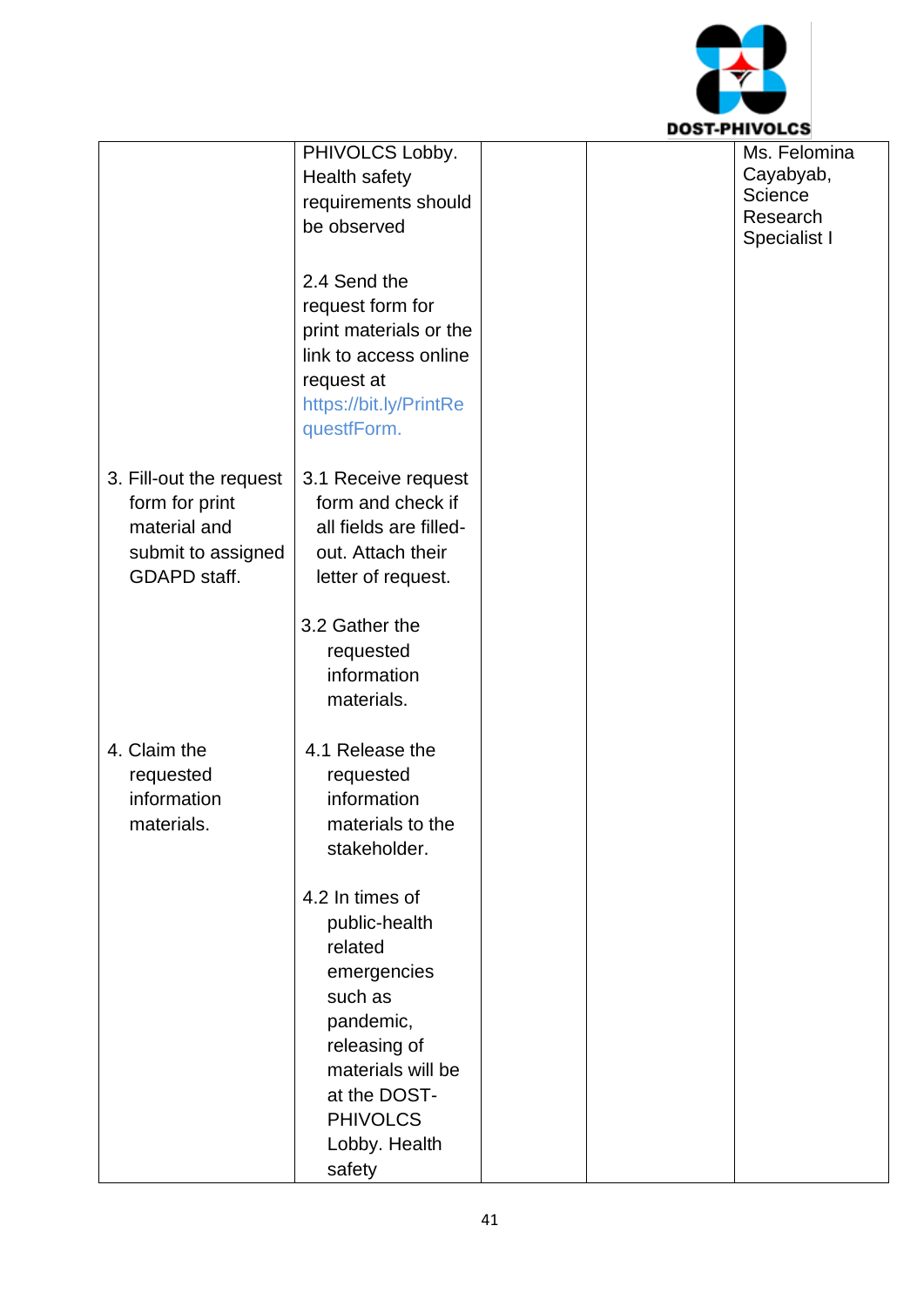

|                                                                                                                                                                   | requirements<br>should be<br>observed.<br>4.3 Ask the<br>stakeholder to<br>answer the online<br>Customer<br><b>Feedback Form</b><br>for Frontline<br>Services or give a<br>printed copy of the                                    |      |                           |                                                                         |
|-------------------------------------------------------------------------------------------------------------------------------------------------------------------|-----------------------------------------------------------------------------------------------------------------------------------------------------------------------------------------------------------------------------------|------|---------------------------|-------------------------------------------------------------------------|
| 5. Fill-out the<br>Customer<br><b>Feedback Form</b><br>for Frontline<br>Services and<br>submit.                                                                   | form.<br>5. Receive and<br>check if form is<br>properly and<br>completely filled-<br>out.<br>For digital copy of materials: hand-carry/ courier request                                                                           |      |                           |                                                                         |
| 1. Send request thru<br>hand-carry/<br>courier.<br>1.1 Call DOST-<br>PHIVOLCS to<br>inform about your<br>hand-carried /<br>courier request<br>prior to the visit. | 1. GDAPD staff will<br>receive the letter of<br>request.<br>1.1 Inform<br>stakeholder that<br>all request will be<br>received at the<br><b>DOST-PHIVOLCS</b><br>Lobby. Health<br>safety<br>requirements<br>should be<br>observed. | None | Three (3)<br>working days | Ms. Lucille Rose<br>Sanico, Senior<br>Science<br>Research<br>Specialist |
| 2. Call DOST-<br>PHIVOLCS to<br>confirm<br>immediately (right<br>after sending their<br>communication)<br>receipt of the letter                                   | 2. Send<br>acknowledgement<br>of request to the<br>stakeholder thru<br>fax, call or email.                                                                                                                                        |      |                           |                                                                         |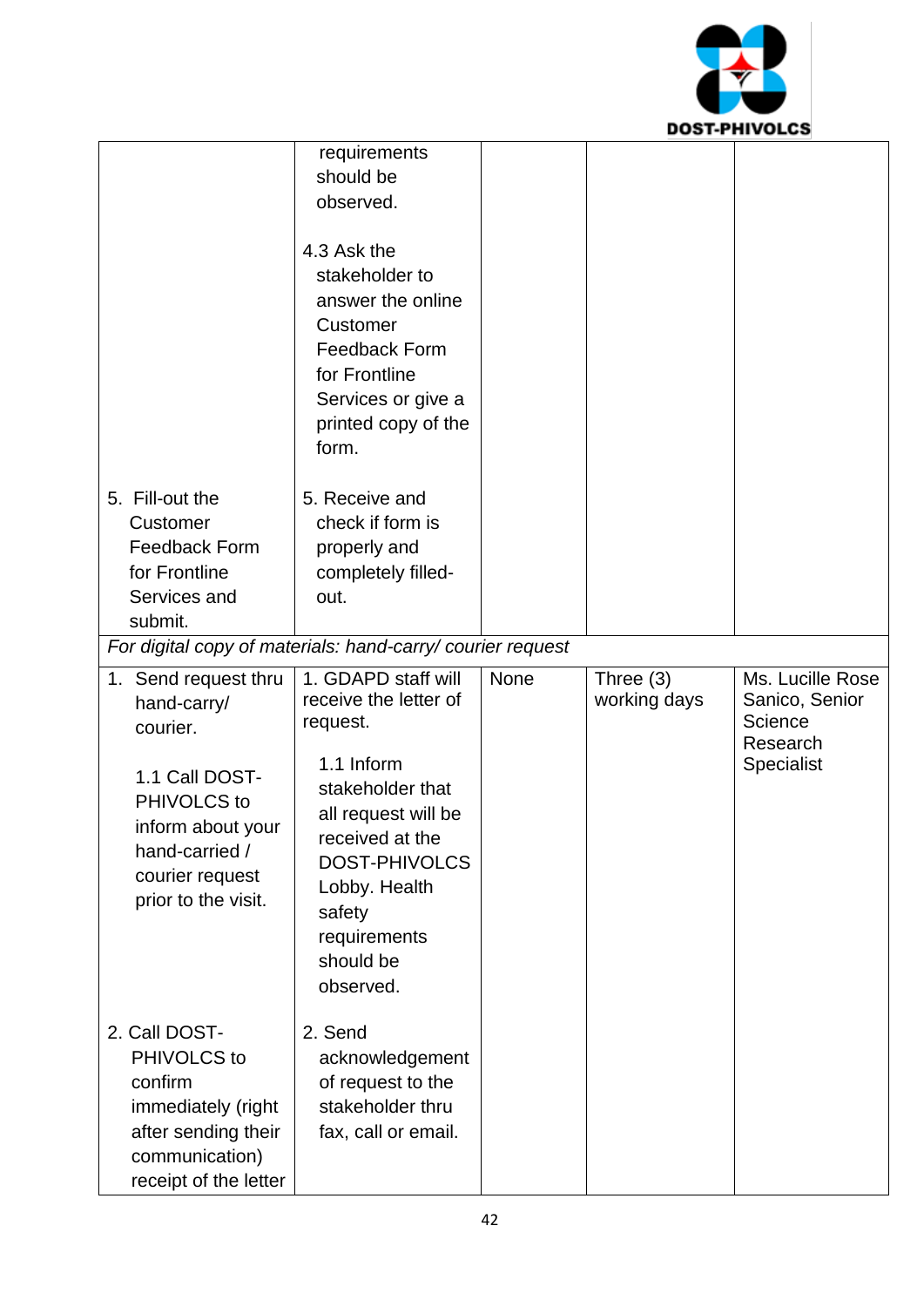

| and if request                | 2.1 Forward Letter              | Ms. Lucille Rose |
|-------------------------------|---------------------------------|------------------|
| could be                      | of request to                   | Sanico, Senior   |
| accommodated.                 | Division Chief for              | Science          |
|                               | approval.                       | Research         |
|                               |                                 | Specialist       |
| 3. Fill-out and sign          | 3.1 GDAPD Staff                 |                  |
| the DOST-                     | will call or email              |                  |
| <b>PHIVOLCS</b>               | the stakeholder                 |                  |
| Audiovisual and               | for update on the               |                  |
| Digital Information           | status of their                 |                  |
| <b>Material User</b>          | request.                        |                  |
| Agreement Form.               |                                 |                  |
|                               | 3.2 Send thru email             |                  |
|                               | the DOST-                       |                  |
|                               | <b>PHIVOLCS</b>                 |                  |
|                               | Audiovisual and                 |                  |
|                               | Digital                         |                  |
|                               | Information                     |                  |
|                               | <b>Material User</b>            |                  |
|                               | Agreement                       |                  |
|                               | Form.                           |                  |
|                               |                                 |                  |
| 4. Send thru email or         | 4.1 Receive and                 |                  |
| fax the                       | check the                       |                  |
| accomplished                  | accomplished                    |                  |
| Form.                         | form.                           |                  |
|                               |                                 |                  |
|                               | 4.2 Start processing            |                  |
|                               | the request.                    |                  |
|                               |                                 |                  |
| 5. Claim the                  | 5.1 Release the                 |                  |
| requested                     | digital file to the             |                  |
| information<br>materials thru | client thru email<br>or save in |                  |
| email or pick-up.             | external storage                |                  |
|                               | (e.g. CD, DVD,                  |                  |
|                               | USB flash drives,               |                  |
|                               | $etc.$ ).                       |                  |
|                               |                                 |                  |
|                               | 5.2 Ask the                     |                  |
|                               | stakeholder to<br>answer the    |                  |
|                               | online                          |                  |
|                               | Stakeholder                     |                  |
|                               | Satisfaction                    |                  |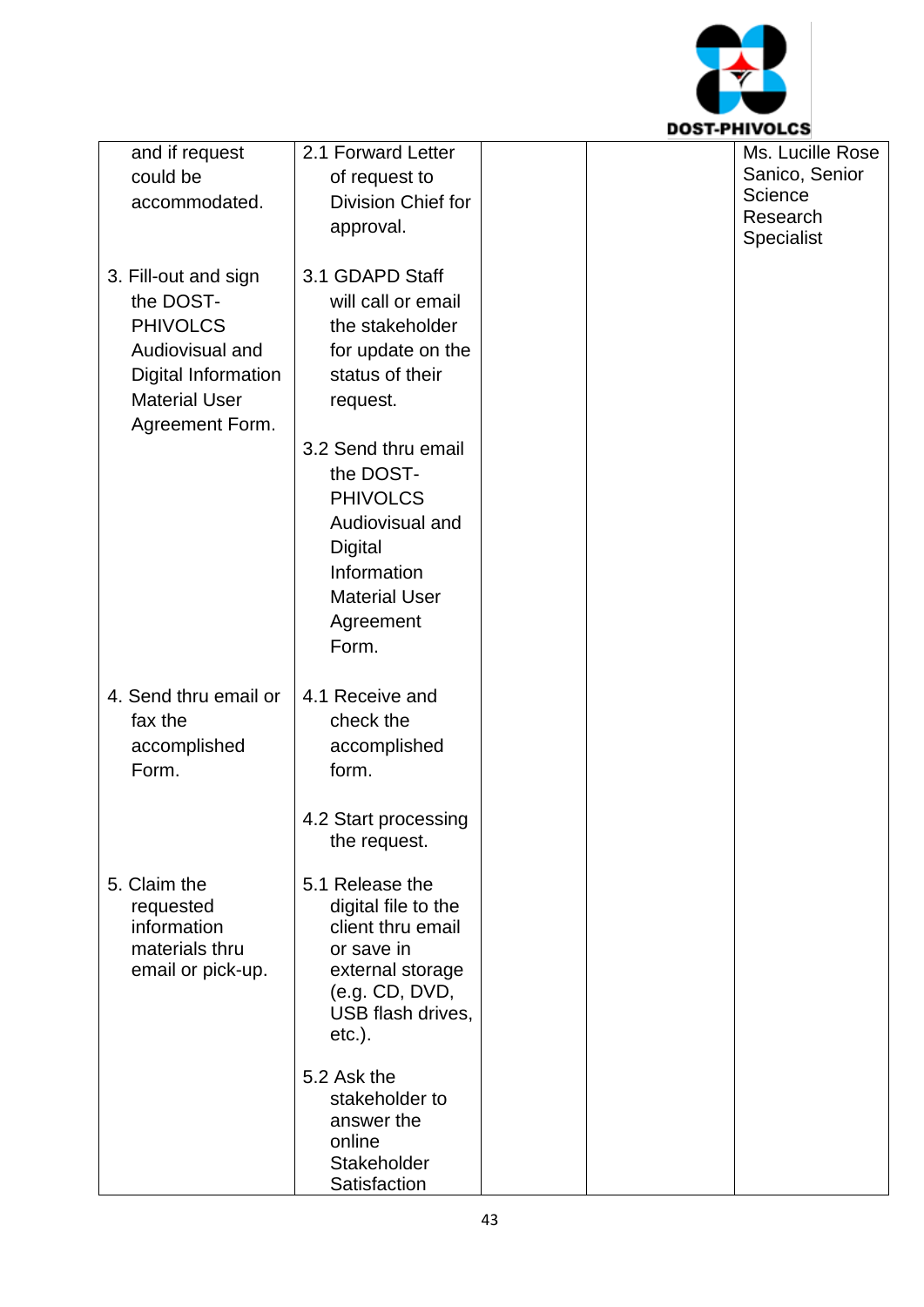

|                                         | Form or give a<br>printed copy of<br>the form.   |      |              | Ms. Lucille Rose<br>Sanico, Senior<br>Science<br>Research |
|-----------------------------------------|--------------------------------------------------|------|--------------|-----------------------------------------------------------|
| 6. Fill-out the                         | 6. Receive and                                   |      |              | <b>Specialist</b>                                         |
| <b>Customer Feedback</b>                | check if the form is                             |      |              |                                                           |
| Form for Frontline                      | properly and                                     |      |              |                                                           |
| Services and submit.                    | completely filled-out.                           |      |              |                                                           |
|                                         | For digital copy of materials: email/fax request |      |              |                                                           |
| 1. Send letter of                       | 1. Receive and send                              | None | Three (3)    | Ms. Lucille Rose                                          |
| request thru email                      | acknowledgement                                  |      | working days | Sanico, Senior                                            |
| at                                      | of request to the                                |      |              | Science<br>Research                                       |
| phivolcs_mail@ph                        | stakeholder thru                                 |      |              | Specialist                                                |
| ivolcs.dost.gov.ph.<br>or fax at $(02)$ | fax/ call/ email.                                |      |              |                                                           |
| 8927-4524.                              | 1.2 Forward Letter                               |      |              |                                                           |
|                                         | of request to                                    |      |              |                                                           |
|                                         | Division Chief for                               |      |              |                                                           |
|                                         | approval.                                        |      |              |                                                           |
| 2. Call DOST-                           | 2.1 Inform the                                   |      |              |                                                           |
| PHIVOLCS to                             | stakeholder if                                   |      |              |                                                           |
| confirm                                 | request can be                                   |      |              |                                                           |
|                                         | processed.                                       |      |              |                                                           |
| immediately (right                      |                                                  |      |              |                                                           |
| after sending their                     | 2.2 GDAPD Staff                                  |      |              |                                                           |
| communication)                          | will call the                                    |      |              |                                                           |
| receipt of the letter                   | Stakeholder for                                  |      |              |                                                           |
| and if request                          | update on the                                    |      |              |                                                           |
| could be                                | status of their                                  |      |              |                                                           |
| accommodated.                           | request.                                         |      |              |                                                           |
| 3. Fill-out and sign                    | 3.1 Send thru email                              |      |              |                                                           |
| the DOST-                               | the DOST-                                        |      |              |                                                           |
| <b>PHIVOLCS</b>                         | <b>PHIVOLCS</b>                                  |      |              |                                                           |
| Audiovisual and                         | Audiovisual and                                  |      |              |                                                           |
| Digital Information                     | Digital                                          |      |              |                                                           |
| <b>Material User</b>                    | Information                                      |      |              |                                                           |
| Agreement Form.                         | <b>Material User</b>                             |      |              |                                                           |
|                                         | Agreement                                        |      |              |                                                           |
|                                         | Form.                                            |      |              |                                                           |
|                                         |                                                  |      |              |                                                           |
| 4. Send thru email or                   | 4.1 Receive the                                  |      |              |                                                           |
| fax the                                 | accomplished                                     |      |              |                                                           |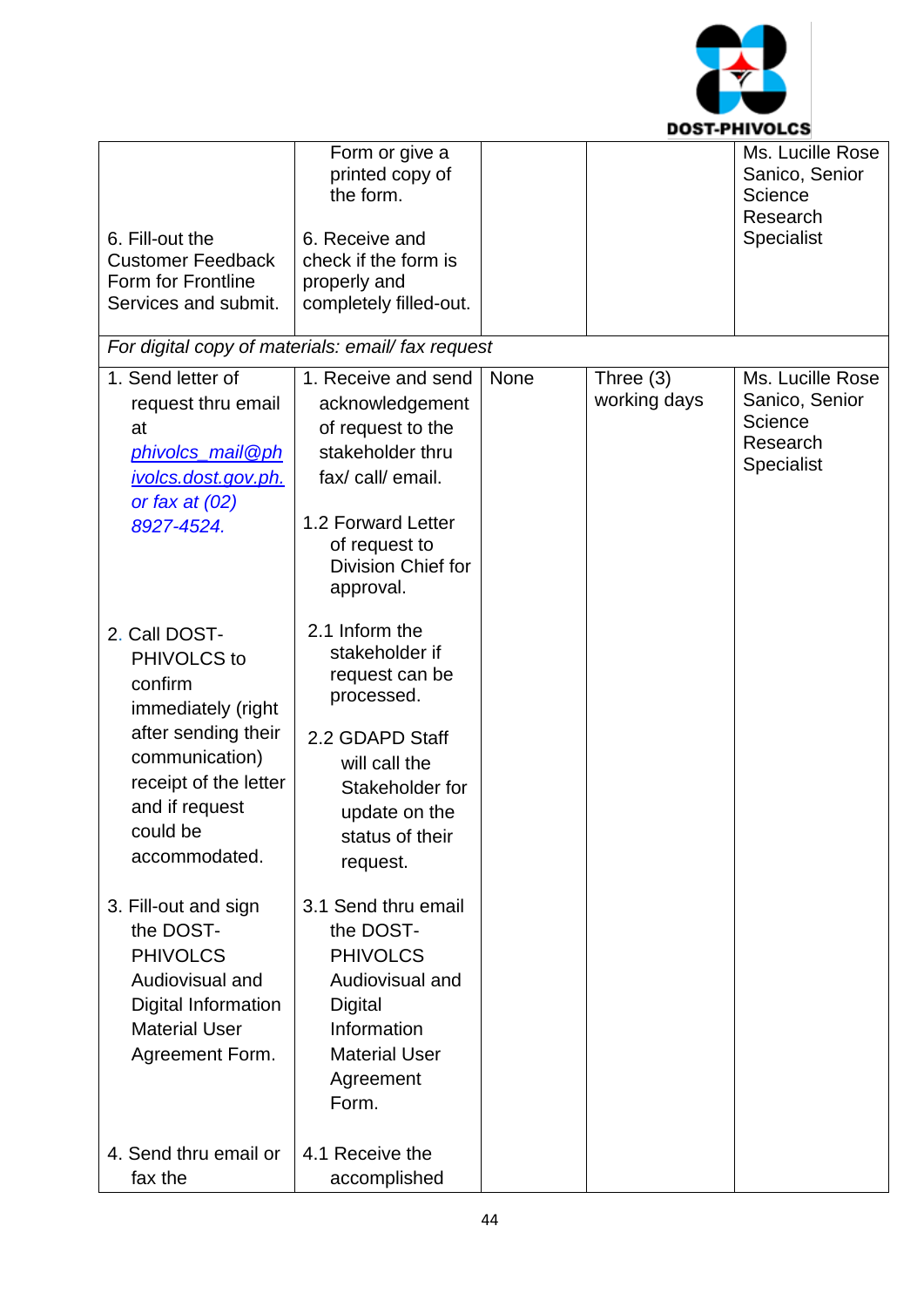

| accomplished<br>Form.                                                                           | form.<br>4.2 Start<br>processing the<br>request.                                                                                       |      |                             | Ms. Lucille Rose<br>Sanico, Senior<br>Science<br>Research<br>Specialist |
|-------------------------------------------------------------------------------------------------|----------------------------------------------------------------------------------------------------------------------------------------|------|-----------------------------|-------------------------------------------------------------------------|
| 5. Claim the<br>requested<br>information<br>materials thru<br>email or pick-up.                 | 5.1 Release the<br>digital file thru<br>email or save in<br>external storage<br>(e.g. CD, DVD,<br>USB flash drives,<br>$etc.$ ).       |      |                             |                                                                         |
|                                                                                                 | 5.2 Ask the<br>stakeholder to<br>answer the<br>online<br>Stakeholder<br>Satisfaction<br>Form or give a<br>printed copy of<br>the form. |      |                             |                                                                         |
| 6. Fill-out the<br>Customer<br><b>Feedback Form</b><br>for Frontline<br>Services and<br>submit. | 6. Receive and<br>check if form is<br>properly and<br>completely filled-out.                                                           |      |                             |                                                                         |
|                                                                                                 | <b>TOTAL</b>                                                                                                                           | None | Three $(3)$<br>working days |                                                                         |
|                                                                                                 |                                                                                                                                        |      |                             |                                                                         |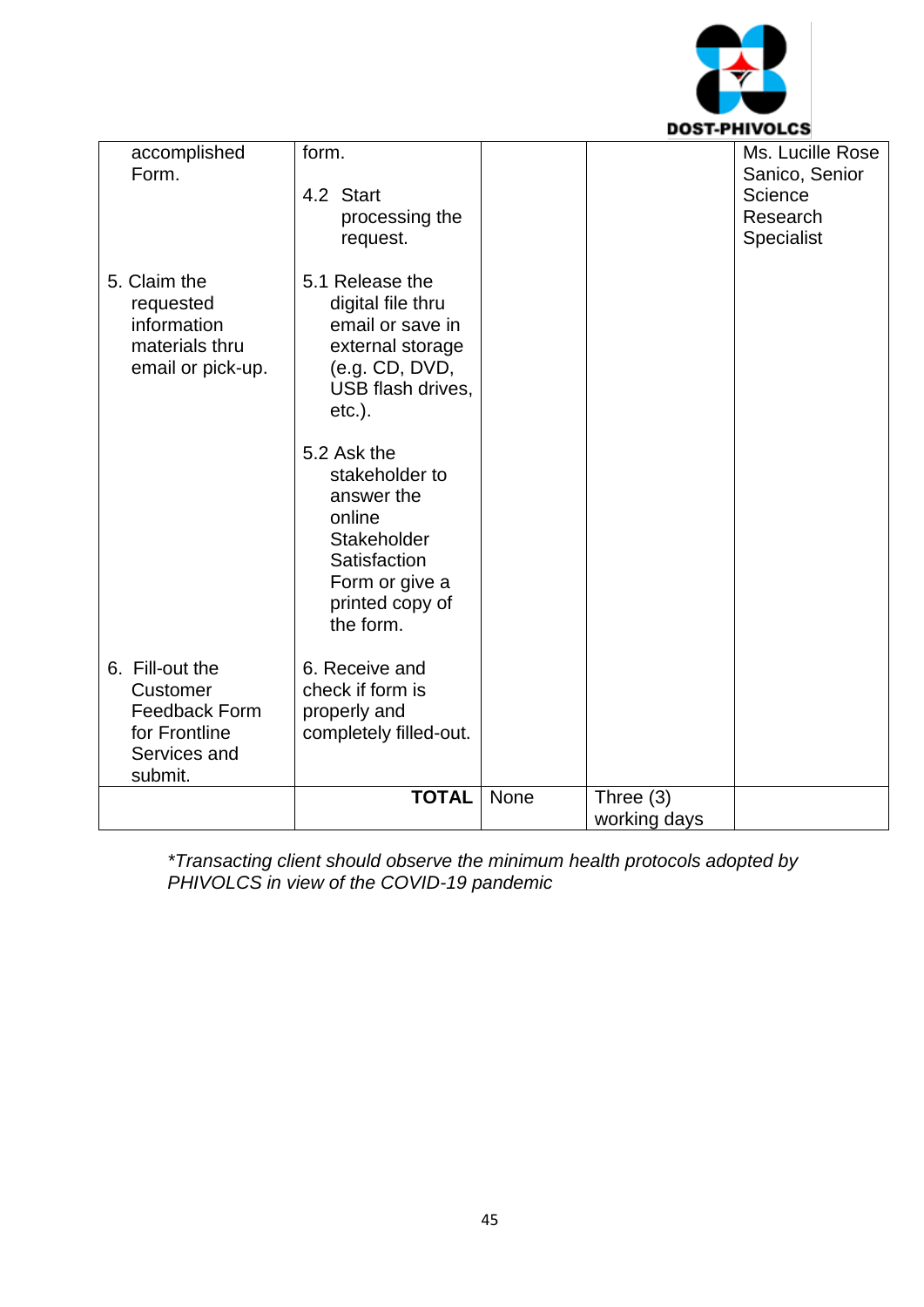

## **5. Educational Tour Package**

DOST-PHIVOLCS provides group tours (e.g students, teachers, government employees) for film showing and exhibit viewing. Film showing may be any of the following: volcanoes, earthquake or tsunami. Technical personnel are available to answer questions after video viewing or during exhibit viewing. Lectures for specific topics can be arranged upon request subject to the availability of resource speaker.

| <b>Office or Division:</b>                   |                                            | Geologic Disaster Awareness and Preparedness Division (GDAPD)    |  |  |  |  |
|----------------------------------------------|--------------------------------------------|------------------------------------------------------------------|--|--|--|--|
| <b>Classification:</b>                       | Simple                                     |                                                                  |  |  |  |  |
| <b>Type of Transaction:</b>                  |                                            | G2C - Government to Citizen; G2G - Government to Government; G2B |  |  |  |  |
|                                              | - Government to Business                   |                                                                  |  |  |  |  |
| Who may avail:                               | All                                        |                                                                  |  |  |  |  |
| <b>CHECKLIST OF REQUIREMENTS</b>             |                                            | <b>WHERE TO SECURE</b>                                           |  |  |  |  |
| 1. Letter of Request. Address all letters to |                                            | 2 <sup>nd</sup> Floor, Room 202, Geologic Disaster               |  |  |  |  |
| DR. RENATO U. SOLIDUM, JR. OIC-              |                                            | <b>Awareness and Preparedness Division</b><br>(GDAPD)            |  |  |  |  |
| PHIVOLCS. Letters must contain               |                                            |                                                                  |  |  |  |  |
| signatures over printed name letters must    |                                            |                                                                  |  |  |  |  |
| also contain the complete address and        |                                            |                                                                  |  |  |  |  |
| contact landline/mobile number of the        |                                            |                                                                  |  |  |  |  |
|                                              | requester. Name of school, organization or |                                                                  |  |  |  |  |
| office and number of participants should     |                                            |                                                                  |  |  |  |  |
| also be indicated. Total number of           |                                            |                                                                  |  |  |  |  |
| participants (including parents, faculty     |                                            |                                                                  |  |  |  |  |
| and staff) per package must not exceed       |                                            |                                                                  |  |  |  |  |
| 200.                                         |                                            |                                                                  |  |  |  |  |
| 2. Strict compliance with time reservation   |                                            |                                                                  |  |  |  |  |
| is expected. We emphasize that clients       |                                            |                                                                  |  |  |  |  |
| must book/reserve the time that is most      |                                            |                                                                  |  |  |  |  |
| realistic for the group taking into account  |                                            |                                                                  |  |  |  |  |
| the travel time (including allowance for     |                                            |                                                                  |  |  |  |  |
| traffic, etc.) from the point of origin to   |                                            |                                                                  |  |  |  |  |
| DOST-PHIVOLCS.                               |                                            |                                                                  |  |  |  |  |
| 3. All bookings must be requested at least   |                                            |                                                                  |  |  |  |  |
| one week in advance. We encourage            |                                            |                                                                  |  |  |  |  |
| early requests for better facilitation of    |                                            |                                                                  |  |  |  |  |
| schedule. Available days for the tour are    |                                            |                                                                  |  |  |  |  |
| Tuesday to Friday, between 8am to            |                                            |                                                                  |  |  |  |  |
| 11am and between 1pm to 4pm.                 |                                            |                                                                  |  |  |  |  |
| 4. Acceptance of bookings is on first come   |                                            |                                                                  |  |  |  |  |
| first serve basis. DOST-PHIVOLCS             |                                            |                                                                  |  |  |  |  |
|                                              |                                            |                                                                  |  |  |  |  |
| reserves the right to reschedule or          |                                            |                                                                  |  |  |  |  |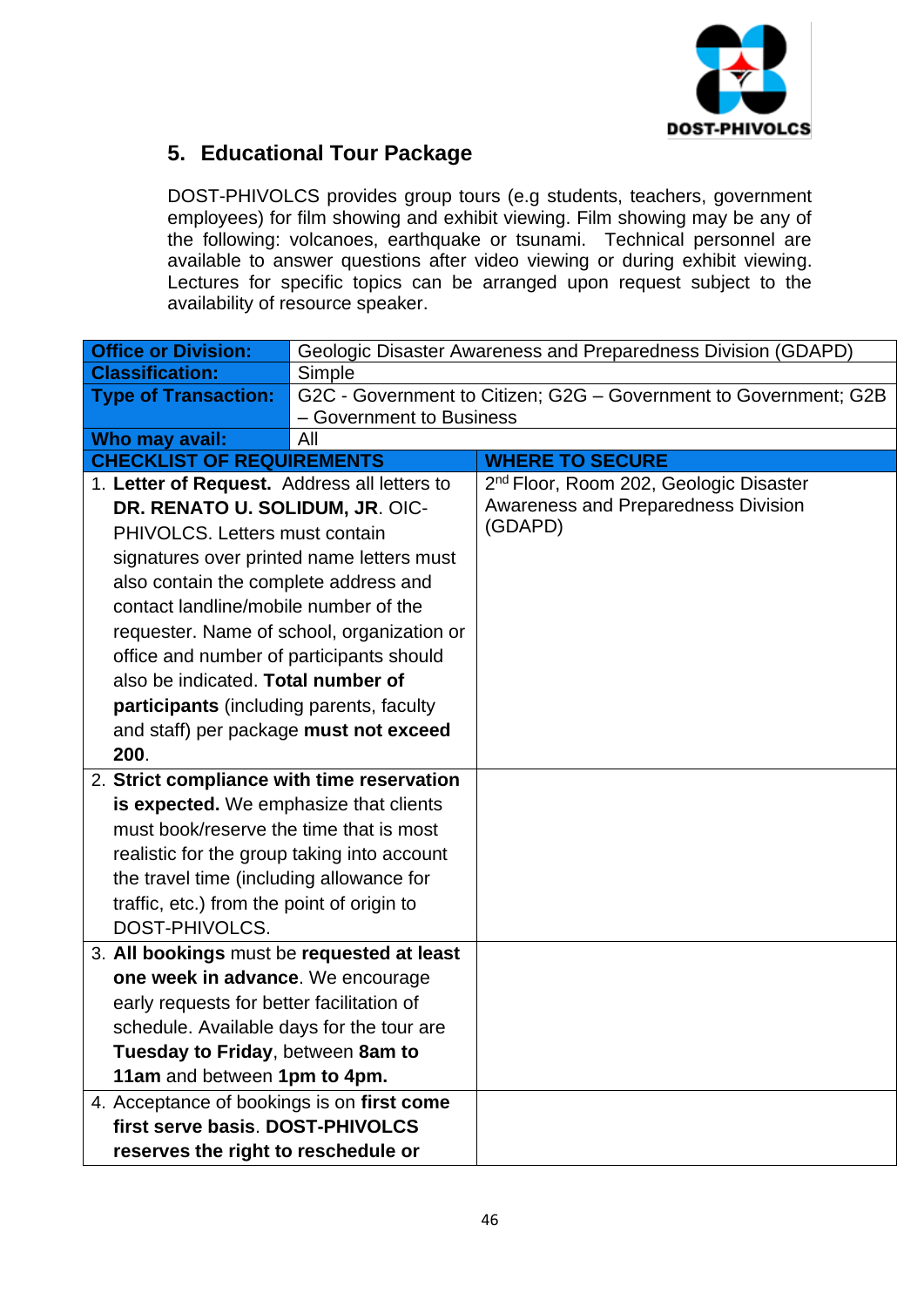

| cancel bookings during unexpected<br>events.                                                                                                                                                                                                                      |                                                                                                                                                                                                                                                                                                                                                                                                                           |                                                                                                                                                                                                                                                                                           |                                  |                                                                                                                                   |
|-------------------------------------------------------------------------------------------------------------------------------------------------------------------------------------------------------------------------------------------------------------------|---------------------------------------------------------------------------------------------------------------------------------------------------------------------------------------------------------------------------------------------------------------------------------------------------------------------------------------------------------------------------------------------------------------------------|-------------------------------------------------------------------------------------------------------------------------------------------------------------------------------------------------------------------------------------------------------------------------------------------|----------------------------------|-----------------------------------------------------------------------------------------------------------------------------------|
| 5. Coordinators must remind all the<br>participants on their behavior while in the<br>premises of DOST-PHIVOLCS.<br>Vandalism, loitering, shouting, eating<br>and drinking inside the auditorium, and<br>other non-desirable behavior are<br>strictly prohibited. |                                                                                                                                                                                                                                                                                                                                                                                                                           |                                                                                                                                                                                                                                                                                           |                                  |                                                                                                                                   |
| <i><b>*CLIENT STEPS</b></i>                                                                                                                                                                                                                                       | <b>AGENCY ACTIONS</b>                                                                                                                                                                                                                                                                                                                                                                                                     | <b>FEES TO</b><br><b>BE PAID</b>                                                                                                                                                                                                                                                          | <b>PROCESSING</b><br><b>TIME</b> | <b>PERSON</b><br><b>RESPONSIBLE</b>                                                                                               |
| 1. Send request thru<br>the following<br>channels<br>a. Hand-<br>carry/courier<br>b. Email at<br>phivolcs_mail@p<br>hivolcs.dost.gov.<br>ph.<br>c. fax at (02) 8927-<br>4524                                                                                      | 1.1 Check request<br>received thru<br>mail, fax, or<br>email.<br>1.2 Receive and<br>send<br>acknowledgeme<br>nt of request to<br>the stakeholder<br>thru fax/ call/<br>email.<br>1.3 Assess if<br>request can be<br>accommodated.<br>1.4 Forward letter of<br>request to<br><b>Division Chief for</b><br>approval.<br>1.5 GDAPD Staff<br>will call the<br>Stakeholder for<br>update on the<br>status of their<br>request. | Non-<br>refundable<br>entrance fee<br>of PHP5.00/<br>person<br>For those<br>who are<br>coming<br>within Metro<br>Manila or<br>with Manila-<br>based<br>coordinators<br>, it is<br>preferred<br>that<br>payments<br>be made in<br>advance or<br>as soon as<br>the schedule<br>is confirmed | Three $(3)$<br>working days      | Ms. Eumelia<br>Belo, Science<br>Research<br>Specialist I<br>and Ms. Melissa<br>Mae Tamayo,<br>Science<br>Research<br>Specialist I |
| 2. Call DOST-<br>PHIVOLCS to<br>confirm their                                                                                                                                                                                                                     | 2.1 Inform<br>stakeholder if<br>request can be<br>accommodated                                                                                                                                                                                                                                                                                                                                                            |                                                                                                                                                                                                                                                                                           |                                  |                                                                                                                                   |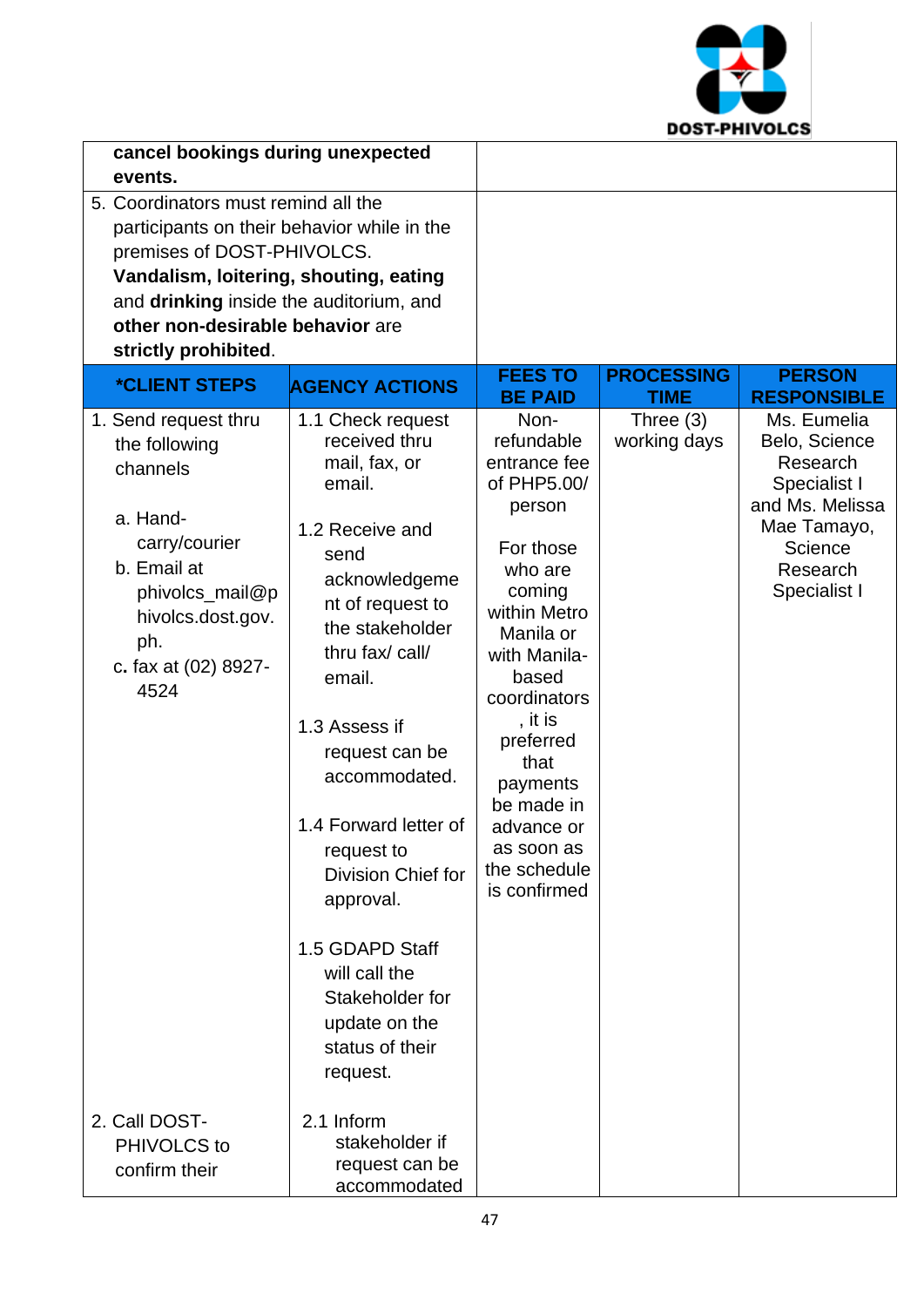

| schedule after<br>sending their<br>communication<br>especially those<br>sent by fax or mail.                                                                                                | or not on the<br>specified date<br>and time. If not,<br>both parties will<br>mutually<br>agree/set date<br>and time.<br>2.2 Remind<br>stakeholder<br>that<br>unconfirmed<br>bookings and<br>last-minute<br>changes<br>especially on<br>the time of<br>reservation will<br>not be<br>entertained. | Ms. Eumelia<br>Belo, Science<br>Research<br>Specialist I<br>and Ms. Melissa<br>Mae Tamayo,<br>Science<br>Research<br>Specialist I |
|---------------------------------------------------------------------------------------------------------------------------------------------------------------------------------------------|--------------------------------------------------------------------------------------------------------------------------------------------------------------------------------------------------------------------------------------------------------------------------------------------------|-----------------------------------------------------------------------------------------------------------------------------------|
| 3.1 Meet with DOST-<br><b>PHIVOLCS</b><br><b>Educational tour</b><br>coordinator upon<br>arrival at DOST-<br>PHIVOLCS for the<br>fee's assessment,<br>and pay the total<br>amount assessed. | 3.1 Meet the tour<br>coordinator and<br>issue an Order<br>of Payment.                                                                                                                                                                                                                            |                                                                                                                                   |
| 3.2 Proceed to Room<br>103 and present<br>the order of<br>payment to cashier<br>and pay the<br>appropriate fee.                                                                             | 3.2 Accept<br>payment based<br>on the order of<br>payment.                                                                                                                                                                                                                                       | Rosalia, Santos,<br>Administrative<br>Officer V of<br>Finance and<br>Administrative<br>Division (FAD)                             |
| 3.3 Present the Official<br>receipt as proof of<br>payment to<br><b>PHIVOLCS</b><br><b>Educational tour</b><br>coordinator                                                                  | 3.3 Check the<br><b>Official Receipt.</b>                                                                                                                                                                                                                                                        | Ms. Eumelia<br>Belo, Science<br>Research<br>Specialist I<br>and Ms. Melissa<br>Mae Tamayo,<br>Science<br>Research<br>Specialist I |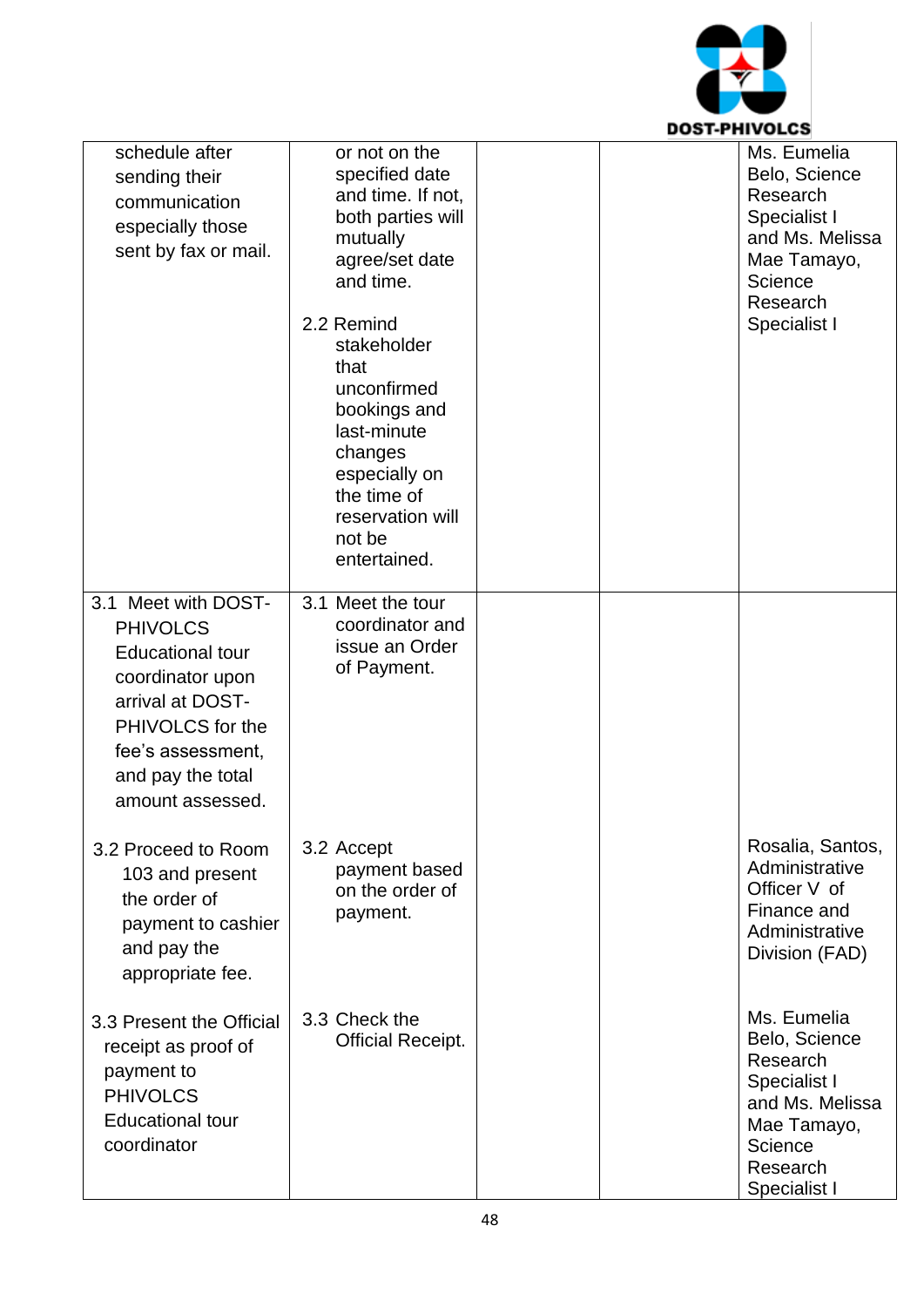

| Tour coordinator must<br>ensure an orderly<br>manner by which the<br>participants/visitors<br>are to enter the DOST-<br>PHIVOLCS facility. |                                                                                  |          |              |                                                                                                                                   |
|--------------------------------------------------------------------------------------------------------------------------------------------|----------------------------------------------------------------------------------|----------|--------------|-----------------------------------------------------------------------------------------------------------------------------------|
| 4. Fill-out the<br>Customer feedback<br>Form for Frontline<br>Services.                                                                    | 4. Receive and<br>check if form is<br>properly and<br>completely filled-<br>out. |          |              | Ms. Eumelia<br>Belo, Science<br>Research<br>Specialist I<br>and Ms. Melissa<br>Mae Tamayo,<br>Science<br>Research<br>Specialist I |
|                                                                                                                                            | TOTAL                                                                            | PHP5.00/ | Three $(3)$  |                                                                                                                                   |
|                                                                                                                                            |                                                                                  | person   | working days |                                                                                                                                   |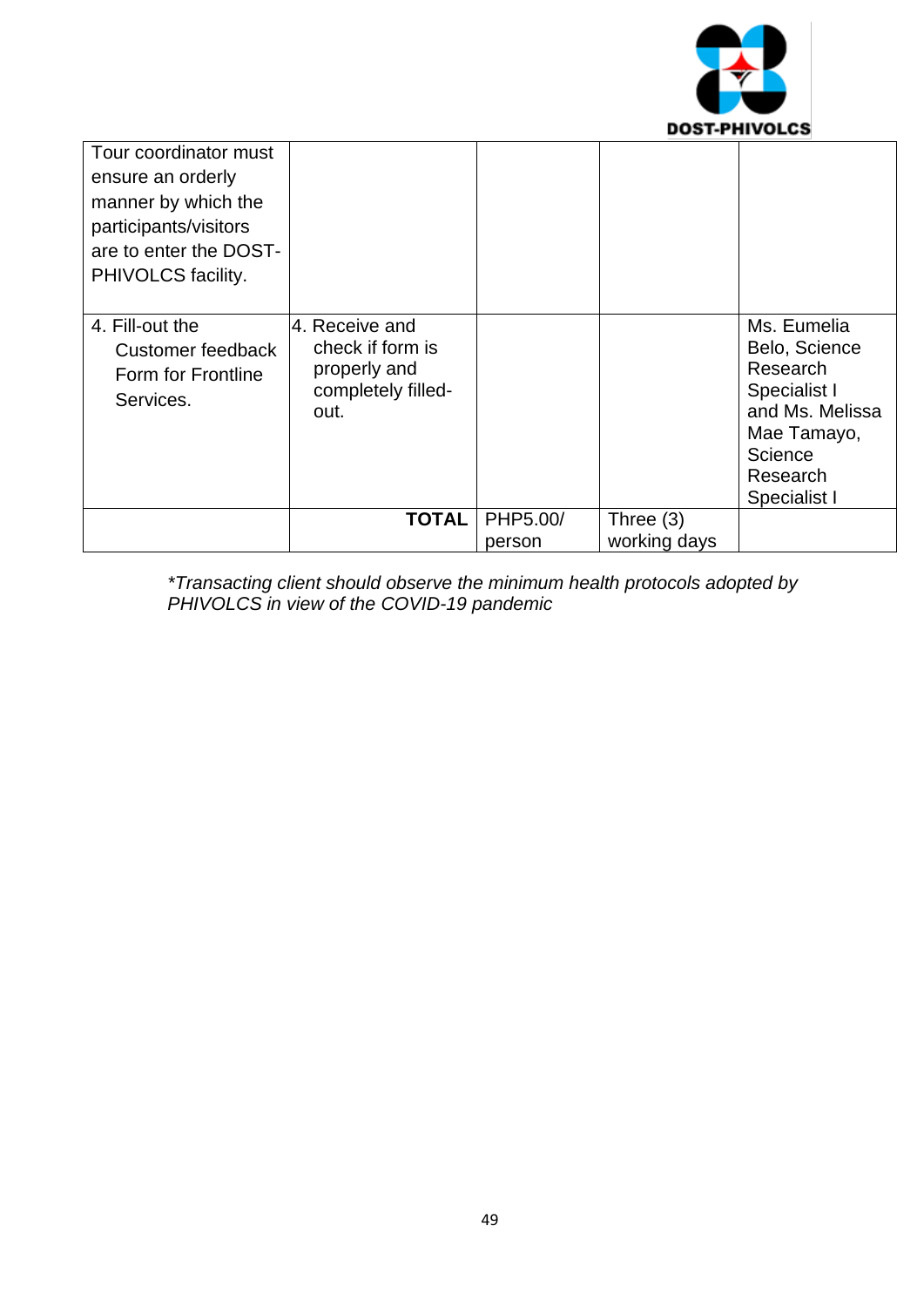

### **6. Information Package: Duplication of Audio-Visual Materials and Digital Images**

Client may select from the following documentaries produced by DOST-PHIVOLCS:

- 1. The Killer Quake, 1990 7. Pinatubo Lahars
- 2. Sta. Elena High School Earthquake Drill
- 
- 4. Tsunami Eyewitness Accounts: 1994 Mindoro 10. Pagputok ng BulkangTaal 1965
- 5. Tsunami Eyewitness Accounts: 1976 Moro Gulf 11. DOST-PHIVOLCS AVP*(Free)*
- 6. 15 November 1994 Mindoro Earthquake and Tsunami
- 7. Ang Pagputok Ng Bulkang Ang Pagpulok ng Bulkang<br>Mayon, 1993
- 
- 8. Ang Lahar: Parusa Ba o Paghamon
- 3. Tsunami (DOST-GIA) 9. The Danger is far from Over (1991 Pinatubo Eruptions)
	-
	-
	- 12. Earthquake and its Hazards *(Free)*
	-

Also available are digital photograph collection on earthquake, tsunami and volcanoes.

| <b>Office or Division:</b>               |                                                              | Geologic Disaster Awareness and Preparedness Division (GDAPD) |                                           |                    |  |
|------------------------------------------|--------------------------------------------------------------|---------------------------------------------------------------|-------------------------------------------|--------------------|--|
| <b>Classification:</b>                   | Simple                                                       |                                                               |                                           |                    |  |
| <b>Type of Transaction:</b>              | G2C - Government to Citizen; G2G - Government to Government; |                                                               |                                           |                    |  |
|                                          | G2B - Government to Business                                 |                                                               |                                           |                    |  |
| Who may avail:                           | All                                                          |                                                               |                                           |                    |  |
| <b>CHECKLIST OF REQUIREMENTS</b>         |                                                              | <b>WHERE TO SECURE</b>                                        |                                           |                    |  |
| 1. Filled-out request form for Photo and |                                                              |                                                               | Second Floor, Room 202, Geologic Disaster |                    |  |
| Video Packages                           |                                                              | (GDAPD)                                                       | Awareness and Preparedness Division       |                    |  |
| 2. Data User Agreement form if necessary |                                                              |                                                               |                                           |                    |  |
| <i><b>*CLIENT STEPS</b></i>              | <b>AGENCY ACTIONS</b>                                        | <b>FEES TO</b>                                                | <b>PROCESSING</b>                         | <b>PERSON</b>      |  |
|                                          |                                                              | <b>BE PAID</b>                                                | <b>TIME</b>                               | <b>RESPONSIBLE</b> |  |
| 1. View list of                          | 1.1 Provide list of                                          | PhP50.00                                                      | Three $(3)$                               | Ms. Lucille Rose   |  |
| documentaries                            | documentaries                                                | per                                                           | working days                              | Sanico, Senior     |  |
| and collection of                        | and collection of                                            | documentary                                                   |                                           | Science            |  |
| photos of                                | photos of                                                    |                                                               |                                           | Research           |  |
| Volcano,                                 | Volcano,                                                     | PhP10.00 per                                                  |                                           | Specialist and     |  |
| Earthquake and                           | Earthquake and                                               | photograph                                                    |                                           | Dynie Doloiras,    |  |
| Tsunami.                                 | Tsunami to the                                               | or image                                                      |                                           | Science            |  |
| <b>GDAPD staff will</b>                  | stakeholder.                                                 | (additional                                                   |                                           | Research           |  |
| assist stakeholder                       |                                                              | PhP25.00 for                                                  |                                           | Analyst            |  |
| in the process.                          | 1.2 Request form                                             | CD or DVD)                                                    |                                           |                    |  |
|                                          | will be                                                      |                                                               |                                           |                    |  |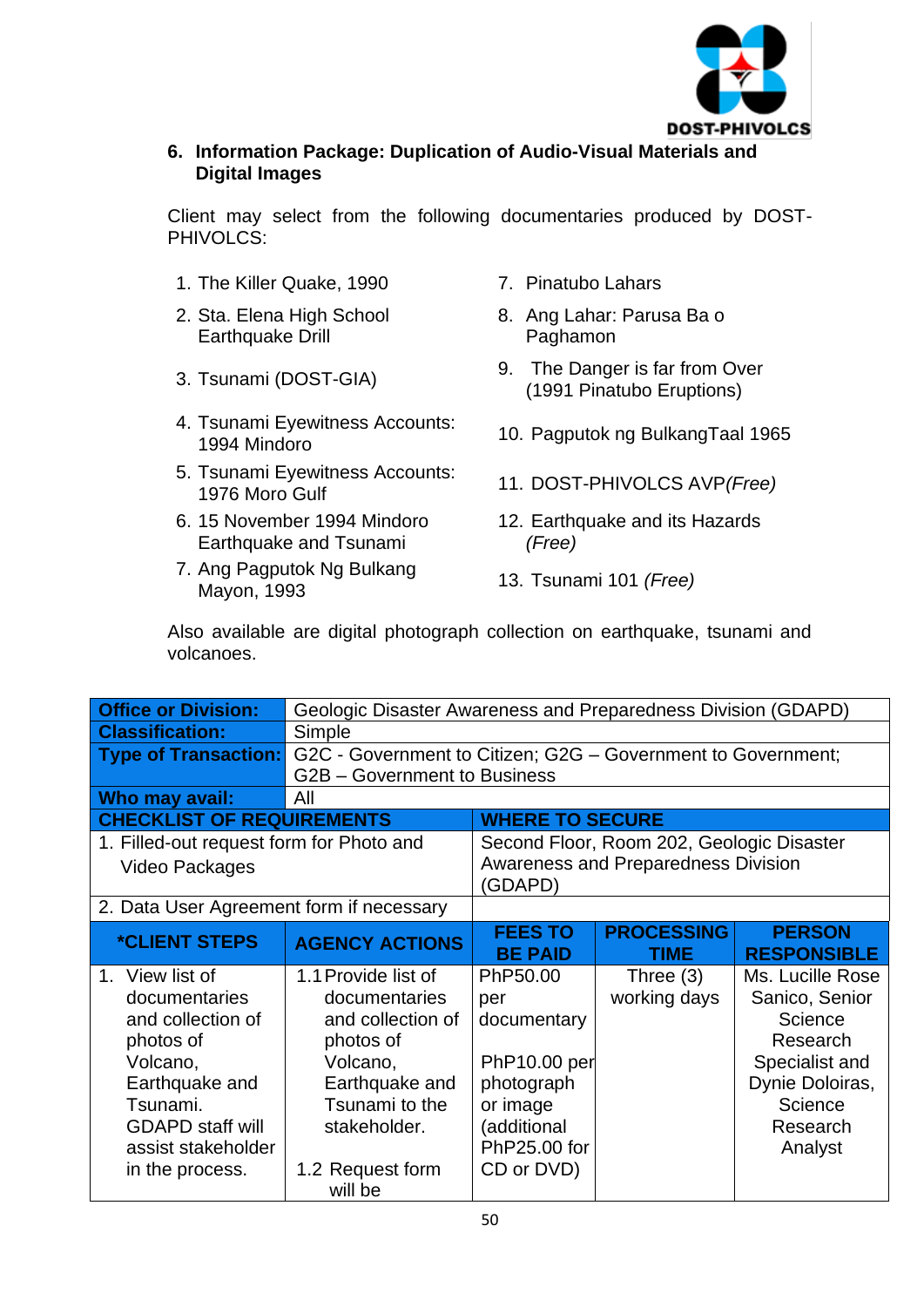

|                         | distributed at the       |  | Ms. Lucille Rose |
|-------------------------|--------------------------|--|------------------|
|                         | DOST-                    |  | Sanico, Senior   |
|                         | <b>PHIVOLCS</b>          |  | Science          |
|                         | Lobby or an              |  | Research         |
|                         | online request           |  | Specialist and   |
|                         | form will be             |  | Dynie Doloiras,  |
|                         | provided. Health         |  | Science          |
|                         | safety                   |  | Research         |
|                         |                          |  |                  |
|                         | requirements             |  | Analyst          |
|                         | should be                |  |                  |
|                         | observed.                |  |                  |
|                         | 1.3 Provide a            |  |                  |
|                         |                          |  |                  |
|                         | Stakeholder              |  |                  |
|                         | Satisfaction             |  |                  |
|                         | Form to the              |  |                  |
|                         | stakeholder to           |  |                  |
|                         | be                       |  |                  |
|                         | accomplished.            |  |                  |
|                         |                          |  |                  |
| 2. Fill-out the         | 2.1 Check the form       |  |                  |
| request form.           | for the list of          |  |                  |
| <b>Check selected</b>   | documentaries            |  |                  |
| documentaries or        | or digital photos        |  |                  |
| list down digital       | requested.               |  |                  |
| photos in the           |                          |  |                  |
| space provided in       | 2.2 Issue an Order       |  |                  |
| the request form.       | of Payment.              |  |                  |
|                         |                          |  |                  |
| 3. Proceed to Room      | 3.1 Accept payment       |  | Rosalia Santos,  |
| 103 and present         | based on the             |  | Administrative,  |
| the order of            | Order of                 |  | Officer V of     |
| payment to              | Payment.                 |  | Finance and      |
| cashier and pay         |                          |  | Administrative   |
| the appropriate         | 3.2 Issue the            |  | Division (FAD)   |
| fee.                    | <b>Official Receipt.</b> |  |                  |
|                         |                          |  |                  |
|                         | 3.3 Start processing     |  | Ms. Lucille Rose |
|                         | the request.             |  | Sanico, Senior   |
|                         |                          |  | Science          |
| 4. Present the          | 4.1 Check the            |  | Research         |
|                         |                          |  |                  |
| <b>Official Receipt</b> | <b>Official Receipt.</b> |  | Specialist and   |
| issued by DOST-         |                          |  | Dynie Doloiras,  |
| <b>PHIVOLCS</b>         | 4.2 Indicate in the      |  | Science          |
| Cashier to the          | <b>Official Receipt</b>  |  | Research         |
| <b>GDAPD</b> staff for  | the date when to         |  | Analyst          |
| documentation.          | claim the                |  |                  |
| This also serves        | document                 |  |                  |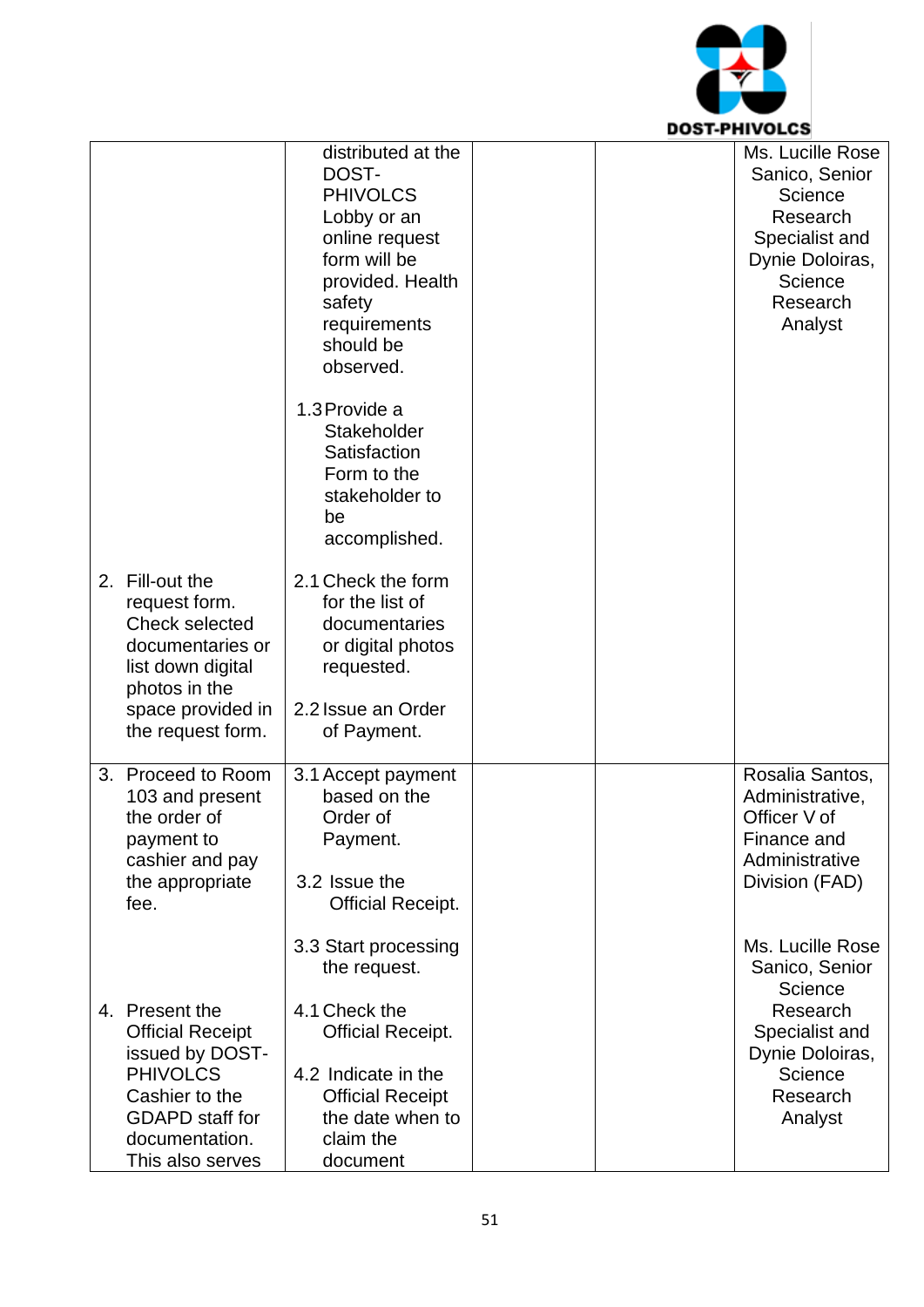

| as claim stub.                                                                                  | requested.                                                                                                                                                                                                                         |                          |      |  |
|-------------------------------------------------------------------------------------------------|------------------------------------------------------------------------------------------------------------------------------------------------------------------------------------------------------------------------------------|--------------------------|------|--|
| 5. Claim the CD or<br>DVD, showing the<br><b>Official Receipt as</b><br>proof that the          | 5.1 Release the CD<br>or DVD<br>requested.                                                                                                                                                                                         |                          |      |  |
| claimant is the<br>requesting party<br>or authorized<br>representative.                         | 5.2 In times of<br>public-health<br>related<br>emergencies<br>such as<br>pandemic,<br>releasing of<br>materials will be<br>at the DOST-<br><b>PHIVOLCS</b><br>Lobby and<br>health safety<br>requirements<br>should be<br>observed. |                          |      |  |
|                                                                                                 | 5.3 Ask the<br>stakeholder to<br>answer the<br>Customer<br><b>Feedback Form</b><br>for Frontline<br>Services or give<br>a printed copy of<br>the form.                                                                             |                          |      |  |
| 6. Fill-out the<br>Customer<br><b>Feedback Form</b><br>for Frontline<br>Services and<br>submit. | 6.1 Receive and<br>check if the form<br>is properly and<br>completely filled-<br>out.                                                                                                                                              |                          |      |  |
|                                                                                                 | <b>TOTAL</b>                                                                                                                                                                                                                       | PhP50.00 per Three $(3)$ |      |  |
|                                                                                                 |                                                                                                                                                                                                                                    | documentary              | Days |  |
|                                                                                                 |                                                                                                                                                                                                                                    | PhP10.00<br>per          |      |  |
|                                                                                                 |                                                                                                                                                                                                                                    | photograph               |      |  |
|                                                                                                 |                                                                                                                                                                                                                                    | or image<br>(additional  |      |  |
|                                                                                                 |                                                                                                                                                                                                                                    | PhP25.00                 |      |  |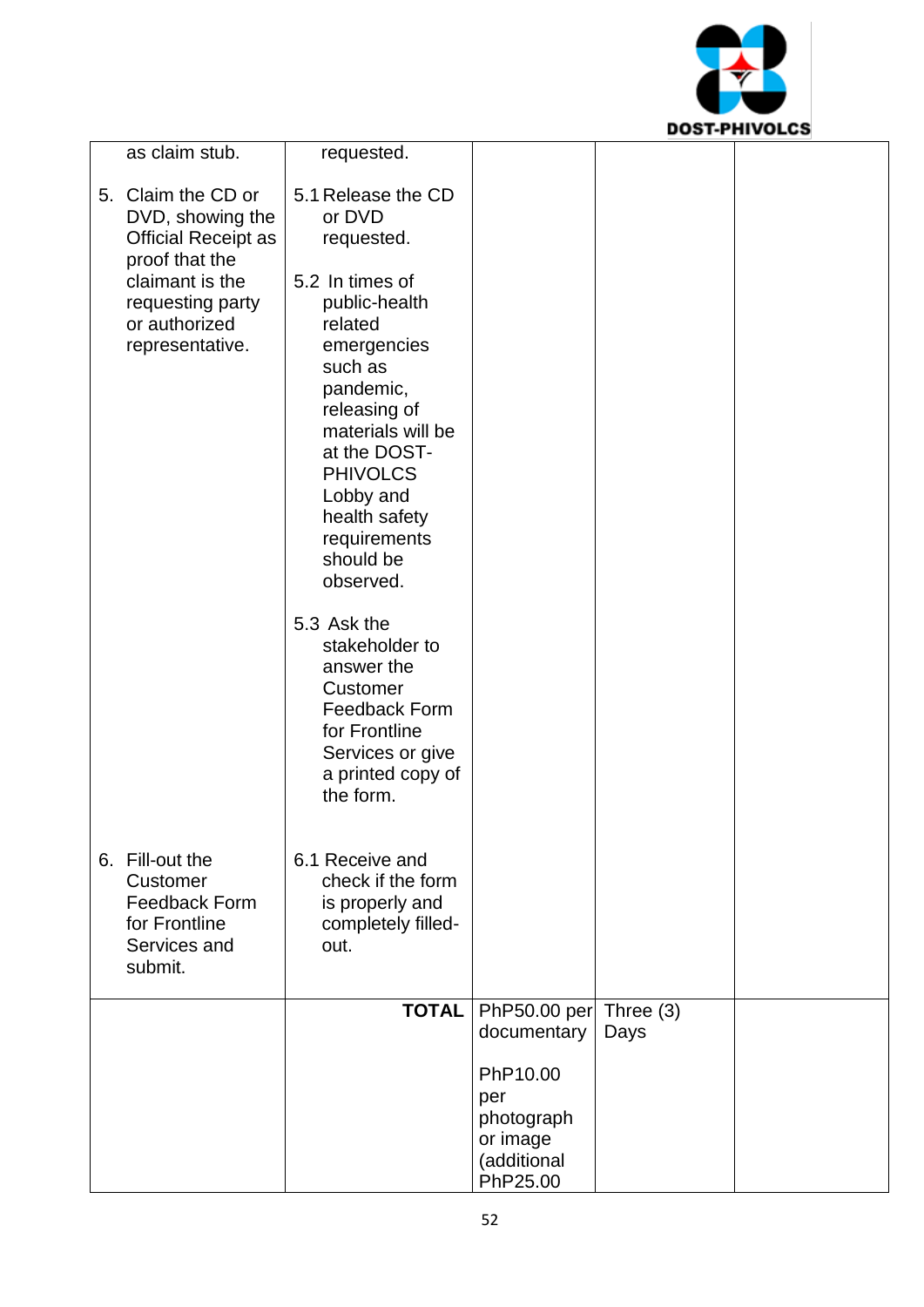

| for CD or                    |  |
|------------------------------|--|
| DVD <sup>'</sup><br><u>_</u> |  |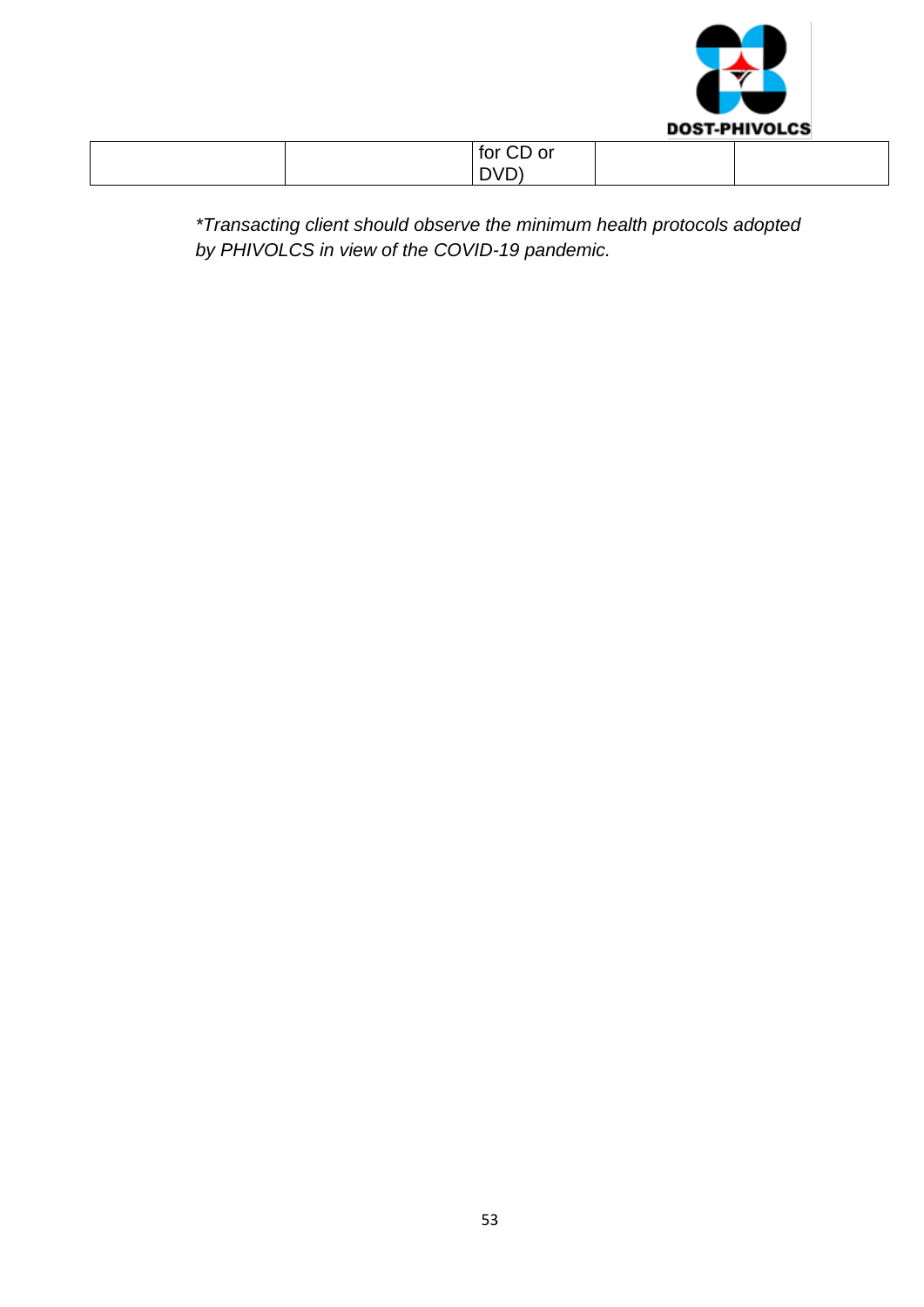

## **7. Information Package: Exhibit On-loan**

**Exhibit** – collection of framed posters or mounted diagrams for public viewing. These are displayed at the DOST-PHIVOLCS Main and field stations. Exhibits are mostly composed of framed posters and tarpaulins about volcanoes, earthquakes and tsunamis. DOST-PHIVOLCS may also provide technical assistance in the design of exhibit and may also assign a resource person to discuss the content of the exhibit. For requests or exhibits and resource person outside Metro Manila request must be submitted 20 working days for the preparation of processing of travel documents.

| <b>Office or Division:</b>                    |                                         | Geologic Disaster Awareness and Preparedness Division (GDAPD)                         |
|-----------------------------------------------|-----------------------------------------|---------------------------------------------------------------------------------------|
| <b>Classification:</b>                        | Simple                                  |                                                                                       |
|                                               |                                         | Type of Transaction: G2C - Government to Citizen; G2G - Government to Government; G2B |
|                                               | - Government to Business                |                                                                                       |
| Who may avail:                                | All                                     |                                                                                       |
| <b>CHECKLIST OF REQUIREMENTS</b>              |                                         | <b>WHERE TO SECURE</b>                                                                |
| 1. Letter of Request. Address all letters to  |                                         | 2 <sup>nd</sup> Floor, Room 202, Geologic Disaster                                    |
| DR. RENATO U. SOLIDUM, JR. OIC-               |                                         | <b>Awareness and Preparedness Division</b><br>(GDAPD)                                 |
| PHIVOLCS. Indicate the topics of interest,    |                                         |                                                                                       |
| date, duration and venue of exhibit, targeted |                                         |                                                                                       |
| audience and materials needed. Acceptance     |                                         |                                                                                       |
| of requests is on first come first serve      |                                         |                                                                                       |
|                                               | basis. DOST-PHIVOLCS reserves the right |                                                                                       |
| to reschedule or cancel requests for          |                                         |                                                                                       |
| unexpected events.                            |                                         |                                                                                       |
|                                               |                                         |                                                                                       |
| <b>Additional requirements:</b>               |                                         |                                                                                       |
| Requesting organization should provide        |                                         |                                                                                       |
| transportation (pick-up and return of exhibit |                                         |                                                                                       |
| and resource person to DOST-PHIVOLCS          |                                         |                                                                                       |
| Office).                                      |                                         |                                                                                       |
|                                               |                                         |                                                                                       |
| For exhibit materials which include the       |                                         |                                                                                       |
| mobile Earthquake simulator, vehicle should   |                                         |                                                                                       |
| be able to fit in the whole equipment (1.84m) |                                         |                                                                                       |
| $(L)$ x 1.84m (W) x 3.10m (H) in dimension)   |                                         |                                                                                       |
| (e.g. elf type, L300 pick-up or truck)        |                                         |                                                                                       |
| 2. Meal and accommodation of resource         |                                         |                                                                                       |
| person if outside Metro Manila and            |                                         |                                                                                       |
| requiring overnight stay.                     |                                         |                                                                                       |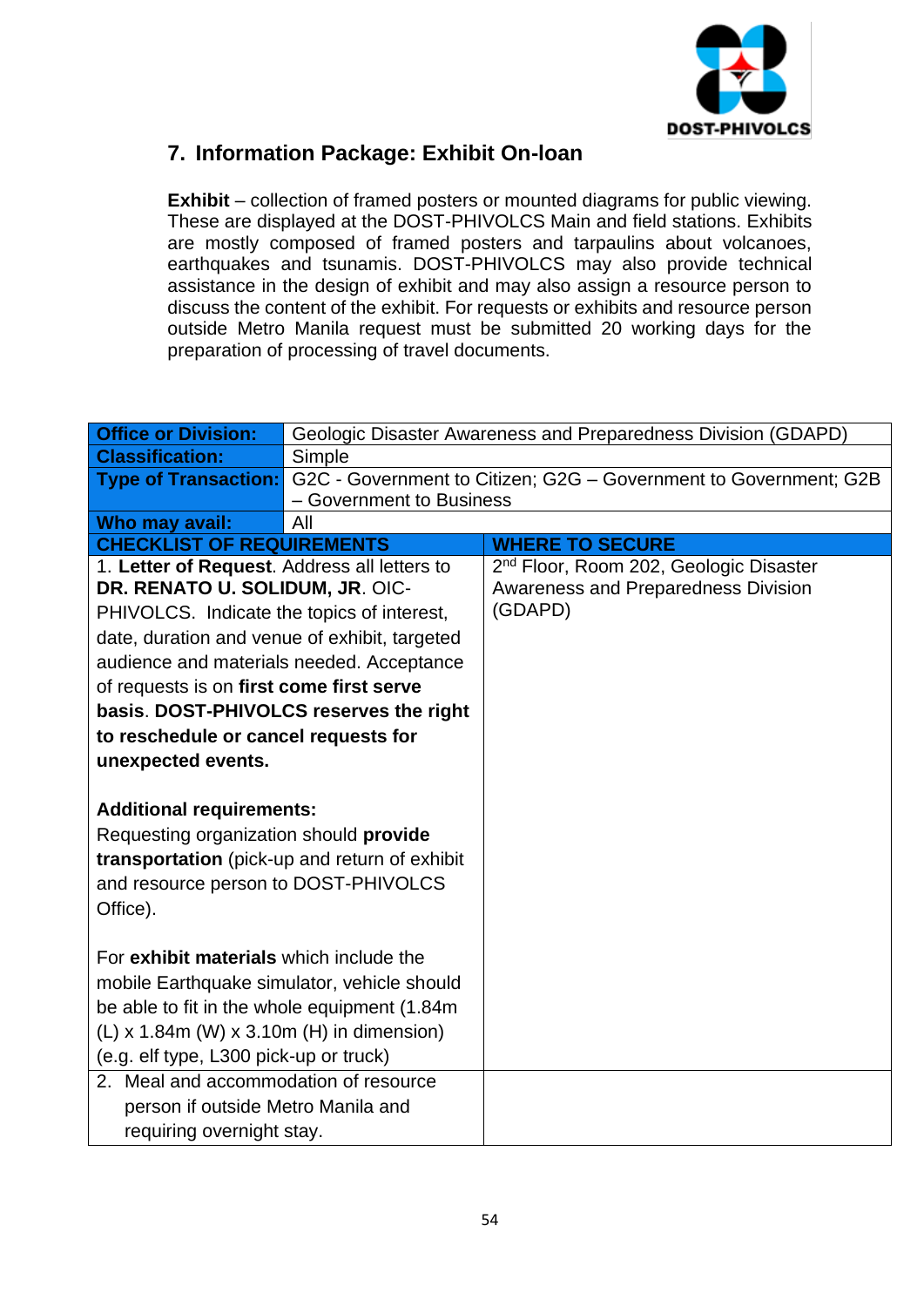

| 3. Additional personnel from the requester<br>must be provided to assist in ingress and<br>egress of the exhibit (at least 4 pax)                                         |                                                                                                                                                                                                                                                                                                       |                                                                                                                                                           |                             |                                                                                |
|---------------------------------------------------------------------------------------------------------------------------------------------------------------------------|-------------------------------------------------------------------------------------------------------------------------------------------------------------------------------------------------------------------------------------------------------------------------------------------------------|-----------------------------------------------------------------------------------------------------------------------------------------------------------|-----------------------------|--------------------------------------------------------------------------------|
| <i><b>*CLIENT STEPS</b></i>                                                                                                                                               | <b>AGENCY ACTIONS</b>                                                                                                                                                                                                                                                                                 | <b>FEES TO</b><br><b>BE PAID</b>                                                                                                                          | <b>PROCESSING</b><br>TIME   | <b>PERSON</b><br><b>RESPONSIBLE</b>                                            |
| 1. Send request thru<br>the following<br>channels<br>a. Hand-carry/courier<br>b. Email at<br>phivolcs_mail@phivol<br>cs.dost.gov.ph.<br>c. fax at $(02)$ 8927-<br>4524    | 1.1 Check request<br>received thru mail,<br>fax, or email<br>1.2 Receive or<br>acknowledge<br>receipt of the letter<br>request thru fax,<br>call or email.<br>1.3 Forward Letter of<br>request to Division<br>Chief for approval<br>and copy furnish<br>Office of the<br>Director for<br>Information. | <b>NONE</b><br>In case of<br>damage/lo<br>ss the<br>requester<br>will<br>shoulder<br>the cost of<br>repair or<br>replaceme<br>nt of<br>exhibit<br>package | Three $(3)$<br>working days | Ms. Lucille Rose<br>Sanico, Senior<br>Science<br>Research<br><b>Specialist</b> |
| 2. Call DOST<br>PHIVOLCS upon<br>receipt of<br>acknowledgement                                                                                                            | 2.1 Inform the<br>stakeholder when<br>request can be<br>accommodated or<br>approved and<br>ready for pick-up.<br>2.2 GDAPD Staff will<br>call the<br>Stakeholder for<br>update on the<br>status of their<br>request.                                                                                  |                                                                                                                                                           |                             |                                                                                |
| 3. Set appointment<br>with GDAPD staff<br>to visit the office<br>and select exhibit<br>materials to be<br>borrowed or<br>loaned once the<br>request has been<br>approved. | Discuss with the<br>3.1<br>stakeholder the<br>rules and<br>regulations, do's<br>and don'ts for the<br>exhibit materials<br>borrowed<br>3.2 Start processing<br>the request.                                                                                                                           |                                                                                                                                                           |                             |                                                                                |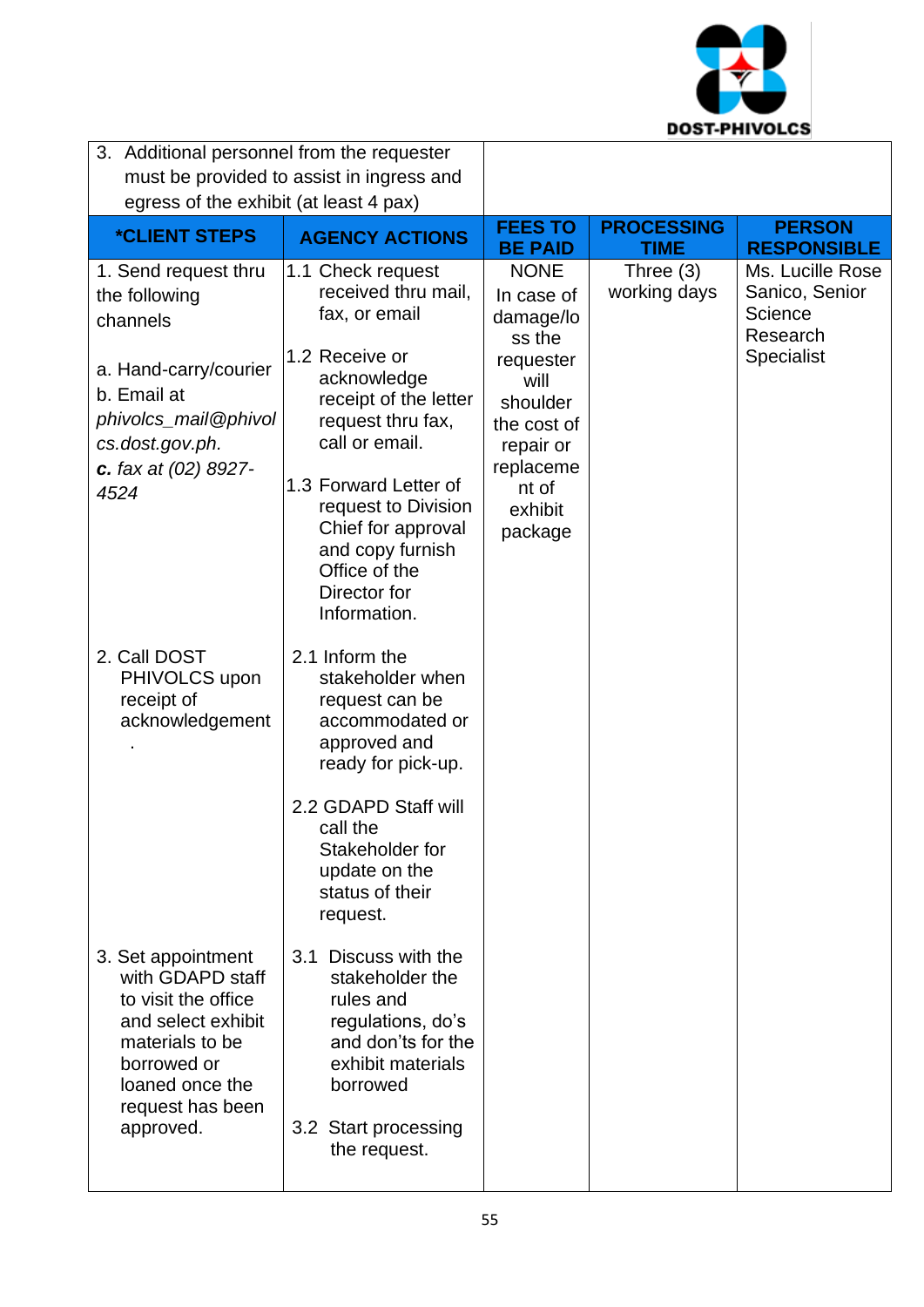

| 4. Set date to pick-<br>up exhibit<br>materials.                                                        | 4. Give the<br>Acknowledgement/<br><b>Exhibit Materials</b>                                                                                                |  | Ms. Lucille Rose<br>Sanico, Senior<br>Science |
|---------------------------------------------------------------------------------------------------------|------------------------------------------------------------------------------------------------------------------------------------------------------------|--|-----------------------------------------------|
|                                                                                                         | Gate Pass form to<br>be filled up by the                                                                                                                   |  | Research<br>Specialist                        |
| 5. Fill-out the                                                                                         | stakeholder.<br>5.1 Check if all forms                                                                                                                     |  |                                               |
| Acknowledgement/<br><b>Exhibit Materials</b>                                                            | are filled-out and<br>attached one (1)<br>valid ID (Company                                                                                                |  |                                               |
| Gate Pass form<br>with duplicate.<br>Provide one (1)<br>valid ID to be                                  | <b>ID or Government</b><br>issued ID) of the<br>requester.                                                                                                 |  |                                               |
| attached in the<br>filled-out                                                                           | 5.2 Issue the exhibit<br>materials.                                                                                                                        |  |                                               |
| Acknowledgement/<br><b>Exhibit Materials</b><br><b>Gate Pass</b><br>submitted to<br><b>GDAPD Staff.</b> | <b>GDAPD staff must</b><br>be present upon<br>releasing and pick-<br>up of the exhibit<br>materials. Strict                                                |  |                                               |
|                                                                                                         | release of exhibit<br>materials within<br>office hours from<br>8:00am to 5:00pm.                                                                           |  |                                               |
| 6. Return the exhibit<br>materials within<br>the duration<br>agreed upon by                             | 6.1 Check if all the<br>exhibit materials are<br>complete and free<br>from damages.                                                                        |  |                                               |
| the requester and<br>GDAPD staff.                                                                       | 6.2 If cleared, the ID<br>will be returned to<br>the requester.                                                                                            |  |                                               |
|                                                                                                         | 6.3 Ask the<br>stakeholder to<br>answer the online<br>Customer<br>Feedback Form for<br><b>Frontline Services</b><br>or give a printed<br>copy of the form. |  |                                               |
| 7. Fill-out the<br>Customer                                                                             | 7. Receive and check<br>if the form is                                                                                                                     |  |                                               |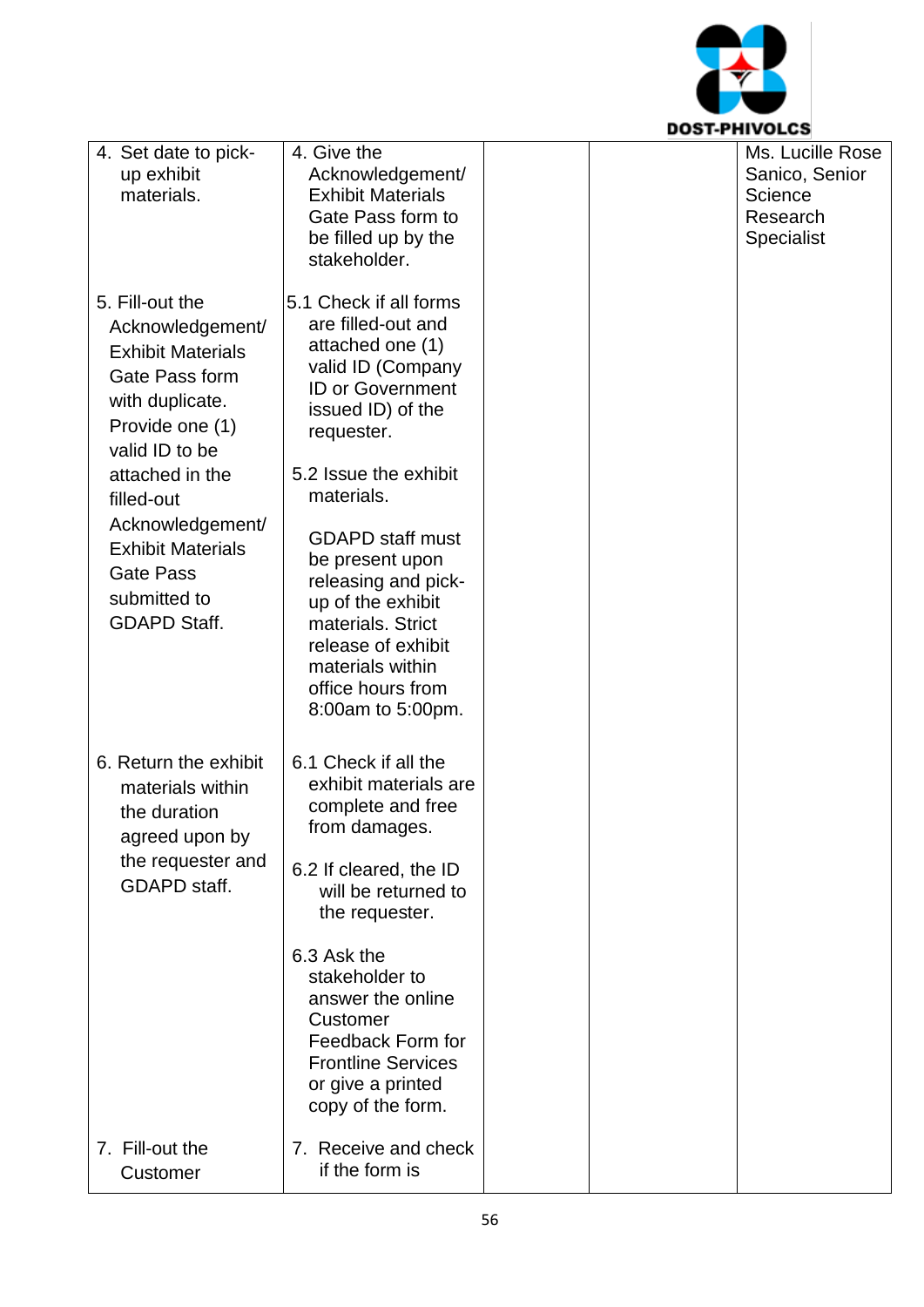

| Feedback Form | properly and       |             |              |  |
|---------------|--------------------|-------------|--------------|--|
| for Frontline | completely filled- |             |              |  |
| Services and  | out.               |             |              |  |
| submit.       |                    |             |              |  |
|               | <b>TOTAL</b>       | <b>NONE</b> | Three $(3)$  |  |
|               |                    | In case of  | working days |  |
|               |                    | damage/     |              |  |
|               |                    | loss the    |              |  |
|               |                    | requester   |              |  |
|               |                    | will        |              |  |
|               |                    | shoulder    |              |  |
|               |                    | the cost of |              |  |
|               |                    | repair or   |              |  |
|               |                    | replaceme   |              |  |
|               |                    | nt of       |              |  |
|               |                    | exhibit     |              |  |
|               |                    | package     |              |  |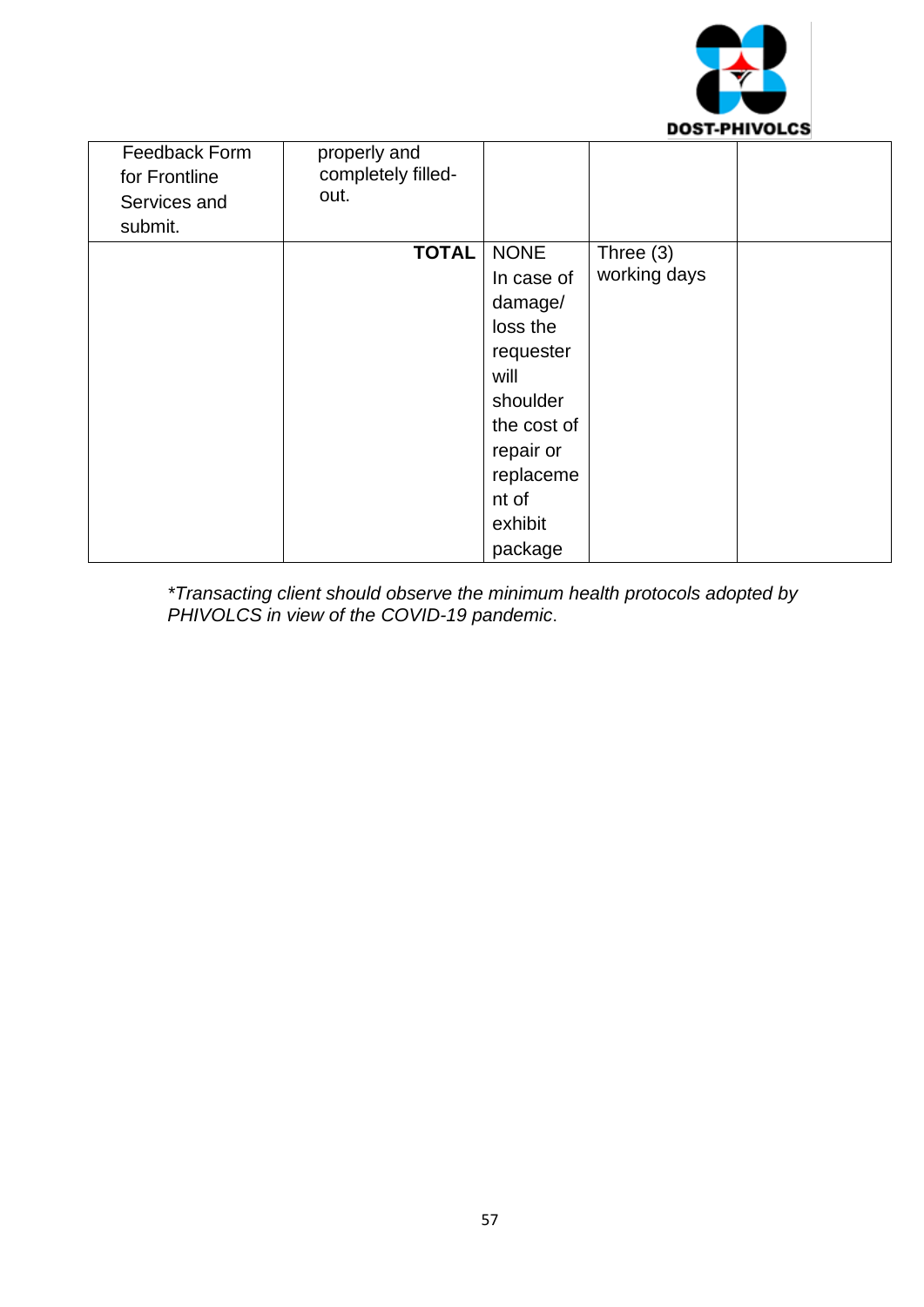

# **Seismological Observation and Earthquake Prediction Division (SOEPD)**

**External Services**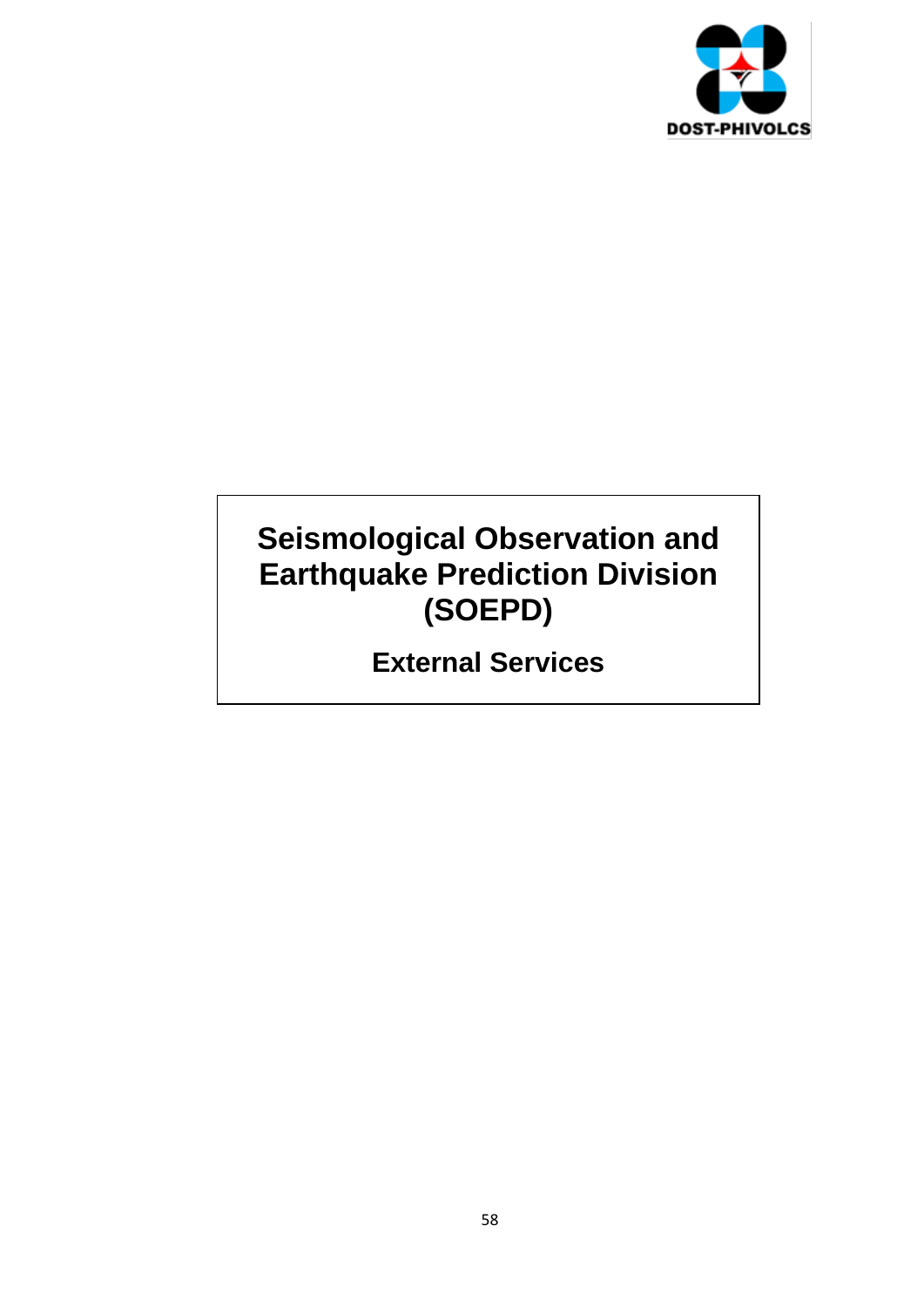

#### **8. Hazard Maps (Probabilistic, deterministic and seismicity map**

**Probabilistic Ground Shaking Hazard Map** – is a map that depicts the associated earthquake ground motion (in units of  $a$ ;  $a =$  acceleration of gravity) for a probability level which are applied in seismic provisions of building codes, insurance rates, risk assessment and other public policy.

**Deterministic Ground Shaking Hazard Map** – is a map that depicts the associated earthquake ground shaking hazard (in intensity or in units of g;  $q =$ acceleration of gravity) as modeled using knowledge of the physical process of earthquake generation, level of seismic activity and wave propagation in the specified area.

**Seismicity Map** - plots catalogue of earthquake epicenters as circles on a specified map, with varying size and color indicating magnitude and depth accordingly; catalogue will only cover available data in a specified time period and area in the Philippines.

| <b>Office or Division:</b>                                                                                                                                                                                   | Seismological Observation and Earthquake Prediction Division (SOEPD)                                   |                                                                                        |                                  |                                                                                                       |
|--------------------------------------------------------------------------------------------------------------------------------------------------------------------------------------------------------------|--------------------------------------------------------------------------------------------------------|----------------------------------------------------------------------------------------|----------------------------------|-------------------------------------------------------------------------------------------------------|
| <b>Classification:</b>                                                                                                                                                                                       | Simple                                                                                                 |                                                                                        |                                  |                                                                                                       |
| <b>Type of Transaction:</b>                                                                                                                                                                                  |                                                                                                        | G2C - Government to Citizen; G2G - Government to Government; G2B                       |                                  |                                                                                                       |
|                                                                                                                                                                                                              | - Government to Business                                                                               |                                                                                        |                                  |                                                                                                       |
| Who may avail:                                                                                                                                                                                               | All                                                                                                    |                                                                                        |                                  |                                                                                                       |
| <b>CHECKLIST OF REQUIREMENTS</b>                                                                                                                                                                             |                                                                                                        | <b>WHERE TO SECURE</b>                                                                 |                                  |                                                                                                       |
| 1. Letter of request addressed to<br>Renato U. Solidum, Jr.<br>Undersecretary, DOST and OIC,<br><b>PHIVOLCS</b>                                                                                              |                                                                                                        | Third Floor, Room 305, Seismological Observation<br>and Earthquake Prediction Division |                                  |                                                                                                       |
| 2. Completed Request for Earthquake<br>and Tsunami Data Form                                                                                                                                                 |                                                                                                        |                                                                                        |                                  |                                                                                                       |
| 3. Proof or evidence for waiver of fees<br>(e.g. valid ID, letter of indigency) All<br>documents submitted to PHIVOLCS<br>shall be part of PHIVOLCS records.<br>These will not be returned to the<br>client. |                                                                                                        |                                                                                        |                                  |                                                                                                       |
|                                                                                                                                                                                                              |                                                                                                        |                                                                                        |                                  |                                                                                                       |
| <i><b>*CLIENT STEPS</b></i>                                                                                                                                                                                  | <b>AGENCY</b><br><b>ACTIONS</b>                                                                        | <b>FEES TO BE PAID</b>                                                                 | <b>PROCESSING</b><br><b>TIME</b> | <b>PERSON</b><br><b>RESPONSIBLE</b>                                                                   |
| 1. Submit the required<br>documents (e.g.<br>valid ID, letter of<br>indigency) to the<br>Designated<br>SOEPD-STDM<br>personnel.                                                                              | 1.1 Receive the<br>required<br>documents<br>and check for<br>completeness.<br>1.2 Furnish<br>copies of |                                                                                        | 10 minutes                       | SOEPD-STDM<br>personnel-<br>Myleen C.<br>Enriquez / Maila<br>P. Advincula /<br>Sien Ivan E.<br>Manuel |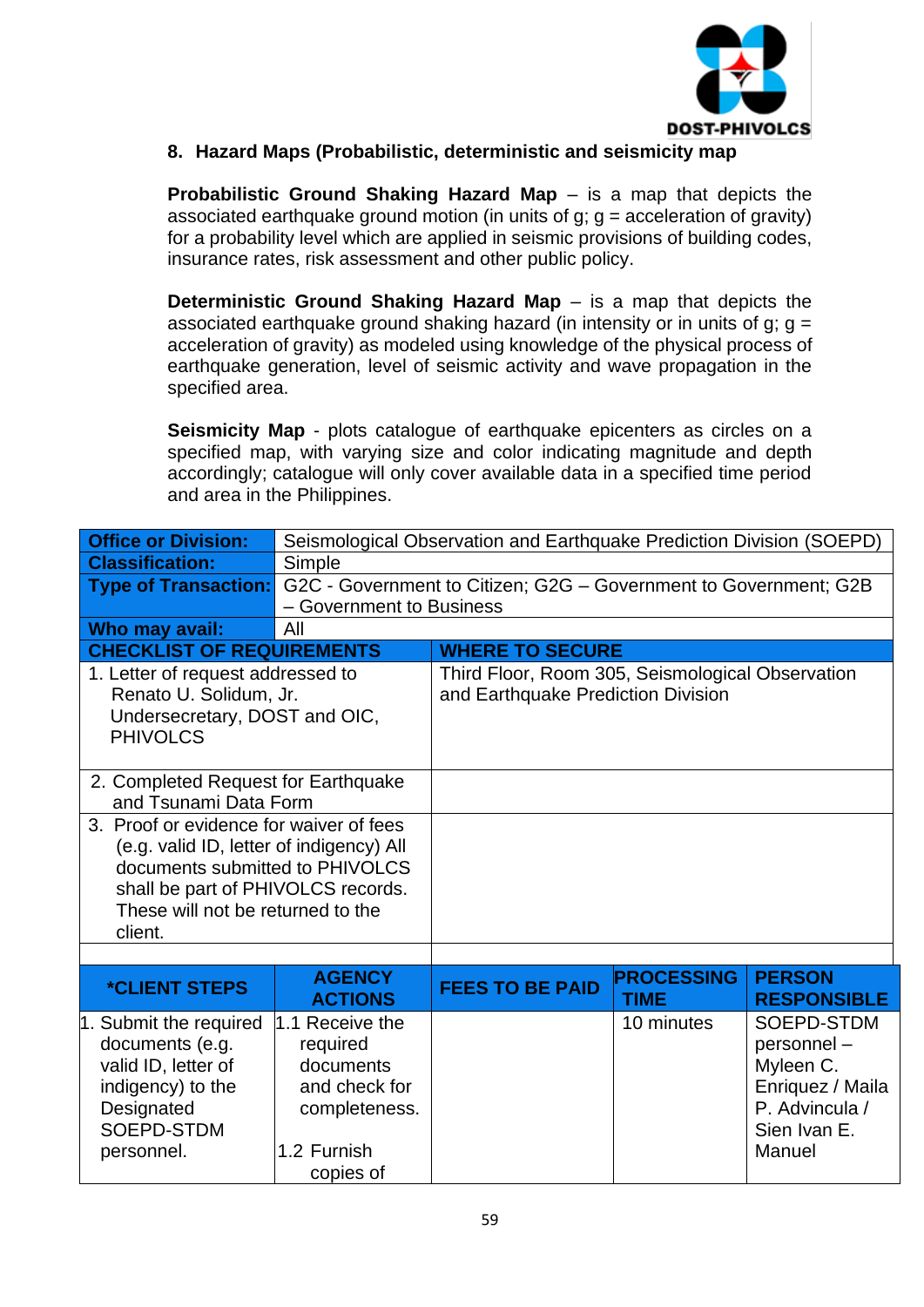

|                                                                                                                                                                                                              | request to<br>the Office of<br>the Director/<br><b>Division</b><br>Head.<br>1.3 Receive<br>comments/<br>instructions<br>from the<br>Office of the<br>Director/<br><b>Division</b><br>Head.<br>1.4 Clarify<br>request<br>details with     |                                                                                                                                                                                                                                                                                                                                                                                                                   |            |                                                                                                       |
|--------------------------------------------------------------------------------------------------------------------------------------------------------------------------------------------------------------|------------------------------------------------------------------------------------------------------------------------------------------------------------------------------------------------------------------------------------------|-------------------------------------------------------------------------------------------------------------------------------------------------------------------------------------------------------------------------------------------------------------------------------------------------------------------------------------------------------------------------------------------------------------------|------------|-------------------------------------------------------------------------------------------------------|
|                                                                                                                                                                                                              | client.                                                                                                                                                                                                                                  |                                                                                                                                                                                                                                                                                                                                                                                                                   |            |                                                                                                       |
| 2. Fill-out the required<br>information and<br>submit the Request<br>for Earthquake and<br><b>Tsunami Data</b><br>Form. Indicate mode<br>of payment and<br>means of claiming<br>the requested<br>information | 2.1 Check the<br>submitted<br><b>Request for</b><br><b>Earthquake</b><br>and Tsunami<br>data if all<br>information is<br>properly filled-<br>out<br>2.2 Issue an<br>Order of<br>Payment if all<br>required<br>documents<br>are complied. | PhP150.00/ per A4<br>size page color print.<br>PhP300.00 for digital<br>data.<br><b>Waived Fees (Free</b><br>of Charge) applies to<br>certain Clients like<br>from other<br>Government<br>agencies, State<br>Universities/Colleges<br>and institutional<br>partners with<br>existing data sharing<br>agreements.<br>Fees are also waived<br>for Clients who are<br>Senior Citizens,<br>Indigent, IPs and<br>PWD.) | 10 minutes | SOEPD-STDM<br>personnel-<br>Myleen C.<br>Enriquez / Maila<br>P. Advincula /<br>Sien Ivan E.<br>Manuel |
| 3. Proceed to Room                                                                                                                                                                                           | 3.1 Inform client                                                                                                                                                                                                                        |                                                                                                                                                                                                                                                                                                                                                                                                                   | 10 minutes | Rosalia Santos,                                                                                       |
| 103 and present the<br>order of payment to                                                                                                                                                                   | about<br>payment                                                                                                                                                                                                                         |                                                                                                                                                                                                                                                                                                                                                                                                                   |            | Administrative<br>Officer V of                                                                        |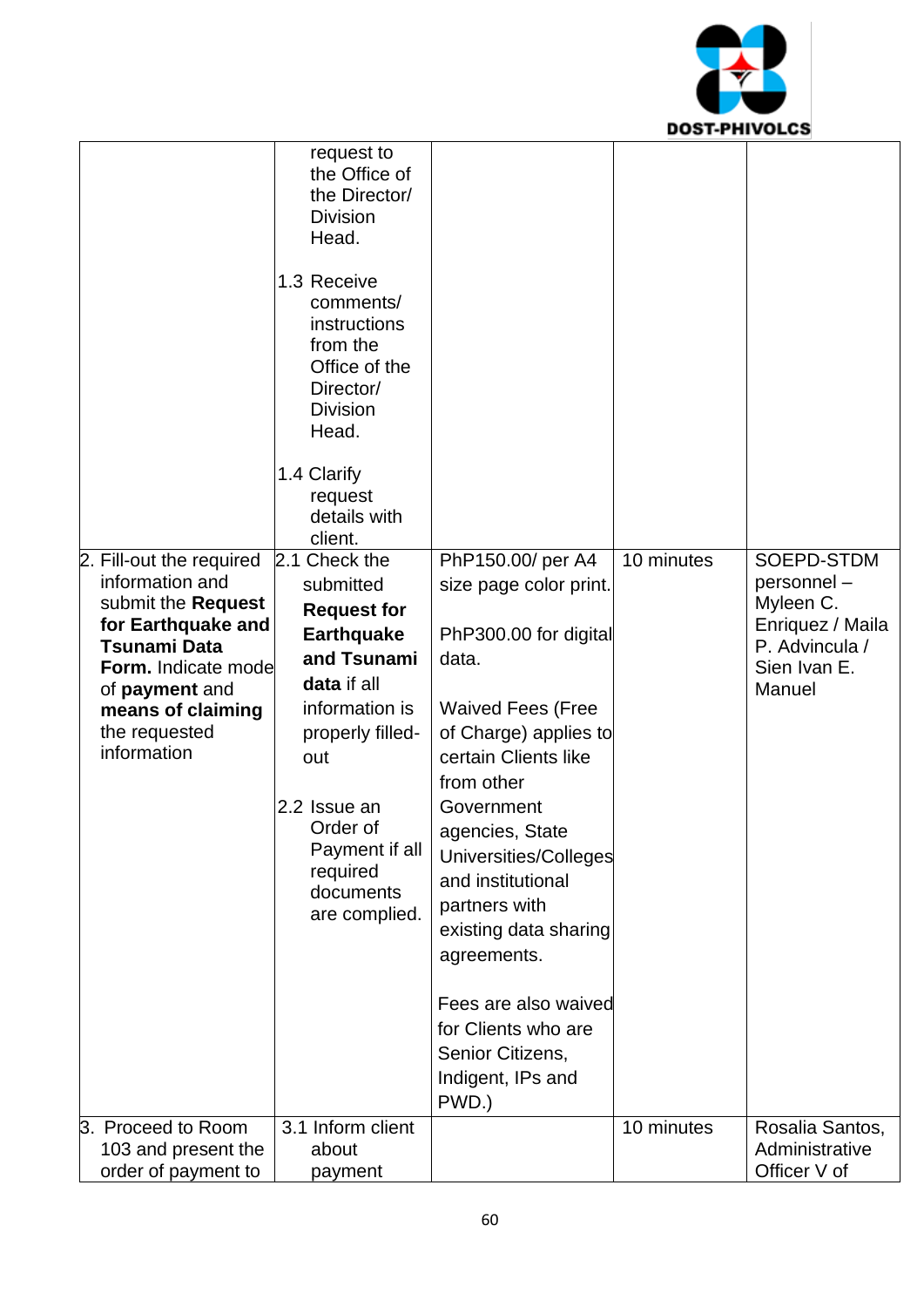

| cashier and pay<br>the appropriate fee. | options:<br><b>PHIVOLCS</b><br>Cashier, |              | Finance and<br>Administrative<br>Division (FAD) |
|-----------------------------------------|-----------------------------------------|--------------|-------------------------------------------------|
| For non-                                | Online                                  |              | and                                             |
| appearance                              | payment, or                             |              | Designated                                      |
| transaction like e-                     | Postal                                  |              | Data                                            |
| mail: payment thru                      | money order.                            |              | Management                                      |
| postal money order                      |                                         |              | personnel                                       |
| or online banking is                    |                                         |              |                                                 |
| accepted and paid                       |                                         |              |                                                 |
| courier pouch                           |                                         |              |                                                 |
| should be sent to                       |                                         |              |                                                 |
| SOEPD-STDM                              |                                         |              |                                                 |
| personnel for the                       |                                         |              |                                                 |
| requested<br>information/data           |                                         |              |                                                 |
| shipping if                             |                                         |              |                                                 |
| necessary.                              |                                         |              |                                                 |
|                                         |                                         |              |                                                 |
| Printer-ready                           |                                         |              |                                                 |
| standard seismicity                     |                                         |              |                                                 |
| maps are also                           |                                         |              |                                                 |
| available at the                        |                                         |              |                                                 |
| <b>PHIVOLCS</b><br>website.             |                                         |              |                                                 |
|                                         |                                         |              |                                                 |
| 4. Upon payment                         | 4.1 Check the                           | 5 minutes    | SOEPD-STDM                                      |
| completed, return to                    | <b>Official</b>                         |              | personnel-                                      |
| RM 305 and show                         | Receipt and                             |              | Myleen C.                                       |
| the Official receipt or                 | issue claim                             |              | Enriquez / Maila                                |
| proof of payment to<br>SOEPD-STDM       | stub.                                   |              | P. Advincula /<br>Sien Ivan E.                  |
| personnel. Wait for                     |                                         |              | Manuel                                          |
| your claim stub and                     | 4.3 Copy the                            |              |                                                 |
| other instructions                      | reference                               |              |                                                 |
| when to pick up the                     | number                                  |              |                                                 |
| requested                               | indicated in                            |              |                                                 |
| information data.                       | the Official                            |              |                                                 |
|                                         | Receipt.                                |              |                                                 |
|                                         | 4.3 Start                               | 2 days and 7 |                                                 |
|                                         | processing                              | hours        |                                                 |
|                                         | the request.                            |              |                                                 |
|                                         |                                         |              |                                                 |
|                                         | 4.4 Review                              |              | Ishmael C.                                      |
|                                         | requested                               |              | Narag, Section                                  |
|                                         | data for                                |              | Head, STDM or<br>equivalent                     |
|                                         | release.                                |              |                                                 |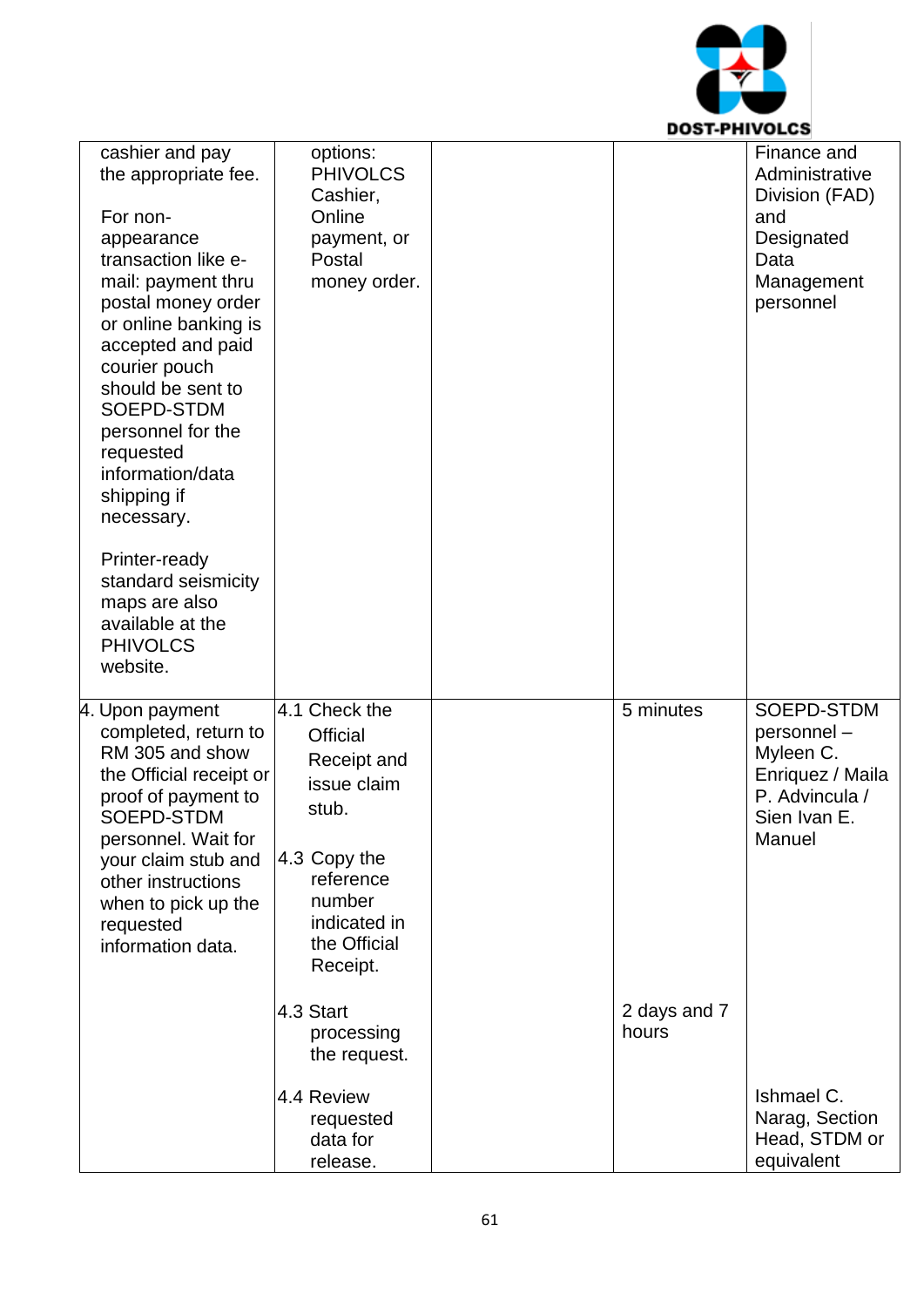

| 5. Claim the<br>requested<br>information data<br>on date reflected<br>on your claim<br>stub.                                                                                                                                                                                                                                                                                                                   | 5.1 Issue the<br>requested data<br>to the<br>stakeholder.<br>5.2 Provide a<br>Stakeholder<br>Satisfaction<br>Form for the<br>client to<br>accomplish.                                                            |                                                                                                                                                                                                 | 10 minutes                  | SOEPD-STDM<br>personnel-<br>Myleen C.<br>Enriquez / Maila<br>P. Advincula /<br>Sien Ivan E.<br>Manuel |
|----------------------------------------------------------------------------------------------------------------------------------------------------------------------------------------------------------------------------------------------------------------------------------------------------------------------------------------------------------------------------------------------------------------|------------------------------------------------------------------------------------------------------------------------------------------------------------------------------------------------------------------|-------------------------------------------------------------------------------------------------------------------------------------------------------------------------------------------------|-----------------------------|-------------------------------------------------------------------------------------------------------|
| 6. Fill-out and submit<br>the Stakeholder<br><b>Satisfaction Form</b><br>provided by<br>SOEPD-STDM<br>personnel to<br>complete the<br>transaction.<br>If transaction was<br>done thru e-mail,<br>the client is<br>requested to fill out<br>the electronic<br>Satisfaction form<br>and send to<br>soepd@phivolcs.do<br>st.gov.ph or thru<br><b>URL</b> link<br>https://tinyurl.com/S<br>atisfactionFormSTD<br>M | 6.1 Receive the<br>Stakeholder<br>Satisfaction<br>Form from the<br>client.<br>6.2 Check if the<br>form is properly<br>and completely<br>accomplished.<br>6.3 Organize all<br>related<br>documents for<br>filing. |                                                                                                                                                                                                 | 15 minutes                  | SOEPD-STDM<br>personnel-<br>Myleen C.<br>Enriquez / Maila<br>P. Advincula /<br>Sien Ivan E.<br>Manuel |
|                                                                                                                                                                                                                                                                                                                                                                                                                |                                                                                                                                                                                                                  | TOTAL PhP150.00/ per A4<br>size page color<br>print.<br>PhP300.00 for<br>digital data.<br><b>Waived Fees (Free</b><br>of Charge) applies to<br>certain Clients like<br>from other<br>Government | Three $(3)$<br>working days |                                                                                                       |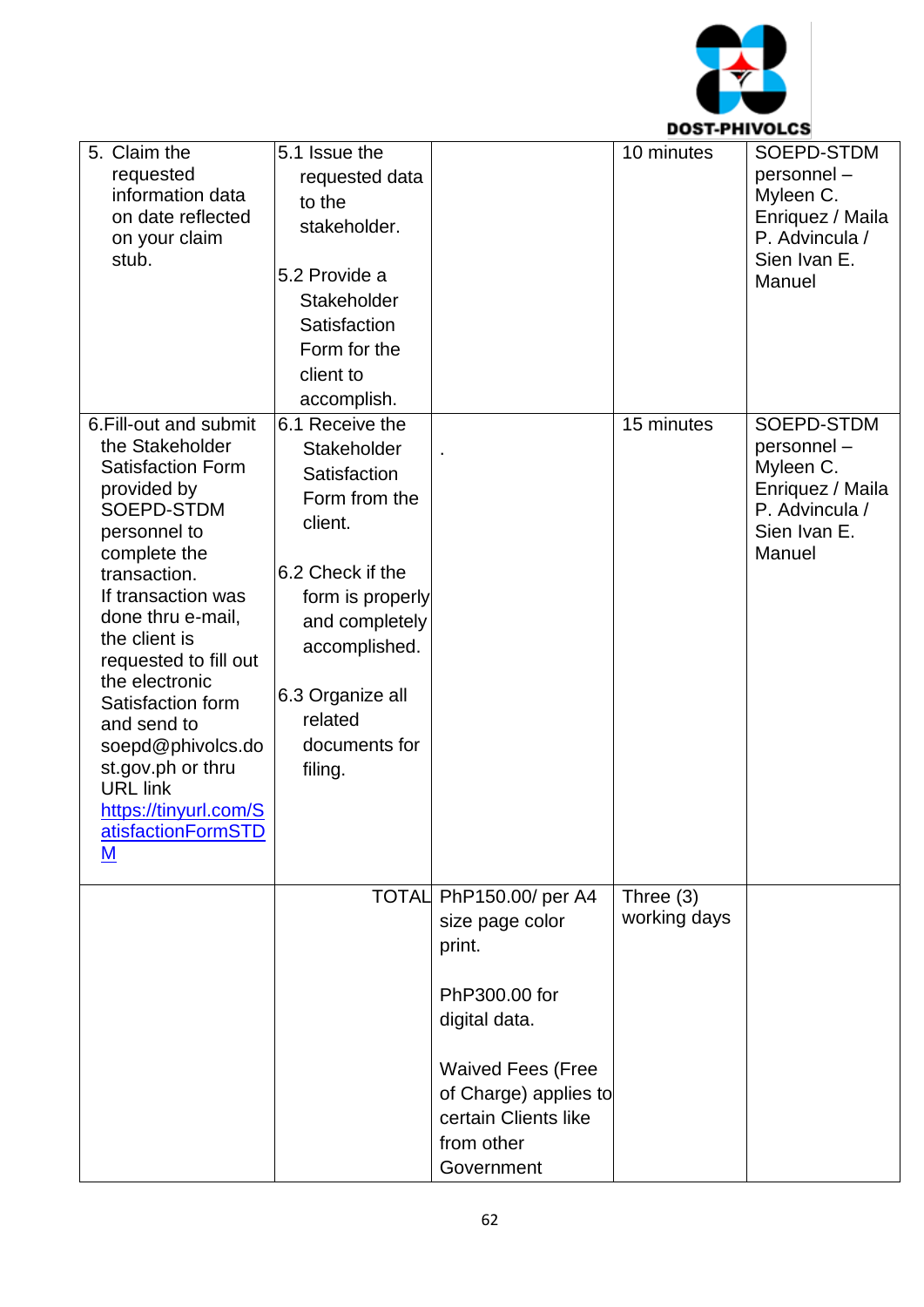

| agencies, State<br>Universities/Colleges<br>and institutional<br>partners with<br>existing data sharing<br>agreements. |
|------------------------------------------------------------------------------------------------------------------------|
| Fees are also<br>waived for Clients<br>who are Senior<br>Citizens, Indigent,<br>IPs and PWD.)                          |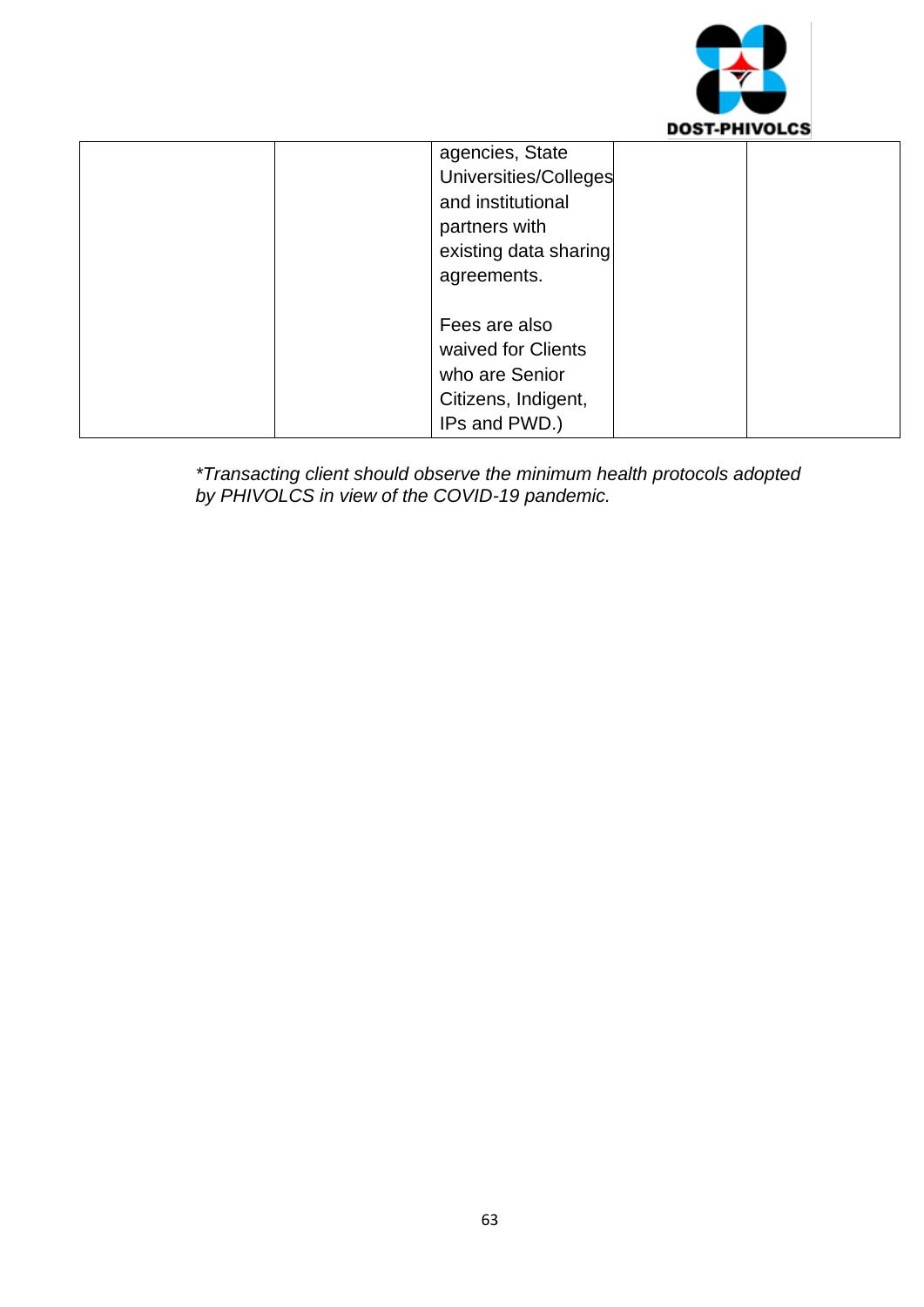

## **9. Catalogue: Earthquake Data**

**Waveform Data**–is a graphical representation of an earthquake signal as recorded by a seismograph or an accelerograph installed in any of the earthquake monitoring stations operated by PHIVOLCS. Digital data are provided raw, which means that it has received no processing that involves any hypothesis as to the nature of the earthquake and the character or frequency content of the ground motion or recording instruments.

**Earthquake Catalogue** -- is a list or tabulation of earthquake data, typically compiled or grouped together because they share a common type, origin, means of detection, or method of discovery. The Official PHIVOLCS Earthquake Catalogue consists of basic parameters (date/time, latitude and longitude of epicenter, depth, magnitude, and reported intensities, if any) of earthquake events that have been recorded and processed by the seismic monitoring system in the Philippines. While we endeavor to keep the content up-to-date and correct, PHIVOLCS makes no representations or warranties of any kind, express or limited, about the completeness, accuracy, reliability, suitability or availability with respect to the existing catalogue, for any purpose.

| <b>Office or Division:</b>               | Seismological Observation and Earthquake Prediction Division<br>(SOEPD) |                        |                                      |                                                       |
|------------------------------------------|-------------------------------------------------------------------------|------------------------|--------------------------------------|-------------------------------------------------------|
| <b>Classification:</b>                   | Simple                                                                  |                        |                                      |                                                       |
| <b>Type of Transaction:</b>              | G2C - Government to Citizen; G2G - Government to Government;            |                        |                                      |                                                       |
|                                          | G2B - Government to Business                                            |                        |                                      |                                                       |
| Who may avail:                           | All                                                                     |                        |                                      |                                                       |
| <b>CHECKLIST OF REQUIREMENTS</b>         |                                                                         | <b>WHERE TO SECURE</b> |                                      |                                                       |
| 1. Letter of request addressed to        |                                                                         |                        | Third Floor, Room 305, Seismological |                                                       |
| Renato U. Solidum, Jr. Undersecretary,   |                                                                         |                        |                                      | <b>Observation and Earthquake Prediction Division</b> |
| DOST and OIC, PHIVOLCS                   |                                                                         | (SOEPD)                |                                      |                                                       |
| 2. Completed Request for Earthquake and  |                                                                         |                        |                                      |                                                       |
| Tsunami Data Form                        |                                                                         |                        |                                      |                                                       |
| 3. Data User Agreement and Terms of      |                                                                         |                        |                                      |                                                       |
| Data Use (for Waveform data)             |                                                                         |                        |                                      |                                                       |
| 4. Proof or evidence for waiver of fees  |                                                                         |                        |                                      |                                                       |
| (e.g. valid ID, letter of indigency)     |                                                                         |                        |                                      |                                                       |
| All documents submitted to PHIVOLCS      |                                                                         |                        |                                      |                                                       |
| shall be part of PHIVOLCS records. These |                                                                         |                        |                                      |                                                       |
| will not be returned to the stakeholder  |                                                                         |                        |                                      |                                                       |
| <i><b>*CLIENT STEPS</b></i>              | <b>AGENCY</b>                                                           | <b>FEES TO BE</b>      | <b>PROCESSING</b>                    | <b>PERSON</b>                                         |
|                                          | <b>ACTIONS</b>                                                          | <b>PAID</b>            | <b>TIME</b>                          | <b>RESPONSIBLE</b>                                    |
|                                          |                                                                         |                        |                                      |                                                       |
| 1. Submit the required                   | 1.1 Receive the                                                         |                        | 10 minutes                           | Seismic and                                           |
| documents (e.g.                          | required                                                                |                        |                                      | <b>Tsunami Data</b>                                   |
| valid ID, letter of                      | documents                                                               |                        |                                      | Management                                            |
| indigency) to the                        | and check for                                                           |                        |                                      | Section                                               |
| Designated                               | completeness.                                                           |                        |                                      |                                                       |
| SOEPD-STDM                               |                                                                         |                        |                                      |                                                       |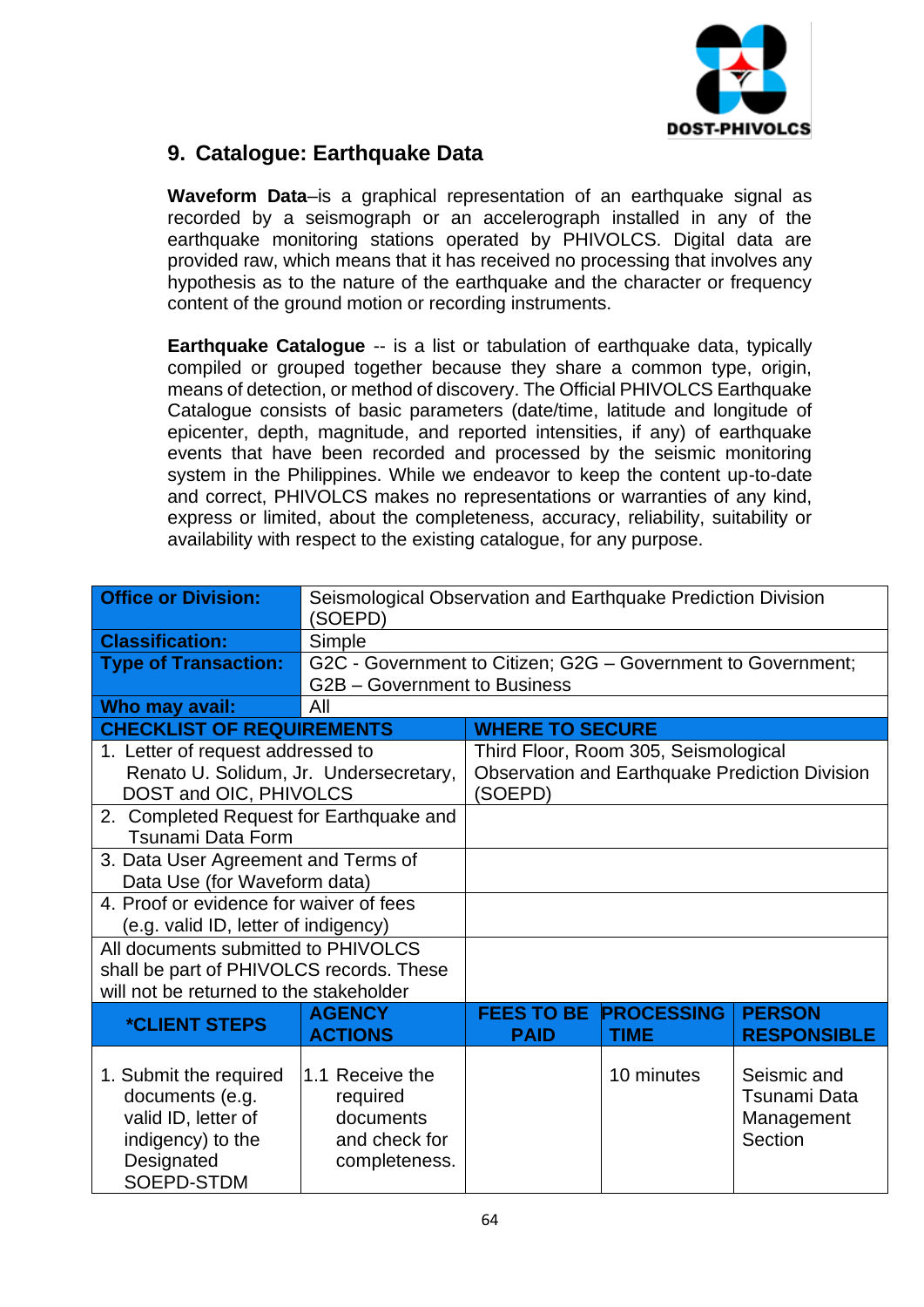

| personnel.                                                                                                                                                                                                   | 1.2 Clarify request<br>details with                                                                                                                                                                                                           |                                                                                                                                                                                                                                                                                                                                                                                                                                                                                                   |            |                                                                                                                                                    |
|--------------------------------------------------------------------------------------------------------------------------------------------------------------------------------------------------------------|-----------------------------------------------------------------------------------------------------------------------------------------------------------------------------------------------------------------------------------------------|---------------------------------------------------------------------------------------------------------------------------------------------------------------------------------------------------------------------------------------------------------------------------------------------------------------------------------------------------------------------------------------------------------------------------------------------------------------------------------------------------|------------|----------------------------------------------------------------------------------------------------------------------------------------------------|
|                                                                                                                                                                                                              | client.                                                                                                                                                                                                                                       |                                                                                                                                                                                                                                                                                                                                                                                                                                                                                                   |            |                                                                                                                                                    |
| 2. Fill-out the required<br>information and<br>submit the Request<br>for Earthquake and<br><b>Tsunami data Form</b><br>Indicate mode of<br>payment and<br>means of claiming<br>the requested<br>information. | 2.1 Check the<br>submitted<br><b>Request for</b><br><b>Earthquake</b><br>and Tsunami<br>data Form if<br>all information<br>is properly<br>filled-out.<br>2.2 Issue an<br>Order of<br>Payment if all<br>required<br>documents<br>are complied. | Earthquake<br>Catalogue:<br>PHP 10.00 /<br>printed A4<br>size page of<br>the<br>earthquake<br>data<br>PHP 300.00<br>per data disc<br><b>Waived Fees</b><br>(Free of<br>Charge)<br>applies to<br>certain Clients<br>like from other<br>Government<br>agencies,<br><b>State</b><br>Universities/C<br>olleges and<br>institutional<br>partners with<br>existing data<br>sharing<br>agreements<br>Fees are also<br>waived for<br>Clients who<br>are Senior<br>Citizens,<br>Indigent, IPs<br>and PWD.) | 10 minutes | SOEPD-STDM<br>personnel-<br>Myleen C.<br>Enriquez / Maila<br>P. Advincula /<br>Sien Ivan E.<br>Manuel                                              |
| 3. Proceed to Room<br>103 and present the<br>order of payment to<br>cashier and pay the<br>appropriate fee.<br>For non-appearance<br>transaction like e-mail:<br>payment thru postal                         | 3.1 Inform client<br>about payment<br>options:<br><b>PHIVOLCS</b><br>Cashier, Online<br>payment, or<br>Postal money<br>order.                                                                                                                 |                                                                                                                                                                                                                                                                                                                                                                                                                                                                                                   | 10 minutes | Rosalia Santos,<br>Administrative<br>Officer V, of<br>Finance and<br>Administrative<br>Division (FAD)<br>and Designated<br>SOEPD-STDM<br>personnel |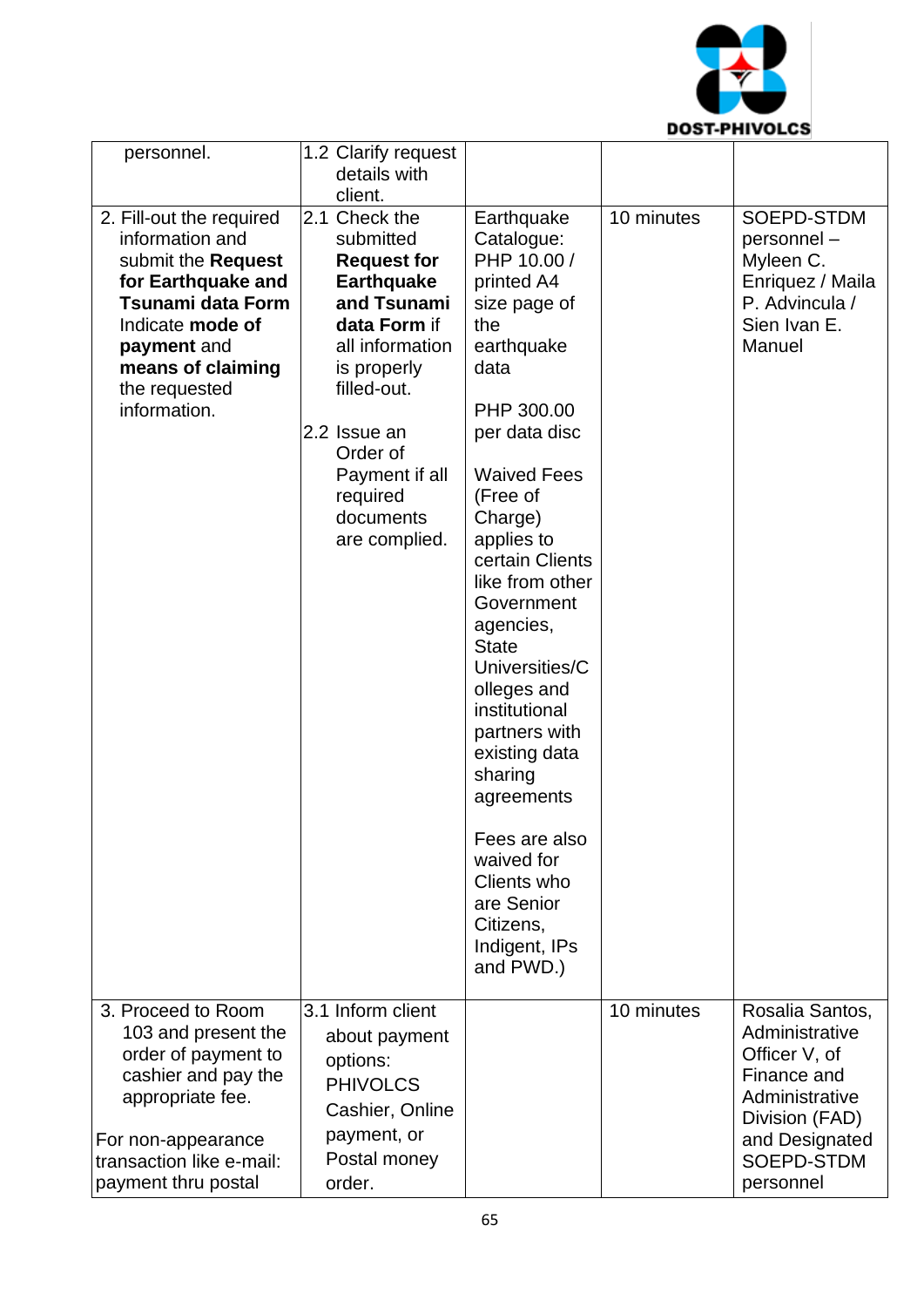

| money order or online<br>banking is accepted<br>and paid courier pouch<br>should be sent to<br>SOEPD-STDM<br>personnel for the<br>requested<br>information/data<br>shipping if necessary.                                                               |                                                                                                                                                            |                       |                                                                                                       |
|---------------------------------------------------------------------------------------------------------------------------------------------------------------------------------------------------------------------------------------------------------|------------------------------------------------------------------------------------------------------------------------------------------------------------|-----------------------|-------------------------------------------------------------------------------------------------------|
| 4. Upon payment<br>completed, return to<br>RM 305 and show<br>the Official receipt or<br>proof of payment to<br>SOEPD-STDM<br>personnel. Wait for<br>your claim stub and<br>other instructions<br>when to pick up the<br>requested<br>information data. | 4.1 Check the<br><b>Official</b><br>Receipt and<br>Issue claim<br>stub.<br>4.2 Copy the<br>reference<br>number<br>indicated in the<br>Official<br>Receipt. | 5 minutes             | SOEPD-STDM<br>personnel-<br>Myleen C.<br>Enriquez / Maila<br>P. Advincula /<br>Sien Ivan E.<br>Manuel |
|                                                                                                                                                                                                                                                         | 4.3 Start<br>processing the<br>request.                                                                                                                    | 2 days and 7<br>hours |                                                                                                       |
|                                                                                                                                                                                                                                                         | 4.3 Review<br>requested data<br>for release.                                                                                                               |                       | Ishmael C.<br>Narag, Section<br>Head, STDM                                                            |
| 5. Claim the requested<br>information data on<br>date reflected on<br>your claim stub.                                                                                                                                                                  | 5.1 Issue the<br>requested<br>document to the<br>stakeholder.<br>5.2 Provide a<br>Stakeholder<br>Satisfaction<br>Form for the<br>client to<br>accomplish.  | 10 minutes            | SOEPD-STDM<br>personnel-<br>Myleen C.<br>Enriquez / Maila<br>P. Advincula /<br>Sien Ivan E.<br>Manuel |
| 6. Fill-out and submit the<br>Stakeholder<br><b>Satisfaction Form</b><br>provided by SOEPD-<br><b>STDM</b> personnel<br>to complete the                                                                                                                 | 6.1 Receive the<br>Stakeholder<br>Satisfaction<br>Form from the<br>client                                                                                  | 15 minutes            | SOEPD-STDM<br>personnel-<br>Myleen C.<br>Enriquez / Maila<br>P. Advincula /<br>Sien Ivan E.           |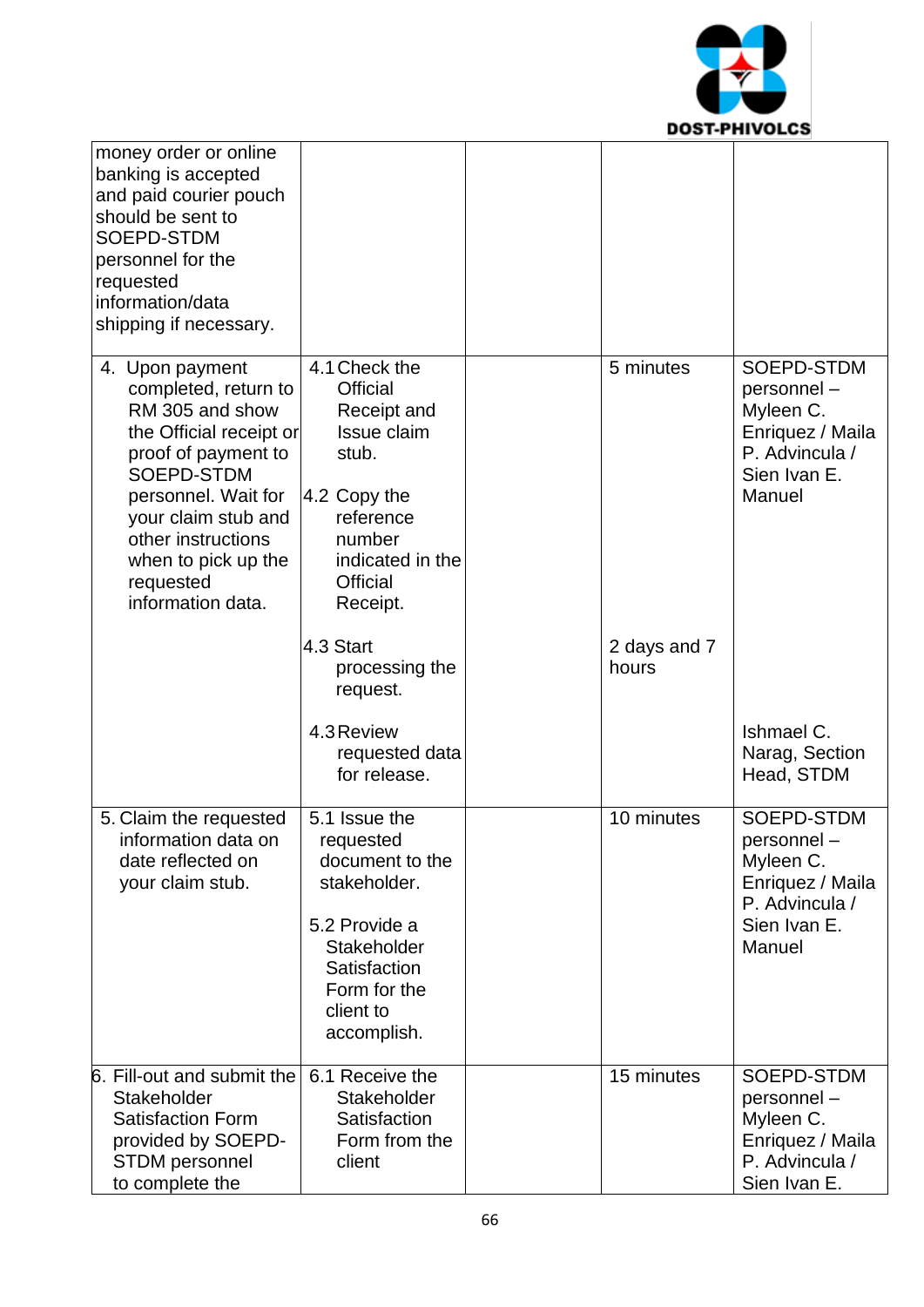

|                         |                  |                    |              | UJI-FIII YULUJ |
|-------------------------|------------------|--------------------|--------------|----------------|
| transaction.            | 6.2 Check if the |                    |              | Manuel         |
| If transaction was      | form is properly |                    |              |                |
|                         |                  |                    |              |                |
| done thru e-mail, the   | and completely   |                    |              |                |
| client is requested to  | accomplished.    |                    |              |                |
| fill out the electronic |                  |                    |              |                |
| Satisfaction form and   | 6.3 Organize all |                    |              |                |
|                         |                  |                    |              |                |
| send to                 | related          |                    |              |                |
| soepd@phivolcs.dost     | documents for    |                    |              |                |
| .gov.ph or thru URL     | filing           |                    |              |                |
| link                    |                  |                    |              |                |
|                         |                  |                    |              |                |
| https://tinyurl.com/Sat |                  |                    |              |                |
| isfactionFormSTDM.      |                  |                    |              |                |
|                         | <b>TOTAL</b>     | PHP 10.00 /        | Three $(3)$  |                |
|                         |                  | printed A4         | working days |                |
|                         |                  | size               |              |                |
|                         |                  |                    |              |                |
|                         |                  | PHP 300.00         |              |                |
|                         |                  |                    |              |                |
|                         |                  | per data disc      |              |                |
|                         |                  | <b>Waived Fees</b> |              |                |
|                         |                  |                    |              |                |
|                         |                  | (Free of           |              |                |
|                         |                  | Charge)            |              |                |
|                         |                  | applies to         |              |                |
|                         |                  | certain Clients    |              |                |
|                         |                  | like from other    |              |                |
|                         |                  |                    |              |                |
|                         |                  | Government         |              |                |
|                         |                  | agencies,          |              |                |
|                         |                  | <b>State</b>       |              |                |
|                         |                  | Universities/C     |              |                |
|                         |                  |                    |              |                |
|                         |                  | olleges and        |              |                |
|                         |                  | institutional      |              |                |
|                         |                  | partners with      |              |                |
|                         |                  | existing data      |              |                |
|                         |                  | sharing            |              |                |
|                         |                  |                    |              |                |
|                         |                  | agreements         |              |                |
|                         |                  | Fees are also      |              |                |
|                         |                  | waived for         |              |                |
|                         |                  |                    |              |                |
|                         |                  | Clients who        |              |                |
|                         |                  | are Senior         |              |                |
|                         |                  | Citizens,          |              |                |
|                         |                  | Indigent, IPs      |              |                |
|                         |                  | and PWD.)          |              |                |
|                         |                  |                    |              |                |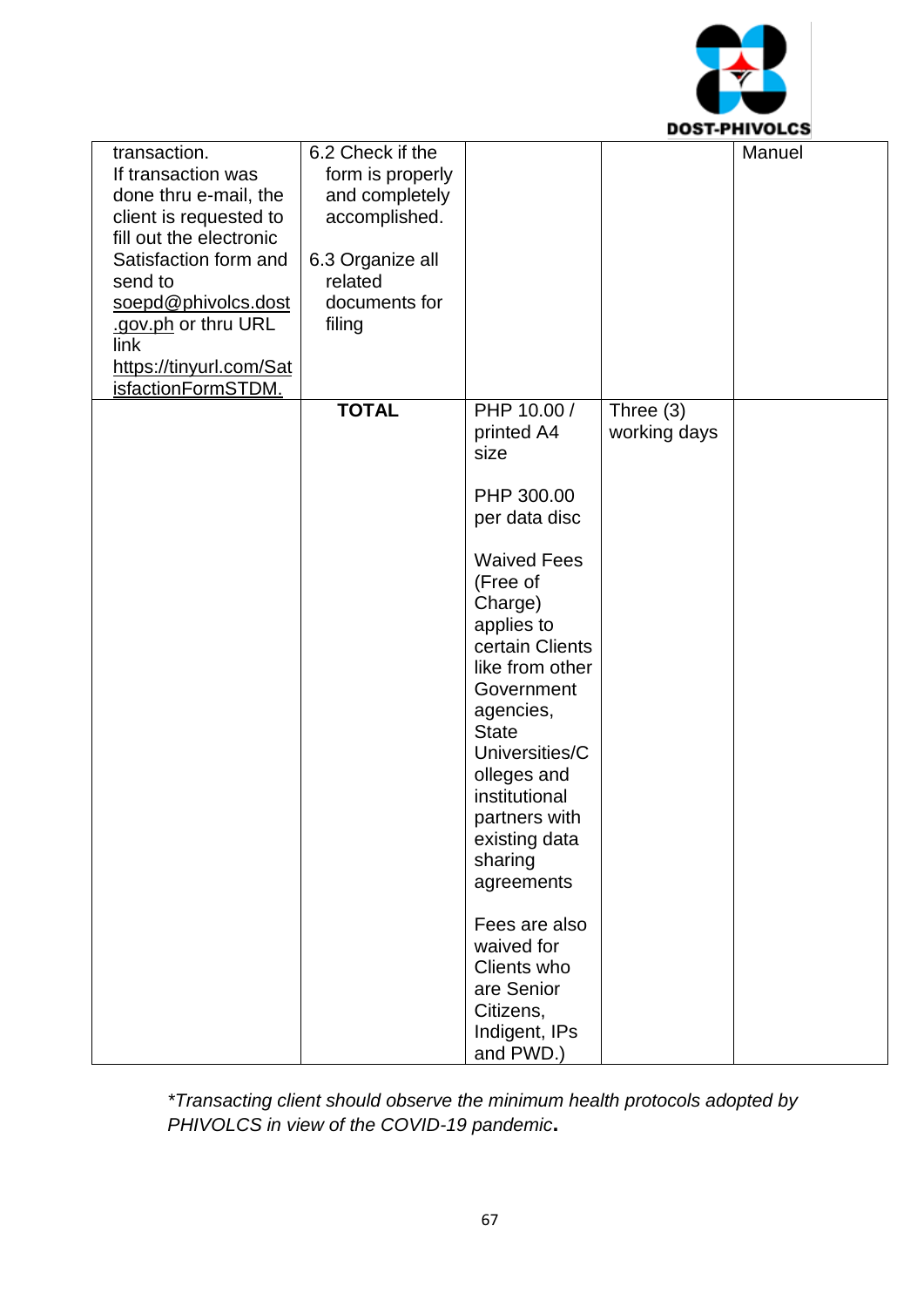

## **10. Certification of Earthquake Occurrence**

**Certification of Earthquake Occurrence** – states whether an earthquake event has occurred in a specified area at a specific date. This certification reflects available information in the records maintained by the Seismic and Tsunami Data Management Section. This includes the date, time, location, depth, magnitude and reported intensities of the earthquake event; the recent intensity ratings are as described in the PHIVOLCS Earthquake Intensity Scale (PEIS). Description of the highest reported intensity is also included in the certification. While we endeavor to keep the content up-to-date and correct, PHIVOLCS makes no representations or warranties of any kind, express or limited, about the completeness, accuracy, reliability, suitability or availability with respect to the existing catalogue for any purpose.

| <b>Office or Division:</b>                | Seismological Observation and Earthquake Prediction Division (SOEPD) |                          |                                                  |                        |  |
|-------------------------------------------|----------------------------------------------------------------------|--------------------------|--------------------------------------------------|------------------------|--|
| <b>Classification:</b>                    | Simple                                                               |                          |                                                  |                        |  |
| <b>Type of Transaction:</b>               | G2C - Government to Citizen; G2G - Government to Government; G2B     |                          |                                                  |                        |  |
|                                           |                                                                      | - Government to Business |                                                  |                        |  |
| Who may avail:                            | All                                                                  |                          |                                                  |                        |  |
| <b>CHECKLIST OF REQUIREMENTS</b>          |                                                                      | <b>WHERE TO SECURE</b>   |                                                  |                        |  |
| 1. Letter of request addressed to         |                                                                      |                          | Third Floor, Room 305, Seismological Observation |                        |  |
| Renato U. Solidum, Jr.                    |                                                                      |                          | and Earthquake Prediction Division (SOEPD)       |                        |  |
| Undersecretary, DOST and OIC,             |                                                                      |                          |                                                  |                        |  |
| <b>PHIVOLCS</b>                           |                                                                      |                          |                                                  |                        |  |
| 2. Completed Request for Seismic and      |                                                                      |                          |                                                  |                        |  |
| <b>Tsunami Data Form</b>                  |                                                                      |                          |                                                  |                        |  |
| 3. Proof or evidence for waiver of fees   |                                                                      |                          |                                                  |                        |  |
| (e.g. valid ID, letter of indigency)      |                                                                      |                          |                                                  |                        |  |
| All documents submitted to PHIVOLCS       |                                                                      |                          |                                                  |                        |  |
| shall be part of PHIVOLCS records.        |                                                                      |                          |                                                  |                        |  |
| These will not be returned to the client. |                                                                      |                          |                                                  |                        |  |
|                                           |                                                                      |                          |                                                  |                        |  |
| <i><b>*CLIENT STEPS</b></i>               | <b>AGENCY</b>                                                        | <b>FEES TO BE</b>        | <b>PROCESSING</b>                                | <b>PERSON</b>          |  |
|                                           | <b>ACTIONS</b>                                                       | <b>PAID</b>              | <b>TIME</b>                                      | <b>RESPONSIBLE</b>     |  |
| 1. Submit the                             | 1.1 Receive the                                                      |                          | 10 minutes                                       | SOEPD-STDM             |  |
| required                                  | required                                                             |                          |                                                  | personnel-             |  |
| documents (e.g.                           | documents and                                                        |                          |                                                  | Myleen C.              |  |
| valid ID, letter of                       | check for                                                            |                          |                                                  | Enriquez / Maila       |  |
| indigency) to the                         | completeness.                                                        |                          |                                                  | P. Advincula /         |  |
| Designated                                | 1.2 Clarify request                                                  |                          |                                                  | Sien Ivan E.<br>Manuel |  |
| SOEPD-STDM                                | details with                                                         |                          |                                                  |                        |  |
| personnel.                                | client                                                               |                          |                                                  |                        |  |
|                                           |                                                                      |                          |                                                  |                        |  |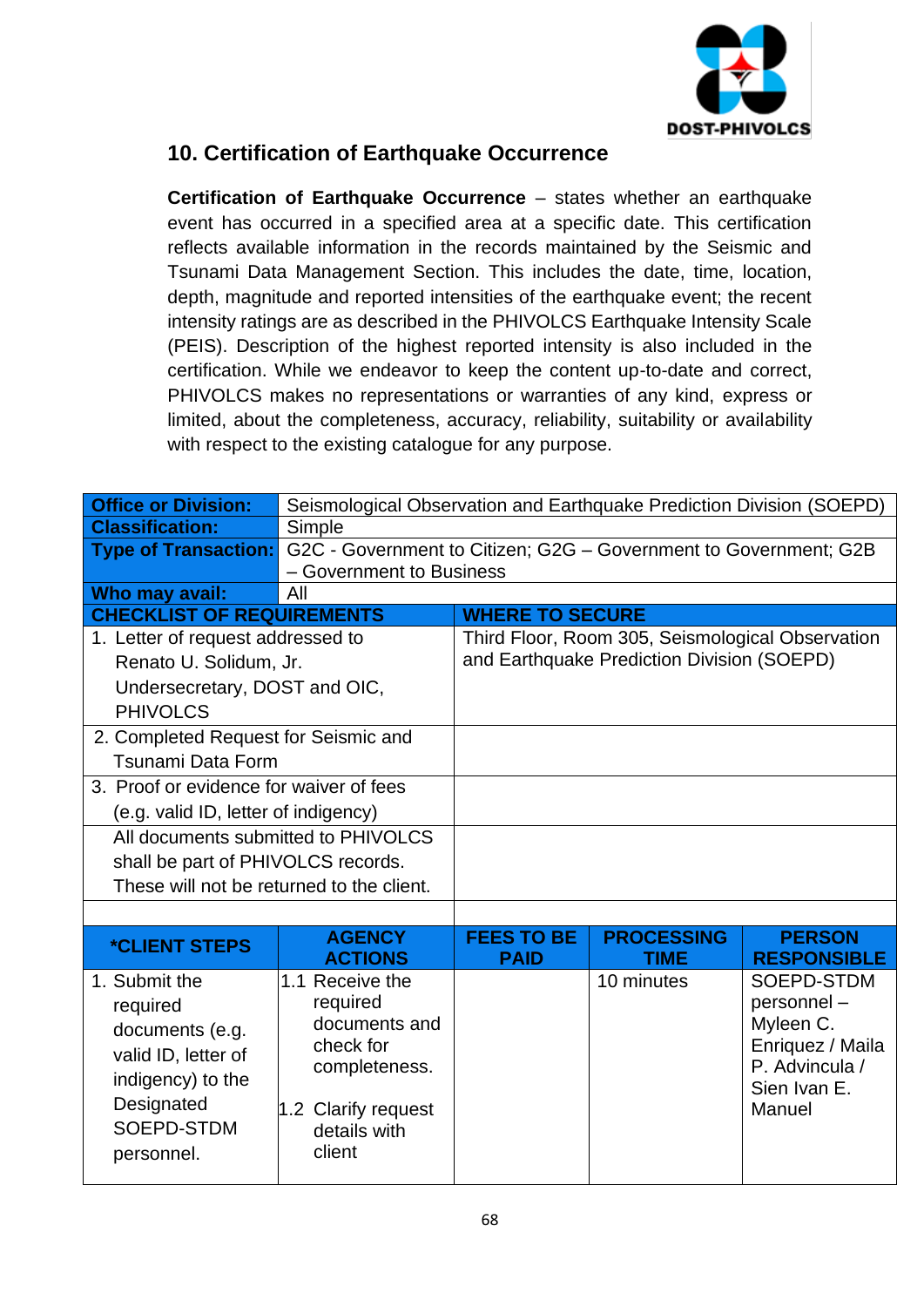

| 2. Fill-out the                       | 2.1 Check the                 | PHP 500.00         | 10 minutes | SOEPD-STDM                        |
|---------------------------------------|-------------------------------|--------------------|------------|-----------------------------------|
|                                       | submitted                     | for business,      |            | personnel-                        |
| required                              | <b>Request for</b>            | government,        |            | Myleen C.                         |
| information and                       | <b>Earthquake</b>             | corporate          |            | Enriquez / Maila                  |
| submit the                            | and Tsunami                   | request and        |            | P. Advincula /                    |
| <b>Request for</b>                    | data Form if all              | use.               |            | Sien Ivan E.                      |
| <b>Earthquake and</b>                 | information is                |                    |            | Manuel                            |
| Tsunami data                          | properly filled-              | PHP200.00          |            |                                   |
| Form. Indicate                        | out.                          | for personal       |            |                                   |
| mode of                               |                               | and individual     |            |                                   |
| payment and                           | 2.2 Issue an Order            | use                |            |                                   |
| means of                              | of Payment if                 | <b>Waived Fees</b> |            |                                   |
| claiming the                          | all required<br>documents are |                    |            |                                   |
| requested                             | complied.                     | (Free of           |            |                                   |
| information.                          |                               | Charge)            |            |                                   |
|                                       |                               | applies to         |            |                                   |
|                                       |                               | certain Clients    |            |                                   |
|                                       |                               | like from other    |            |                                   |
|                                       |                               | Government         |            |                                   |
|                                       |                               | agencies,          |            |                                   |
|                                       |                               | <b>State</b>       |            |                                   |
|                                       |                               | Universities/Co    |            |                                   |
|                                       |                               | lleges and         |            |                                   |
|                                       |                               | institutional      |            |                                   |
|                                       |                               | partners with      |            |                                   |
|                                       |                               | existing data      |            |                                   |
|                                       |                               | sharing            |            |                                   |
|                                       |                               | agreements.        |            |                                   |
|                                       |                               |                    |            |                                   |
|                                       |                               | Fees are also      |            |                                   |
|                                       |                               | waived for         |            |                                   |
|                                       |                               | Clients who        |            |                                   |
|                                       |                               | are Senior         |            |                                   |
|                                       |                               | Citizens,          |            |                                   |
|                                       |                               | Indigent, IPs      |            |                                   |
|                                       |                               | and PWD.)          |            |                                   |
|                                       | 3.1 Inform client             |                    |            |                                   |
| 3. Proceed to room<br>103 and present | about payment                 |                    | 10 minutes | Rosalia Santos,<br>Administrative |
| the order of                          | options:                      |                    |            | Office V of                       |
| payment to                            | <b>PHIVOLCS</b>               |                    |            | Finance and                       |
| cashier and pay                       | Cashier,                      |                    |            | Administrative                    |
| the appropriate                       | Online                        |                    |            | Division (FAD)                    |
| fee.                                  | payment, or                   |                    |            | and SOEPD-                        |
|                                       | Postal money                  |                    |            | <b>STDM</b>                       |
| For non-appearance                    | order.                        |                    |            | personnel                         |
| transaction like e-                   |                               |                    |            |                                   |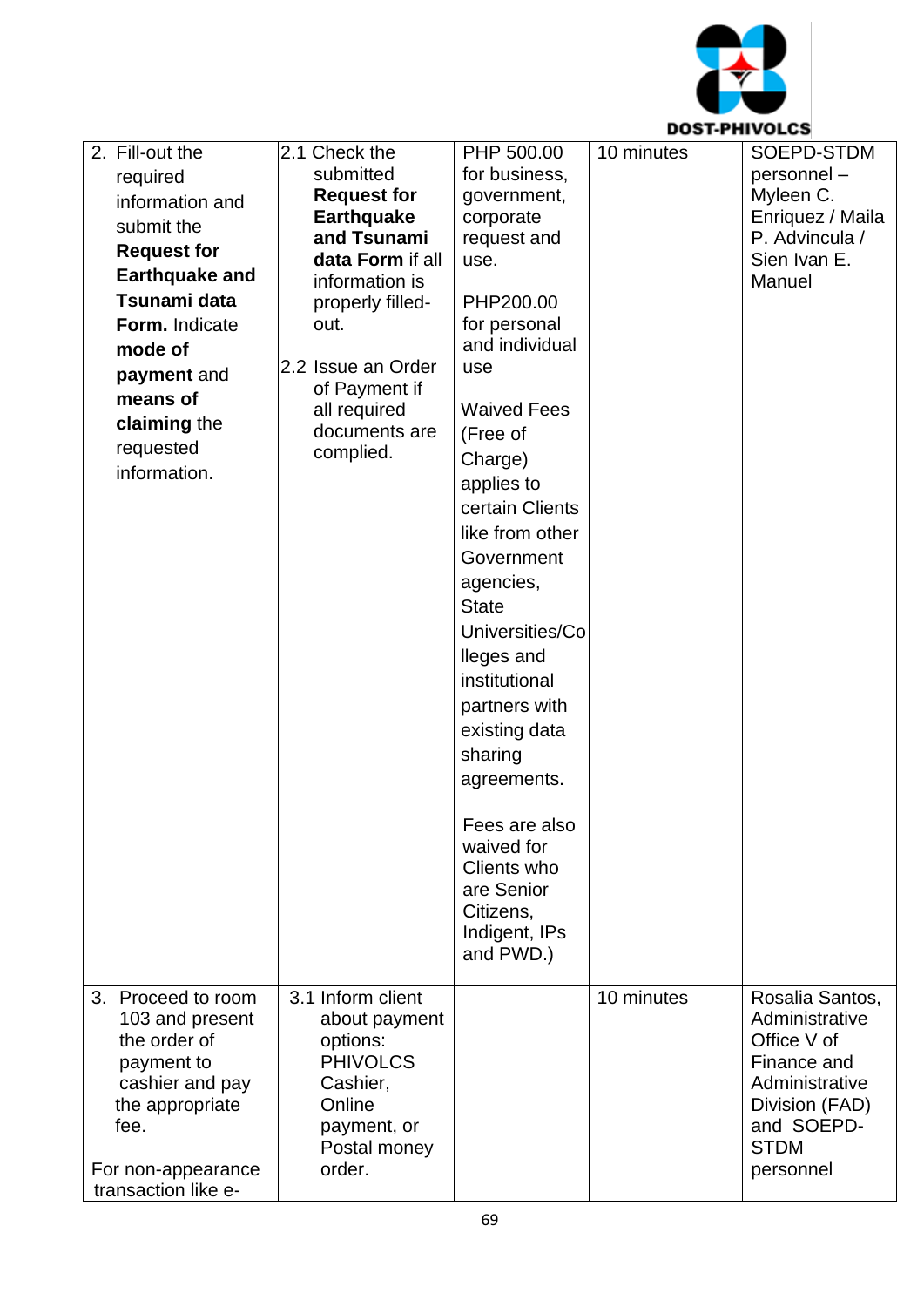

| mail: payment thru<br>postal money order<br>or online banking is<br>accepted and paid<br>courier pouch should<br>be sent to SOEPD-<br>STDM personnel for<br>the requested<br>information/data<br>shipping if<br>necessary. |                                                                                                                                                             |                       |                                                                                                       |
|----------------------------------------------------------------------------------------------------------------------------------------------------------------------------------------------------------------------------|-------------------------------------------------------------------------------------------------------------------------------------------------------------|-----------------------|-------------------------------------------------------------------------------------------------------|
| 4. Upon payment<br>completed, return to<br>RM 305 and show<br>the Official receipt<br>or proof of payment<br>to SOEPD-STDM<br>personnel. Wait for<br>your claim stub and<br>other instruction on<br>date to pick up the    | 4.1 Check the<br><b>Official Receipt</b><br>and Issue claim<br>stub.<br>4.2 Copy the<br>reference<br>number<br>indicated in the<br><b>Official Receipt.</b> | 5 minutes             | SOEPD-STDM<br>personnel-<br>Myleen C.<br>Enriquez / Maila<br>P. Advincula /<br>Sien Ivan E.<br>Manuel |
| requested<br>information data.                                                                                                                                                                                             | 4.3 Start processing<br>the request.                                                                                                                        | 2 days and 7<br>hours |                                                                                                       |
|                                                                                                                                                                                                                            | 4.4 Review<br>requested data<br>for release.                                                                                                                |                       | Ishmael C.<br>Narag, Section<br>Head, STDM                                                            |
| 5. Claim the<br>requested<br>information data on<br>date reflected on<br>your claim stub.                                                                                                                                  | 5.1 Issue the<br>requested<br>document to the<br>stakeholder.<br>5.2 Provide a<br>Stakeholder<br>Satisfaction<br>Form for the<br>client to<br>accomplish.   | 10 minutes            | SOEPD-STDM<br>personnel-<br>Myleen C.<br>Enriquez / Maila<br>P. Advincula /<br>Sien Ivan E.<br>Manuel |
| 6. Fill-out and submit<br>the Stakeholder<br><b>Satisfaction Form</b><br>provided by<br>SOEPD-STDM<br>personnel                                                                                                            | 6.1 Receive the<br>Stakeholder<br>Satisfaction<br>Form from the<br>client.<br>6.2 Check if the                                                              | 15 minutes            | SOEPD-STDM<br>personnel-<br>Myleen C.<br>Enriquez / Maila<br>P. Advincula /<br>Sien Ivan E.<br>Manuel |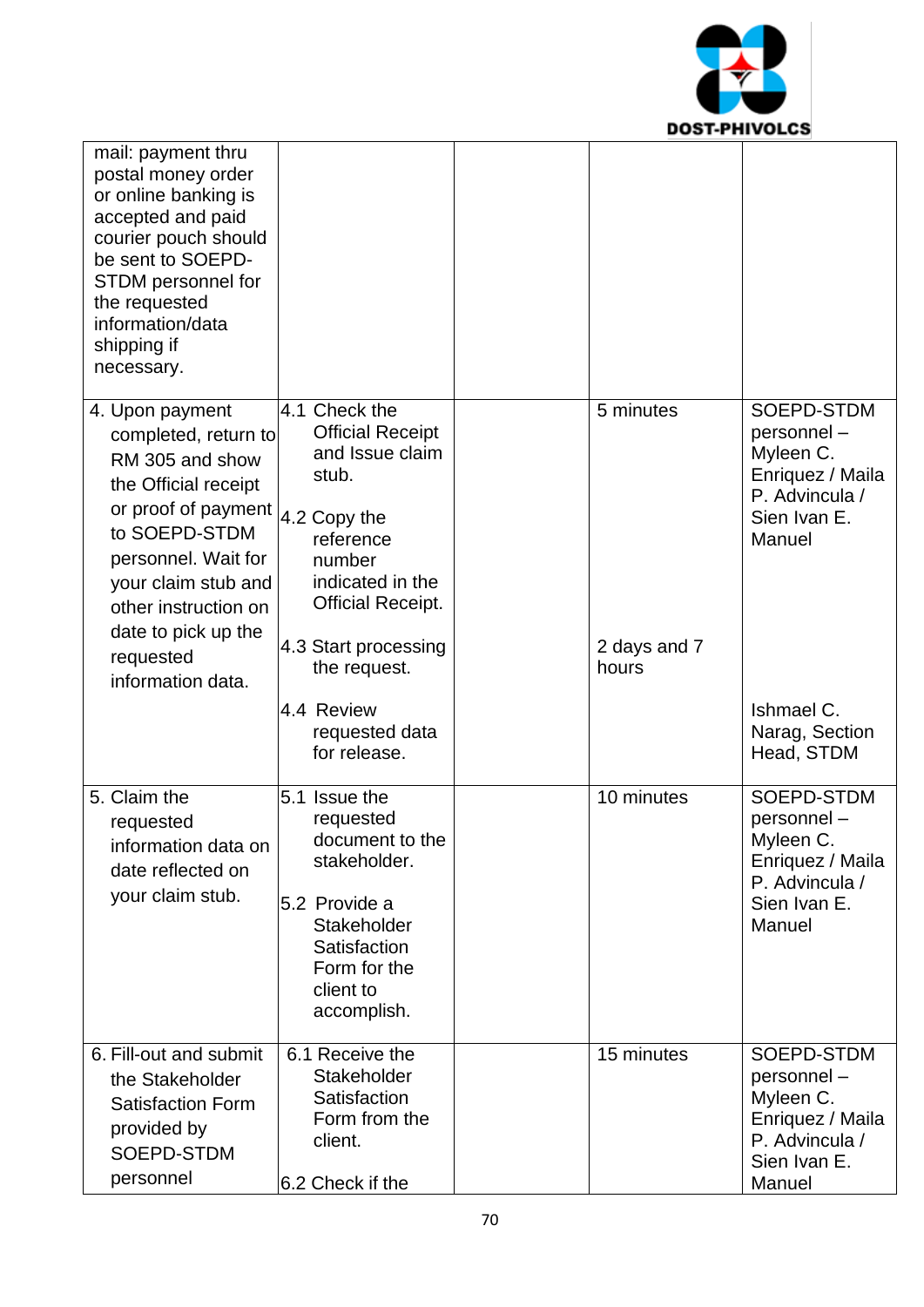

| to complete the<br>transaction.<br>If transaction was<br>done thru e-mail,<br>the client is<br>requested to fill out<br>the electronic<br>Satisfaction form<br>and send to<br>soepd@phivolcs.do<br>st.gov.ph or thru<br><b>URL link</b><br>https://tinyurl.com/S<br>atisfactionFormSTD<br><u>M</u> . | form is properly<br>and completely<br>accomplished.<br>6.3 Organize all<br>related<br>documents for<br>filing. |                                                                                                                                                                                                                                                                                                                                                                                                                                 |                           |  |
|------------------------------------------------------------------------------------------------------------------------------------------------------------------------------------------------------------------------------------------------------------------------------------------------------|----------------------------------------------------------------------------------------------------------------|---------------------------------------------------------------------------------------------------------------------------------------------------------------------------------------------------------------------------------------------------------------------------------------------------------------------------------------------------------------------------------------------------------------------------------|---------------------------|--|
|                                                                                                                                                                                                                                                                                                      |                                                                                                                | TOTAL PHP 500.00<br>for business,<br>government,<br>corporate<br>request and<br>use.<br>PHP200.00<br>for personal<br>and individual<br>use<br><b>Waived Fees</b><br>(Free of<br>Charge)<br>applies to<br>certain<br><b>Clients like</b><br>from other<br>Government<br>agencies,<br><b>State</b><br>Universities/C<br>olleges and<br>institutional<br>partners with<br>existing data<br>sharing<br>agreements.<br>Fees are also | Three (3)<br>working days |  |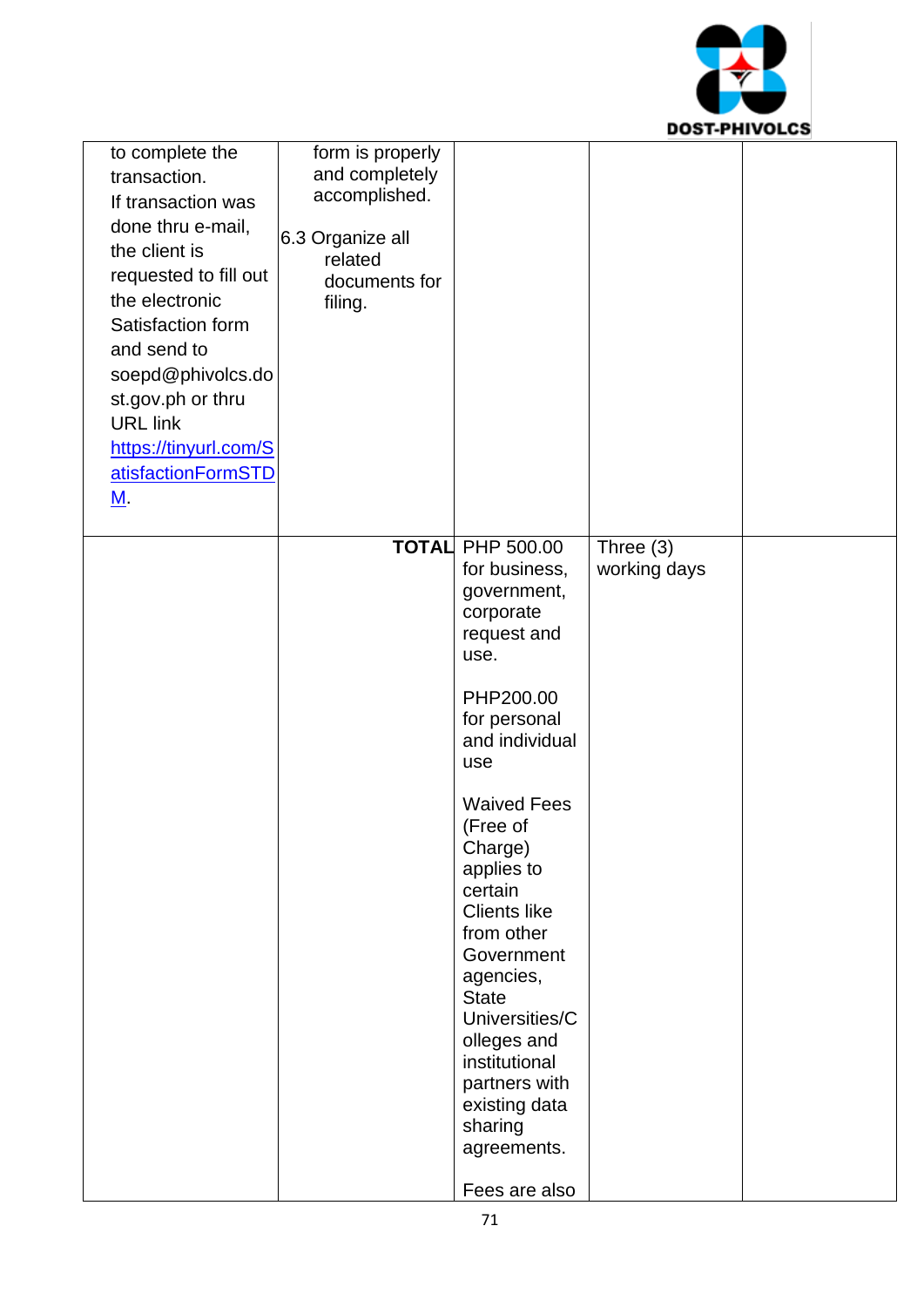

| waived for    |  |
|---------------|--|
| Clients who   |  |
| are Senior    |  |
| Citizens,     |  |
| Indigent, IPs |  |
| and PWD.)     |  |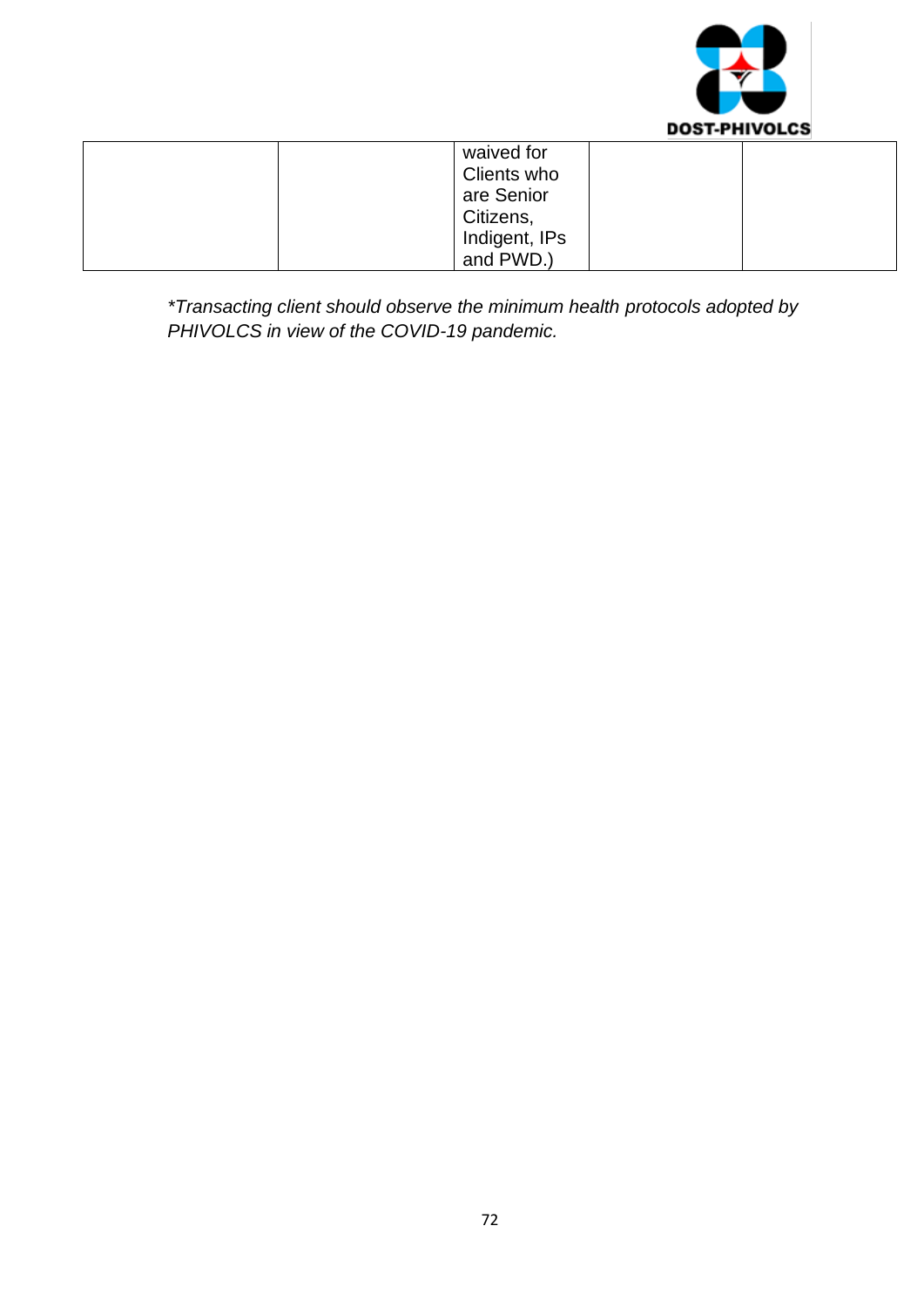

## **Volcano Monitoring and Eruption Prediction Division (VMEPD)**

## **External Services**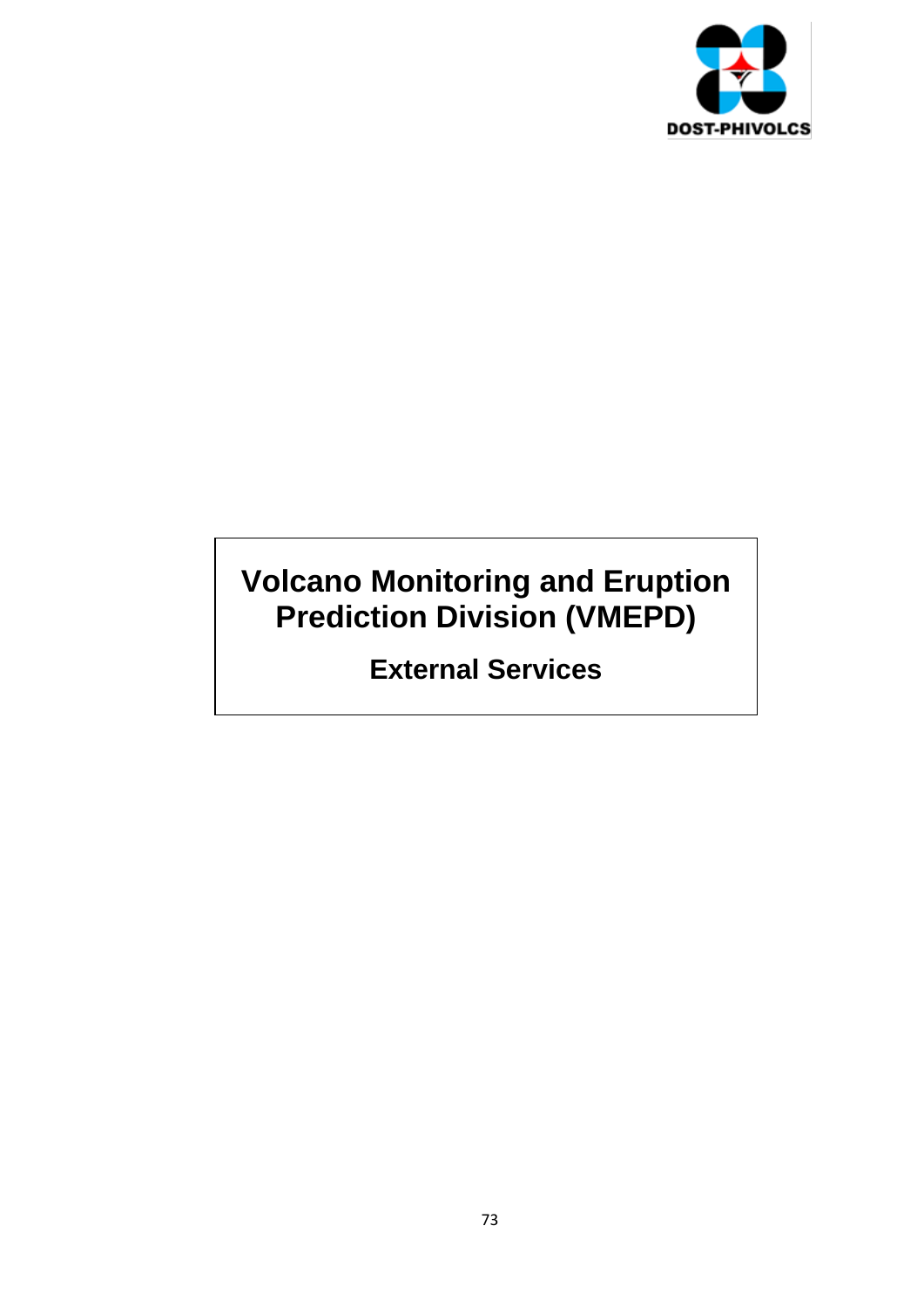

## **11. Catalogue: Volcano Information**

This refers to volcanological data that include, but are not limited to, processed geophysical, geodetic and geochemical data generated by the Volcano Monitoring and Eruption Prediction Division (VMEPD).

| <b>Office or Division:</b>                                                                                                                                           |                                                                                                                                   | <b>Volcano Monitoring and Eruption Prediction Division (VMEPD)</b>                                                                                                                                      |                                           |                                                                                                               |
|----------------------------------------------------------------------------------------------------------------------------------------------------------------------|-----------------------------------------------------------------------------------------------------------------------------------|---------------------------------------------------------------------------------------------------------------------------------------------------------------------------------------------------------|-------------------------------------------|---------------------------------------------------------------------------------------------------------------|
| <b>Classification:</b>                                                                                                                                               | Simple                                                                                                                            |                                                                                                                                                                                                         |                                           |                                                                                                               |
| <b>Type of Transaction:</b>                                                                                                                                          |                                                                                                                                   | G2C - Government to Citizen; G2G - Government to Government;                                                                                                                                            |                                           |                                                                                                               |
|                                                                                                                                                                      | G2B - Government to Business                                                                                                      |                                                                                                                                                                                                         |                                           |                                                                                                               |
| Who may avail:                                                                                                                                                       | All                                                                                                                               |                                                                                                                                                                                                         |                                           |                                                                                                               |
| <b>CHECKLIST OF REQUIREMENTS</b>                                                                                                                                     |                                                                                                                                   | <b>WHERE TO SECURE</b>                                                                                                                                                                                  |                                           |                                                                                                               |
| 1. Filled-out Request Form                                                                                                                                           |                                                                                                                                   |                                                                                                                                                                                                         | Third Floor, Room 308, Volcano Monitoring |                                                                                                               |
|                                                                                                                                                                      |                                                                                                                                   |                                                                                                                                                                                                         | and Eruption Prediction Division (VMEPD   |                                                                                                               |
| <i><b>*CLIENT STEPS</b></i>                                                                                                                                          | <b>AGENCY ACTIONS</b>                                                                                                             | <b>FEES TO</b><br><b>BE PAID</b>                                                                                                                                                                        | <b>PROCESSING</b><br><b>TIME</b>          | <b>PERSON</b><br><b>RESPONSIBLE</b>                                                                           |
| 1. Fill-out a request<br>form.                                                                                                                                       | 1.1 Check request<br>form if all fields<br>are filled-up.<br>1.2 Start processing<br>the request.                                 | No<br>charges<br>for data<br>request<br>Audited<br>volcano<br>monitoring<br>data is<br>also freely<br>available<br>via the<br>online<br>database.<br>Local<br>Active<br>Volcanoes<br>Archive or<br>LAVA | Three $(3)$<br>working days               | Maricel L. Capa,<br><b>Senior Science</b><br>Research<br>Specialist,<br>Volcano Data<br>Management<br>Section |
| 2. On the $3rd$ working<br>day, claim the<br>Volcano<br>Information,<br>showing<br>Government<br>issued ID or<br>Students ID as<br>proof that the<br>claimant is the | 2.1 Issue the<br>document<br>requested to the<br>client.<br>2.2 Give the<br>Stakeholder<br>Satisfaction<br>Form to the<br>client. |                                                                                                                                                                                                         |                                           | Maricel L. Capa,<br><b>Senior Science</b><br>Research<br>Specialist,<br>Volcano Data<br>Management<br>Section |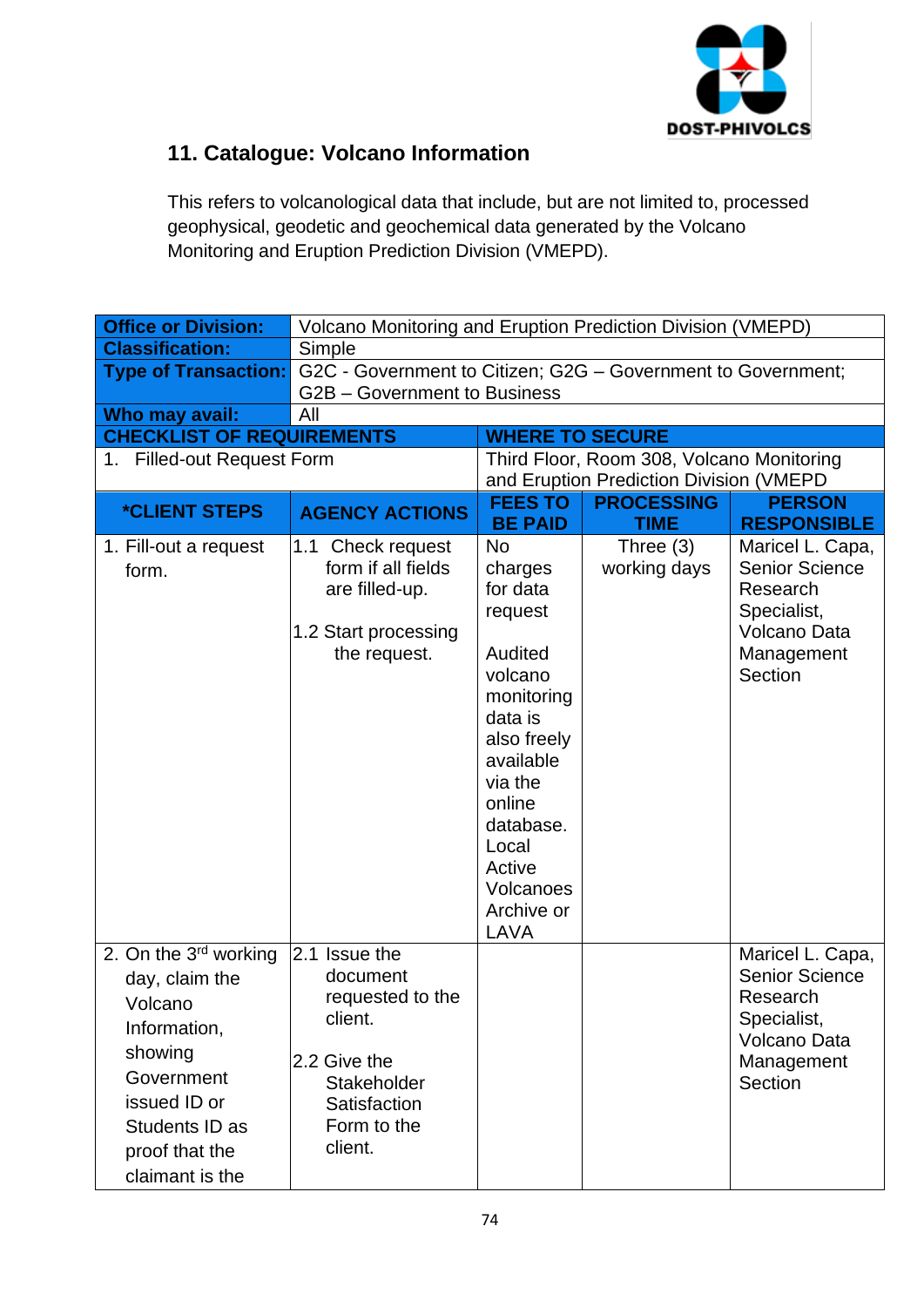

| requesting party or |                    |           |              |                       |
|---------------------|--------------------|-----------|--------------|-----------------------|
|                     |                    |           |              |                       |
| its authorized      |                    |           |              |                       |
| representative      |                    |           |              |                       |
| 3. Fill out the     | 3. Receive and     |           |              | Maricel L. Capa,      |
| Stakeholder         | check if the       |           |              | <b>Senior Science</b> |
| Satisfaction form   | Stakeholder        |           |              | Research              |
|                     | Satisfaction Form  |           |              | Specialist,           |
| and submit.         | is properly and    |           |              | <b>Volcano Data</b>   |
|                     | completely filled- |           |              | Management            |
|                     | out.               |           |              | Section               |
|                     | <b>TOTAL</b>       | <b>No</b> | Three $(3)$  |                       |
|                     |                    | charges   | working days |                       |
|                     |                    | for data  |              |                       |
|                     |                    | request   |              |                       |

*\*Transacting client should observe the minimum health protocols adopted by PHIVOLCS in view of the COVID-19 pandemic.*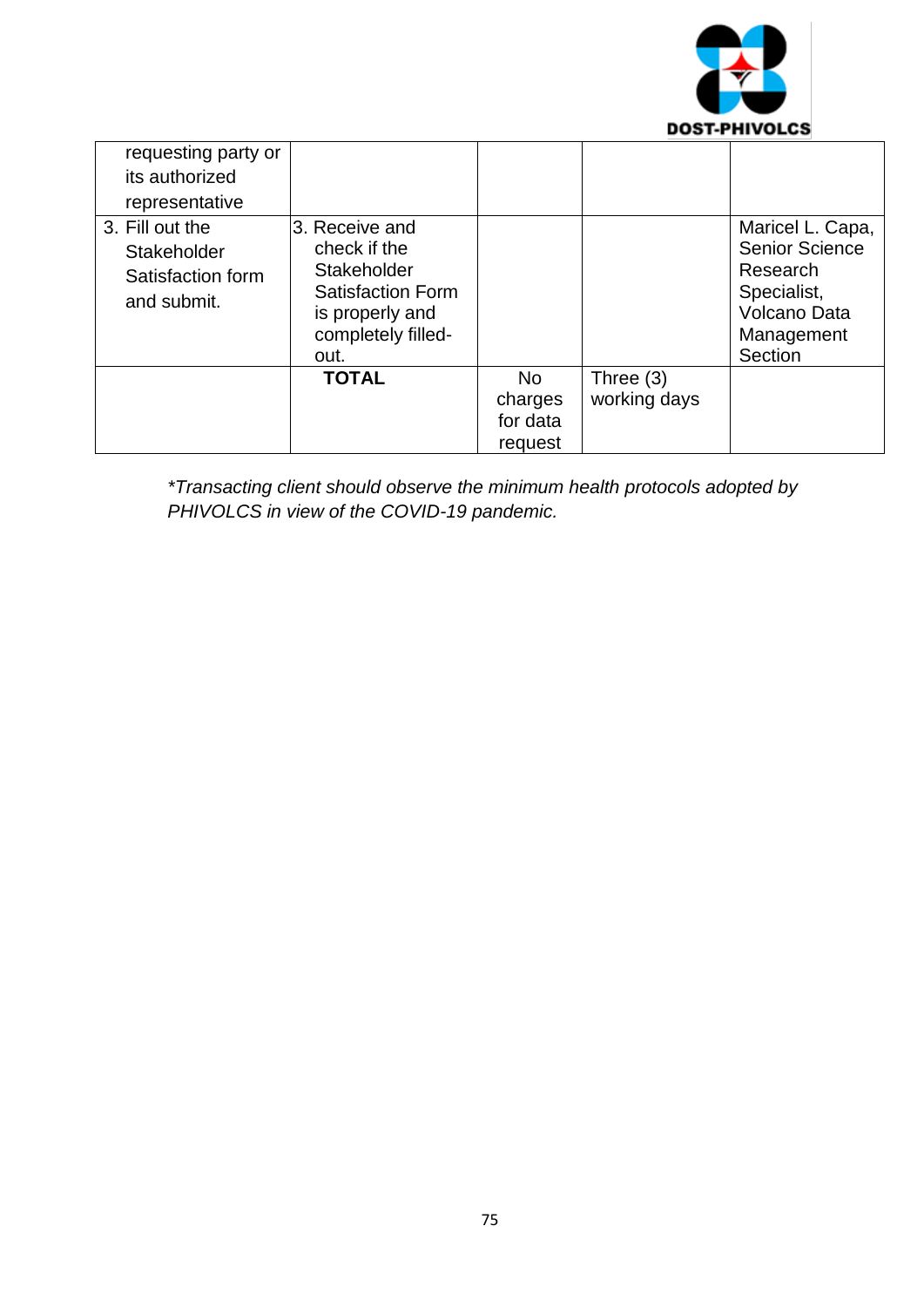

### **12. Certification: Volcano Current Status, Others**

**Short-term Volcanic Hazards**-these are hazards posed by volcanoes which are showing signs of growing unrest or is erupting. As the volcano's status is raise from Alert Level 0 to Alert Level 1 or higher, the Volcano Monitoring and Eruption Prediction Division (VMEPD) regularly issues volcano bulletins or advisory as needed.

| <b>Office or Division:</b>                                                                                                                                                                    | Volcano Monitoring and Eruption Prediction Division (VMEPD)                                                                       |                                                                       |                                               |                                                                                                                      |
|-----------------------------------------------------------------------------------------------------------------------------------------------------------------------------------------------|-----------------------------------------------------------------------------------------------------------------------------------|-----------------------------------------------------------------------|-----------------------------------------------|----------------------------------------------------------------------------------------------------------------------|
| <b>Classification:</b>                                                                                                                                                                        | Simple                                                                                                                            |                                                                       |                                               |                                                                                                                      |
| <b>Type of</b>                                                                                                                                                                                | G2C - Government to Citizen; G2G - Government to Government;                                                                      |                                                                       |                                               |                                                                                                                      |
| <b>Transaction:</b>                                                                                                                                                                           | G2B - Government to Business                                                                                                      |                                                                       |                                               |                                                                                                                      |
| Who may avail:                                                                                                                                                                                | All                                                                                                                               |                                                                       |                                               |                                                                                                                      |
| <b>CHECKLIST OF REQUIREMENTS</b>                                                                                                                                                              |                                                                                                                                   | <b>WHERE TO SECURE</b>                                                |                                               |                                                                                                                      |
| 1. Filled-out Request Form                                                                                                                                                                    |                                                                                                                                   |                                                                       | Third Floor, Room 308, Volcano Monitoring and |                                                                                                                      |
|                                                                                                                                                                                               |                                                                                                                                   |                                                                       | <b>Eruption Prediction Division (VMEPD</b>    |                                                                                                                      |
| <i><b>*CLIENT STEPS</b></i>                                                                                                                                                                   | <b>AGENCY</b><br><b>ACTIONS</b>                                                                                                   | <b>FEES TO</b><br><b>BE PAID</b>                                      | <b>PROCESSING</b><br><b>TIME</b>              | <b>PERSON</b><br><b>RESPONSIBLE</b>                                                                                  |
| 1. Fill-out a request<br>form.                                                                                                                                                                | Check<br> 1.1 <br>request form if<br>all fields are<br>filled-out.<br>1.2 Start<br>processing<br>the request.                     | No charges<br>are imposed<br>for volcano<br>status<br>certifications. | Three $(3)$<br>working days                   | Maricel L. Capa,<br><b>Senior Science</b><br>Research<br>Specialist,<br><b>Volcano Data</b><br>Management<br>Section |
| 2. Claim the<br>Certification<br>showing the<br>Government<br>issued ID or<br>Students ID as<br>proof that the<br>claimant is the<br>requesting party<br>or its authorized<br>representative. | 2.1 Issue the<br>document<br>requested to<br>the client.<br>2.2 Give the<br>Stakeholder<br>Satisfaction<br>Form to the<br>client. |                                                                       |                                               |                                                                                                                      |
| 3. Fill-out the<br>Stakeholder<br>Satisfaction form<br>and submit                                                                                                                             | 3.1 Receive and<br>check if the<br>Stakeholder<br>Satisfaction<br>Form is<br>properly and<br>completely<br>filled-out.            |                                                                       |                                               |                                                                                                                      |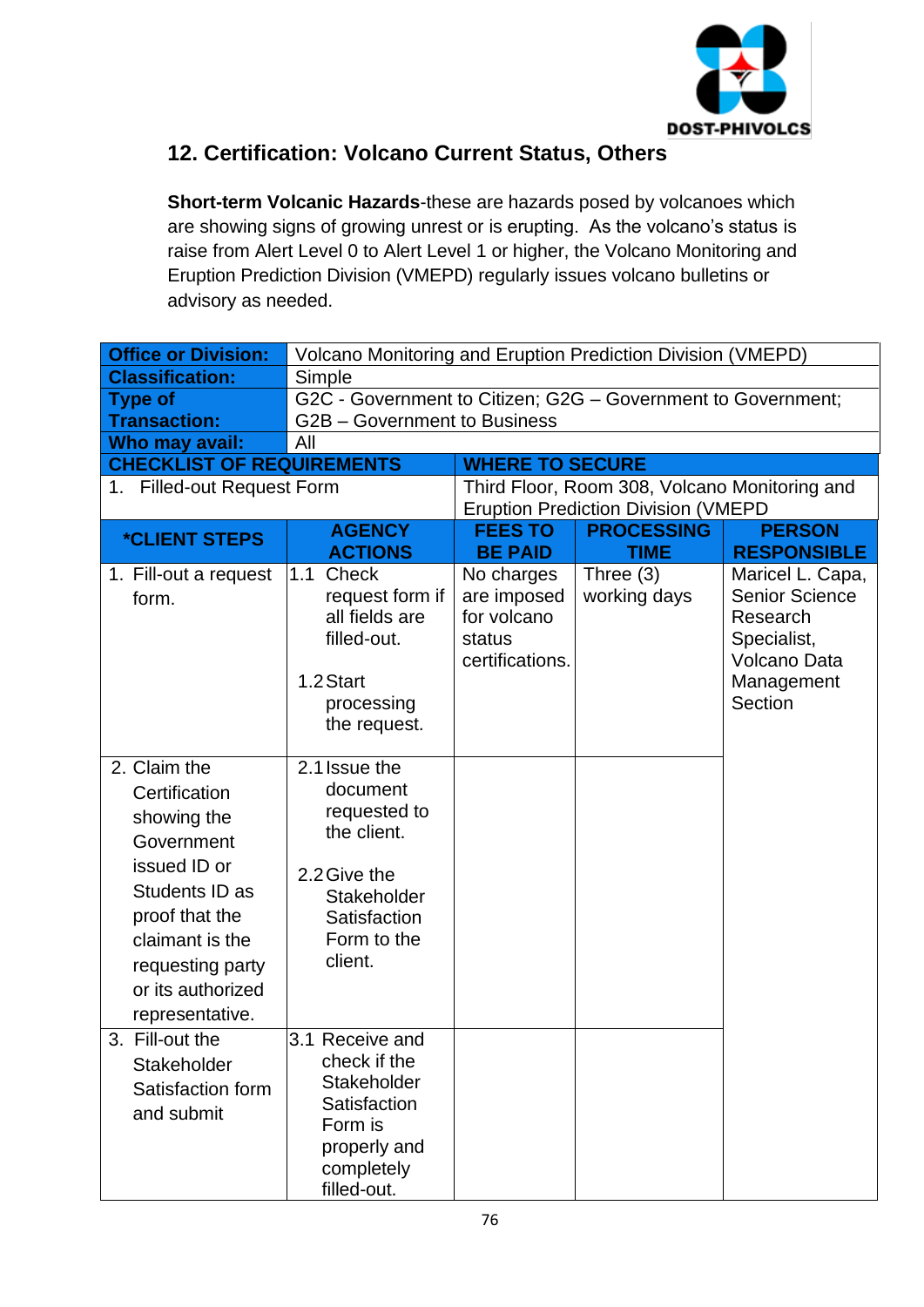

|  | TOTAL   No charges                      | Three $(3)$                |  |
|--|-----------------------------------------|----------------------------|--|
|  | for volcano<br>status<br>certifications | are imposed   working days |  |

\*Transacting client should observe the minimum health protocols adopted by PHIVOLCS in view of the COVID-19 pandemic.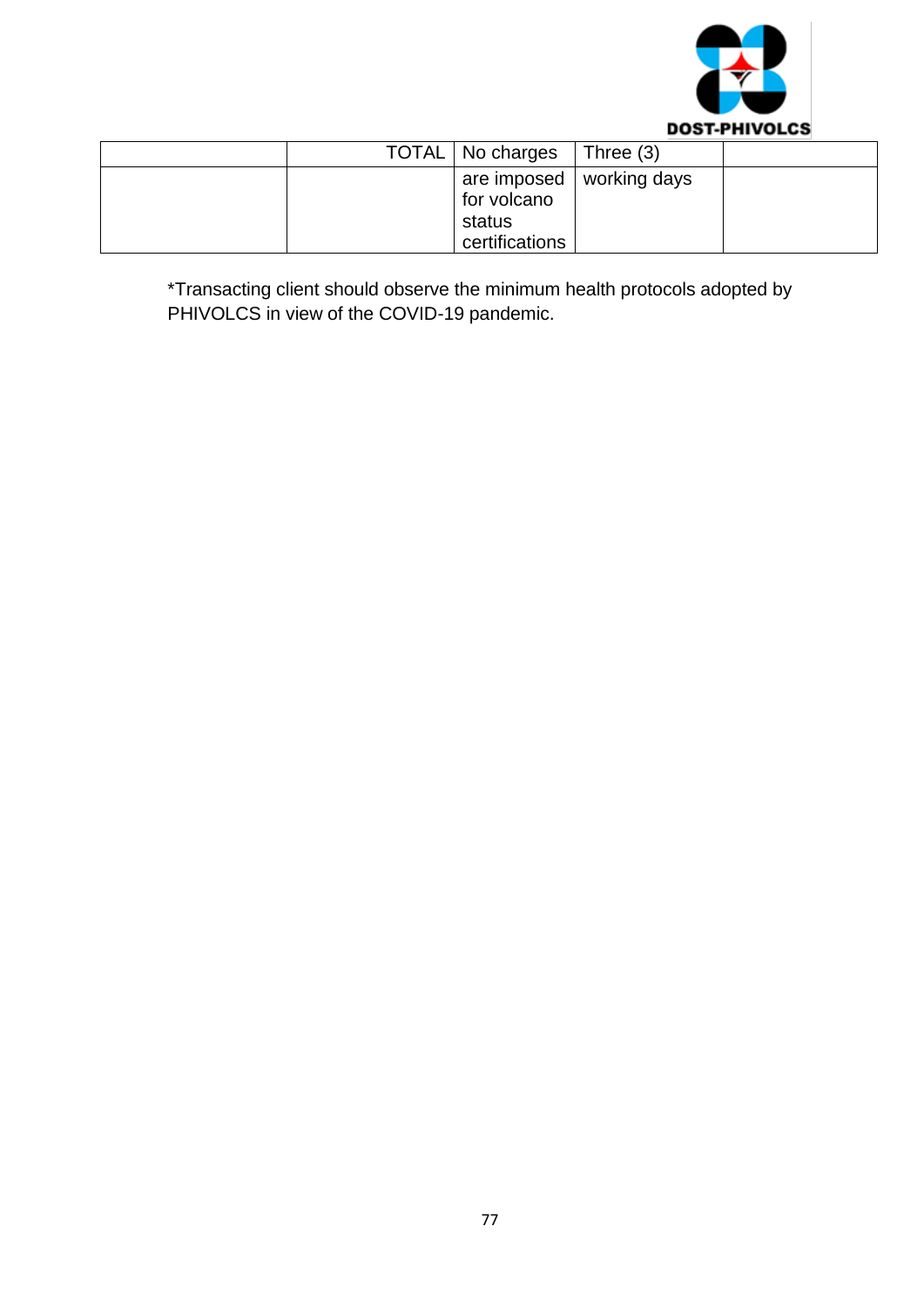

# **Finance and Administrative Division (FAD)**

**Internal Services**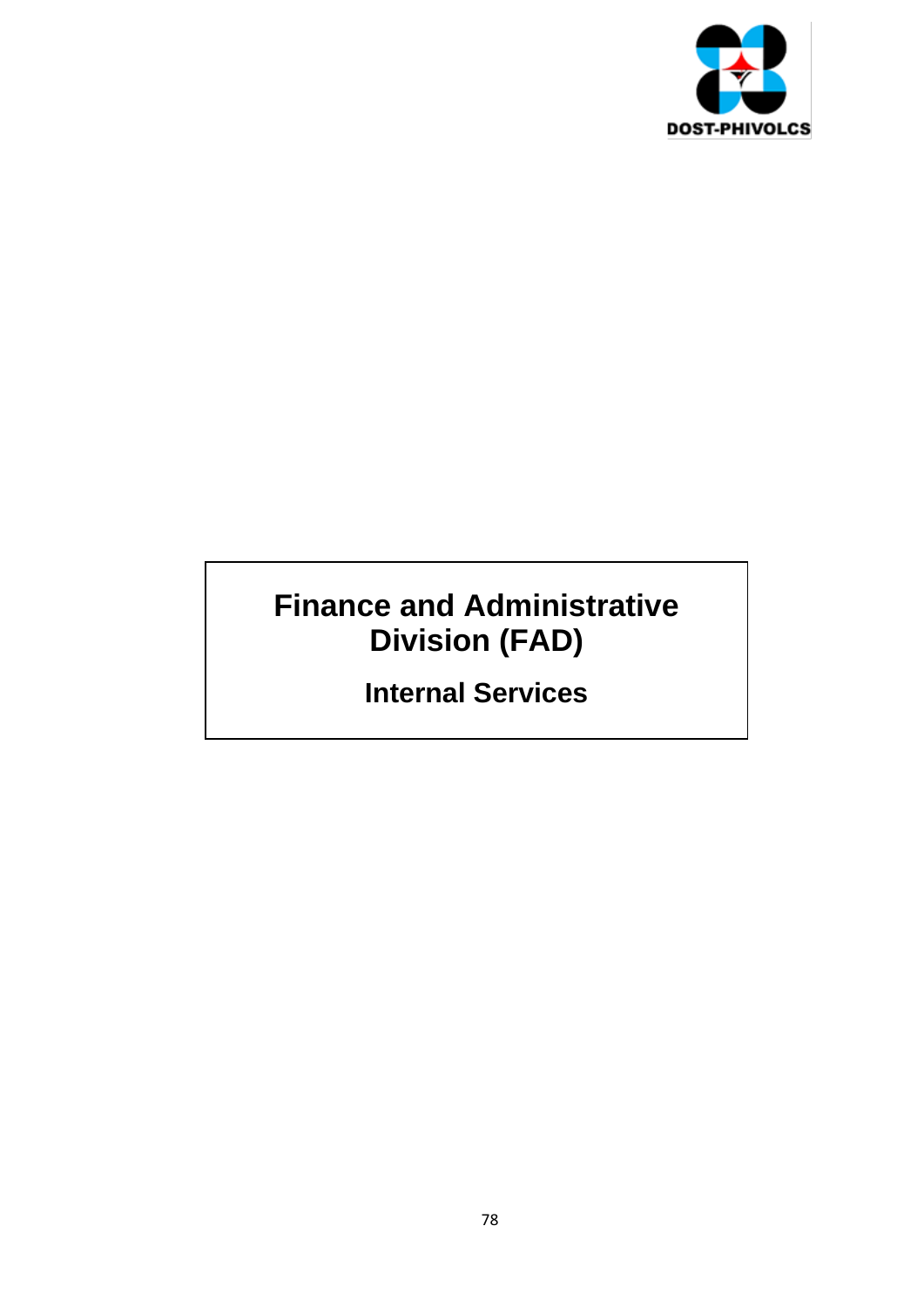

### **13. Request for Vehicle**

PHIVOLCS as an agency mandated to monitor earthquake occurrences and volcanoes activity has an extensive vehicle requirement. In order to lessen the number of hours to determine availability of vehicles, the Finance and Administrative Division entered into an agreement with the DOST-ASTI to have a system which includes monitoring of vehicles availability under the PHIVOLCS Administrative System. Under this system, PHIVOLCS staff can reserved their vehicles requirement for fieldwork. It is paperless and trip ticket can be generated after the online approval.

| <b>Office or Division:</b>                                             | <b>Finance and Administrative</b>                                                                                                        |                                  |                                              |                                                     |
|------------------------------------------------------------------------|------------------------------------------------------------------------------------------------------------------------------------------|----------------------------------|----------------------------------------------|-----------------------------------------------------|
| <b>Classification:</b>                                                 | Simple                                                                                                                                   |                                  |                                              |                                                     |
| <b>Type of Transaction:</b> G2C – Government to Government             |                                                                                                                                          |                                  |                                              |                                                     |
| Who may avail:                                                         | All                                                                                                                                      |                                  |                                              |                                                     |
| <b>CHECKLIST OF REQUIREMENTS</b>                                       |                                                                                                                                          | <b>WHERE TO SECURE</b>           |                                              |                                                     |
| 1. Filled-out online request form                                      |                                                                                                                                          |                                  | First Floor Room 103 Finance and             |                                                     |
|                                                                        |                                                                                                                                          | <b>Administrative Division</b>   |                                              |                                                     |
| <b>CLIENT STEPS</b>                                                    | <b>AGENCY ACTIONS</b>                                                                                                                    | <b>FEES TO</b><br><b>BE PAID</b> | <b>PROCESSING</b><br><b>TIME</b>             | <b>PERSON</b><br><b>RESPONSIBLE</b>                 |
| 1. Fill out a request<br>form using<br>PHIVOLCS Admin<br>System (PAS). | 1. Check<br><b>PHIVOLCS</b><br><b>Admin System</b><br>(PAS) for<br>request.                                                              | <b>None</b>                      | 10 minutes                                   | Ramona D.<br>Labao,<br>Administrative<br>Officer IV |
|                                                                        | 1.1 Reservation<br>administrator<br>reviews request<br>for vehicle and<br>assigns<br>appropriate<br>available<br>vehicle and<br>drivers. |                                  | Within the day<br>upon receipt of<br>request |                                                     |
|                                                                        | 1.2 Approval of the<br>request for<br>reservation thru<br>the system by<br>the FAD Head<br>or OIC.                                       |                                  | 5 minutes                                    |                                                     |
|                                                                        | 1.3 Once approved<br>reservation                                                                                                         |                                  | 2 minutes                                    |                                                     |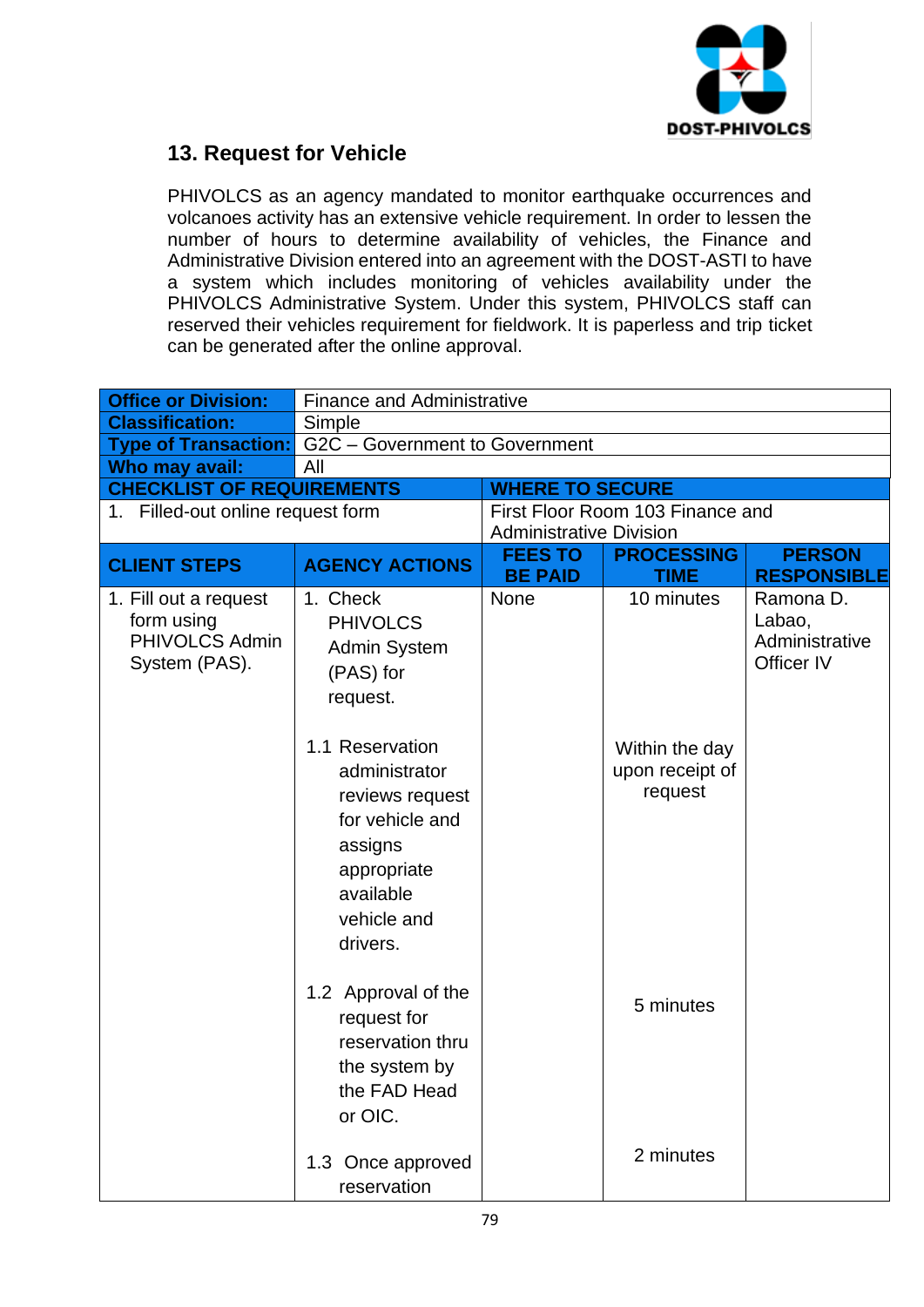

|                                                                   | <b>TOTAL</b>                                                                                                                                                                                                                                                               | None | 21 minutes                       |  |
|-------------------------------------------------------------------|----------------------------------------------------------------------------------------------------------------------------------------------------------------------------------------------------------------------------------------------------------------------------|------|----------------------------------|--|
| 2. Fill-out the<br>Stakeholder<br>Satisfaction form<br>and submit | 2. Receive and<br>check if the<br>Stakeholder<br><b>Satisfaction Form</b><br>is properly and<br>completely filled-<br>out.                                                                                                                                                 |      | 1 minute                         |  |
|                                                                   | generate trip<br>ticket thru the<br>system and<br>print a copy.<br>1.4 Sign the trip<br>ticket.<br>1.5 Give the hard<br>copy to the<br>assigned driver.<br>1.6 Notify the<br>requester for<br>the approval of<br>the request and<br>the assigned<br>driver and<br>vehicle. |      | 1 minute<br>1 minute<br>1 minute |  |
|                                                                   | administrator                                                                                                                                                                                                                                                              |      |                                  |  |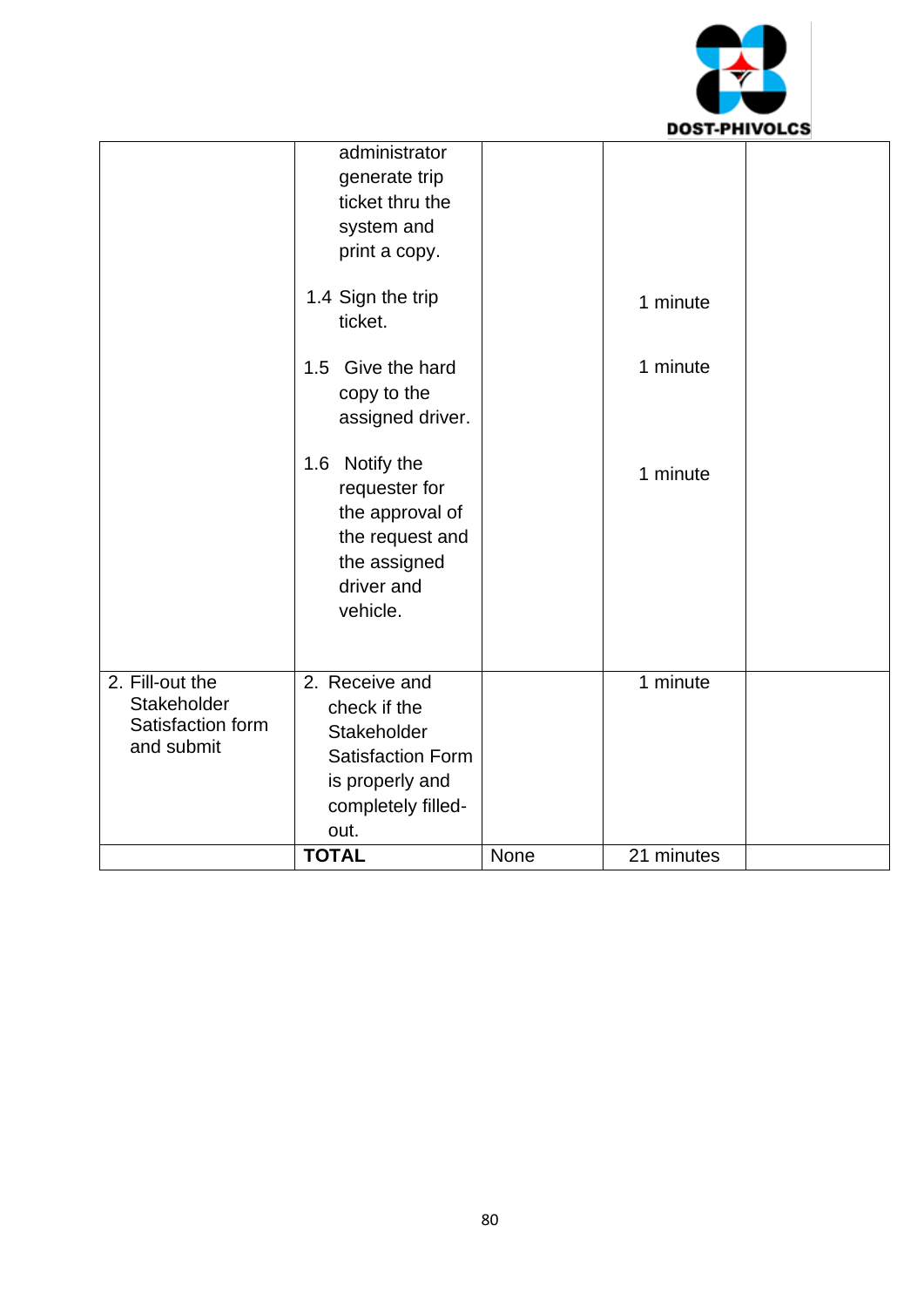

## **14. Request for Certification**

Request for certification includes requests made by employees and COS staff for Certificate of Employment, Certificate of Employment with Compensation, Travel Authority (Official/Personal), COA Certification, Philhealth Contributions, Service Records, No Administrative Case.

| <b>Office or Division:</b>                                                                    | <b>Finance and Administrative</b>                                                                                                                                                   |                                  |                                  |                                                                      |
|-----------------------------------------------------------------------------------------------|-------------------------------------------------------------------------------------------------------------------------------------------------------------------------------------|----------------------------------|----------------------------------|----------------------------------------------------------------------|
| <b>Classification:</b>                                                                        | Simple                                                                                                                                                                              |                                  |                                  |                                                                      |
| <b>Type of Transaction:</b>                                                                   | G2C - Government to Government                                                                                                                                                      |                                  |                                  |                                                                      |
| Who may avail:                                                                                | All                                                                                                                                                                                 |                                  |                                  |                                                                      |
| <b>CHECKLIST OF REQUIREMENTS</b>                                                              |                                                                                                                                                                                     | <b>WHERE TO SECURE</b>           |                                  |                                                                      |
|                                                                                               |                                                                                                                                                                                     |                                  | First Floor Room 103 Finance and |                                                                      |
|                                                                                               |                                                                                                                                                                                     | <b>Administrative Division</b>   |                                  |                                                                      |
| <b>CLIENT STEPS</b>                                                                           | <b>AGENCY ACTIONS</b>                                                                                                                                                               | <b>FEES TO</b><br><b>BE PAID</b> | <b>PROCESSING</b><br><b>TIME</b> | <b>PERSON</b><br><b>RESPONSIBLE</b>                                  |
| 1. PHIVOLCS staff<br>fill up online<br>request form.                                          | 1.1 HR staff<br>prepares<br>certification.<br>1.2 HR staff informs<br>requesting staff<br>to claim the<br>certification<br>and gives<br>Satisfaction<br>Survey form to<br>fill-out. | None                             | 10 minutes<br>2 minutes          | Ma. Geraldine<br>A. Gelido,<br>Administrative<br><b>Assistant II</b> |
| 2. Requesting staff<br>claims certification<br>and accomplish<br>satisfaction survey<br>form. | 2.1 HR Staff release<br>the certification<br>to the<br>requesting staff<br>2.2 HR staff checks<br>if satisfaction<br>survey form is<br>properly and<br>completely<br>filled-out.    |                                  | 1 minute<br>2 minutes            |                                                                      |
|                                                                                               | <b>TOTAL</b>                                                                                                                                                                        | None                             | 15 minutes                       |                                                                      |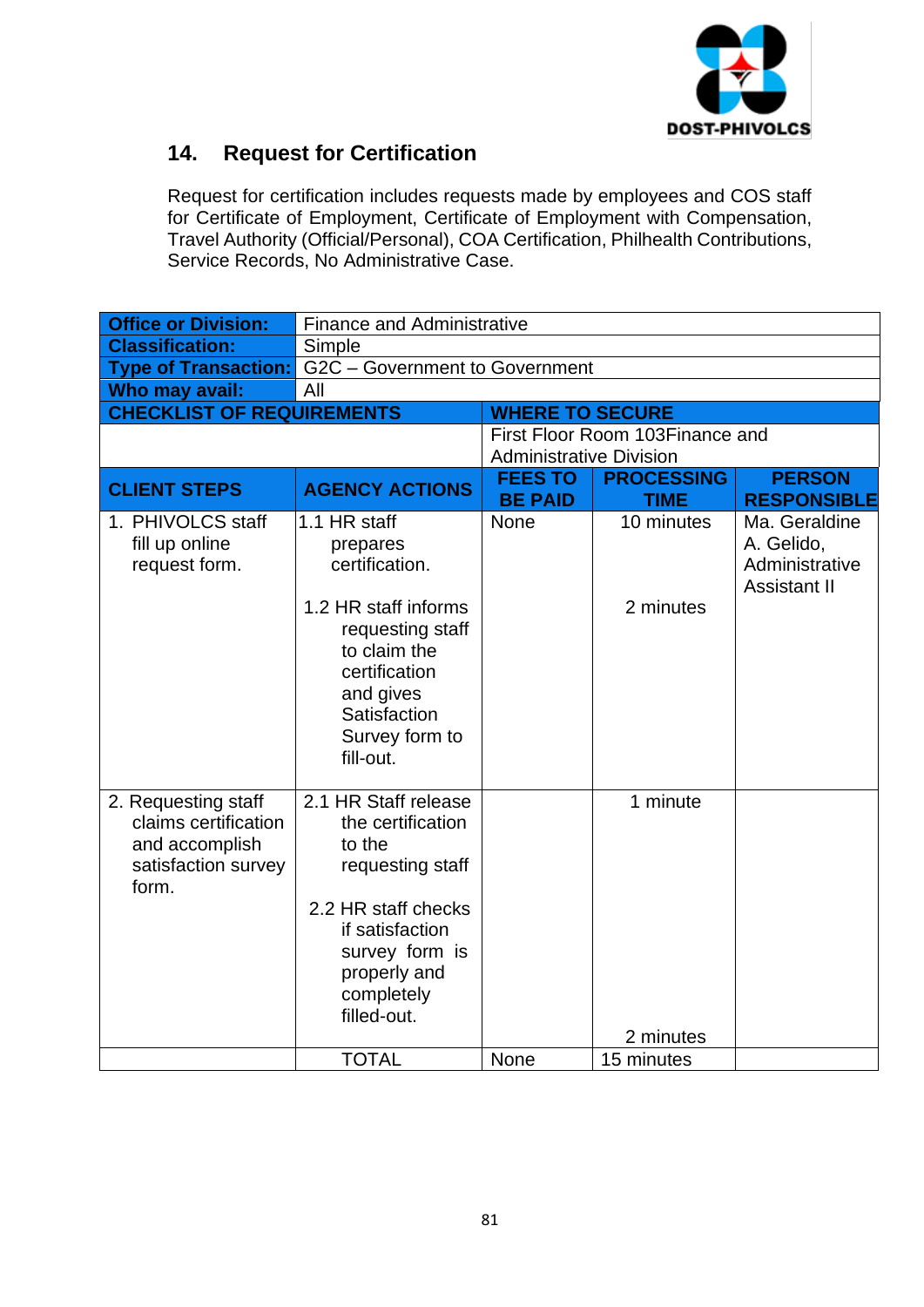

### **15. Request for Procurement of Goods and Services, Infrastructure and Consulting Services**

All procurement activities must be governed by the Republic Act 9184 and its Implementing Rules and Regulations (IRR) regardless of source of funds

| <b>Office or Division:</b>                                                              | <b>Finance and Administrative</b>                                                    |                                  |                                                                                                                          |                                                                                                                      |
|-----------------------------------------------------------------------------------------|--------------------------------------------------------------------------------------|----------------------------------|--------------------------------------------------------------------------------------------------------------------------|----------------------------------------------------------------------------------------------------------------------|
| <b>Classification:</b>                                                                  | Complex                                                                              |                                  |                                                                                                                          |                                                                                                                      |
| <b>Type of Transaction:</b>                                                             | G2C - Government to Government                                                       |                                  |                                                                                                                          |                                                                                                                      |
| Who may avail:                                                                          | All                                                                                  |                                  |                                                                                                                          |                                                                                                                      |
| <b>CHECKLIST OF REQUIREMENTS</b>                                                        |                                                                                      | <b>WHERE TO SECURE</b>           |                                                                                                                          |                                                                                                                      |
| 1. Project Procurement Management Plan<br>(PPMP)                                        |                                                                                      |                                  | First Floor Room 103 Finance and<br>Administrative Division - Procurement &<br><b>Property Management Section (PPMS)</b> |                                                                                                                      |
| 2. Annual Procurement Plan (APP)                                                        |                                                                                      |                                  |                                                                                                                          |                                                                                                                      |
| 3. Purchase Request                                                                     |                                                                                      |                                  |                                                                                                                          |                                                                                                                      |
| <b>CLIENT STEPS</b>                                                                     | <b>AGENCY ACTIONS</b>                                                                | <b>FEES TO</b><br><b>BE PAID</b> | <b>PROCESSING</b><br><b>TIME</b>                                                                                         | <b>PERSON</b><br><b>RESPONSIBLE</b>                                                                                  |
| 1. Submit approved<br>Project<br>Procurement<br>Management<br>Plan (PPMP).              | 1.1 Receive<br>approved<br>PPMP.<br>1.2 Prepare Annual<br>Procurement<br>Plan (APP). | <b>None</b>                      | 1 minute<br>2 days                                                                                                       | Rebecca<br>Valenzuela,<br>Administrative<br>Officer V -<br>Procurement &<br>Property<br>Management<br>Section (PPMS) |
|                                                                                         | 1.3 Notify the End-<br>user to prepare<br>Purchase<br>Request.                       |                                  | 2 minutes                                                                                                                |                                                                                                                      |
| 2. Prepare<br>Purchase<br>Request (PR).                                                 | Receive<br>2.1<br>approved PR.                                                       |                                  | 1 minute                                                                                                                 | Rebecca<br>Valenzuela,<br>Administrative<br>Officer V -                                                              |
| 2.1 Submit PR to<br>Division Head for<br>signature and<br>approval.<br>2.2 Submit PR to | 2.2 Schedule a<br>Pre-<br>Procurement<br>Conference.                                 |                                  | 2 days                                                                                                                   | Procurement &<br>Property<br>Management<br>Section (PPMS)                                                            |
| Office of the<br>Director for<br>signature and<br>approval.                             | 2.3 Conduct Pre-<br>procurement<br>conference.                                       |                                  | 1 day                                                                                                                    |                                                                                                                      |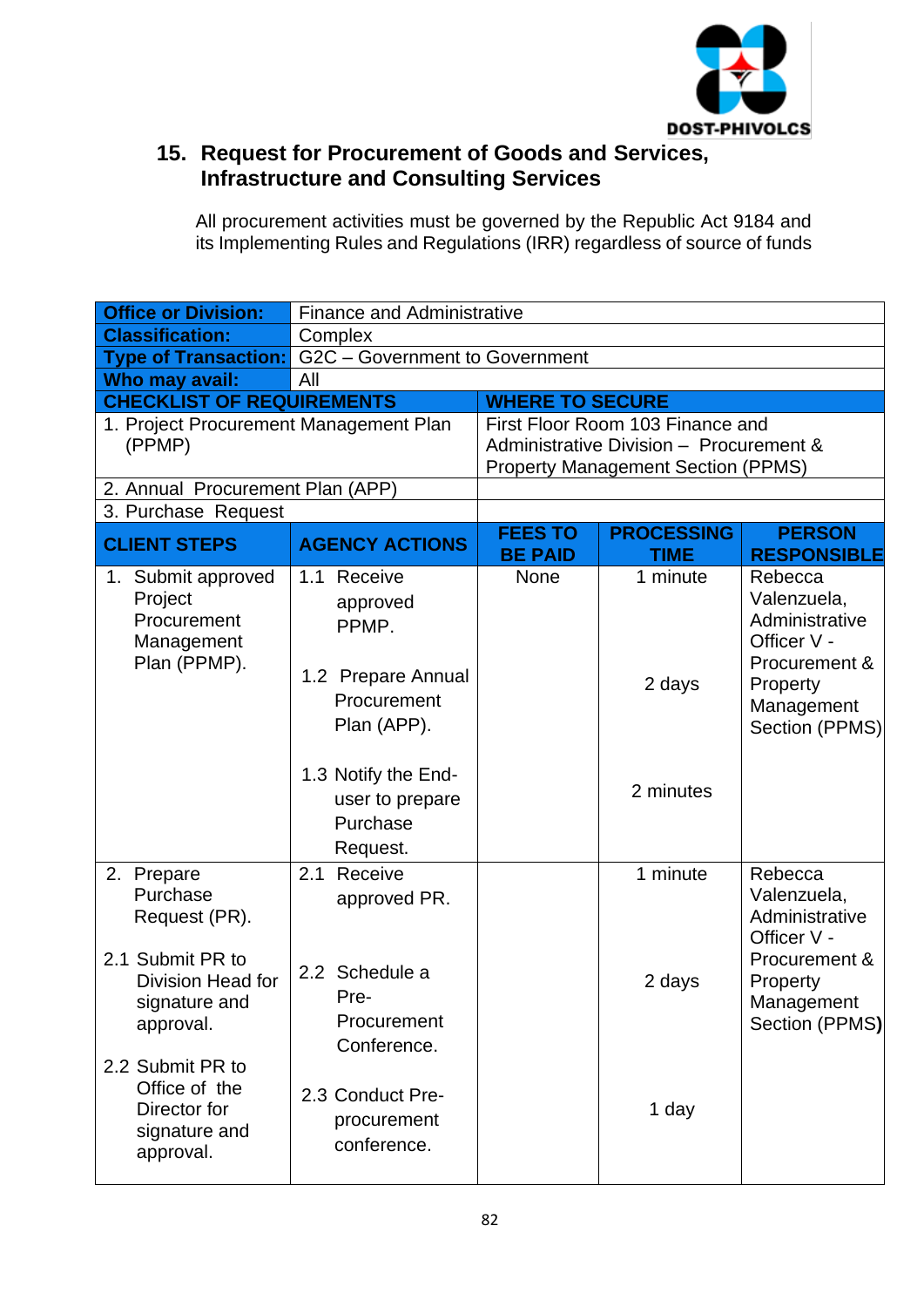

| 2.3 Submit the<br>approved PR to<br>PPMS.                          | 2.4 Post the<br>procurement<br>requirement to<br>PHILGEPS.                                                                           |      | 1 day                           |                                                                                                                      |
|--------------------------------------------------------------------|--------------------------------------------------------------------------------------------------------------------------------------|------|---------------------------------|----------------------------------------------------------------------------------------------------------------------|
| 3. Fill-out the<br>Stakeholder<br>Satisfaction form<br>and submit. | 3 <sub>1</sub><br>Receive and<br>check if the<br>Stakeholder<br>Satisfaction<br>Form is<br>properly and<br>completely<br>filled-out. |      |                                 | Rebecca<br>Valenzuela,<br>Administrative<br>Officer V -<br>Procurement &<br>Property<br>Management<br>Section (PPMS) |
|                                                                    | <b>TOTAL</b>                                                                                                                         | None | 6 working days<br>and 4 minutes |                                                                                                                      |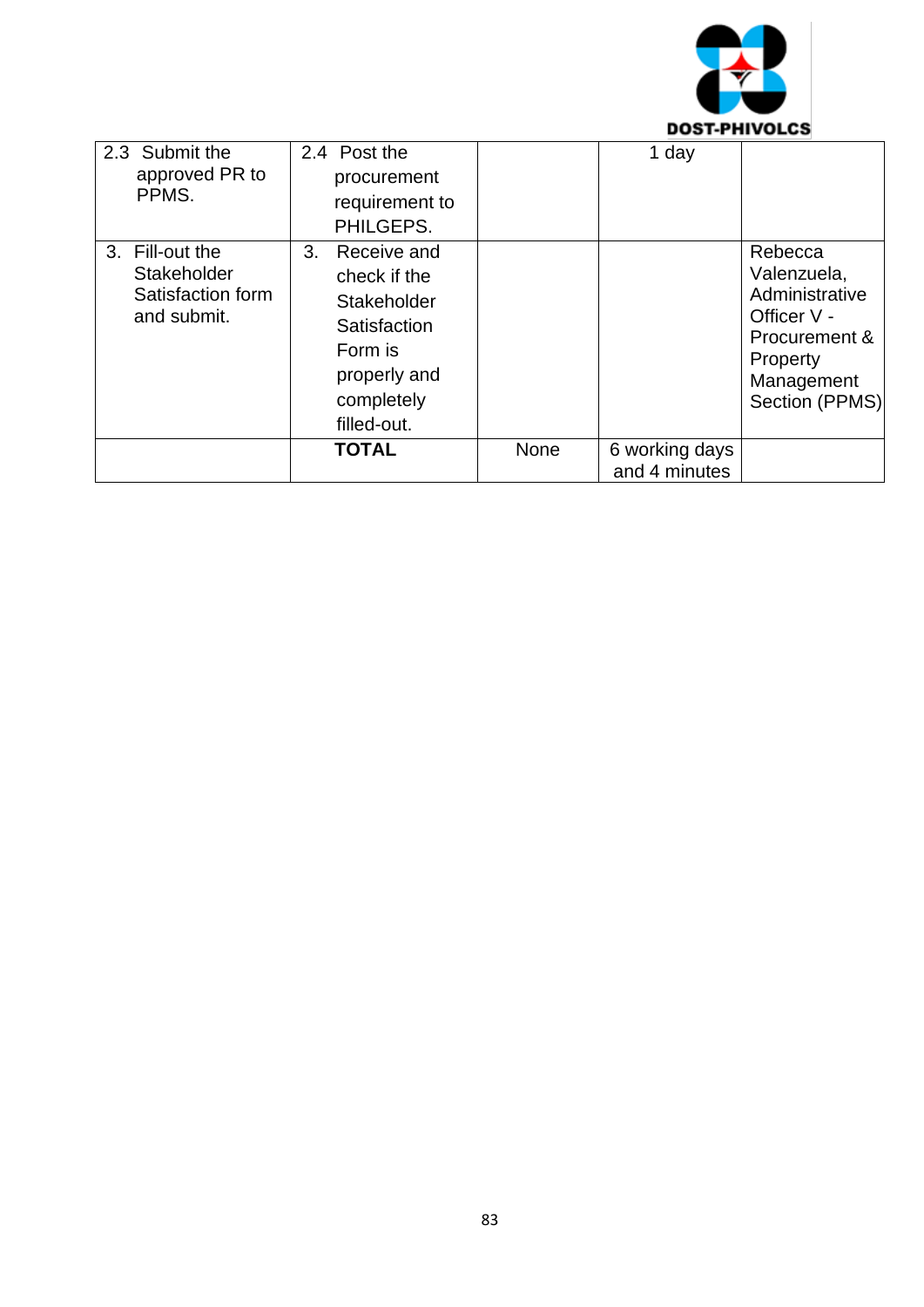

#### **16. Network Maintenance**

Management Information System (MIS) Section is in charged in maintaining the computer and network of PHIVOLCS. To provide ICT support services, PHIVOLCS staffs may request for support from MIS section that includes troubleshooting, maintenance, or upgrade.

| <b>Office or Division:</b>        |                                | <b>Finance and Administrative</b> |                                                    |                     |
|-----------------------------------|--------------------------------|-----------------------------------|----------------------------------------------------|---------------------|
| <b>Classification:</b>            | Complex                        |                                   |                                                    |                     |
| <b>Type of Transaction:</b>       | G2C - Government to Government |                                   |                                                    |                     |
| Who may avail:                    | All                            |                                   |                                                    |                     |
| <b>CHECKLIST OF REQUIREMENTS</b>  |                                | <b>WHERE TO SECURE</b>            |                                                    |                     |
| 1. Filled-out Online Request form |                                |                                   | Put this URL http://tiny.cc/MIS-Support in any web |                     |
|                                   |                                | browser.                          |                                                    |                     |
| <b>CLIENT STEPS</b>               | <b>AGENCY</b>                  | <b>FEES TO</b>                    | <b>PROCESSING</b>                                  | <b>PERSON</b>       |
|                                   | <b>ACTIONS</b>                 | <b>BE PAID</b>                    | <b>TIME</b>                                        | <b>RESPONSIBLE</b>  |
| 1. Fill-out online                | 1.1 Evaluate                   | <b>None</b>                       | 10 minutes to 7                                    | Melquiades          |
| request form.                     | request,                       |                                   | working days                                       | Figueroa II,        |
|                                   | prepare tools,                 |                                   | depending on                                       | Supervising,        |
|                                   | parts or                       |                                   | the type of                                        | Science             |
|                                   | software for                   |                                   | request                                            | Research            |
|                                   | repair and                     |                                   |                                                    | Specialist I        |
|                                   | execute                        |                                   |                                                    | and Kervin          |
|                                   | necessary<br>action/s to       |                                   |                                                    | Macaranas,          |
|                                   |                                |                                   |                                                    | Science<br>Research |
|                                   | accomplish the<br>request.     |                                   |                                                    | Specialist I        |
|                                   |                                |                                   |                                                    |                     |
|                                   | 1.2 If the request is          |                                   |                                                    |                     |
|                                   | fulfilled, the                 |                                   |                                                    |                     |
|                                   | support staff will             |                                   |                                                    |                     |
|                                   | fill-out the                   |                                   |                                                    |                     |
|                                   | support details.               |                                   |                                                    |                     |
| 2. Submit feedback                | 2. Review and                  |                                   |                                                    |                     |
| using the same                    | summarize                      |                                   |                                                    |                     |
| online form.                      | feedbacks.                     |                                   |                                                    |                     |
|                                   | <b>TOTAL</b>                   | None                              | 10 minutes to 7                                    |                     |
|                                   |                                |                                   | working days                                       |                     |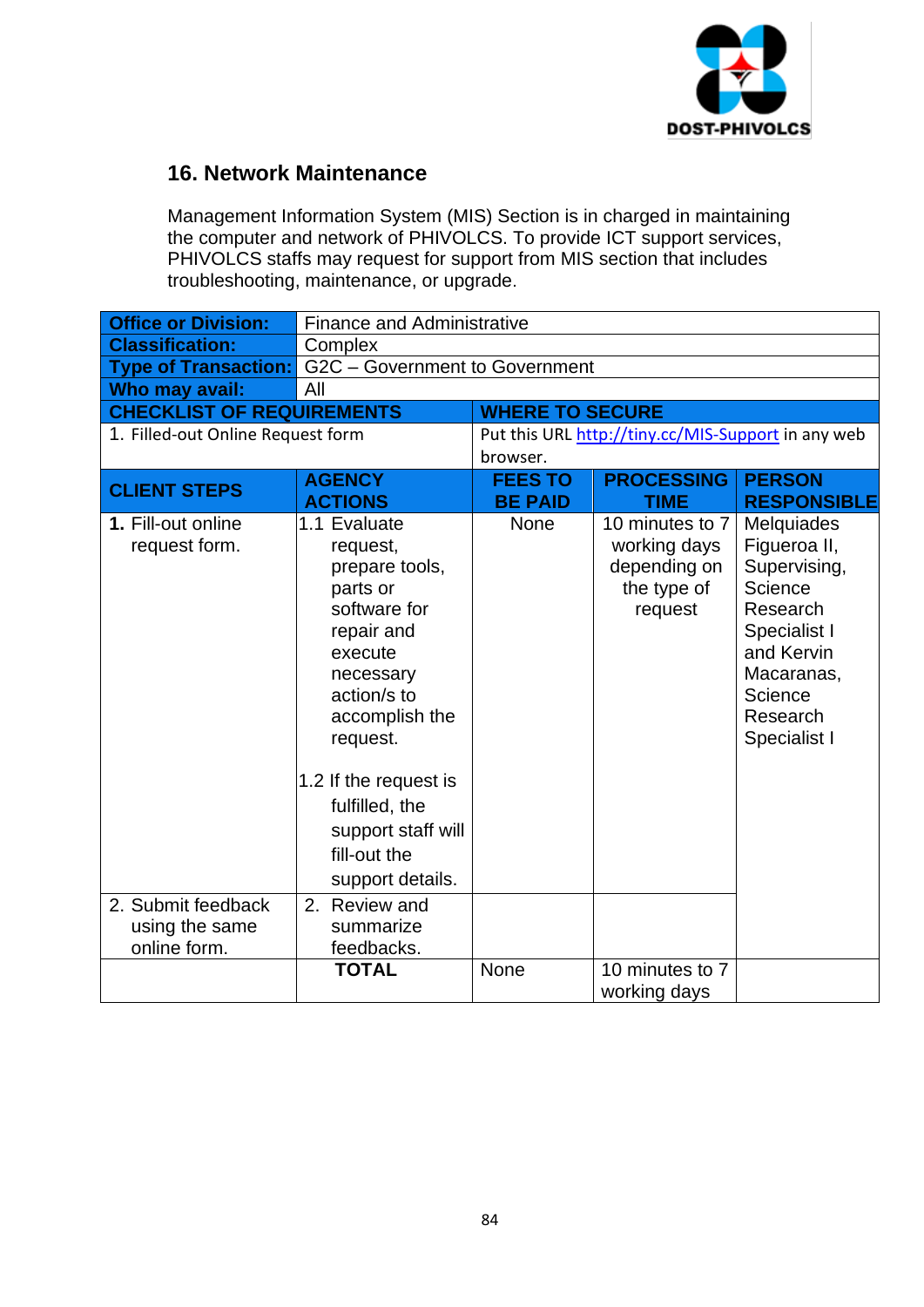

#### **6. Feedback and Complaints Mechanism**

PHIVOLCS would like to hear from its customer show they feel about products and services provided to them by its employees and their suggestion show to improve those products and services. A Stakeholder Care Corner is at the ground floor to assist walk-in customers.

Stakeholder Care Corner Philippine Institute of Volcanology and Seismology C.P. Garcia Avenue, UP Campus, Diliman Quezon City 1101 **Philippines** 

| <b>Feedback and Complaints Mechanism</b>   |                                                                                                                                                                                                                                                                                                                                                                                                                           |
|--------------------------------------------|---------------------------------------------------------------------------------------------------------------------------------------------------------------------------------------------------------------------------------------------------------------------------------------------------------------------------------------------------------------------------------------------------------------------------|
| How to send a feedback or<br>complaint?    | Fill-up the Stakeholder Satisfaction<br>Form that will be provided after the<br>request is served or issued.                                                                                                                                                                                                                                                                                                              |
| How feedback or complaint is<br>processed? | The assigned staff for each service<br>reads and records the feedback<br>submitted. Feedback requiring<br>answers are forwarded to the<br>Division Heads and are required to<br>answer within three days upon<br>receipt of the feedback.                                                                                                                                                                                 |
| How to file complaints?                    | Answer the Client Complaint Form<br>and drop it at the designated drop<br>box in front of the Stakeholder Care<br>Corner.<br>Complaints can also be filed via<br>telephone. Make sure to provide<br>the following information:<br>Name of person being<br>complained<br>Incident<br>Evidence<br>For inquiries and follow-ups, clients<br>may contact the following<br>telephone number: 8927-1101;<br>8426-1468 loc. 316. |
| How complaints are processed?              | The Planning Officer opens the<br>complaints drop box on a daily<br>basis and evaluates each<br>complaint.                                                                                                                                                                                                                                                                                                                |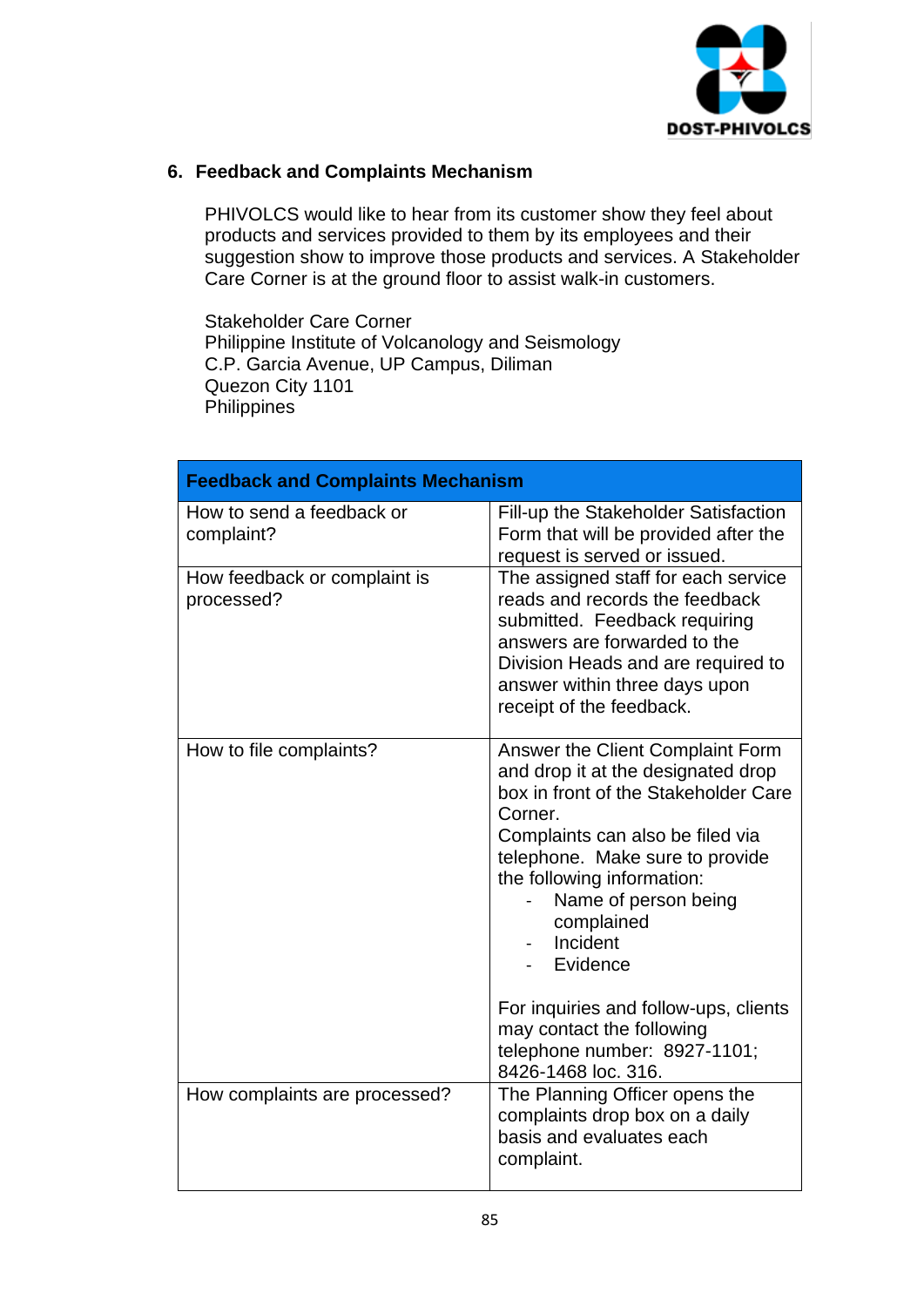

|                                       | Upon evaluation, the Planning         |
|---------------------------------------|---------------------------------------|
|                                       | Officer shall start the investigation |
|                                       | and forward the complaint to the      |
|                                       | relevant division for their           |
|                                       | explanation. The Planning Officer     |
|                                       | will write a report after the         |
|                                       | investigation and submit it to the    |
|                                       | Head of Agency for appropriate        |
|                                       | action. The Planning Officer will     |
|                                       | give the feedback to the client.      |
|                                       |                                       |
|                                       | For inquiries and follow-ups, clients |
|                                       | may contact the following             |
|                                       | telephone number: 8927-1101;          |
|                                       | 8426-1468 loc. 316.                   |
| Contact information of Anti-Red       | ARTA: complaints@arta.gov.ph          |
| Tape Authority (ARTA),                |                                       |
| <b>Presidential Complaints Center</b> | PCC: 8888                             |
| (PCC), Contact Center ng Bayan        | CCB: 0908-881-6565 (SMS)              |
| (CCB)                                 |                                       |